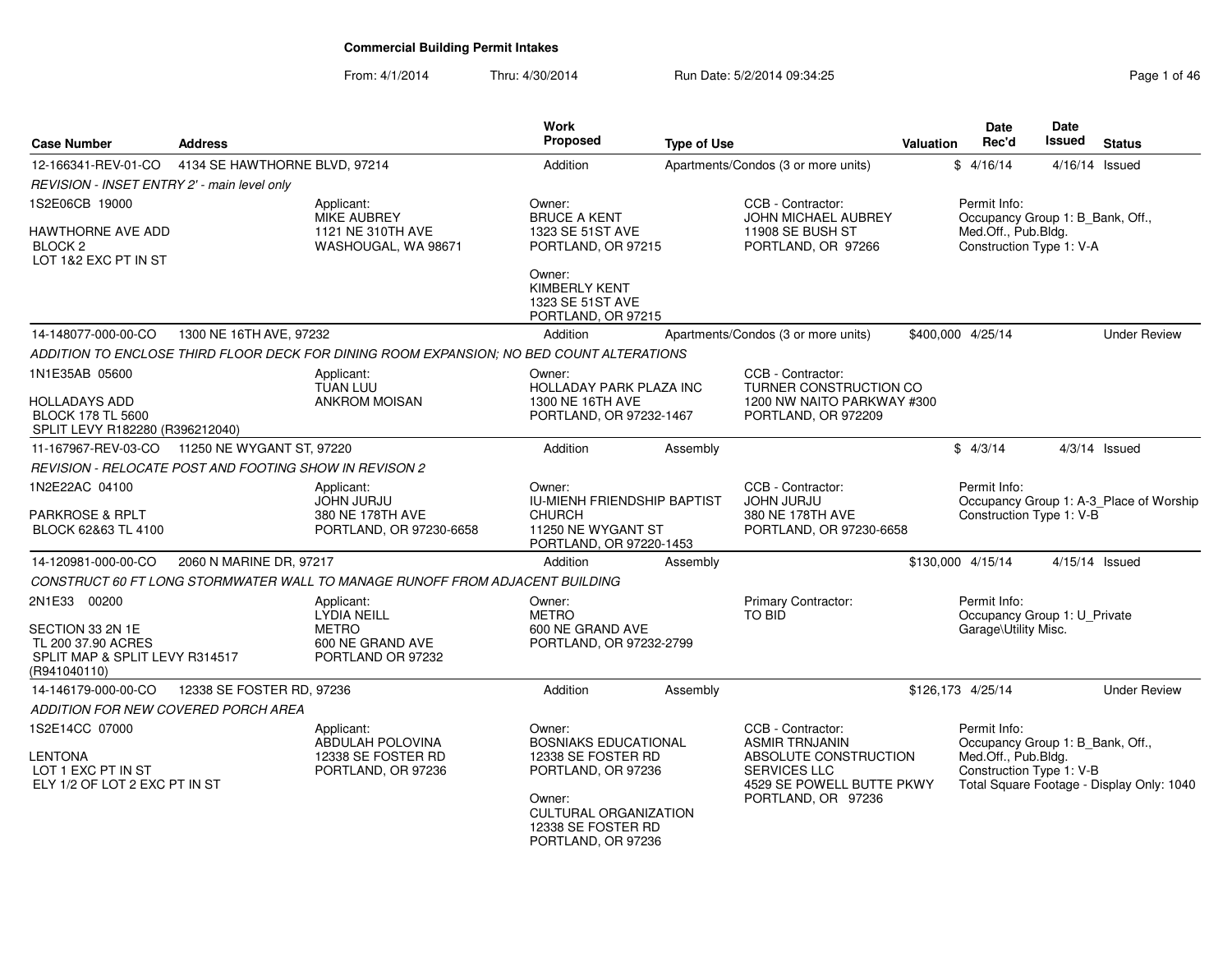From: 4/1/2014Thru: 4/30/2014 Run Date: 5/2/2014 09:34:25 Research 2010 12:45

| <b>Case Number</b>                                                                                                                                                               | <b>Address</b>               |                                                                                                                                                                                                                                                                                                               | <b>Work</b><br><b>Proposed</b>                                                                                                                                     | <b>Type of Use</b> | Valuation                                                                                                                          |                  | <b>Date</b><br>Rec'd                | <b>Date</b><br><b>Issued</b>                                 | <b>Status</b>                                                                           |
|----------------------------------------------------------------------------------------------------------------------------------------------------------------------------------|------------------------------|---------------------------------------------------------------------------------------------------------------------------------------------------------------------------------------------------------------------------------------------------------------------------------------------------------------|--------------------------------------------------------------------------------------------------------------------------------------------------------------------|--------------------|------------------------------------------------------------------------------------------------------------------------------------|------------------|-------------------------------------|--------------------------------------------------------------|-----------------------------------------------------------------------------------------|
| 13-224641-REV-01-CO                                                                                                                                                              | 9901 N HURST AVE, 97217      |                                                                                                                                                                                                                                                                                                               | Addition                                                                                                                                                           | <b>Business</b>    |                                                                                                                                    | $$1,000$ 4/1/14  |                                     |                                                              | $4/1/14$ Issued                                                                         |
|                                                                                                                                                                                  |                              | ADDED VALUE REVISION TO BUILD PARTITION WALLS INSIDE OFFCE SPACE AND NEW 5 FOOT WIDE OPENING BETWEEN THE OLD AND NEW SPACES.                                                                                                                                                                                  |                                                                                                                                                                    |                    |                                                                                                                                    |                  |                                     |                                                              |                                                                                         |
| 1N1E05DC 00500<br>SECTION 05 1N 1E<br>TL 500 12.92 ACRES                                                                                                                         |                              | Applicant:<br><b>MARK BEALS</b><br>EARLYBIRD INC.<br>PO BOX 7245<br>ALOHA, OREGON 97007                                                                                                                                                                                                                       | Owner:<br>PACIFIC CARBIDE<br>696 EDINBURGH ST<br>SAN FRANCISCO, CA 94112-3533<br>Owner:<br>ALLOYS CO<br>696 EDINBURGH ST                                           |                    | CCB - Contractor:<br>EARLYBIRD HOME SERVICES INC<br>15685 SW 116TH #303<br>KING CITY, OR 97224                                     |                  | Permit Info:<br>Med.Off., Pub.Bldg. | Occupancy Group 1: B Bank, Off.,<br>Construction Type 1: V-B |                                                                                         |
| 14-146107-000-00-CO                                                                                                                                                              |                              |                                                                                                                                                                                                                                                                                                               | SAN FRANCISCO, CA 94112-3533                                                                                                                                       |                    |                                                                                                                                    |                  |                                     |                                                              | <b>Under Review</b>                                                                     |
|                                                                                                                                                                                  | 3525 NE M L KING BLVD, 97212 |                                                                                                                                                                                                                                                                                                               | Addition                                                                                                                                                           | <b>Business</b>    |                                                                                                                                    |                  | \$248,000 4/22/14                   |                                                              |                                                                                         |
| 1N1E22DD 15100<br>ALBINA HMSTD<br><b>BLOCK 5</b><br>LOT <sub>6</sub>                                                                                                             |                              | NEW SHELL AND CORE UPGRADES TO EXISTING BUILDING, NO OCCUPANCY THIS PERMIT; BUILD OUT 2 NEW RESTROOMS AND UTILITY ROOM, NEW SKYLIGHTS, WINDOWS, EXTEND PARAPET<br>Applicant:<br><b>BRANNON LOBDELL</b><br><b>BRANNON RITNER LOBDELL</b><br><b>ARCHITECTURE</b><br>5420 NE 35TH PL<br>PORTLAND OR 972115037207 | Owner:<br>HOUNDSTOOTH DEVELOPMENT<br><b>LLC</b><br>1250 E BURNSIDE ST #124<br>PORTLAND, OR 97214                                                                   |                    | CCB - Contractor:<br>ORANGE DESIGN INDUSTRIES LLO<br>PO BOX 42015<br>PORTLAND, OR 97242                                            |                  |                                     |                                                              |                                                                                         |
| 14-138875-000-00-CO                                                                                                                                                              | 4729 SE MILWAUKIE AVE, 97202 |                                                                                                                                                                                                                                                                                                               | Addition                                                                                                                                                           | <b>Business</b>    |                                                                                                                                    |                  | \$20,000 4/16/14                    |                                                              | <b>Under Review</b>                                                                     |
|                                                                                                                                                                                  |                              | 414 SF ADDITION TO EXISTING RESTAURANT FOR COOLER UNIT, FREEZER AND STORAGE ROOM TO REPLACE EXISTING; TRASH ENCLOSURE                                                                                                                                                                                         |                                                                                                                                                                    |                    |                                                                                                                                    |                  |                                     |                                                              |                                                                                         |
| 1S1E14BA 01800<br><b>COLLINGE ADD</b><br>BLOCK <sub>2</sub><br>E 1/2 OF LOT 1&2<br>LOT <sub>3</sub><br>LOT 4 EXC PT IN ST; LAND & IMPS SEE<br>R137746 (R171100191) FOR BILLBOARD |                              | Applicant:<br><b>TIM MERRILL</b><br>MERRILL ARCHITECTURE<br>5500 SE BELMONT<br>PORTLAND OR 97215                                                                                                                                                                                                              | Owner:<br>YAU YEE MA<br>13914 SE LINCOLN ST<br>PORTLAND, OR 97233-2455<br>Owner:<br>KIRSTY LI MING WEI<br>13914 SE LINCOLN ST<br>PORTLAND, OR 97233-2455           |                    | CCB - Contractor:<br>PAUL SCHULZ CONSTRUCTION IN Occupancy Group 1: A-2_Nightclub<br>15420 NE SPRINGBROOK ROAD<br>NEWBERG OR 97132 |                  | Permit Info:                        | Construction Type 1: V-B                                     | Construction Type 2 (formerly Type 1): V-B<br>Total Square Footage - Display Only: 414  |
| 13-224793-REV-02-CO                                                                                                                                                              | 1033 SE MAIN ST, 97214       |                                                                                                                                                                                                                                                                                                               | Addition                                                                                                                                                           | <b>Business</b>    |                                                                                                                                    |                  | \$4/18/14                           |                                                              | 4/18/14 Issued                                                                          |
|                                                                                                                                                                                  |                              | REVISION TO CHANGE TRASH ENCLOSURE FROM CMU WALL TO NEW FENCE. REDUCE NEED FOR FOOTING: REMOVE BACKFLOW PREVENTER                                                                                                                                                                                             |                                                                                                                                                                    |                    |                                                                                                                                    |                  |                                     |                                                              |                                                                                         |
| 1S1E02BD 06200<br>HAWTHORNE PK<br>BLOCK 214<br>LOT 3-6                                                                                                                           |                              | Applicant:<br>MATTHEW M. BROWN<br>YALE DESIGN STUDIO<br>725 NW FLANDERS, SUITE 306<br>PORTLAND, OR 97209                                                                                                                                                                                                      | Owner:<br><b>MAIN VENTURE LLC</b><br><b>PO BOX 513</b><br>WILSONVILLE, OR 97070-0513<br>Owner:<br>SUMPTER HOLDINGS LLC<br>PO BOX 513<br>WILSONVILLE, OR 97070-0513 |                    | CCB - Contractor:<br><b>JOHN BEAL</b><br><b>J BEALS CONSTRUCTION LLC</b><br>1635 NE 53RD<br>PORTLAND, OR 97213                     |                  | Permit Info:<br>Factory, Mod.Hazard | Construction Type 1: V-B                                     | Occupancy Group 1: F-1 Industrial Plant -<br>Construction Type 2 (formerly Type 1): V-B |
| 13-152836-DFS-02-CO                                                                                                                                                              | 10822 SE BUSH ST, 97266      |                                                                                                                                                                                                                                                                                                               | Addition                                                                                                                                                           | Educational        |                                                                                                                                    | \$128,500 4/1/14 |                                     |                                                              | 4/18/14 Issued                                                                          |
| DFS - ALUMINUM STOREFRONTS                                                                                                                                                       |                              |                                                                                                                                                                                                                                                                                                               |                                                                                                                                                                    |                    |                                                                                                                                    |                  |                                     |                                                              |                                                                                         |
| 1S2E10CA 03600<br>MULTNOMAH BERRY RANCH<br>LOT 12 EXC PT IN ST<br>F 1/2 OF LOT 13 FXC N 150' & FXC PT IN ST                                                                      |                              | Applicant:<br>NICK GOWEN<br>1705 SW TAYLOR SUITE 200<br>PORTLAND, OR 97206                                                                                                                                                                                                                                    | Owner:<br>1500 SE 130TH AVE<br>PORTLAND, OR 97233-1719                                                                                                             |                    | CCB - Contractor:<br>SCHOOL DISTRICT NO 40 MULT C(FORTIS CONSTRUCTION<br>1705 SW TAYLOR ST SUITE 200<br>PORTLAND, OR 97205         |                  | Permit Info:                        | Occupancy Group 1: E School<br>Construction Type 1: V-B      | Construction Type 2 (formerly Type 1): V-B                                              |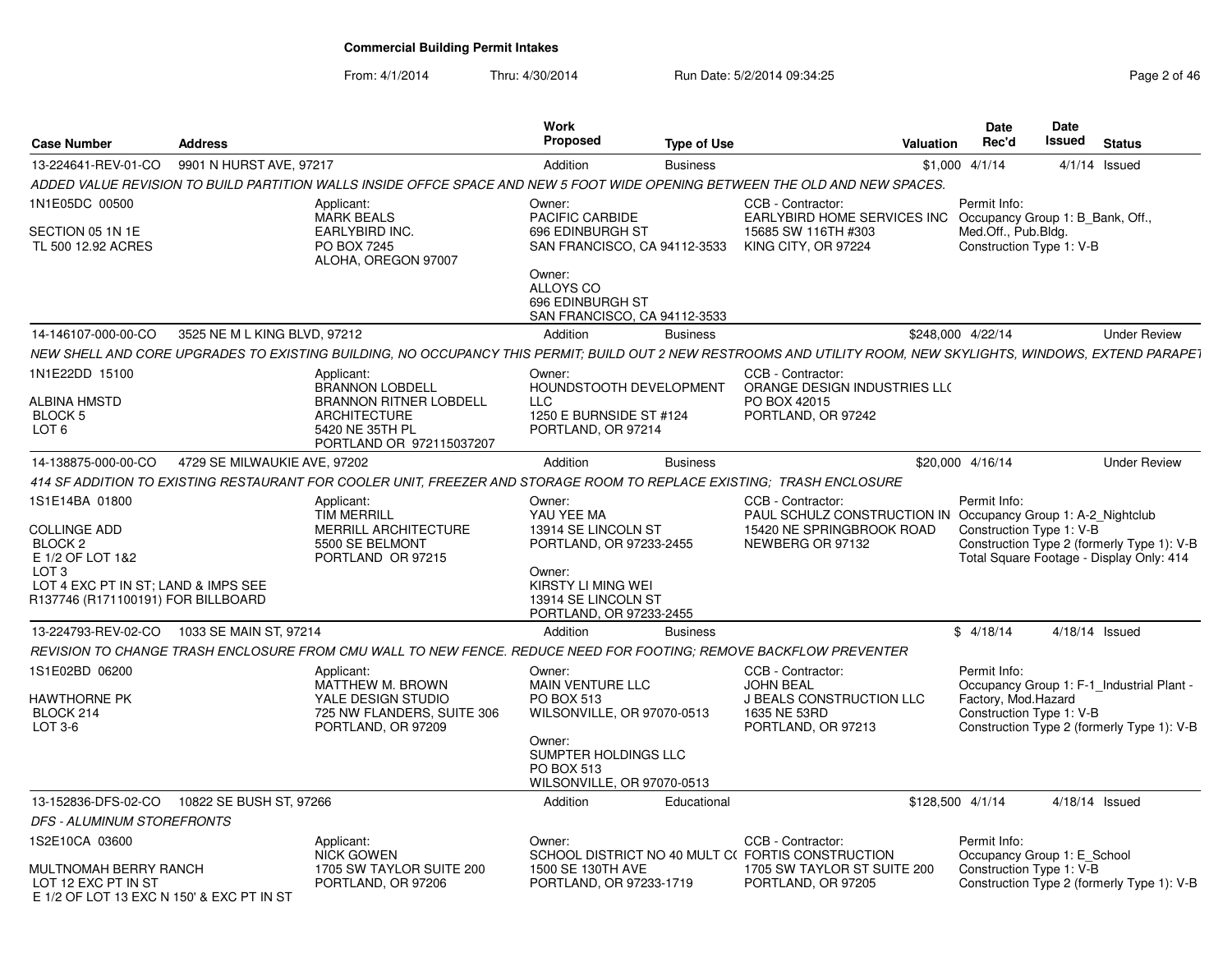From: 4/1/2014Thru: 4/30/2014 Run Date: 5/2/2014 09:34:25 Research 2010 12:49 Page 3 of 46

| <b>Case Number</b>                                                                                                                                           | <b>Address</b>           |                                                                                                                                                               | Work<br><b>Proposed</b>                                                          | <b>Type of Use</b> |                                                                                                        | Valuation | <b>Date</b><br>Rec'd                                                                              | Date<br>Issued | <b>Status</b>                                                                           |
|--------------------------------------------------------------------------------------------------------------------------------------------------------------|--------------------------|---------------------------------------------------------------------------------------------------------------------------------------------------------------|----------------------------------------------------------------------------------|--------------------|--------------------------------------------------------------------------------------------------------|-----------|---------------------------------------------------------------------------------------------------|----------------|-----------------------------------------------------------------------------------------|
| 13-152836-DFS-03-CO                                                                                                                                          | 10822 SE BUSH ST, 97266  |                                                                                                                                                               | Addition                                                                         | Educational        |                                                                                                        |           | \$17,609 4/18/14                                                                                  |                | Approved to Issue                                                                       |
| DFS FOR ACOUSTICAL CEILING TILES                                                                                                                             |                          |                                                                                                                                                               |                                                                                  |                    |                                                                                                        |           |                                                                                                   |                |                                                                                         |
| 1S2E10CA 03600                                                                                                                                               |                          | Applicant:                                                                                                                                                    | Owner:                                                                           |                    | CCB - Contractor:                                                                                      |           | Permit Info:                                                                                      |                |                                                                                         |
| MULTNOMAH BERRY RANCH<br>LOT 12 EXC PT IN ST<br>E 1/2 OF LOT 13 EXC N 150' & EXC PT IN ST                                                                    |                          | <b>NICK GOWEN</b><br>1705 SW TAYLOR SUITE 200<br>PORTLAND, OR 97206                                                                                           | 1500 SE 130TH AVE<br>PORTLAND, OR 97233-1719                                     |                    | SCHOOL DISTRICT NO 40 MULT C( FORTIS CONSTRUCTION<br>1705 SW TAYLOR ST SUITE 200<br>PORTLAND, OR 97205 |           | Occupancy Group 1: E_School<br>Construction Type 1: V-B                                           |                | Construction Type 2 (formerly Type 1): V-B                                              |
| 13-152836-DFS-04-CO                                                                                                                                          | 10822 SE BUSH ST, 97266  |                                                                                                                                                               | Addition                                                                         | Educational        |                                                                                                        |           | \$80,688 4/18/14                                                                                  |                | Approved to Issue                                                                       |
| DFS FOR TRANSLUCENT CANOPY                                                                                                                                   |                          |                                                                                                                                                               |                                                                                  |                    |                                                                                                        |           |                                                                                                   |                |                                                                                         |
| 1S2E10CA 03600                                                                                                                                               |                          | Applicant:<br>NICK GOWEN                                                                                                                                      | Owner:                                                                           |                    | CCB - Contractor:<br>SCHOOL DISTRICT NO 40 MULT C(FORTIS CONSTRUCTION                                  |           | Permit Info:<br>Occupancy Group 1: E School                                                       |                |                                                                                         |
| MULTNOMAH BERRY RANCH<br>LOT 12 EXC PT IN ST<br>E 1/2 OF LOT 13 EXC N 150' & EXC PT IN ST                                                                    |                          | 1705 SW TAYLOR SUITE 200<br>PORTLAND, OR 97206                                                                                                                | 1500 SE 130TH AVE<br>PORTLAND, OR 97233-1719                                     |                    | 1705 SW TAYLOR ST SUITE 200<br>PORTLAND, OR 97205                                                      |           | Construction Type 1: V-B                                                                          |                | Construction Type 2 (formerly Type 1): V-B                                              |
| 14-146890-000-00-CO                                                                                                                                          | 3701 NE 131ST PL, 97230  |                                                                                                                                                               | Addition                                                                         | Educational        |                                                                                                        |           | \$160,134 4/25/14                                                                                 |                | <b>Under Review</b>                                                                     |
|                                                                                                                                                              |                          | REMODEL EXISTING ADMISTRATION AREA, INCLUDING ADDITION OF 36SF PROJECTED WINDOW NEAR MAIN ENTRY UNDER EXISTING ROOF OVERHANG.RECONFIGURE OFFICE SPACE AND SIN |                                                                                  |                    |                                                                                                        |           |                                                                                                   |                |                                                                                         |
| 1N2E23CD 02000                                                                                                                                               |                          | Applicant:<br><b>DAN HESS</b>                                                                                                                                 | Owner:<br>SCHOOL DISTRICT NO 3 M CO                                              |                    | Primary Contractor:<br><b>TO BID</b>                                                                   |           | Permit Info:<br>Occupancy Group 1: E School                                                       |                |                                                                                         |
| SECTION 23 1N 2E<br>TL 2000 8.73 ACRES                                                                                                                       |                          | <b>DOWA-IBI GROUP</b><br>907 SW STARK<br>PORTLAND, OR 97205                                                                                                   | 10636 NE PRESCOTT ST<br>PORTLAND, OR 97220-2648                                  |                    |                                                                                                        |           | Construction Type 1: V-B                                                                          |                | Construction Type 2 (formerly Type 1): V-B<br>Total Square Footage - Display Only: 1583 |
| 14-137185-000-00-CO                                                                                                                                          | 5528 NW DOANE AVE, 97210 |                                                                                                                                                               | Addition                                                                         | Factory/Industrial |                                                                                                        |           | \$15,000 4/16/14                                                                                  |                | $4/16/14$ Issued                                                                        |
|                                                                                                                                                              |                          | REMOVE EXISTING EARTH BERM AND REPLACE WITH 20 FT LONG CONCRETE WALL TO MATCH EXISTING WALL                                                                   |                                                                                  |                    |                                                                                                        |           |                                                                                                   |                |                                                                                         |
| 1N1E19 00100<br>SECTION 19 1N 1E<br>TL 100 18.62 ACRES<br>LAND & IMPS<br>SEE R646414 (R941190161) FOR MACH &<br>EQUIP                                        |                          | Applicant:<br>JOHN DEPPA<br>Alpha Technical Group Inc<br>2929 NW 29th Ave.<br>Portland, OR 97210                                                              | Owner:<br>PHILLIPS 66 COMPANY<br>420 S KEELER AVE<br>BARTLESVILLE, OK 74003-6648 |                    | <b>Primary Contractor:</b><br><b>TO BID</b>                                                            |           | Permit Info:<br>Occupancy Group 1: U Private<br>Garage\Utility Misc.<br>Construction Type 1: II-B |                |                                                                                         |
| 14-106043-REV-01-CO 4900 N BASIN AVE, 97217                                                                                                                  |                          |                                                                                                                                                               | Addition                                                                         | Factory/Industrial |                                                                                                        |           | \$4/24/14                                                                                         |                | 4/24/14 Issued                                                                          |
|                                                                                                                                                              |                          | REVISION - NEW CANOPY ON NORTH DOCK "A" W/ NEW COMPACTOR: NEW CONCRETE APRON ON NORTH DOCK "B": ELIMINATE THE DOOR OPENING AT WEST DOCK "C"                   |                                                                                  |                    |                                                                                                        |           |                                                                                                   |                |                                                                                         |
| 1N1E21BC 00100<br>SECTION 21 1N 1E<br>TL 100 5.27 ACRES<br>LAND & IMPS SEE R590392 (R941210611)<br>FOR OTHER IMPS & R646280 (R941210612)<br>FOR MACH & EQUIP |                          | Applicant:<br><b>JENNIFER KIMURA</b><br><b>VLMK CONSULTING ENGINEERS</b><br>3933 SW KELLY AVENUE<br>PORTLAND, OR 97239                                        | Owner:<br>FRED MEYER INC<br>1014 VINE ST 7TH FLOOR<br>CINCINNATI, OH 45202-1141  |                    | CCB - Contractor:<br>PERLO CONSTRUCTION LLC<br>7190 SW Sandburg St.<br>Portland, OR 97223              |           | Permit Info:<br>Factory, Mod.Hazard<br>Construction Type 1: III-B                                 |                | Occupancy Group 1: F-1 Industrial Plant -                                               |
| 14-144437-000-00-CO                                                                                                                                          | 6330 SE 101ST AVE, 97266 |                                                                                                                                                               | Addition                                                                         | Factory/Industrial |                                                                                                        |           | \$179,600 4/23/14                                                                                 |                | <b>Under Review</b>                                                                     |
|                                                                                                                                                              |                          | REPLACE GRAVEL AREA WITH PERVIOUS CONCRETE PAVING FOR VEHICLE MANEUVERING                                                                                     |                                                                                  |                    |                                                                                                        |           |                                                                                                   |                |                                                                                         |
| 1S2E16DD 06400                                                                                                                                               |                          | Applicant:<br><b>GREG BURNETT</b>                                                                                                                             | Owner:<br>EUGENE WELDERS SUPPLY CO                                               |                    | CCB - Contractor:<br><b>BROWN CONTRACTING</b>                                                          |           | Permit Info:<br>Occupancy Group 1: U Private                                                      |                |                                                                                         |
| MCKINLEY PK<br>BLOCK 10<br>LOT 1 EXC PT IN STS<br>LOT 2-5 EXC PT IN ST<br>LOT 6-11; LOT 12-15 EXC PT IN ST                                                   |                          | EUGENE WELDERS SUPPLY CO<br>PO BOX 2330<br>EUGENE OR 97402                                                                                                    | PO BOX 2330<br><b>EUGENE, OR 97402</b>                                           |                    | 29534 Airport Road<br>Eugene, OR 97402<br>PO Box 26439                                                 |           | Garage\Utility Misc.<br>Construction Type 1: V-B                                                  |                |                                                                                         |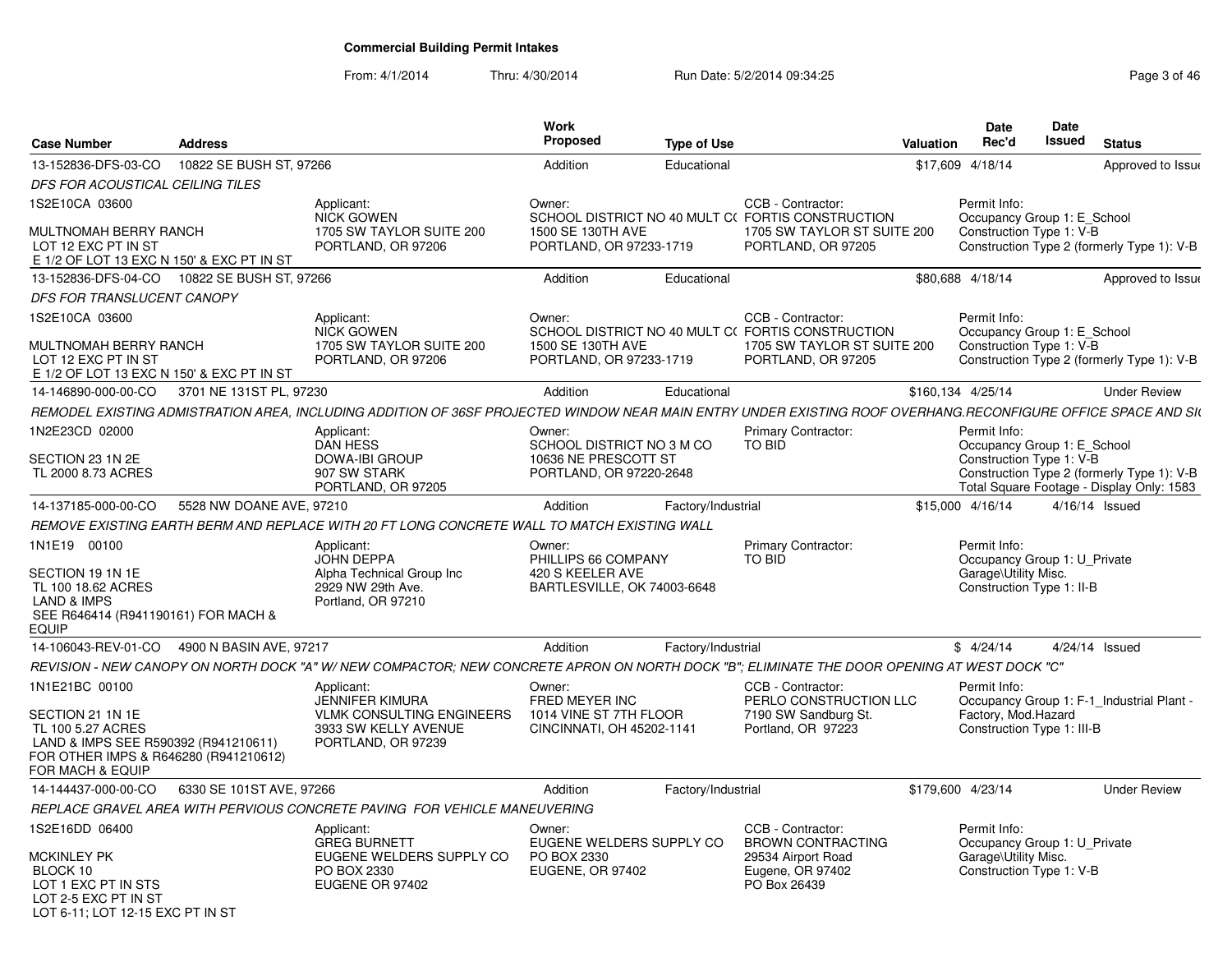S 180' OF LOT 90 EXC PT IN ST

#### From: 4/1/2014Thru: 4/30/2014 Run Date: 5/2/2014 09:34:25 Research 2010 146

| <b>Case Number</b>                                                                                                                                     | <b>Address</b>                                                                                                                                               | Work<br>Proposed                                                                                                                         | <b>Type of Use</b>  |                                                                                                          | <b>Valuation</b> | <b>Date</b><br>Rec'd                                                          | Date<br><b>Issued</b> | <b>Status</b>                                                                           |
|--------------------------------------------------------------------------------------------------------------------------------------------------------|--------------------------------------------------------------------------------------------------------------------------------------------------------------|------------------------------------------------------------------------------------------------------------------------------------------|---------------------|----------------------------------------------------------------------------------------------------------|------------------|-------------------------------------------------------------------------------|-----------------------|-----------------------------------------------------------------------------------------|
| 12-211243-REV-01-CO                                                                                                                                    | 2515 NW 28TH AVE, 97210                                                                                                                                      | Addition                                                                                                                                 | Factory/Industrial  |                                                                                                          |                  | \$4/11/14                                                                     |                       | <b>Under Review</b>                                                                     |
|                                                                                                                                                        | ADDED VALUE REVISION TO CHANGE TANK SIZE FROM 6000GAL TO 12000GAL TANK                                                                                       |                                                                                                                                          |                     |                                                                                                          |                  |                                                                               |                       |                                                                                         |
| 1N1E29DB 00400                                                                                                                                         | Applicant:<br><b>MATT BURNS</b><br>OREGON OILS INC<br>2501 NW 28TH AVE<br>PORTLAND, OR 97210                                                                 | Owner:<br>DB & EB LLC<br>2515 NW 28TH AVE<br>PORTLAND, OR 97210                                                                          |                     |                                                                                                          |                  | Permit Info:<br>Factory, Mod.Hazard<br>Construction Type 1: V-B               |                       | Occupancy Group 1: F-1_Industrial Plant -<br>Construction Type 2 (formerly Type 1): V-B |
| 14-138190-000-00-CO                                                                                                                                    | 7805 SE STARK ST, 97215                                                                                                                                      | Addition                                                                                                                                 | Factory/Industrial  |                                                                                                          |                  | \$122,317 4/9/14                                                              |                       | <b>Under Review</b>                                                                     |
|                                                                                                                                                        | ADDITION ON NORTH END OF BUILDING(540SF)REMODEL OF AUTO GARAGE INTO BREWERY/TAPROOM CHANGE OF OCCUPANCY FROM S1 TO F2,S2 AND A2.                             |                                                                                                                                          |                     |                                                                                                          |                  |                                                                               |                       |                                                                                         |
| 1N2E32DD 16400<br>MT TABOR VILLA<br><b>BLOCK 5</b><br>W 1/2 OF LOT 7&8                                                                                 |                                                                                                                                                              | Owner:<br>ARS PROPERTY INVESTMENTS I<br><b>LLC</b><br>5300 MEADOWS RD #200<br>LAKE OSWEGO, OR 97035-8225                                 |                     | CCB - Contractor:<br>DARRYL O'BEIRNE<br>SOLAS, LLC<br>2100 SE 29TH AVE<br>PORTLAND, OR 97214             |                  | Permit Info:<br>Hazard, Parking Garage<br>Construction Type 1: II-A           |                       | Occupancy Group 1: S-2_Storage - Low<br>Total Square Footage - Display Only: 492        |
| 10-171926-REV-03-CO                                                                                                                                    | 2946 NE COLUMBIA BLVD, 97211                                                                                                                                 | Addition                                                                                                                                 | Hazardous           |                                                                                                          |                  | \$19,000 4/28/14                                                              |                       | 4/29/14 Issued                                                                          |
|                                                                                                                                                        | REV 3 : REPLACE DRIVE RAMPS TO TRUCK RACK4.000SF ADDITION FOR HAZARDOUS MATERIAL HANDLING, AND NEW TANK FARMBUILDING 1 CHANGE OF OCCUPANCY FROM H3 WAREHOUSL |                                                                                                                                          |                     |                                                                                                          |                  |                                                                               |                       |                                                                                         |
| 1N1E13BA 03500                                                                                                                                         | Applicant:<br>MIKE COYLE<br><b>FASTER PERMITS</b><br>14334 NW EAGLERIDGE LANE<br>PORTLAND, OR 97229                                                          |                                                                                                                                          |                     | CCB - Contractor:<br>PERLO CONSTRUCTION GROUP<br><b>INC</b><br>7190 SW SANDBURG ST<br>PORTLAND, OR 97223 |                  | Permit Info:<br>Construction Type 1: II-B                                     |                       | Occupancy Group 1: H-2_High Hazard 2<br>Construction Type 2 (formerly Type 1): III-B    |
| 13-126837-REV-01-CO                                                                                                                                    | 100 NW 20TH AVE, 97209                                                                                                                                       | Addition                                                                                                                                 | Mercantile          |                                                                                                          |                  | \$4/11/14                                                                     |                       | $4/11/14$ Issued                                                                        |
|                                                                                                                                                        | Rev 1 - General revisions to permit documents (desciption of revision attached in documents)                                                                 |                                                                                                                                          |                     |                                                                                                          |                  |                                                                               |                       |                                                                                         |
| 1N1E33CA 14500<br>KINGS 2ND ADD<br><b>BLOCK 29 TL 14500</b>                                                                                            | Applicant:<br><b>RYAN SCHERA</b><br><b>MACKENZIE</b><br>1515 SE WATER AVENUE #100<br>PORTLAND OR 97214                                                       | Owner:<br>FRED MEYER INC<br>1014 VINE ST 7TH FLOOR<br>CINCINNATI, OH 45202-1141                                                          |                     | CCB - Contractor:<br>R & O CONSTRUCTION CO<br>933 WALL AVE<br><b>OGDEN, UT 84404</b>                     |                  | Permit Info:<br>Station<br>Construction Type 1: I-B                           |                       | Occupancy Group 1: M Store, Service<br>Construction Type 2 (formerly Type 1): I-B       |
| 08-178794-REV-02-CO                                                                                                                                    | 5420 SE 82ND AVE                                                                                                                                             | Addition                                                                                                                                 | Mercantile          |                                                                                                          |                  | \$200 4/16/14                                                                 |                       | 4/16/14 Issued                                                                          |
|                                                                                                                                                        | <b>REVISION - ROUGH IN FOR FUTURE RESTROOM</b>                                                                                                               |                                                                                                                                          |                     |                                                                                                          |                  |                                                                               |                       |                                                                                         |
| 1S2E16CB 04800A1<br><b>MARION PK</b><br>BLOCK <sub>1</sub><br>LOT 1-23 TL 4800<br><b>IMPS &amp; BLACKTOP ONLY</b><br>SEE R213406 (R540500410) FOR LAND | Applicant:<br><b>DANIEL KIM</b><br>12984 SW PINE VIEW ST.<br><b>TIGARD, OR 97224</b>                                                                         | Owner:<br>KYU HA YU<br>11367 SW ARTESA CT<br>PORTLAND, OR 97225<br>Owner:<br><b>GRACE YU</b><br>11367 SW ARTESA CT<br>PORTLAND, OR 97225 |                     |                                                                                                          |                  | Permit Info:<br>Occupancy Group 1: A-2 Restaurant<br>Construction Type 1: V-B |                       |                                                                                         |
| 13-100128-DFS-02-CO                                                                                                                                    | 401 NE 139TH AVE, 97230                                                                                                                                      | Addition                                                                                                                                 | Special Residential |                                                                                                          |                  | \$3,000 4/2/14                                                                | 4/8/14 Final          |                                                                                         |
| <b>DFS FOR FLOOR JOISTS</b>                                                                                                                            |                                                                                                                                                              |                                                                                                                                          |                     |                                                                                                          |                  |                                                                               |                       |                                                                                         |
| 1N2E35DA 11000<br>ASCOT AC<br>LOT 88 EXC S 95.5' EXC PT IN ST<br>S 30' OF LOT 89                                                                       | Applicant:<br><b>GENE ONISHCHENKO</b><br>BUILDTEK, INC.<br>P O BOX 1812<br>CLACKAMAS, OR 97015-1812                                                          | Owner:<br>RN VILLA CARE CENTER LLC<br>401 NE 139TH AVE<br>PORTLAND, OR 97230-3318                                                        |                     | CCB - Contractor:<br><b>BUILDTEK INC</b><br>PO BOX 1812<br>CLACKAMAS, OR 97015                           |                  | Permit Info:<br>Assisted Evacuation<br>Construction Type 1: V-B               |                       | Occupancy Group 1: SR-1_SPEC.RES.                                                       |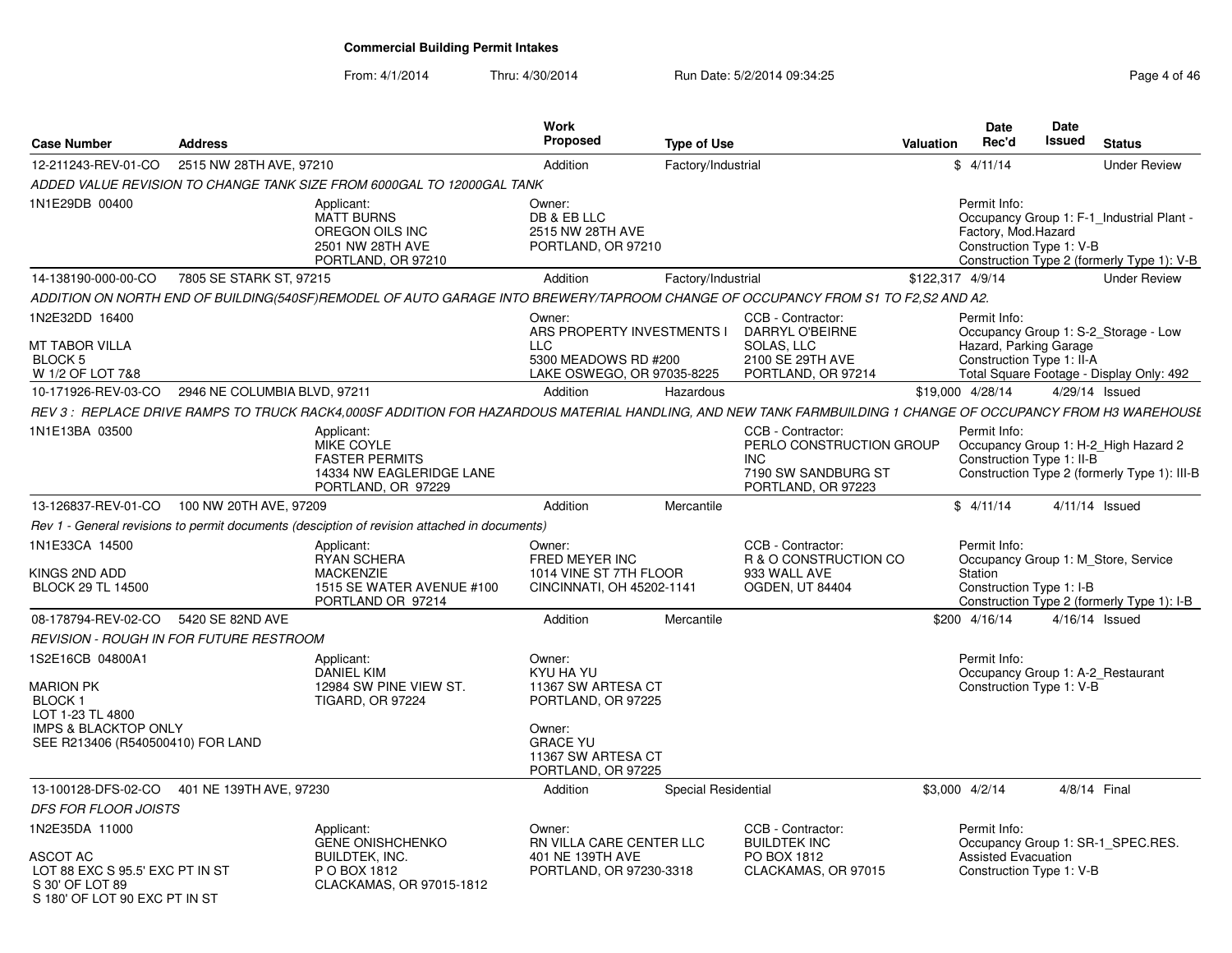From: 4/1/2014Thru: 4/30/2014 Run Date: 5/2/2014 09:34:25 Rege 5 of 46

| <b>Case Number</b>                                                                               | <b>Address</b>           |                                                                                                                                           | Work<br><b>Proposed</b>                                                                          | <b>Type of Use</b> |                                      | <b>Valuation</b>  | Date<br>Rec'd                                                                                              | <b>Date</b><br>Issued | <b>Status</b>                             |
|--------------------------------------------------------------------------------------------------|--------------------------|-------------------------------------------------------------------------------------------------------------------------------------------|--------------------------------------------------------------------------------------------------|--------------------|--------------------------------------|-------------------|------------------------------------------------------------------------------------------------------------|-----------------------|-------------------------------------------|
| 14-138839-000-00-CO                                                                              | 2820 SE 50TH AVE, 97206  |                                                                                                                                           | Addition                                                                                         | Storage            |                                      | \$173,533 4/11/14 |                                                                                                            |                       | <b>Under Review</b>                       |
|                                                                                                  |                          | PRE-ENGINEERED 3,060 SF METAL BUILDING ADDITION TO NE CORNER OF EXISTING SHOP BUILDING*OPTION 2 FOR STRUCTURAL REVIEW*                    |                                                                                                  |                    |                                      |                   |                                                                                                            |                       |                                           |
| 1S2E07BA 15900<br>LELAND PK<br>BLOCK <sub>2</sub><br>LOT 17 EXC S 15'<br>LOT 18-22               |                          | Applicant:<br><b>DON LIVINGSTONE</b><br>LIVINGSTONE STUDIOS<br>ARCHITECTURE AND PLANNING<br>LLC<br>2697 SW VISTA AVE<br>PORTLAND OR 97201 | Owner:<br>50TH AVENUE GARAGE LLC<br>2820 SE 50TH AVE<br>PORTLAND, OR 97206                       |                    | <b>Primary Contractor:</b><br>TO BID |                   | Permit Info:<br>Occupancy Group 1: S-1_Storage -<br>Moderate Hazard, Warehouse<br>Construction Type 1: V-B |                       | Total Square Footage - Display Only: 3060 |
| 14-137341-000-00-CO                                                                              | 3530 SE 84TH AVE, 97266  |                                                                                                                                           | Addition                                                                                         | Utility            |                                      | \$10,000 4/8/14   |                                                                                                            |                       | <b>Under Review</b>                       |
|                                                                                                  |                          | ADD (3) NEW PANEL ANTENNAS AND RRU UNITS TO EXISTING ROOFTOP FACILITY; INSTALL RADIO EQUIPMENT INSIDE EXISTING CABINETS ON ROOF           |                                                                                                  |                    |                                      |                   |                                                                                                            |                       |                                           |
| 1S2E09CB 00101<br>PARTITION PLAT 1994-101<br>LOT 2 EXC PT IN HWY<br>STATE PAYS TAXES ORS 307.241 |                          | Applicant:<br><b>STEVEN TOPP</b><br>12566 SW BRIDGEVIEW CT<br>TIGARD, OR 97223                                                            | Owner:<br>UNION RETIREMENT ASSOCIATIOI TO BID<br>1625 SE LAFAYETTE ST<br>PORTLAND, OR 97202-3862 |                    | <b>Primary Contractor:</b>           |                   | Permit Info:<br>Multi-family<br>Construction Type 1: II-B                                                  |                       | Occupancy Group 1: R-2 Residential        |
| 14-144153-000-00-CO                                                                              | 5700 SW DOSCH RD, 97201  |                                                                                                                                           | Addition                                                                                         | Utility            |                                      | \$15,000 4/18/14  |                                                                                                            |                       | <b>Under Review</b>                       |
|                                                                                                  |                          | REPLACE 3 OF 12 EXISTING ANTENNAS ON ROOF TOP, ADD RRU'S TO EACH SECTOR                                                                   |                                                                                                  |                    |                                      |                   |                                                                                                            |                       |                                           |
| 1S1E17DA 00700<br>SECTION 17 1S 1E<br>TL 700 7.31 ACRES                                          |                          | Applicant:<br><b>SHANIN PRUSIA</b><br><b>VERIZON WIRELESS</b><br>10376 SE SUNBURST WAY<br>PORTLAND, OR 97086                              | Owner:<br>PORTLAND CHRISTIAN CENTER<br>5700 SW DOSCH RD<br>PORTLAND, OR 97239-1153               |                    | Primary Contractor:<br>TO BID        |                   | Permit Info:<br>Occupancy Group 1: U Private<br>Garage\Utility Misc.<br>Construction Type 1: III-A         |                       |                                           |
| 14-134383-000-00-CO                                                                              | 4033 SW CANYON RD, 97221 |                                                                                                                                           | Addition                                                                                         | Utility            |                                      | \$10,000 4/8/14   |                                                                                                            |                       | <b>Under Review</b>                       |
|                                                                                                  |                          | REPLACE THREE EXISTING ANTENNAS AND INSTALL THREE REMOTE RADIO UNITS INSIDE EXISTING CUPOLA                                               |                                                                                                  |                    |                                      |                   |                                                                                                            |                       |                                           |
| 1S1E05 00800<br>SECTION 05 1S 1E<br>TL 800 107.18 ACRES                                          |                          | Applicant:<br><b>KEVIN MARTIN</b><br>2495 NW 121st Pl.<br>Portland OR 97229                                                               | Owner:<br>PORTLAND CITY OF (BUREAU OF<br>1120 SW 5TH AVE #1302<br>PORTLAND, OR 97204-1912        |                    | Primary Contractor:<br>TO BID        |                   |                                                                                                            |                       |                                           |
|                                                                                                  |                          |                                                                                                                                           | Owner:<br><b>PARKS</b><br>1120 SW 5TH AVE #1302<br>PORTLAND, OR 97204-1912                       |                    |                                      |                   |                                                                                                            |                       |                                           |
|                                                                                                  |                          |                                                                                                                                           | Owner:<br>RECREATION(LEASED<br>1120 SW 5TH AVE #1302<br>PORTLAND, OR 97204-1912                  |                    |                                      |                   |                                                                                                            |                       |                                           |
|                                                                                                  |                          |                                                                                                                                           | Owner:<br><b>MULTIPLE TENANTS</b><br>1120 SW 5TH AVE #1302<br>PORTLAND, OR 97204-1912            |                    |                                      |                   |                                                                                                            |                       |                                           |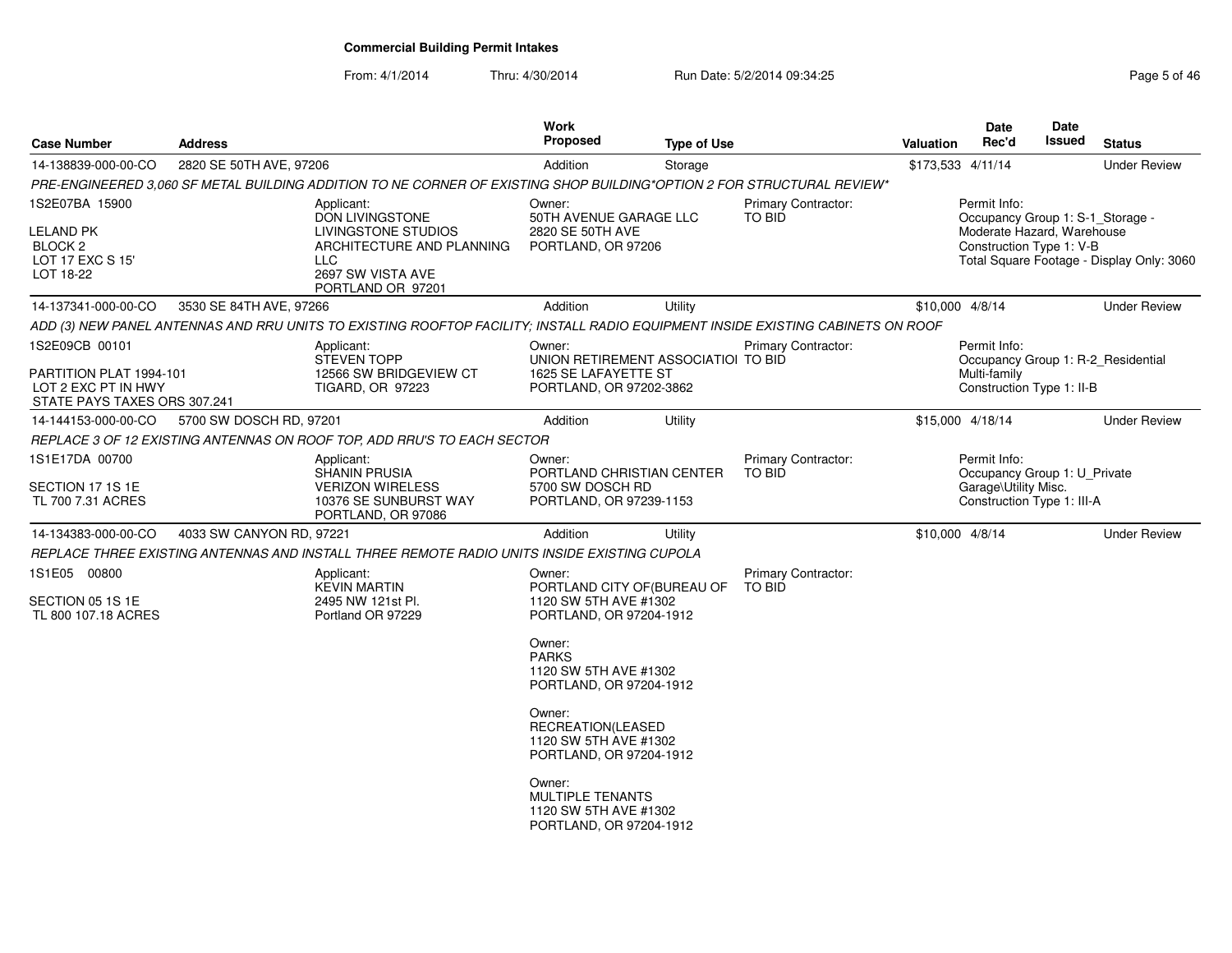From: 4/1/2014Thru: 4/30/2014 Run Date: 5/2/2014 09:34:25 Rege 6 of 46

| <b>Case Number</b>                                                   | <b>Address</b>                |                                                                                                                                                                           | Work<br><b>Proposed</b>                                                                | <b>Type of Use</b> |                                                                    | Valuation         | <b>Date</b><br>Rec'd                                                                                       | Date<br>Issued | <b>Status</b>                          |
|----------------------------------------------------------------------|-------------------------------|---------------------------------------------------------------------------------------------------------------------------------------------------------------------------|----------------------------------------------------------------------------------------|--------------------|--------------------------------------------------------------------|-------------------|------------------------------------------------------------------------------------------------------------|----------------|----------------------------------------|
| 14-134379-000-00-CO                                                  | 1746 SW FORD STREET DR. 97201 |                                                                                                                                                                           | Addition                                                                               | Utility            |                                                                    | \$10,000 4/8/14   |                                                                                                            |                | <b>Under Review</b>                    |
|                                                                      |                               | REPLACING ONE ANTENNA AND INSTALL ONE REMOTE RADIO UNIT ON EXISTING MONOPOLE.                                                                                             |                                                                                        |                    |                                                                    |                   |                                                                                                            |                |                                        |
| 1S1E04BB 03300<br>CARTERS ADD TO P                                   |                               | Applicant:<br><b>KEVIN MARTIN</b><br>2495 NW 121ST PL                                                                                                                     | Owner:<br>PORTLAND CITY OF<br>1120 SW 5TH AVE #1302                                    |                    | Primary Contractor:<br><b>TO BID</b>                               |                   |                                                                                                            |                |                                        |
| BLOCK 65<br>LOT 1 TL 3300                                            |                               | PORTLAND, OR 97229                                                                                                                                                        | PORTLAND, OR 97204-1912                                                                |                    |                                                                    |                   |                                                                                                            |                |                                        |
| 14-135902-000-00-CO                                                  | 211 SE CARUTHERS ST, 97214    |                                                                                                                                                                           | Addition                                                                               | Utility            |                                                                    | \$17,000 4/4/14   |                                                                                                            |                | <b>Under Review</b>                    |
|                                                                      |                               | ADD TO ROOF TOP 30' TALL ANTENNA TOWER WITH POINT TO POINT MICROWAVE ANTENNAS (NOT CELL TOWER) ON FACILITY #09-112684FA PORTLAND OPERA BUILDING                           |                                                                                        |                    |                                                                    |                   |                                                                                                            |                |                                        |
| 1S1E03DD 00600                                                       |                               | Applicant:<br><b>LARRY HOLTZ</b>                                                                                                                                          | Owner:                                                                                 |                    | CCB - Contractor:<br>PORTLAND OPERA ASSOCIATION R & H CONSTRUCTION |                   | Permit Info:                                                                                               |                | Occupancy Group 1: A-3 Assembly -      |
| PORTLAND GENERAL ELEC STA L<br>LOT 1 TL 600                          |                               | <b>KBPS PUBLIC RADIO FOUNDATION INC.</b><br>515 NE 15TH AVE<br>PORTLAND, OR 97232                                                                                         | 211 SE CARUTHERS ST<br>PORTLAND, OR 97214                                              |                    | <b>1530 SW TAYLOR STREET</b><br>PORTLAND, OR 97205                 |                   | General<br>Construction Type 1: II-B                                                                       |                | Total Square Footage - Display Only: 1 |
| 14-150851-000-00-CO                                                  | 4836 SE POWELL BLVD, 97206    |                                                                                                                                                                           | Addition                                                                               | Utility            |                                                                    | \$100,000 4/30/14 |                                                                                                            |                | <b>Under Review</b>                    |
|                                                                      |                               | ADDITION OF 12 NEW VERIZON WIRELESS ANTENNAS, 14 COAX LINES AND AUXILIARY EQUIPMENT ON AN EXISTING 80' MONOPOLE AND NEW OUTDOOR EQUIPMENT IN AN EXISTING FENCED           |                                                                                        |                    |                                                                    |                   |                                                                                                            |                |                                        |
| 1S2E07CA 09900                                                       |                               | Applicant:<br><b>RENATA FAYTEN</b>                                                                                                                                        | Owner:<br><b>EASTSIDE VAN</b>                                                          |                    | Primary Contractor:<br>TO BID                                      |                   | Permit Info:<br>Occupancy Group 1: U Private                                                               |                |                                        |
| SECTION 07 1S 2E<br>TL 9900 1.04 ACRES                               |                               | <b>TELCO PACIFIC</b><br>14636 NE 95TH ST<br>REDMOND WA, 98052                                                                                                             | 4836 SE POWELL BLVD<br>PORTLAND, OR 97206-3144                                         |                    |                                                                    |                   | Garage\Utility Misc.<br>Construction Type 1: V-B                                                           |                |                                        |
|                                                                      |                               |                                                                                                                                                                           | Owner:<br>STORAGE CO<br>4836 SE POWELL BLVD<br>PORTLAND, OR 97206-3144                 |                    |                                                                    |                   |                                                                                                            |                |                                        |
| 14-146898-000-00-CO                                                  | 16501 SE DIVISION ST, 97233   |                                                                                                                                                                           | Addition                                                                               | Utility            |                                                                    | \$50,000 4/23/14  |                                                                                                            |                | <b>Under Review</b>                    |
|                                                                      |                               | ADDITION OF NEW CARRIER TO EXISTING MONOPOLE; ADD (12) NEW ANTENNAS, (6) NEW RRUS, (3) TMA, (1) SURGE SUPPRESSOR, (12) COAX, (1) HYBRID CABLE, GENERATOR ON NEW 4' X 8' i |                                                                                        |                    |                                                                    |                   |                                                                                                            |                |                                        |
| 1S3E06CC 03200                                                       |                               | Applicant:<br><b>REID STEWART</b><br><b>LEXCOM DEVELOPMENT</b><br>(VERIZON WIRELESS)<br>4015 SW BATTAGLIA AVE<br>GRESHAM OR 97080                                         | Owner:<br><b>EASTGATE THEATRE INC</b><br>PO BOX 460069<br>ESCONDIDO, CA 92046-0069     |                    | <b>Primary Contractor:</b><br><b>TO BID</b>                        |                   | Permit Info:<br>Occupancy Group 1: U Private<br>Garage\Utility Misc.<br>Construction Type 1: V-B           |                |                                        |
| 14-132511-000-00-CO                                                  | 2326 SE 68TH AVE, 97215       |                                                                                                                                                                           | Addition                                                                               | Utility            |                                                                    | $$10,000$ 4/1/14  |                                                                                                            |                | <b>Under Review</b>                    |
|                                                                      |                               | REPLACE THREE EXISTING ANTENNAS AND INSTALL THREE REMOTE RADIO UNITS ON ROOF TOP                                                                                          |                                                                                        |                    |                                                                    |                   |                                                                                                            |                |                                        |
| 1S2E05CD 05900                                                       |                               | Applicant:<br><b>KEVIN MARTIN</b><br><b>CLEARWIRE US LLC</b><br>2495 NW 121ST PL<br>PORTLAND OR 97229                                                                     | Owner:<br><b>WARNER PACIFIC COLLEGE</b><br>2219 SE 68TH AVE<br>PORTLAND, OR 97215-4026 |                    | <b>Primary Contractor:</b><br>TO BID                               |                   | Permit Info:<br>Occupancy Group 1: S-1_Storage -<br>Moderate Hazard, Warehouse<br>Construction Type 1: V-A |                |                                        |
| 14-147577-000-00-CO                                                  | 314 NW 5TH AVE, 97209         |                                                                                                                                                                           | Addition                                                                               | Utility            |                                                                    | \$12,000 4/24/14  |                                                                                                            |                | <b>Under Review</b>                    |
|                                                                      |                               | ONE REPLACEMENT PANEL ANTENNA PER SECTOR (TOTAL OF 3) AND ADDITION OF ONE REMOTE RADIO UNIT PER SECTOR (TOTAL OF 3) ON EXISTING ROOFTOP FACILITY                          |                                                                                        |                    |                                                                    |                   |                                                                                                            |                |                                        |
| 1N1E34CA 03000                                                       |                               | Applicant:<br>AMANDA HOFFMAN                                                                                                                                              | Owner:<br>5TH AVE COMMONS LLC                                                          |                    | Primary Contractor:<br>TO BID                                      |                   |                                                                                                            |                |                                        |
| <b>COUCHS ADD</b><br>BLOCK 35<br>LOT 2&3<br>POTENTIAL ADDITIONAL TAX |                               | <b>SPRINT</b><br>621 SW ALDER ST SUITE 660<br>PORTLAND OR                                                                                                                 | 333 NW 9TH AVE #1504<br>PORTLAND, OR 97209                                             |                    |                                                                    |                   |                                                                                                            |                |                                        |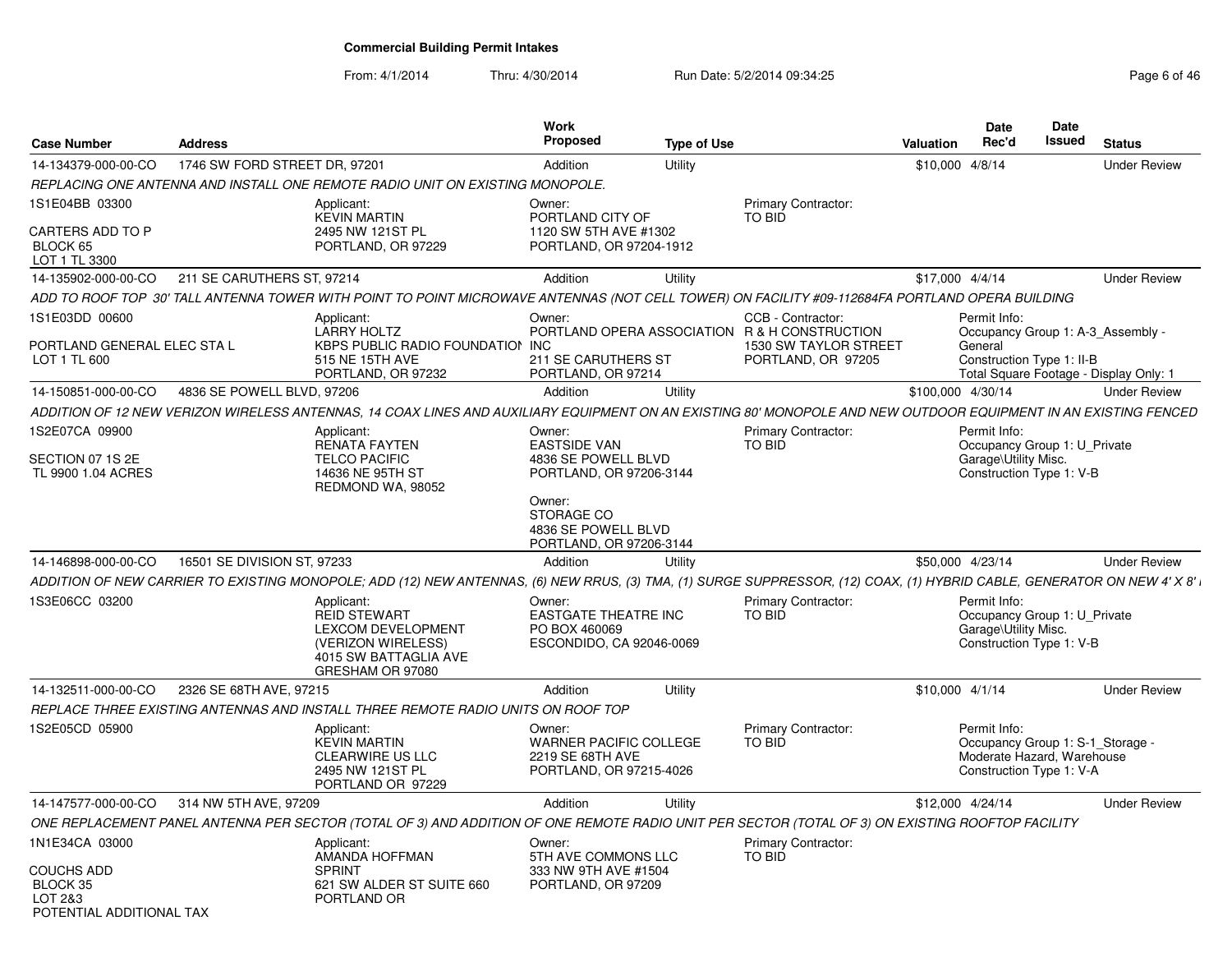From: 4/1/2014

Thru: 4/30/2014 Run Date: 5/2/2014 09:34:25 Rege 7 of 46

| <b>Case Number</b>                                                                        | <b>Address</b>               |                                                                                                                                                  | <b>Work</b><br><b>Proposed</b>                                                                        | <b>Type of Use</b> |                                      | Valuation        | <b>Date</b><br>Rec'd                                                                                         | <b>Date</b><br>Issued | <b>Status</b>                         |
|-------------------------------------------------------------------------------------------|------------------------------|--------------------------------------------------------------------------------------------------------------------------------------------------|-------------------------------------------------------------------------------------------------------|--------------------|--------------------------------------|------------------|--------------------------------------------------------------------------------------------------------------|-----------------------|---------------------------------------|
| 14-147625-000-00-CO                                                                       | 121 SW SALMON ST, 97204      |                                                                                                                                                  | Addition                                                                                              | Utility            |                                      | \$12,000 4/24/14 |                                                                                                              |                       | <b>Under Review</b>                   |
|                                                                                           |                              | ONE REPLACEMENT PANEL ANTENNA PER SECTOR (TOTAL OF 3) AND ADDITION OF ONE REMOTE RADIO UNIT PER SECTOR (TOTAL OF 3) ON EXISTING ROOFTOP FACILITY |                                                                                                       |                    |                                      |                  |                                                                                                              |                       |                                       |
| 1S1E03BA 02100                                                                            |                              | Applicant:<br>AMANDA HOFFMAN<br><b>SPRINT</b><br>621 SW ALDER ST SUITE 660<br>PORTLAND OR                                                        | Owner:<br><b>IEH PORTLAND LLC</b><br>121 SW SALMON ST<br>PORTLAND, OR 97204-2901                      |                    | Primary Contractor:<br><b>TO BID</b> |                  |                                                                                                              |                       |                                       |
| 14-133458-000-00-CO                                                                       | 10355 SE FOSTER RD, 97266    |                                                                                                                                                  | Addition                                                                                              | Utility            |                                      | \$20,000 4/1/14  |                                                                                                              |                       | <b>Under Review</b>                   |
|                                                                                           |                              | INSTALL 3 PANEL ANTENNAS AND 3 RRHS WITH ANCILLARY EQUIPMENT ON EXISTING MONOPOLE                                                                |                                                                                                       |                    |                                      |                  |                                                                                                              |                       |                                       |
| 1S2E15CC 03200<br>SECTION 15 1S 2E<br>TL 3200 6.06 ACRES                                  |                              | Applicant:<br><b>SANDRA WALDEN</b><br><b>CROWN CASTLE USA</b><br>8432 154TH AVE NE, BLDG C<br>REDMOD, WA 98054                                   | Owner:<br><b>FAP PROPERTIES LLC</b><br>2910 S BRANDYWINE DR<br>WEST LINN, OR 97068-8313               |                    | Primary Contractor:<br><b>TO BID</b> |                  |                                                                                                              |                       |                                       |
| 14-132515-000-00-CO                                                                       | 4246 SE BELMONT ST, 97215    |                                                                                                                                                  | Addition                                                                                              | Utility            |                                      | $$10,000$ 4/1/14 |                                                                                                              |                       | <b>Under Review</b>                   |
|                                                                                           |                              | REPLACE THREE EXISTING ANTENNAS AND INSTALL THREE REMOTE RADIO UNITS ON EXISTING ROOFTOP TOWER                                                   |                                                                                                       |                    |                                      |                  |                                                                                                              |                       |                                       |
| 1S2E06BB 12800<br>EDENDALE<br>BLOCK <sub>3</sub><br>LOT 7-10<br>LOT 13&14 EXC SLY 60'     |                              | Applicant:<br><b>KEVIN MARTIN</b><br><b>CLEARWIRE US LLC</b><br>2495 NW 121ST PL<br>PORTLAND OR 97229                                            | Owner:<br>4246 LLC<br>PO BOX 90427<br>PORTLAND, OR 97290-0427                                         |                    | Primary Contractor:<br>TO BID        |                  | Permit Info:<br>Occupancy Group 1: S-1_Storage -<br>Moderate Hazard, Warehouse<br>Construction Type 1: III-B |                       |                                       |
| 14-137349-000-00-CO                                                                       | 8439 NE COLUMBIA BLVD, 97220 |                                                                                                                                                  | Addition                                                                                              | Utility            |                                      | \$10,000 4/8/14  |                                                                                                              |                       | <b>Under Review</b>                   |
|                                                                                           |                              | ADD (3) NEW PANEL ANTENNAS ON EXISTING ROOFTOP FACILITY; INSTALL RADIO EQUIPMENT INSIDE EXISTING CABINETS INSIDE EXISTING COMPOUND               |                                                                                                       |                    |                                      |                  |                                                                                                              |                       |                                       |
| 1N2E16CC 00200<br>SECTION 16 1N 2E<br>TL 200 5.91 ACRES                                   |                              | Applicant:<br><b>STEVEN TOPP</b><br>12566 SW BRIDGEVIEW CT<br><b>TIGARD, OR 97223</b>                                                            | Owner:<br>ATRIUM FINANCE IV LP<br>4243 HUNT RD<br>CINCINNATI, OH 45242                                |                    | Primary Contractor:<br><b>TO BID</b> |                  | Permit Info:<br>Construction Type 1: II-B                                                                    |                       | Occupancy Group 1: R-1_Hotel or Motel |
| 14-138044-000-00-CO                                                                       | 2701 NW VAUGHN ST, 97210     |                                                                                                                                                  | Addition                                                                                              | Utility            |                                      | \$10,000 4/9/14  |                                                                                                              |                       | <b>Under Review</b>                   |
|                                                                                           |                              | ADD 3 NEW PANEL ANTENNAS AND RRU UNITS. INSTALL RADIO EQUIPMENT INSIDE EXISTING CABINETS ON ROOFTOP                                              |                                                                                                       |                    |                                      |                  |                                                                                                              |                       |                                       |
| 1N1E29D 00200<br>SECTION 29 1N 1E<br>TL 200 11.06 ACRES<br>ALSO SEE SUBS -0291<br>$-0292$ |                              | Applicant:<br><b>STEVEN TOPP</b><br>12566 SW BRIDGEVIEW CT<br><b>TIGARD, OR 97223</b>                                                            | Owner:<br><b>MONTGOMERY PARK I LLC</b><br>2701 NW VAUGHN ST<br>PORTLAND, OR 97208                     |                    | Primary Contractor:<br>TO BID        |                  | Permit Info:<br>Occupancy Group 1: U_Private<br>Garage\Utility Misc.                                         |                       |                                       |
| 14-142885-000-00-CO                                                                       | 3427 NE 72ND AVE, 97213      |                                                                                                                                                  | Addition                                                                                              | Utility            |                                      | \$40,000 4/17/14 |                                                                                                              |                       | <b>Under Review</b>                   |
|                                                                                           |                              | ADD 6 ANTENNAS TO EXISTING TOWER, ASSOCIATED EQUIPMENT TO BE PLACED IN EXISTING SHELTER, NO GROUND WORK                                          |                                                                                                       |                    |                                      |                  |                                                                                                              |                       |                                       |
| 1N2E29BA 11900<br>CREST VIEW VILLAS<br><b>BLOCK A</b><br>LOT 1 TL 11900                   |                              | Applicant:<br><b>NOAH GRODZIN</b><br><b>CASCADIA PM</b><br>5501 NE 109TH CT SUITE A2<br>VANCOUVER WA 98662                                       | Owner:<br>WILLIAM F BITAR ASSOCIATES LLI TO BID<br>9828 E BURNSIDE ST #200<br>PORTLAND, OR 97216-2330 |                    | Primary Contractor:                  |                  | Permit Info:<br>Occupancy Group 1: U_Private<br>Garage\Utility Misc.<br>Construction Type 1: II-B            |                       |                                       |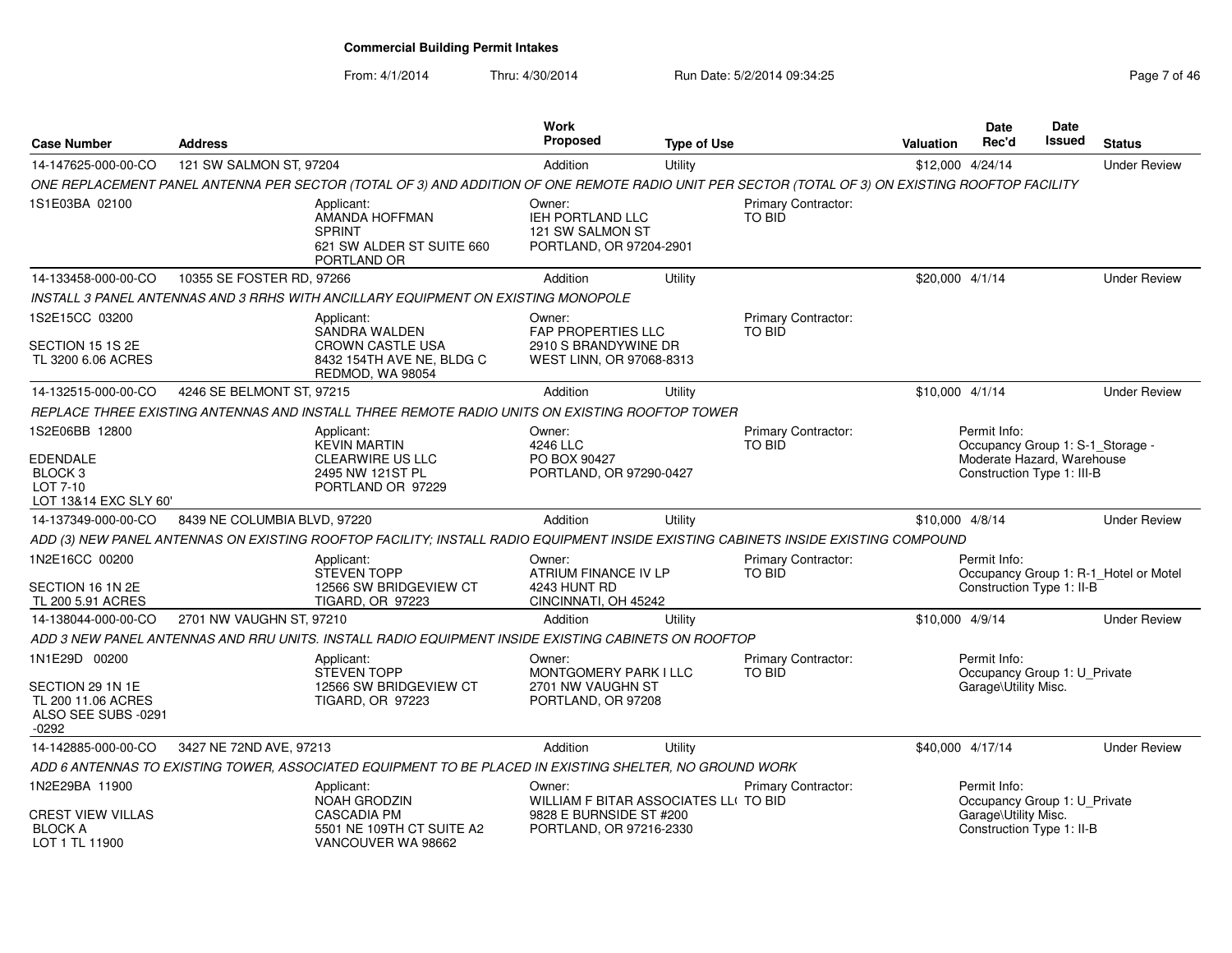From: 4/1/2014Thru: 4/30/2014 Run Date: 5/2/2014 09:34:25 Rege 8 of 46

| <b>Case Number</b>                                        | <b>Address</b>                                   |                                                                                                                | <b>Work</b><br>Proposed                                                                                                                      | <b>Type of Use</b>                          |                                                                                                                 | <b>Valuation</b>                                                                                  | <b>Date</b><br>Rec'd                                                                              | <b>Date</b><br><b>Issued</b> | <b>Status</b>                                              |
|-----------------------------------------------------------|--------------------------------------------------|----------------------------------------------------------------------------------------------------------------|----------------------------------------------------------------------------------------------------------------------------------------------|---------------------------------------------|-----------------------------------------------------------------------------------------------------------------|---------------------------------------------------------------------------------------------------|---------------------------------------------------------------------------------------------------|------------------------------|------------------------------------------------------------|
| 14-138090-000-00-CO                                       | 14721 SE STARK ST, 97233                         |                                                                                                                | Addition                                                                                                                                     | Utility                                     |                                                                                                                 |                                                                                                   | \$63 4/9/14                                                                                       |                              | <b>Under Review</b>                                        |
|                                                           |                                                  | REPLACE 3 ANTENNAS, REPLACE 3 RADIO HEADS WITH ANCILLARY EQUIPMENT AND CABLING ON EXISTING MONOPOLE            |                                                                                                                                              |                                             |                                                                                                                 |                                                                                                   |                                                                                                   |                              |                                                            |
| 1N2E36CD 05500<br>ASCOT AC<br>LOT 217&218 TL 5500         |                                                  | Applicant:<br>SANDRA WALDEN<br><b>CROWN CASTLE USA</b><br>8432 154TH AVE NE, BLDG C<br>REDMOD, WA 98054        | Owner:<br><b>RITA J DOCKEN</b><br>14741 SE STARK ST<br>PORTLAND, OR 97233-2807                                                               |                                             | <b>Primary Contractor:</b><br><b>TO BID</b>                                                                     |                                                                                                   | Permit Info:<br>Occupancy Group 1: U Private<br>Garage\Utility Misc.<br>Construction Type 1: II-B |                              | Total Square Footage - Display Only: 1                     |
| 14-138070-000-00-CO                                       | 8235 NE AIRPORT WAY, 97220                       |                                                                                                                | Addition                                                                                                                                     | Utility                                     |                                                                                                                 | \$10,000 4/9/14                                                                                   |                                                                                                   |                              | <b>Under Review</b>                                        |
|                                                           |                                                  | ADD 3 NEW PANEL ANTENNAS. INSTALL RADIO EQUIPMENT INSIDE EXISTING CABINETS INSIDE EXISTING COMPOUND ON ROOFTOP |                                                                                                                                              |                                             |                                                                                                                 |                                                                                                   |                                                                                                   |                              |                                                            |
| 1N2E09C 00700<br>SECTION 09 1N 2E<br>TL 700 7.27 ACRES    |                                                  | Applicant:<br><b>STEVEN TOPP</b><br>12566 SW BRIDGEVIEW CT<br><b>TIGARD, OR 97223</b>                          | Owner:<br>PORT OF PORTLAND(LEASED<br>8235 NE AIRPORT WAY<br>PORTLAND, OR 97220<br>Owner:<br>SHERATON PORTLAND AIRPORT<br>8235 NE AIRPORT WAY |                                             | Primary Contractor:<br><b>TO BID</b>                                                                            |                                                                                                   | Permit Info:<br>Occupancy Group 1: U_Private<br>Garage\Utility Misc.                              |                              |                                                            |
|                                                           |                                                  |                                                                                                                | PORTLAND, OR 97220                                                                                                                           |                                             |                                                                                                                 |                                                                                                   |                                                                                                   |                              |                                                            |
| 14-141559-000-00-CO                                       | 9901 N HURST AVE, 97203                          |                                                                                                                | Addition                                                                                                                                     | Utility                                     |                                                                                                                 | \$40,000 4/15/14                                                                                  |                                                                                                   |                              | <b>Under Review</b>                                        |
|                                                           |                                                  | 25' TOWER EXTENSION, ADD 12 PANEL ANTENNAS, ADD NEW CONCRETE SLAB FOR EXTENSION OF EQUIPMENT CABINET           |                                                                                                                                              |                                             |                                                                                                                 |                                                                                                   |                                                                                                   |                              |                                                            |
| 1N1E05DC 00700<br>SECTION 05 1N 1E<br>TL 700 2.51 ACRES   |                                                  | Applicant:<br>NOAH GRODZIN<br>CASCADIA PM<br>5501 NE 109TH CT SUITE A2<br>VANCOUVER WA 98662                   | Owner:<br><b>BAKER COMMODITIES INC</b><br>4020 BANDINI BLVD<br><b>VERNON, CA 90058</b>                                                       | <b>Primary Contractor:</b><br><b>TO BID</b> |                                                                                                                 | Permit Info:<br>Occupancy Group 1: U_Private<br>Garage\Utility Misc.<br>Construction Type 1: II-B |                                                                                                   |                              |                                                            |
| Total # of CO Addition permit intakes: 41                 |                                                  |                                                                                                                |                                                                                                                                              |                                             |                                                                                                                 |                                                                                                   |                                                                                                   |                              | Total valuation of CO Addition permit intakes: \$2,210,817 |
|                                                           | 13-201878-REV-01-CO  2137 NW EVERETT ST - Unit A |                                                                                                                | Alteration                                                                                                                                   |                                             | Apartments/Condos (3 or more units)                                                                             |                                                                                                   | \$4/11/14                                                                                         |                              | 4/25/14 Issued                                             |
|                                                           |                                                  | REVISION - ADD CROSS BRACING IN RESPONSE TO FIRE ESCAPE TESTING                                                |                                                                                                                                              |                                             |                                                                                                                 |                                                                                                   |                                                                                                   |                              |                                                            |
| 1N1E33CA 50003<br>CITY ESTATES CONDOMINIUMS<br>LOT 2137-A |                                                  | Applicant:<br><b>WILLIAM PICKARD</b><br>2137 NW EVERETT ST; APT A<br>PORTLAND, OR 97210                        | Owner:<br><b>WILLIAM F III PICKARD</b><br>2137 NW EVERETT ST #A<br>PORTLAND, OR 97210                                                        |                                             |                                                                                                                 |                                                                                                   |                                                                                                   |                              |                                                            |
| 14-134234-000-00-CO                                       | 4710 SE STARK ST, 97215                          |                                                                                                                | Alteration                                                                                                                                   |                                             | Apartments/Condos (3 or more units)                                                                             | \$4,500 4/2/14                                                                                    |                                                                                                   |                              | 4/2/14 Final                                               |
| <b>VOLUNTARY SEISMIC RETROFIT BUILDING B</b>              |                                                  |                                                                                                                |                                                                                                                                              |                                             |                                                                                                                 |                                                                                                   |                                                                                                   |                              |                                                            |
| 1S2E06BA 07500                                            |                                                  | Applicant:<br>MICHAEL WIEBER<br>ELYSIUM CONSTRUCTION LLC<br>PO BOX 12010<br>PORTLAND OR 97212                  | Owner:<br><b>STARK STREET LLC</b><br>670 NW TORREYVIEW DR<br>PORTLAND, OR 97229-6534                                                         |                                             | CCB - Contractor:<br>MICHAEL WIEBER<br>ELYSIUM CONSTRUCTION LLC<br>PO BOX 12010<br>PORTLAND OR 97212            |                                                                                                   | Permit Info:<br>Multi-family                                                                      |                              | Occupancy Group 1: R-2 Residential                         |
| 14-138746-000-00-CO                                       | 423 NE 160TH AVE                                 |                                                                                                                | Alteration                                                                                                                                   |                                             | Apartments/Condos (3 or more units)                                                                             | \$4,000 4/10/14                                                                                   |                                                                                                   |                              | 4/10/14 Issued                                             |
|                                                           |                                                  | REMOVE PORTION OF SECOND STORY DECK TO REPAIR DRY ROT AND REBUILD THE DECK                                     |                                                                                                                                              |                                             |                                                                                                                 |                                                                                                   |                                                                                                   |                              |                                                            |
| 1N2E36DA 04501                                            |                                                  | Applicant:<br><b>CRAIG HARRIS</b><br>CDH CUSTOM HOMES INC<br>41965 NW PURDIN RD<br>FOREST GROVE OR 97116       |                                                                                                                                              |                                             | CCB - Contractor:<br><b>CRAIG HARRIS</b><br>CDH CUSTOM HOMES INC<br>41965 NW PURDIN RD<br>FOREST GROVE OR 97116 |                                                                                                   | Permit Info:<br>Multi-family<br>Construction Type 1: V-B                                          |                              | Occupancy Group 1: R-2 Residential                         |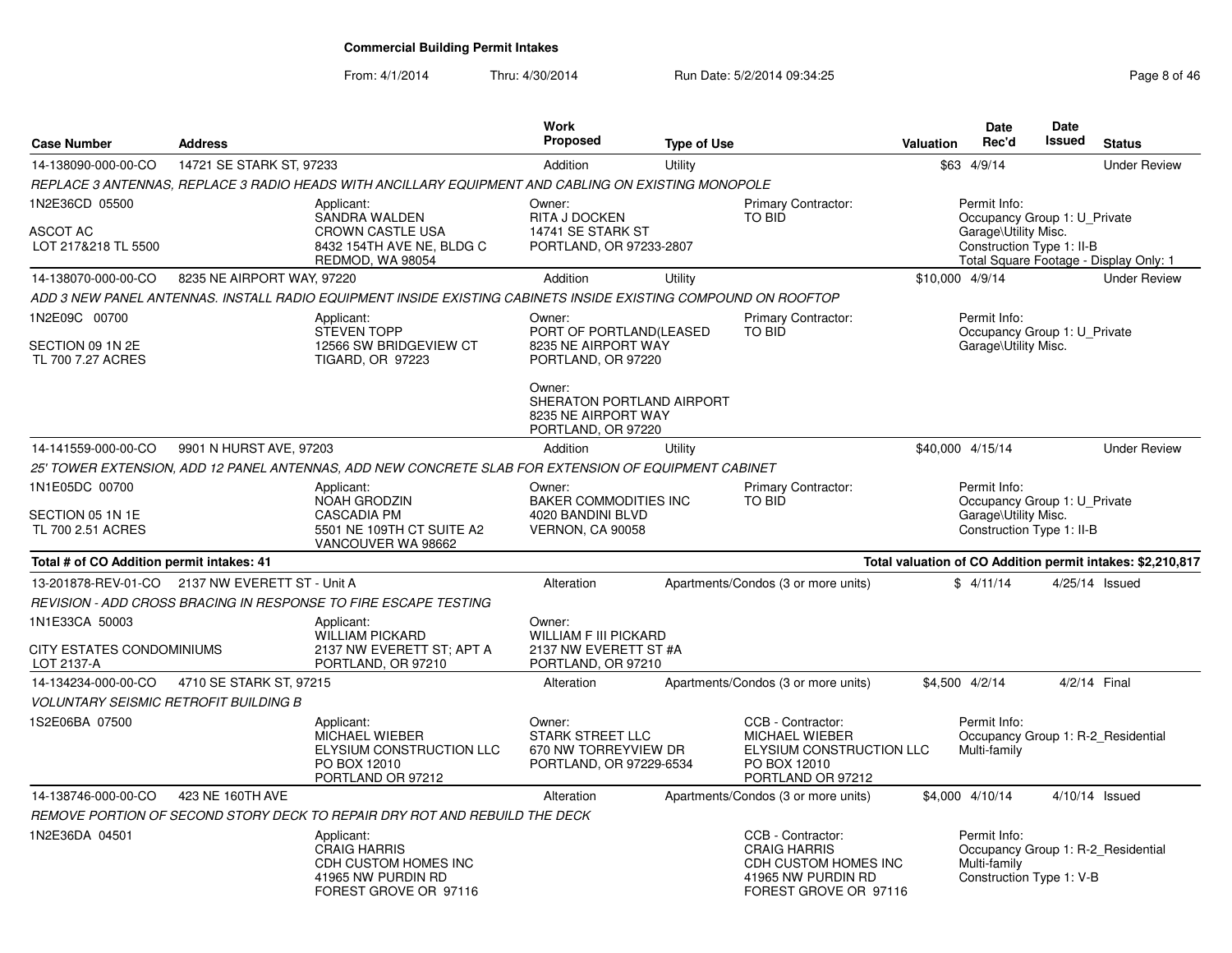From: 4/1/2014Thru: 4/30/2014 Run Date: 5/2/2014 09:34:25 Research 2010 12:45

| <b>Case Number</b>                                                                                                                                | <b>Address</b>             |                                                                                                                                | <b>Work</b><br><b>Proposed</b>                                                            | <b>Type of Use</b> |                                                                                                                                   | Valuation | <b>Date</b><br>Rec'd                                                                                  | <b>Date</b><br><b>Issued</b> | <b>Status</b>            |
|---------------------------------------------------------------------------------------------------------------------------------------------------|----------------------------|--------------------------------------------------------------------------------------------------------------------------------|-------------------------------------------------------------------------------------------|--------------------|-----------------------------------------------------------------------------------------------------------------------------------|-----------|-------------------------------------------------------------------------------------------------------|------------------------------|--------------------------|
| 14-133411-000-00-CO                                                                                                                               | 1527 SE MAIN ST, 97214     |                                                                                                                                | Alteration                                                                                |                    | Apartments/Condos (3 or more units)                                                                                               |           | \$1,200 4/29/14                                                                                       |                              | 4/29/14 Under Inspection |
|                                                                                                                                                   |                            | ADD BEAMS, POSTS & FOOTINGS (3 LOCATIONS) TO PORCH OF TRIPLEX IN RESPONSE TO 13-236968 HS - SEE COMMENT                        |                                                                                           |                    |                                                                                                                                   |           |                                                                                                       |                              |                          |
| 1S1E02AC 10300<br>HAWTHORNE PK<br>BLOCK 328<br>W 1/2 OF LOT 5&6                                                                                   |                            | Applicant:<br>PREM NATH<br>PREMIER DESIGN GROUP<br>3737 N ALASKA ST<br>PORTLAND, OR 97217                                      | Owner:<br><b>GABRIEL B BERNSTEIN</b><br>840 S BEDFORD ST #8<br>LOS ANGELES, CA 90035-1897 |                    | CCB - Contractor:<br>LOS CONTRACTING, INC.<br>4110 NE 122ND AVE SUITE#115<br>PORTLAND, OR 97220                                   |           |                                                                                                       |                              |                          |
| 14-137986-000-00-CO                                                                                                                               | 309 SW 4TH AVE             |                                                                                                                                | Alteration                                                                                |                    | Apartments/Condos (3 or more units)                                                                                               |           | \$25,000 4/10/14                                                                                      | $4/10/14$ Issued             |                          |
|                                                                                                                                                   |                            | REFURBISH EXISTING ENTRY DOOR  AND VESTIBULE AND INCREASE OPENING OF INTERIOR ENTRY DOOR                                       |                                                                                           |                    |                                                                                                                                   |           |                                                                                                       |                              |                          |
| 1N1E34CD 05900A1<br><b>PORTLAND</b><br>BLOCK 65<br>LOT 1&2<br>IMPS ONLY SEE R246125 R66770-7550) FOR<br>LAND<br>POTENTIAL ADDITIONAL TAX          |                            | Applicant:<br><b>KEVIN SAXTON</b><br><b>KASA ARCHITECTS</b><br>4119 NE CESAR E CHAVEZ BLVD<br>PORTLAND, OR 97211               | Owner:<br>CENTRAL CITY CONCERN<br>232 NW 6TH AVE<br>PORTLAND, OR 97209-3609               |                    | CCB - Contractor:<br><b>TOM MITCHELL</b><br><b>WALSH CONSTRUCTION CO</b><br>2905 SW 1ST AV<br>PORTLAND, OR 97201                  |           | Permit Info:<br>Occupancy Group 1: B Bank, Off.,<br>Med.Off., Pub.Bldg.<br>Construction Type 1: III-B |                              |                          |
| 14-147288-000-00-CO                                                                                                                               | 2135 NW FLANDERS ST, 97210 |                                                                                                                                | Alteration                                                                                |                    | Apartments/Condos (3 or more units)                                                                                               |           | \$90,000 4/25/14                                                                                      | $4/25/14$ Issued             |                          |
| PUSH PIER INSTALLATION, FOUNDATION UNDERPINNING                                                                                                   |                            |                                                                                                                                |                                                                                           |                    |                                                                                                                                   |           |                                                                                                       |                              |                          |
| 1N1E33CA 10100<br>KINGS 2ND ADD<br>W 50' OF S 100' OF E 200' OF BLOCK 38                                                                          |                            | Applicant:<br>EDWARD CRABAUGH<br><b>ECEC</b><br>5331 SW MACADAM STE 269<br>PORTLAND, OR 97236                                  | Owner:<br><b>LAWRENCE P GRANT</b><br>2611 NW WESTOVER RD<br>PORTLAND, OR 97210            |                    | CCB - Contractor:<br>RAMJACK OF OREGON<br>PO BOX 11701<br>EUGENE, OR 97440                                                        |           | Permit Info:<br>Occupancy Group 1: R-2_Residential<br>Multi-family<br>Construction Type 1: III-B      |                              |                          |
| 14-143061-000-00-CO                                                                                                                               | 1834 SW 5TH AVE, 97201     |                                                                                                                                | Alteration                                                                                |                    | Apartments/Condos (3 or more units)                                                                                               |           | \$15,000 4/25/14                                                                                      | 4/25/14 Issued               |                          |
|                                                                                                                                                   |                            | REPAIR 3 EXISTING BEAMS IN BASEMENT. REPAIR EXISTING STAIR FRAMING  AT 2 BASEMENT STAIR LOCATIONS                              |                                                                                           |                    |                                                                                                                                   |           |                                                                                                       |                              |                          |
| 1S1E03CB 02700<br><b>PORTLAND</b><br>BLOCK 153<br>LOT <sub>5</sub><br>S 15' OF LOT 6<br>HISTORIC PROPERTY 15 YR 2006;<br>POTENTIAL ADDITIONAL TAX |                            | Applicant:<br>KATHY JOHNSON<br>HENNEBERY EDDY ARCHITECTS<br>921 SW WASHINGTON SUITE 250<br>PORTLAND, OR 97205                  | Owner:<br><b>HARRISON COURT LLC</b><br>333 S STATE ST STE V-249<br>LAKE OSWEGO, OR 97034  |                    | CCB - Contractor:<br>Mike Kremers<br><b>R&amp;H CONSTRUCTION</b><br>1530 SW TAYLOR ST<br>PORTLAND OR 97205                        |           | Permit Info:<br>Occupancy Group 1: R-2 Residential<br>Multi-family<br>Construction Type 1: V-B        |                              |                          |
| 14-137198-000-00-CO                                                                                                                               |                            | 5021 SW BEAVERTON HILLSDALE HWY, 97221                                                                                         | Alteration                                                                                |                    | Apartments/Condos (3 or more units)                                                                                               |           | \$4,000 4/8/14                                                                                        |                              | $4/8/14$ Issued          |
|                                                                                                                                                   |                            | REPAIR RAISED DECK - REMOVE DRYROT DECKING, HANDRAIL AND SOME JOISTS; ATTACH NEW JOISTS TO EXISTING, REPLACE DECKING, HANDRAIL |                                                                                           |                    |                                                                                                                                   |           |                                                                                                       |                              |                          |
| 1S1E18AB 10200<br><b>ROSE ARBOR</b><br>BLOCK <sub>2</sub><br>LOT 8 EXC E 25' & EXC PT IN ST                                                       |                            | Applicant:<br><b>DAVID ABBOTT</b><br><b>18 NE 57TH AVE</b><br>PORTLAND, OR 97213                                               | Owner:<br>DAVID ABBOTT<br><b>18 NE 57TH AVE</b><br>PORTLAND, OR 97213                     |                    | CCB - Contractor:<br>YANKEE CUSTOM CARPENTRY IN Occupancy Group 1: R-2_Residential<br><b>18 NE 57TH AVE</b><br>PORTLAND, OR 97213 |           | Permit Info:<br>Multi-family<br>Construction Type 1: V-B                                              |                              |                          |
| 14-146714-000-00-CO                                                                                                                               | 821 NW 11TH AVE - Unit 609 |                                                                                                                                | Alteration                                                                                |                    | Apartments/Condos (3 or more units)                                                                                               |           | \$10,000 4/23/14                                                                                      | 4/23/14 Issued               |                          |
|                                                                                                                                                   |                            | NEW WALLS TO CREATE STUDY WITH A CLOSET; GLASS SLIDING POCKET DOORS, SAFETY GLASS PARTITIION WALL AT STEAM BATH                |                                                                                           |                    |                                                                                                                                   |           |                                                                                                       |                              |                          |
| 1N1E34BC 60325<br>RIVERSTONE CONDOMINIUM<br>LOT 609                                                                                               |                            | Applicant:<br>JAMES A ARNDT<br>821 NW 11TH AVE #609<br>PORTLAND, OR 97209                                                      | Owner:<br><b>JAMES A ARNDT</b><br>821 NW 11TH AVE #609<br>PORTLAND, OR 97209              |                    |                                                                                                                                   |           | Permit Info:<br>Occupancy Group 1: R-2 Residential<br>Multi-family<br>Construction Type 1: V-B        |                              |                          |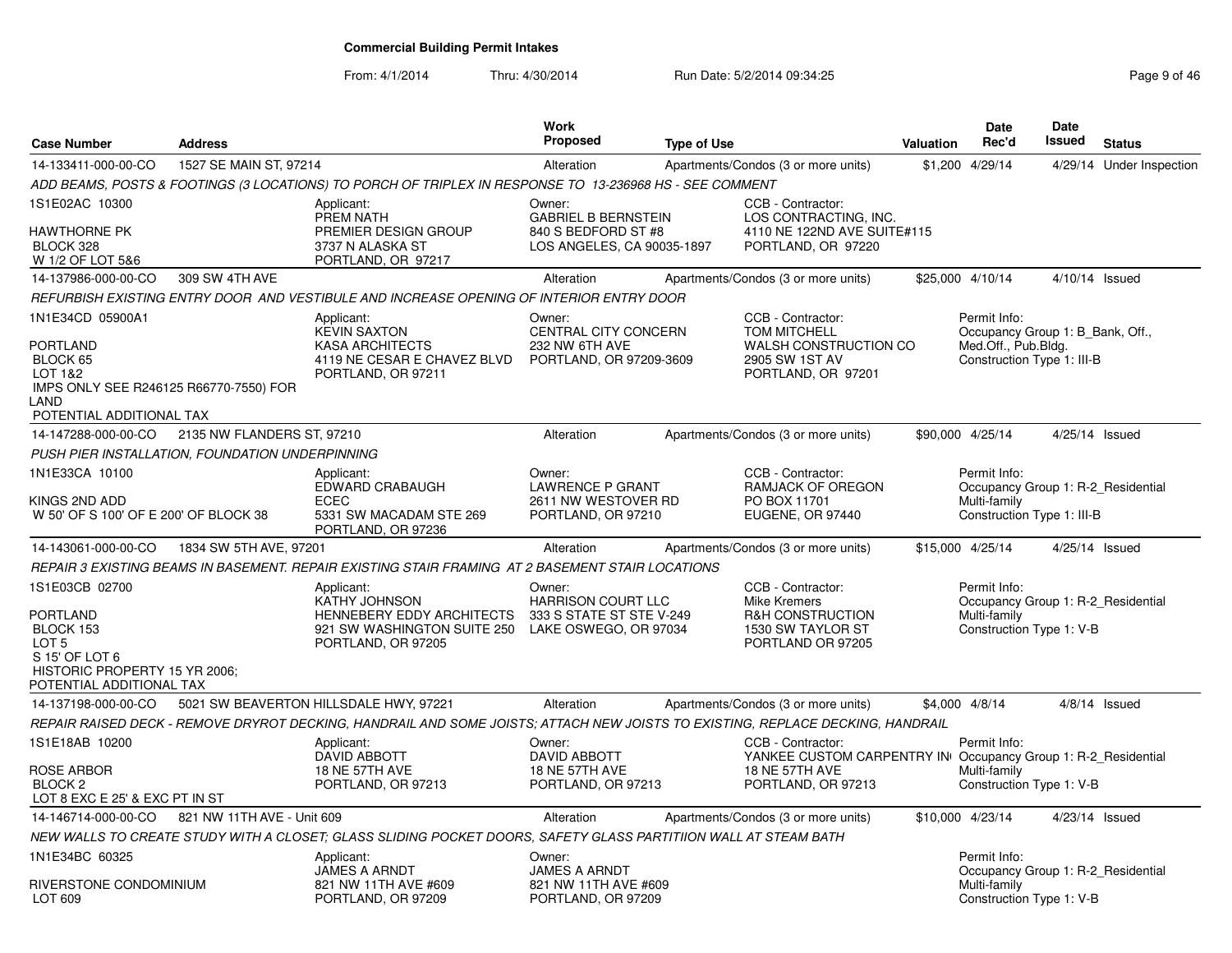#### From: 4/1/2014Thru: 4/30/2014 **Run Date: 5/2/2014 09:34:25** Page 10 of 46 of 46 of 46

| Page 10 of 46 |  |  |  |
|---------------|--|--|--|
|---------------|--|--|--|

| <b>Case Number</b>                                                       | <b>Address</b>                                                                                    |                                                                                                                                       | Work<br><b>Proposed</b>                                                                                  | <b>Type of Use</b>                                                                                                                                                      | <b>Valuation</b> | <b>Date</b><br>Rec'd                                      | <b>Date</b><br><b>Issued</b> | <b>Status</b>                      |
|--------------------------------------------------------------------------|---------------------------------------------------------------------------------------------------|---------------------------------------------------------------------------------------------------------------------------------------|----------------------------------------------------------------------------------------------------------|-------------------------------------------------------------------------------------------------------------------------------------------------------------------------|------------------|-----------------------------------------------------------|------------------------------|------------------------------------|
| 14-123388-000-00-CO                                                      | 1534 SE MAIN ST, 97214                                                                            |                                                                                                                                       | Alteration                                                                                               | Apartments/Condos (3 or more units)                                                                                                                                     | \$22,000 4/8/14  |                                                           |                              | 4/8/14 Under Inspection            |
|                                                                          |                                                                                                   |                                                                                                                                       |                                                                                                          | RECONFIGURATION OF SECOND FLOOR TO MOVE BATHROOM FOR UNIT #1; NO CHANGE TO NET PLUMBING FIXTURES WAR CODE BUILDINGSeparate electrical, mechanical, and plumbing permits |                  |                                                           |                              |                                    |
| 1S1E02AC 13000                                                           |                                                                                                   | Applicant:<br><b>MAREN B CURTIS</b>                                                                                                   | Owner:<br><b>KEVIN RAY SWANSON</b>                                                                       |                                                                                                                                                                         |                  | Permit Info:                                              |                              | Occupancy Group 1: R-2_Residential |
| <b>HAWTHORNE PK</b><br>BLOCK 329<br>E 1/2 OF LOT 7&8                     |                                                                                                   | 1534 SE MAIN ST<br>PORTLAND, OR 97214                                                                                                 | 1534 SE MAIN ST<br>PORTLAND, OR 97214                                                                    |                                                                                                                                                                         |                  | Multi-family<br>Construction Type 1: V-B                  |                              |                                    |
|                                                                          |                                                                                                   |                                                                                                                                       | Owner:<br><b>MAREN B CURTIS</b><br>1534 SE MAIN ST<br>PORTLAND, OR 97214                                 |                                                                                                                                                                         |                  |                                                           |                              |                                    |
| 14-133499-000-00-CO                                                      | 2837 SE STEELE ST, 97202                                                                          |                                                                                                                                       | Alteration                                                                                               | Apartments/Condos (3 or more units)                                                                                                                                     | \$55,000 4/1/14  |                                                           |                              | $4/1/14$ Issued                    |
|                                                                          | REPLACE SLIDING DOORS AND WINDOWS THROUGHOUT LIKE FOR LIKE, REPLACE SIDING WITH SAME              |                                                                                                                                       |                                                                                                          |                                                                                                                                                                         |                  |                                                           |                              |                                    |
| 1S1E13BC 00300<br>SECTION 13 1S 1E<br>TL 300 1.14 ACRES                  |                                                                                                   | Applicant:<br>HK DEVELOPMENT<br>1123 NW 23RD<br>PORTLAND OR 97210                                                                     | Owner:<br><b>MARK L EKLUND</b><br>PO BOX 14309<br>PORTLAND, OR 97293                                     | CCB - Contractor:<br>HK DEVELOPMENT<br>1123 NW 23RD<br>PORTLAND OR 97210                                                                                                |                  | Permit Info:<br>Multi-family<br>Construction Type 1: V-B  |                              | Occupancy Group 1: R-2 Residential |
|                                                                          |                                                                                                   |                                                                                                                                       | Owner:<br><b>CUONG EKLUND</b><br>PO BOX 14309<br>PORTLAND, OR 97293                                      |                                                                                                                                                                         |                  |                                                           |                              |                                    |
| 13-242130-REV-01-CO                                                      | 1314 NW IRVING ST - Unit 503                                                                      |                                                                                                                                       | Alteration                                                                                               | Apartments/Condos (3 or more units)                                                                                                                                     |                  | \$4,000 4/3/14                                            |                              | $4/3/14$ Issued                    |
|                                                                          | ADDED VALUE REVISION TO FLIP CLOSET AND BATHROOM LOCATION; REARRANGE KITCHEN LAYOUT; ADD BATHROOM |                                                                                                                                       |                                                                                                          |                                                                                                                                                                         |                  |                                                           |                              |                                    |
| 1N1E33AD 80084<br><b>IRVING STREET LOFTS</b><br>A CONDOMINIUM<br>LOT 503 |                                                                                                   | Applicant:<br><b>JOSH TITTLE</b><br><b>DC BUILDING</b><br>36645 SE DUNN RD<br><b>BORING OR 97009</b>                                  | Owner:<br><b>DUSTIN S GRUETTER</b><br>1314 NW IRVING ST #503<br>PORTLAND, OR 97209-2725                  | CCB - Contractor:<br><b>DUSTIN GRUETTER</b><br><b>DC BUILDING INC</b><br>31531 SE HAMLET DR<br><b>BORING, OR 97009</b>                                                  |                  | Permit Info:<br>Multi-family<br>Construction Type 1: I-A  |                              | Occupancy Group 1: R-2 Residential |
| 14-146037-000-00-CO                                                      | 2323 SW PARK PL, 97205                                                                            |                                                                                                                                       | Alteration                                                                                               | Apartments/Condos (3 or more units)                                                                                                                                     |                  | \$750 4/22/14                                             |                              | 4/22/14 Under Inspection           |
|                                                                          | FRAME IN NEW DROP CEILING FOR NEW CAN LIGHTS, NEW CABINETS, COUNTERTOPS AND TILE                  |                                                                                                                                       |                                                                                                          |                                                                                                                                                                         |                  |                                                           |                              |                                    |
| 1N1E33CC 00500<br><b>CEDAR HILL</b><br>LOT 39-42                         |                                                                                                   | Applicant:<br>OWEN GABBERT LLC<br>3809 N BORTHWICK AVE<br>PORTLAND, OR 97227                                                          | Owner:<br>PARK VISTA CORPORATION<br>2323 SW PARK PL<br>PORTLAND, OR 97205-1055                           | CCB - Contractor:<br>OWEN GABBERT LLC<br>3809 N BORTHWICK AVE<br>PORTLAND, OR 97227                                                                                     |                  | Permit Info:<br>Multi-family<br>Construction Type 1: II-B |                              | Occupancy Group 1: R-2_Residential |
| 13-210029-REV-01-CO                                                      | 550 NW 19TH AVE, 97209                                                                            |                                                                                                                                       | Alteration                                                                                               | Apartments/Condos (3 or more units)                                                                                                                                     |                  | \$4/3/14                                                  |                              | $4/3/14$ Issued                    |
|                                                                          | REVISION TO PROVIDE UNDERSLAB AND VOID FULL IINSULATION IN LEIU OF FRAMING FOR NEW CONCRETE SLAB  |                                                                                                                                       |                                                                                                          |                                                                                                                                                                         |                  |                                                           |                              |                                    |
| 1N1E33AC 08000<br><b>COUCHS ADD</b><br>BLOCK 174<br>LOT 2&3&6&7          |                                                                                                   | Applicant:<br><b>MOLLY MCGOWAN</b><br><b>JEAN PIERRE VEILLET</b><br><b>SITEWORKS INC</b><br>1255 NW 9th AVE #17<br>PORTLAND, OR 97209 | Owner:<br><b>TCAM CORE PROPERTY FUND</b><br>4675 MACARTHUR CT #1100<br>NEWPORT BEACH, CA 92660<br>Owner: | CCB - Contractor:<br><b>JEAN PIERRE VEILLET</b><br><b>SITEWORKS INC</b><br>1255 NW 9TH #17<br>PORTLAND, OR 97209                                                        |                  | Permit Info:<br>Multi-family<br>Construction Type 1: I-A  |                              | Occupancy Group 1: R-2 Residential |
|                                                                          |                                                                                                   |                                                                                                                                       | OPERATING LP<br>4675 MACARTHUR CT #1100<br>NEWPORT BEACH, CA 92660                                       |                                                                                                                                                                         |                  |                                                           |                              |                                    |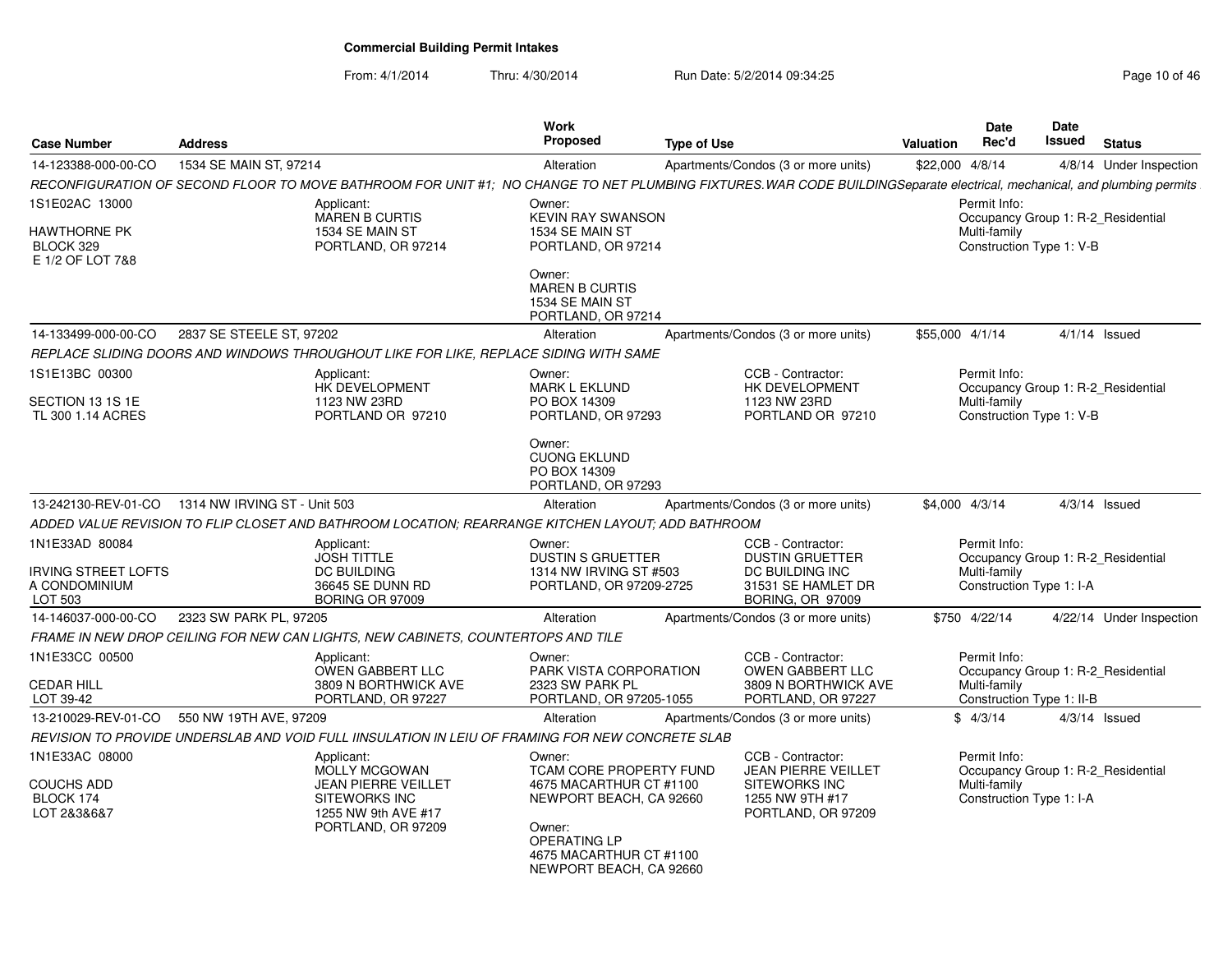| <b>Case Number</b>                     | <b>Address</b>                |                                                                                                                                                               | <b>Work</b><br><b>Proposed</b>                                                       | <b>Type of Use</b> |                                                                                                                              | <b>Valuation</b> | <b>Date</b><br>Rec'd                                               | <b>Date</b><br>Issued | <b>Status</b>            |
|----------------------------------------|-------------------------------|---------------------------------------------------------------------------------------------------------------------------------------------------------------|--------------------------------------------------------------------------------------|--------------------|------------------------------------------------------------------------------------------------------------------------------|------------------|--------------------------------------------------------------------|-----------------------|--------------------------|
| 14-138780-000-00-CO                    | 5170 SW LANDING DR - Unit 203 |                                                                                                                                                               | Alteration                                                                           |                    | Apartments/Condos (3 or more units)                                                                                          |                  | \$5,000 4/15/14                                                    |                       | 4/15/14 Under Inspection |
|                                        |                               | NEW DOOR FOR BEDROOM, INFILL DOOR AND ADD NEW DOOR AT BATH CLOSET, OPEN UP WALL AT KITCHEN AND ADD FALSE BEAM ABOVE (TRADE PERMITS TO BE OBTAINED SEPARATELY) |                                                                                      |                    |                                                                                                                              |                  |                                                                    |                       |                          |
| 1S1E15 90030                           |                               | Applicant:<br>SAGE SIDING INC                                                                                                                                 | Owner:<br><b>DAVID C SAYLER</b>                                                      |                    | CCB - Contractor:<br>SAGE SIDING INC                                                                                         |                  | Permit Info:<br>Occupancy Group 1: R-2 Residential                 |                       |                          |
| HERON POINTE CONDOMINIUMS<br>LOT 27    |                               | 7025 SW 78TH AVE<br>PORTLAND, OR 97223                                                                                                                        | 6652 SE ASH PL<br>PORTLAND, OR 97215-1594                                            |                    | 7025 SW 78TH AVE<br>PORTLAND, OR 97223                                                                                       |                  | Multi-family<br>Construction Type 1: V-B                           |                       |                          |
| 14-133924-000-00-CO                    | 949 NW OVERTON ST - Unit 1010 |                                                                                                                                                               | Alteration                                                                           |                    | Apartments/Condos (3 or more units)                                                                                          |                  | \$4,000 4/2/14                                                     |                       | 4/2/14 Under Inspection  |
|                                        |                               | INFILL OPENING BETWEEN DEN AND HALL WITH FIXED DOOR AND SLIDING DOOR. INFILL OPENING BETWEEN DEN AND KITCHEN WITH GLASS ABOVE                                 |                                                                                      |                    |                                                                                                                              |                  |                                                                    |                       |                          |
| 1N1E34BB 40097                         |                               | Applicant:                                                                                                                                                    | Owner:                                                                               |                    | CCB - Contractor:                                                                                                            |                  | Permit Info:                                                       |                       |                          |
| <b>ENCORE CONDOMINIUMS</b><br>LOT 1010 |                               | <b>RICK CARLSON</b><br>RICHARD R CARLSON ARCHITECT 949 NW OVERTON ST #1010<br>3210 SW MALCOLM CT<br>PORTLAND, OR 97225                                        | <b>GARY A KLIMOWICZ</b><br>PORTLAND, OR 97209<br>Owner:                              |                    | GREG SPRANDO CONSTRUCTION Occupancy Group 1: R-2_Residential<br><b>INC</b><br>14025 NW CHARLTON RD<br>PORTLAND, OR 972311429 |                  | Multi-family<br>Construction Type 1: I-B                           |                       |                          |
|                                        |                               |                                                                                                                                                               | SUESAN L KLIMOWICZ<br>949 NW OVERTON ST #1010<br>PORTLAND, OR 97209                  |                    |                                                                                                                              |                  |                                                                    |                       |                          |
| 14-142712-000-00-CO                    | 2215 NW IRVING ST, 97210      |                                                                                                                                                               | Alteration                                                                           |                    | Apartments/Condos (3 or more units)                                                                                          |                  | \$2,000 4/16/14                                                    |                       | <b>Under Review</b>      |
| FIRE ESCAPE TESTING FOR CERTIFICATION  |                               |                                                                                                                                                               |                                                                                      |                    |                                                                                                                              |                  |                                                                    |                       |                          |
| 1N1E33BD 15800                         |                               | Applicant:<br><b>DONIA BRADEN</b>                                                                                                                             | Owner:<br><b>ASHLEY AMBER LLC</b>                                                    |                    | CCB - Contractor:<br>NJP CONSTRUCTION, LLC                                                                                   |                  |                                                                    |                       |                          |
| KINGS 2ND ADD<br>BLOCK 8<br>LOT 3-5    |                               | NJP CONSTRUCTION, LLC<br>PO BOX 3804<br>TUALATIN, OR 97062                                                                                                    | 613 NW 11TH AVE<br>PORTLAND, OR 97209-3235                                           |                    | PO BOX 3804<br>TUALATIN OR 97062                                                                                             |                  |                                                                    |                       |                          |
| 14-137393-000-00-CO                    | 2500 N WILLIAMS AVE, 97212    |                                                                                                                                                               | Alteration                                                                           |                    | Apartments/Condos (3 or more units)                                                                                          |                  | \$107,650 4/15/14                                                  |                       | 4/15/14 Issued           |
| WINDOW REPLACEMENT OF 175 WINDOWS      |                               |                                                                                                                                                               |                                                                                      |                    |                                                                                                                              |                  |                                                                    |                       |                          |
| 1N1E27DA 17100                         |                               | Applicant:<br>ROCCO DEBRODT                                                                                                                                   | Owner:<br><b>HOUSING AUTHORITY OF</b>                                                |                    | CCB - Contractor:<br><b>RYAN CONE</b>                                                                                        |                  | Permit Info:<br>Occupancy Group 1: R-2 Residential                 |                       |                          |
| ALBINA<br>BLOCK 25&26 TL 17100         |                               | <b>HOME FORWARD</b><br>135 SW ASH STREET<br>PORTLAND, OR 97204                                                                                                | 135 SW ASH ST<br>PORTLAND, OR 97204-3540                                             |                    | RICHART FAMILY INC<br>14600 NE 20TH AVE<br>VANCOUVER, WA 98686                                                               |                  | Multi-family                                                       |                       |                          |
|                                        |                               |                                                                                                                                                               | Owner:<br>PORTLAND OREGON<br>135 SW ASH ST<br>PORTLAND, OR 97204-3540                |                    |                                                                                                                              |                  |                                                                    |                       |                          |
| 14-134232-000-00-CO                    | 4710 SE STARK ST, 97215       |                                                                                                                                                               | Alteration                                                                           |                    | Apartments/Condos (3 or more units)                                                                                          |                  | \$4,500 4/2/14                                                     |                       | 4/2/14 Final             |
| VOLUNTARY SEISMIC RETROFIT BUILDING A  |                               |                                                                                                                                                               |                                                                                      |                    |                                                                                                                              |                  |                                                                    |                       |                          |
| 1S2E06BA 07500                         |                               | Applicant:<br>MICHAEL WIEBER<br>ELYSIUM CONSTRUCTION LLC<br>PO BOX 12010<br>PORTLAND OR 97212                                                                 | Owner:<br><b>STARK STREET LLC</b><br>670 NW TORREYVIEW DR<br>PORTLAND, OR 97229-6534 |                    | CCB - Contractor:<br><b>MICHAEL WIEBER</b><br>ELYSIUM CONSTRUCTION LLC<br>PO BOX 12010<br>PORTLAND OR 97212                  |                  | Permit Info:<br>Occupancy Group 1: R-2 Residential<br>Multi-family |                       |                          |
| 13-209998-REV-01-CO                    | 735 SW ST CLAIR AVE, 97205    |                                                                                                                                                               | Alteration                                                                           |                    | Apartments/Condos (3 or more units)                                                                                          |                  | \$4/18/14                                                          |                       | 4/18/14 Issued           |
| <b>NEW DECK CONNECTION DETAIL</b>      |                               |                                                                                                                                                               |                                                                                      |                    |                                                                                                                              |                  |                                                                    |                       |                          |
| 1N1E33CD 03800                         |                               | Applicant:<br><b>TONY YRAGUEN</b>                                                                                                                             | Owner:<br>735 ST CLAIR LLC                                                           |                    | CCB - Contractor:<br>CONTECH SERVICES INC                                                                                    |                  | Permit Info:<br>Occupancy Group 1: R-2 Residential                 |                       |                          |
| JOHNSONS ADD<br><b>BLOCK 7 TL 3800</b> |                               | 9725 SW BEAVERTON-HILLSDALE<br><b>SUITE 210 - D</b>                                                                                                           | 1331 NW LOVEJOY ST #775<br>PORTLAND, OR 97209                                        |                    | 6917 NE 39TH CT<br>VANCOUVER, WA 98661                                                                                       |                  | Multi-family<br>Construction Type 1: I-A                           |                       |                          |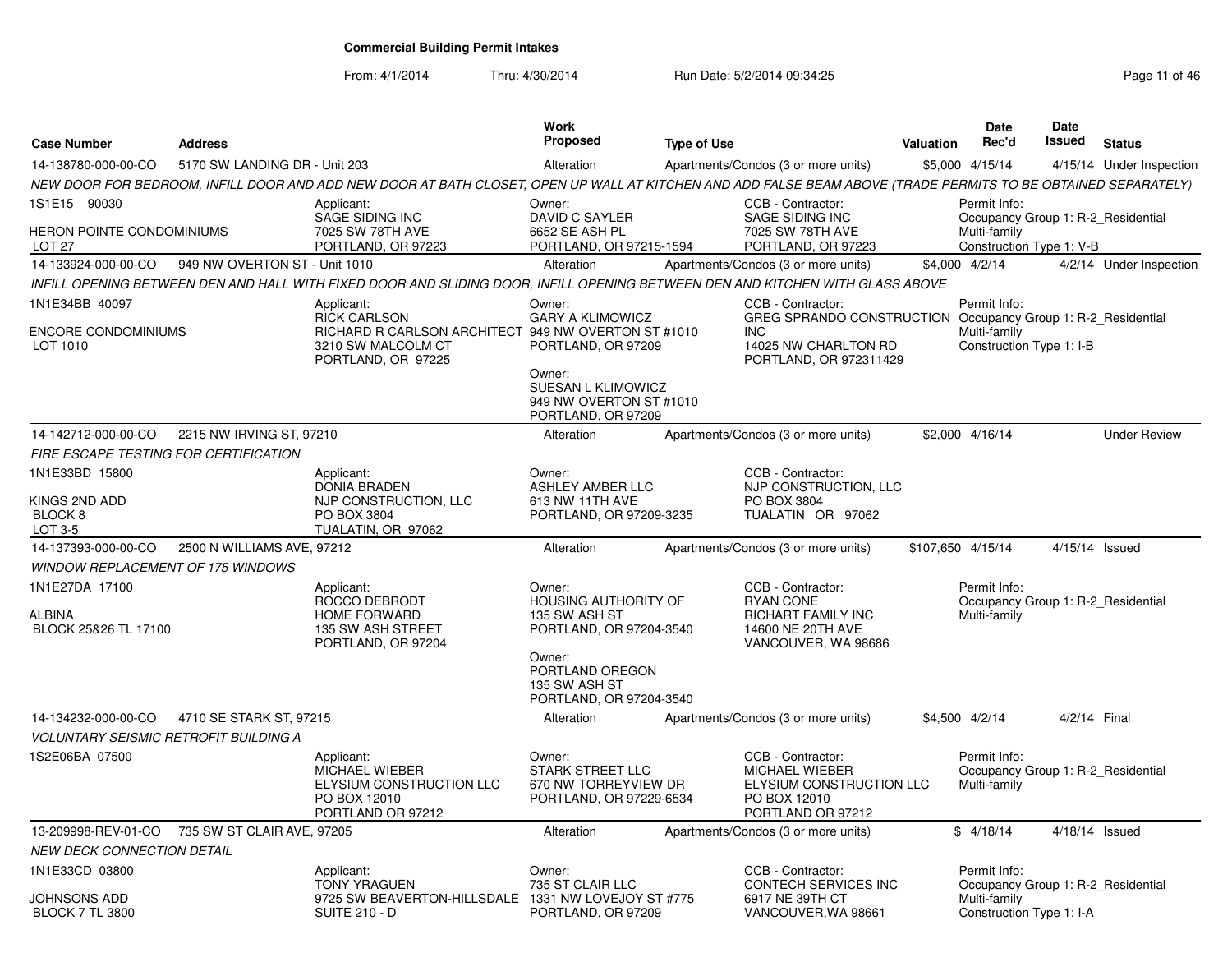| 726 SW 11TH AVE, 97205<br>13-195279-REV-01-CO<br>Apartments/Condos (3 or more units)<br>\$4/10/14<br>4/10/14 Issued<br>Alteration<br>REVISION TO PLUMBING ASPECT DUE TO CHANGE OF PLUMBING CONTRACTOR<br>1N1E33DD 05300<br>Owner:<br>CCB - Contractor:<br>Permit Info:<br>Applicant:<br><b>TIFFONIE CARROLI</b><br><b>GEARY STREET VENTURES LLC</b><br>R & H CONSTRUCTION<br>Occupancy Group 1: R-2 Residential<br><b>PORTLAND</b><br>RICHARD BROWN ARCHITECT AIA 2791 OAK ALY #5<br>1530 SW TAYLOR STREET<br>Multi-family<br>N 42' OF LOT 6 BLOCK 251<br>239 NW 13TH AVE #305<br>EUGENE, OR 97405-3692<br>PORTLAND, OR 97205<br>Construction Type 1: III-B<br>N 42' OF W 5' OF LOT 3 BLOCK 251<br>PORTLAND OR 97209<br>1028 SE WATER AVE, 97214<br>Assembly<br>$$1 \quad 4/3/14$<br>$4/3/14$ Issued<br>14-134989-000-00-CO<br>Alteration<br>INCREASE OCCUPANT LOAD BY 23 WITHOUT SEISMIC UPGRADE BY CHANGING SEATING LAYOUT AND ADDING A DANCE FLOOR. (REQUIRED PER ROBERT CRUSER FIRE INSPECTIONS)<br>1S1E03AD 01200<br>Permit Info:<br>Applicant:<br>Owner:<br>WATER AVENUE PROPERTIES LL(<br>Noah Cable<br>Occupancy Group 1: A-2_Restaurant<br>Construction Type 1: III-B<br><b>Bunk Bar Inc</b><br>421 SW HALL ST<br>1028 SE Water Ave<br>PORTLAND, OR 97201<br>Portland OR 97214<br>808 SW TAYLOR ST, 97205<br>14-146018-000-00-CO<br>\$79,000 4/30/14<br>4/30/14 Issued<br>Alteration<br>Assembly<br>TENANT IMPROVEMENT FOR NEW RESTAURANT/BAR TENANT. RELOCATE BAR AND EQUIPMENT AT SWINE BAR AND ADD INDOOR CANOPY STRUCTURE WITH SEATING AREA: SWANK RESTAUI<br>1S1E03BB 05900<br>CCB - Contractor:<br>Permit Info:<br>Owner:<br>Applicant:<br>MICHELLE PLATTER<br>925 PARK AVENUE ASSOC L L C<br>URBAN INTERIOR RESTORATION<br>Occupancy Group 1: A-2_Restaurant<br>PORTLAND<br>Construction Type 1: III-B<br>THE WATERMARK GROUP<br>2003 WESTERN AVE STE 500<br><b>LLC</b><br>BLOCK 6<br>2404 NW 94TH ST<br>SEATTLE, WA 98121-2106<br>31402 SW ORCHARD DR<br>LOT 1&4<br>VANCOUVER, WA 98665<br>WILSONVILLE, OR 97070<br>14-134865-000-00-CO<br>1435 NW FLANDERS ST, 97209<br>\$9,200 4/29/14<br>4/29/14 Issued<br>Alteration<br>Assembly<br>TI FOR NEW TENANT IN EXISTING RESTAURANT. NO INCREASE IN OCCUPANT LOAD. NEW TYPE I HOOD UNDER SEPARATE MECH PERMIT 14-134873<br>1N1E33DA 01700<br>Permit Info:<br>Applicant:<br>CCB - Contractor:<br><b>DARIN BOUSKA</b><br>PRO KITCHEN LLC<br>Occupancy Group 1: A-2_Restaurant<br>5591 DEL RIO CT<br>Construction Type 1: V-B<br>NW PRECISION DESIGN<br>22605 SW PINEHURST CT<br>HILLSBORO, OR 97123<br>SHERWOOD, OR 97140<br>14-148271-STR-01-CO<br>1332 W BURNSIDE ST, 97205<br>4/28/14 Final<br>Alteration<br>\$25,000 4/28/14<br>Assembly<br>ADDING PERMANENT STEEL TO SUPPORT CRACKED BEAM IN LOLA'S ROOM, REVIEW OF REMAINING FLOOR FRAMING FOR THE CRYSTAL BALLROOM IS PART OF MAIN PERMIT<br>1N1E33DD 00700<br>CCB - Contractor:<br>Applicant:<br>Owner:<br><b>TIM TERICH</b><br><b>JACK HAEDINGER</b><br><b>MARY A MC MENAMIN</b><br>3722 SW GREENLEAF DR<br><b>FROELICH ENGINEERING</b><br>PACIFIC CREST CONSTRUCTION<br>6969 SW HAMPTON ST<br>PORTLAND, OR 97221<br>24111 NE HALSEY ST #400<br>TIGARD OR 97223<br>TROUTDALE, OR 97060-1030 | <b>Case Number</b> | <b>Address</b> | Work<br>Proposed | <b>Type of Use</b> | Valuation | Date<br>Rec'd | Date<br>Issued | <b>Status</b>       |
|------------------------------------------------------------------------------------------------------------------------------------------------------------------------------------------------------------------------------------------------------------------------------------------------------------------------------------------------------------------------------------------------------------------------------------------------------------------------------------------------------------------------------------------------------------------------------------------------------------------------------------------------------------------------------------------------------------------------------------------------------------------------------------------------------------------------------------------------------------------------------------------------------------------------------------------------------------------------------------------------------------------------------------------------------------------------------------------------------------------------------------------------------------------------------------------------------------------------------------------------------------------------------------------------------------------------------------------------------------------------------------------------------------------------------------------------------------------------------------------------------------------------------------------------------------------------------------------------------------------------------------------------------------------------------------------------------------------------------------------------------------------------------------------------------------------------------------------------------------------------------------------------------------------------------------------------------------------------------------------------------------------------------------------------------------------------------------------------------------------------------------------------------------------------------------------------------------------------------------------------------------------------------------------------------------------------------------------------------------------------------------------------------------------------------------------------------------------------------------------------------------------------------------------------------------------------------------------------------------------------------------------------------------------------------------------------------------------------------------------------------------------------------------------------------------------------------------------------------------------------------------------------------------------------------------------------------------------------------------------------------------------------------------------------------------------------------------------------------------------------------------------------------------------------------------------------------------------|--------------------|----------------|------------------|--------------------|-----------|---------------|----------------|---------------------|
|                                                                                                                                                                                                                                                                                                                                                                                                                                                                                                                                                                                                                                                                                                                                                                                                                                                                                                                                                                                                                                                                                                                                                                                                                                                                                                                                                                                                                                                                                                                                                                                                                                                                                                                                                                                                                                                                                                                                                                                                                                                                                                                                                                                                                                                                                                                                                                                                                                                                                                                                                                                                                                                                                                                                                                                                                                                                                                                                                                                                                                                                                                                                                                                                                  |                    |                |                  |                    |           |               |                |                     |
|                                                                                                                                                                                                                                                                                                                                                                                                                                                                                                                                                                                                                                                                                                                                                                                                                                                                                                                                                                                                                                                                                                                                                                                                                                                                                                                                                                                                                                                                                                                                                                                                                                                                                                                                                                                                                                                                                                                                                                                                                                                                                                                                                                                                                                                                                                                                                                                                                                                                                                                                                                                                                                                                                                                                                                                                                                                                                                                                                                                                                                                                                                                                                                                                                  |                    |                |                  |                    |           |               |                |                     |
|                                                                                                                                                                                                                                                                                                                                                                                                                                                                                                                                                                                                                                                                                                                                                                                                                                                                                                                                                                                                                                                                                                                                                                                                                                                                                                                                                                                                                                                                                                                                                                                                                                                                                                                                                                                                                                                                                                                                                                                                                                                                                                                                                                                                                                                                                                                                                                                                                                                                                                                                                                                                                                                                                                                                                                                                                                                                                                                                                                                                                                                                                                                                                                                                                  |                    |                |                  |                    |           |               |                |                     |
|                                                                                                                                                                                                                                                                                                                                                                                                                                                                                                                                                                                                                                                                                                                                                                                                                                                                                                                                                                                                                                                                                                                                                                                                                                                                                                                                                                                                                                                                                                                                                                                                                                                                                                                                                                                                                                                                                                                                                                                                                                                                                                                                                                                                                                                                                                                                                                                                                                                                                                                                                                                                                                                                                                                                                                                                                                                                                                                                                                                                                                                                                                                                                                                                                  |                    |                |                  |                    |           |               |                |                     |
|                                                                                                                                                                                                                                                                                                                                                                                                                                                                                                                                                                                                                                                                                                                                                                                                                                                                                                                                                                                                                                                                                                                                                                                                                                                                                                                                                                                                                                                                                                                                                                                                                                                                                                                                                                                                                                                                                                                                                                                                                                                                                                                                                                                                                                                                                                                                                                                                                                                                                                                                                                                                                                                                                                                                                                                                                                                                                                                                                                                                                                                                                                                                                                                                                  |                    |                |                  |                    |           |               |                |                     |
|                                                                                                                                                                                                                                                                                                                                                                                                                                                                                                                                                                                                                                                                                                                                                                                                                                                                                                                                                                                                                                                                                                                                                                                                                                                                                                                                                                                                                                                                                                                                                                                                                                                                                                                                                                                                                                                                                                                                                                                                                                                                                                                                                                                                                                                                                                                                                                                                                                                                                                                                                                                                                                                                                                                                                                                                                                                                                                                                                                                                                                                                                                                                                                                                                  |                    |                |                  |                    |           |               |                |                     |
|                                                                                                                                                                                                                                                                                                                                                                                                                                                                                                                                                                                                                                                                                                                                                                                                                                                                                                                                                                                                                                                                                                                                                                                                                                                                                                                                                                                                                                                                                                                                                                                                                                                                                                                                                                                                                                                                                                                                                                                                                                                                                                                                                                                                                                                                                                                                                                                                                                                                                                                                                                                                                                                                                                                                                                                                                                                                                                                                                                                                                                                                                                                                                                                                                  |                    |                |                  |                    |           |               |                |                     |
|                                                                                                                                                                                                                                                                                                                                                                                                                                                                                                                                                                                                                                                                                                                                                                                                                                                                                                                                                                                                                                                                                                                                                                                                                                                                                                                                                                                                                                                                                                                                                                                                                                                                                                                                                                                                                                                                                                                                                                                                                                                                                                                                                                                                                                                                                                                                                                                                                                                                                                                                                                                                                                                                                                                                                                                                                                                                                                                                                                                                                                                                                                                                                                                                                  |                    |                |                  |                    |           |               |                |                     |
|                                                                                                                                                                                                                                                                                                                                                                                                                                                                                                                                                                                                                                                                                                                                                                                                                                                                                                                                                                                                                                                                                                                                                                                                                                                                                                                                                                                                                                                                                                                                                                                                                                                                                                                                                                                                                                                                                                                                                                                                                                                                                                                                                                                                                                                                                                                                                                                                                                                                                                                                                                                                                                                                                                                                                                                                                                                                                                                                                                                                                                                                                                                                                                                                                  |                    |                |                  |                    |           |               |                |                     |
|                                                                                                                                                                                                                                                                                                                                                                                                                                                                                                                                                                                                                                                                                                                                                                                                                                                                                                                                                                                                                                                                                                                                                                                                                                                                                                                                                                                                                                                                                                                                                                                                                                                                                                                                                                                                                                                                                                                                                                                                                                                                                                                                                                                                                                                                                                                                                                                                                                                                                                                                                                                                                                                                                                                                                                                                                                                                                                                                                                                                                                                                                                                                                                                                                  |                    |                |                  |                    |           |               |                |                     |
|                                                                                                                                                                                                                                                                                                                                                                                                                                                                                                                                                                                                                                                                                                                                                                                                                                                                                                                                                                                                                                                                                                                                                                                                                                                                                                                                                                                                                                                                                                                                                                                                                                                                                                                                                                                                                                                                                                                                                                                                                                                                                                                                                                                                                                                                                                                                                                                                                                                                                                                                                                                                                                                                                                                                                                                                                                                                                                                                                                                                                                                                                                                                                                                                                  |                    |                |                  |                    |           |               |                |                     |
|                                                                                                                                                                                                                                                                                                                                                                                                                                                                                                                                                                                                                                                                                                                                                                                                                                                                                                                                                                                                                                                                                                                                                                                                                                                                                                                                                                                                                                                                                                                                                                                                                                                                                                                                                                                                                                                                                                                                                                                                                                                                                                                                                                                                                                                                                                                                                                                                                                                                                                                                                                                                                                                                                                                                                                                                                                                                                                                                                                                                                                                                                                                                                                                                                  |                    |                |                  |                    |           |               |                |                     |
|                                                                                                                                                                                                                                                                                                                                                                                                                                                                                                                                                                                                                                                                                                                                                                                                                                                                                                                                                                                                                                                                                                                                                                                                                                                                                                                                                                                                                                                                                                                                                                                                                                                                                                                                                                                                                                                                                                                                                                                                                                                                                                                                                                                                                                                                                                                                                                                                                                                                                                                                                                                                                                                                                                                                                                                                                                                                                                                                                                                                                                                                                                                                                                                                                  |                    |                |                  |                    |           |               |                |                     |
|                                                                                                                                                                                                                                                                                                                                                                                                                                                                                                                                                                                                                                                                                                                                                                                                                                                                                                                                                                                                                                                                                                                                                                                                                                                                                                                                                                                                                                                                                                                                                                                                                                                                                                                                                                                                                                                                                                                                                                                                                                                                                                                                                                                                                                                                                                                                                                                                                                                                                                                                                                                                                                                                                                                                                                                                                                                                                                                                                                                                                                                                                                                                                                                                                  |                    |                |                  |                    |           |               |                |                     |
|                                                                                                                                                                                                                                                                                                                                                                                                                                                                                                                                                                                                                                                                                                                                                                                                                                                                                                                                                                                                                                                                                                                                                                                                                                                                                                                                                                                                                                                                                                                                                                                                                                                                                                                                                                                                                                                                                                                                                                                                                                                                                                                                                                                                                                                                                                                                                                                                                                                                                                                                                                                                                                                                                                                                                                                                                                                                                                                                                                                                                                                                                                                                                                                                                  |                    |                |                  |                    |           |               |                |                     |
| 888 SW 5TH AVE<br>12-217331-DFS-02-CO<br>Alteration<br>\$120,000 4/23/14<br>Assembly                                                                                                                                                                                                                                                                                                                                                                                                                                                                                                                                                                                                                                                                                                                                                                                                                                                                                                                                                                                                                                                                                                                                                                                                                                                                                                                                                                                                                                                                                                                                                                                                                                                                                                                                                                                                                                                                                                                                                                                                                                                                                                                                                                                                                                                                                                                                                                                                                                                                                                                                                                                                                                                                                                                                                                                                                                                                                                                                                                                                                                                                                                                             |                    |                |                  |                    |           |               |                | <b>Under Review</b> |
| DFS FOR FIREPROOFING DEFERRED SUBMITAL                                                                                                                                                                                                                                                                                                                                                                                                                                                                                                                                                                                                                                                                                                                                                                                                                                                                                                                                                                                                                                                                                                                                                                                                                                                                                                                                                                                                                                                                                                                                                                                                                                                                                                                                                                                                                                                                                                                                                                                                                                                                                                                                                                                                                                                                                                                                                                                                                                                                                                                                                                                                                                                                                                                                                                                                                                                                                                                                                                                                                                                                                                                                                                           |                    |                |                  |                    |           |               |                |                     |
| 1S1E03BB 90003<br>CCB - Contractor:<br>Permit Info:<br>Applicant:<br>Owner:<br><b>ART MILLER</b><br>PIONEER PLACE LIMITED<br>R & O CONSTRUCTION CO<br>Occupancy Group 1: A-2_Restaurant<br>PIONEER PLACE CONDOMINIUM<br>933 WALL AVENUE<br><b>PARTNERSHIP</b><br>933 WALL AVE<br>Construction Type 1: I-A<br>LOT <sub>3</sub><br><b>OGDEN, UT 84404</b><br>PO BOX 617905<br><b>OGDEN, UT 84404</b>                                                                                                                                                                                                                                                                                                                                                                                                                                                                                                                                                                                                                                                                                                                                                                                                                                                                                                                                                                                                                                                                                                                                                                                                                                                                                                                                                                                                                                                                                                                                                                                                                                                                                                                                                                                                                                                                                                                                                                                                                                                                                                                                                                                                                                                                                                                                                                                                                                                                                                                                                                                                                                                                                                                                                                                                               |                    |                |                  |                    |           |               |                |                     |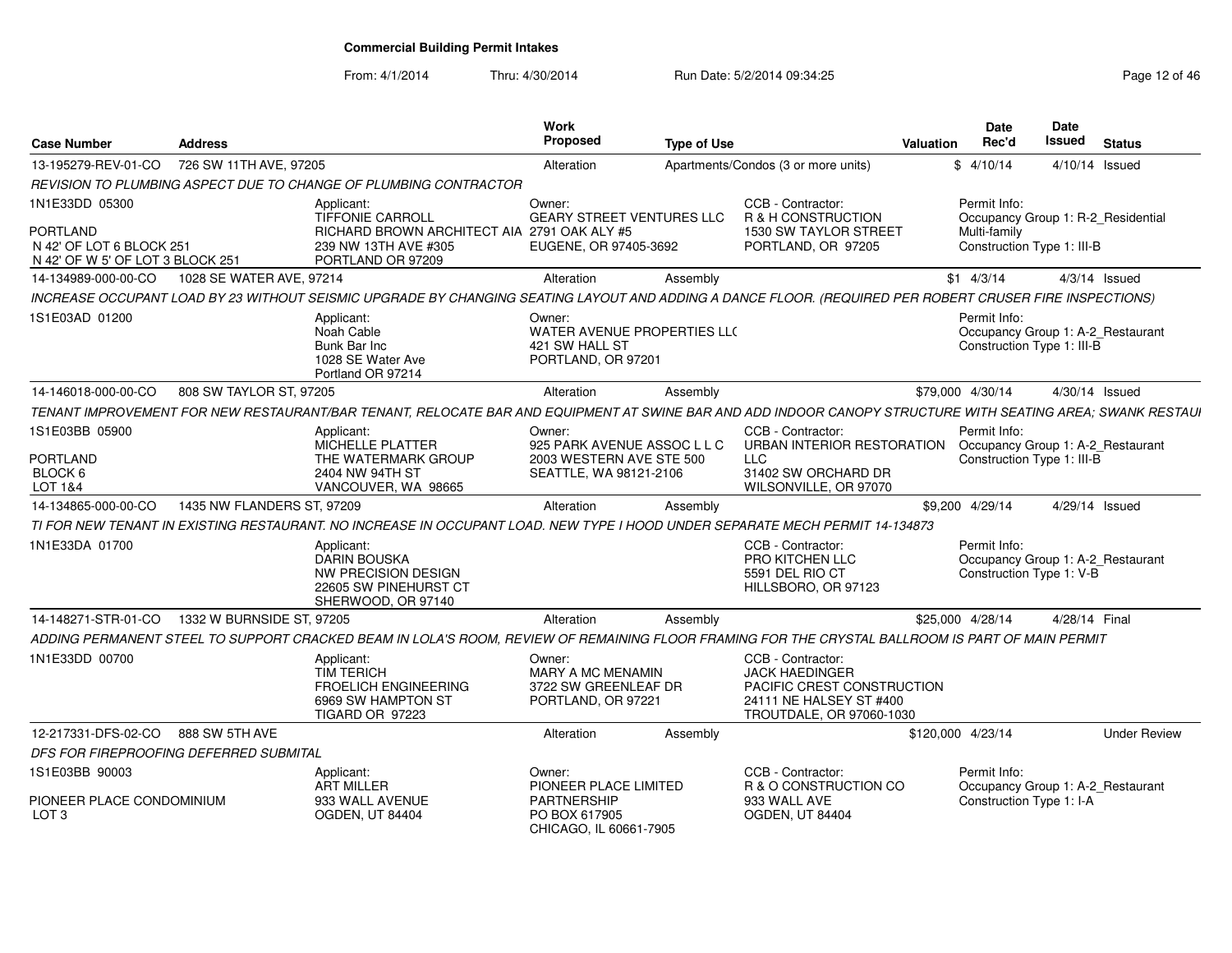| <b>Case Number</b>                                            | <b>Address</b>           |                                                                                                                                                               | Work<br>Propose                                                                                                                                      | <b>Type of Use</b> |                                                                                                                                                            | Date<br>Rec'd<br>Valuation          | <b>Date</b><br>Issued                                         | Status                                                                                    |
|---------------------------------------------------------------|--------------------------|---------------------------------------------------------------------------------------------------------------------------------------------------------------|------------------------------------------------------------------------------------------------------------------------------------------------------|--------------------|------------------------------------------------------------------------------------------------------------------------------------------------------------|-------------------------------------|---------------------------------------------------------------|-------------------------------------------------------------------------------------------|
| 14-113201-REV-01-CO  1939 SW MORRISON ST                      |                          |                                                                                                                                                               | Alteration                                                                                                                                           | Assembly           |                                                                                                                                                            | \$4/23/14                           | 4/23/14 Issued                                                |                                                                                           |
| REVISION TO CHANGE BASE PLATE FOR STEEL FRAME                 |                          |                                                                                                                                                               |                                                                                                                                                      |                    |                                                                                                                                                            |                                     |                                                               |                                                                                           |
| 1N1E33DC 70263                                                |                          | Applicant:<br>AARON HAKALA<br>7028 N MOHAWK AVE<br>PORTLAND, OREGON                                                                                           | Owner:<br><b>CIVIC RETAIL LLC</b><br>1477 NW EVERETT ST<br>PORTLAND, OR 97209-2617                                                                   |                    | CCB - Contractor:<br>MICHAEL MITCHELL<br>A FIVE CONSTRUCTION LLC<br>7028 N MOHAWK AVE<br>PORTLAND, OR 97203                                                | Permit Info:                        | Occupancy Group 1: A-2_Restaurant<br>Construction Type 1: I-A |                                                                                           |
| 14-146341-000-00-CO 2326 N FLINT AVE, 97227                   |                          |                                                                                                                                                               | Alteration                                                                                                                                           | Assembly           |                                                                                                                                                            | \$113,000 4/22/14                   |                                                               | <b>Under Review</b>                                                                       |
|                                                               |                          | REMODEL EXISTING BUILDING TO A BREWERY/RESTAURANT, PARTIAL CHANGE OF OCCUPANCY FROM F-2 TO A, DEMO EXISTING RESTROOMS AND REBUILD NEW ACCESSIBLE RESTROOMS    |                                                                                                                                                      |                    |                                                                                                                                                            |                                     |                                                               |                                                                                           |
| 1N1E27DB 02400<br>ALBINA<br>BLOCK 35<br>LOT <sub>7</sub>      |                          | Applicant:<br>JOEL GREGORY<br>EX NOVO BREWING CO<br>4415 NE 40TH AVE<br>PORTLAND OR 9721                                                                      | Owner:<br>KASTER CLARK ENTERPRISES LL<br>2326 N FLINT AVE<br>PORTLAND, OR 97227                                                                      |                    | CCB - Contractor:<br><b>U OBRIEN &amp; COMPANY LLC</b><br>PO BOX 4008<br>WILSONVILLE, OR 97070                                                             | Permit Info:<br>Factory, Low Hazard | Construction Type 1: III-B                                    | Occupancy Group 1: F-2_Industrial Plant -<br>Construction Type 2 (formerly Type 1): III-B |
| 14-146094-000-00-CO                                           | 1624 NW GLISAN ST. 97209 |                                                                                                                                                               | Alteration                                                                                                                                           | Assembly           |                                                                                                                                                            | \$100 4/22/14                       |                                                               | <b>Under Review</b>                                                                       |
|                                                               |                          | REMOVE EXTERIOR EXIT SIGN FOR DOOR IN BACK OF BUILDING. DOOR TO REMAIN.                                                                                       |                                                                                                                                                      |                    |                                                                                                                                                            |                                     |                                                               |                                                                                           |
| 1N1E33DB 00500<br>COUCHS ADD<br>BLOCK 153<br>W 1/2 OF LOT 6&7 |                          | Applicant:<br><b>Blaine Burris</b><br>Ankrom Moisan Associated Architect: 430 N KILLINGSWORTH ST<br>6720 SW Macadam, Suite 100<br>Portland, OR 97219          | Owner:<br><b>MARY A MC MENAMIN</b><br>PORTLAND, OR 97217-2441<br>Owner:<br>MICHAEL R MC MENAMIN<br>430 N KILLINGSWORTH ST<br>PORTLAND, OR 97217-2441 |                    | CCB - Contractor:<br><b>JACK HAEDINGER</b><br>PACIFIC CREST CONSTRUCTION Construction Type 1: III-A<br>24111 NE HALSEY ST #400<br>TROUTDALE, OR 97060-1030 | Permit Info:                        | Occupancy Group 1: A-2_Nightclub                              |                                                                                           |
| 14-145965-000-00-CO 4000 SE 82ND AVE, 97266                   |                          |                                                                                                                                                               | Alteration                                                                                                                                           | Assembly           |                                                                                                                                                            | \$85,000 4/22/14                    |                                                               | <b>Under Review</b>                                                                       |
|                                                               |                          | TI FOR NEW TENANT CHANGE OF OCCUPANCY- BUILD OUT FOR NEW RESTAURANT TO INCLUDE; WALK IN FREEZERS, 2 COOLERS, COMMERCIAL KITCHEN, RESTROOMS AND SEATING AREA;  |                                                                                                                                                      |                    |                                                                                                                                                            |                                     |                                                               |                                                                                           |
| 1S2E09CC 00107                                                |                          | Applicant:<br><b>BOB SCHATZ</b><br><b>BOB SCHATZ ARCHITECT</b><br>2118 SE DIVISION ST<br>PORTLAND, OR 97202                                                   | Owner:<br>EASTPORT PLAZA SHOPPING<br><b>CENTER L P</b><br>200 SOUTH LOS ROBLES AVE<br><b>STE 510</b><br>PASADENA, CA 91101                           |                    | CCB - Contractor:<br>TNS CONSTRUCTION LLC<br>6020 NE WILLOW ST<br>PORTLAND, OR 97213                                                                       |                                     |                                                               |                                                                                           |
| 14-143065-000-00-CO   1838 SW JEFFERSON ST, 97201             |                          |                                                                                                                                                               | Alteration                                                                                                                                           | Assemblv           |                                                                                                                                                            | \$100,000 4/22/14                   | 4/22/14 Issued                                                |                                                                                           |
|                                                               |                          | INTERIOR REMODEL, 2 PAIRS OF RESTROOMS, NEW STUD WALL TO INCREASE SIZE OF RESTROOM IN COLLINS ROOM AND MOVE WALL TO RECONFIGURE FIXTURES AND LAYOUT IN RESTRO |                                                                                                                                                      |                    |                                                                                                                                                            |                                     |                                                               |                                                                                           |
| 1S1E04BA 06900                                                |                          | Applicant:<br>CAMERON DUTZ                                                                                                                                    | Owner:<br>FIRST METHODIST CHURCH OF                                                                                                                  |                    | CCB - Contractor:<br><b>H &amp; A CONSTRUCTION</b>                                                                                                         | Permit Info:                        |                                                               | Occupancy Group 1: A-3_Place of Worship                                                   |
| CARTERS ADD TO P<br>BLOCK A TL 6900                           |                          | 12365 SW MARION<br><b>TIGARD, OR 97223</b>                                                                                                                    | PORTLAND OREGON<br>1838 SW JEFFERSON ST<br>PORTLAND, OR 97201-2463                                                                                   |                    | PO BOX 23755<br><b>TIGARD, OR 97281</b>                                                                                                                    |                                     | Construction Type 1: V-A                                      |                                                                                           |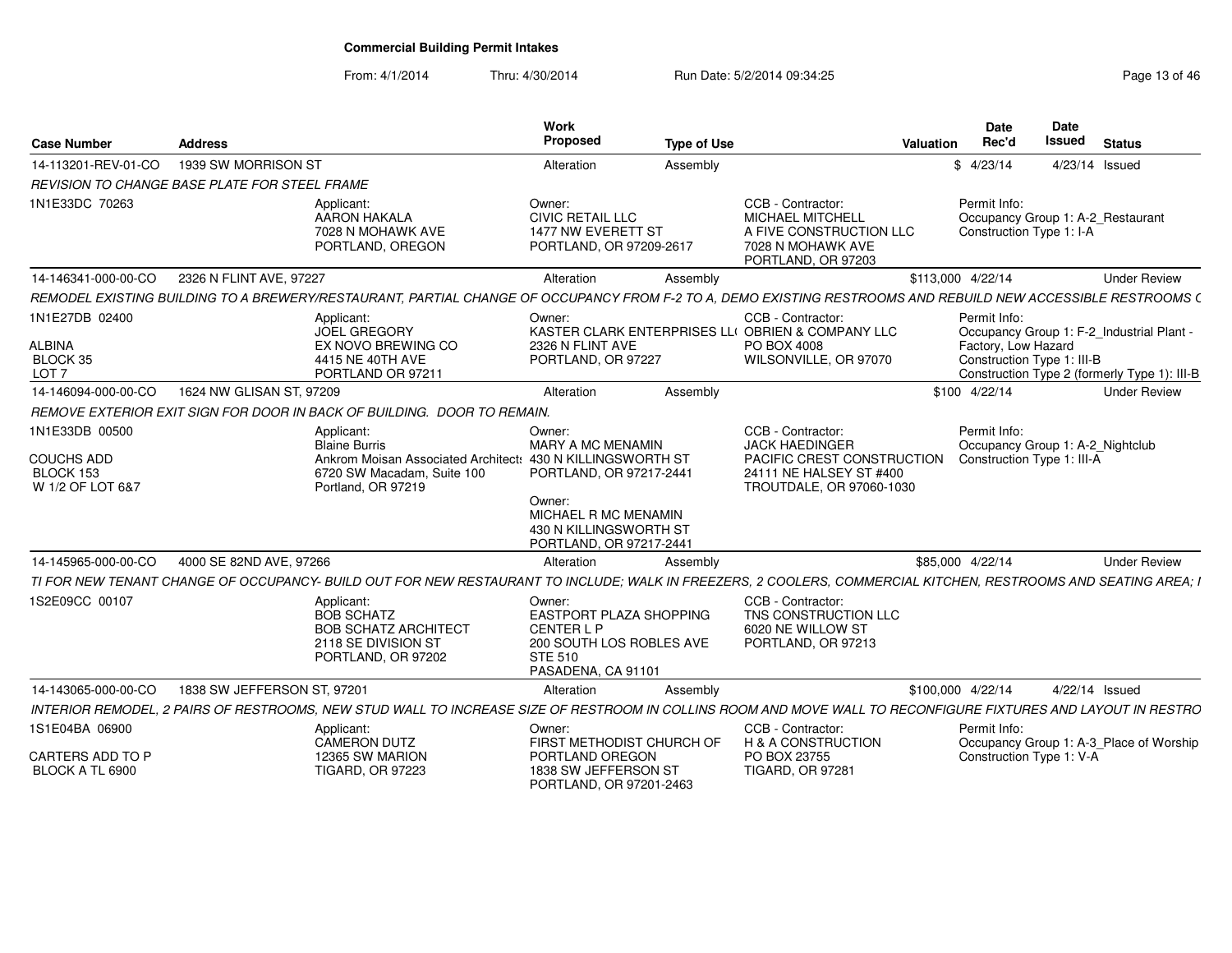| <b>Case Number</b>                                                                                                         | <b>Address</b>             |                                                                                                                                                               | Work<br><b>Proposed</b>                                                                       | <b>Type of Use</b> |                                                                                                                                 | Valuation       | <b>Date</b><br>Rec'd                                                                                | Date<br><b>Issued</b> | <b>Status</b>            |  |
|----------------------------------------------------------------------------------------------------------------------------|----------------------------|---------------------------------------------------------------------------------------------------------------------------------------------------------------|-----------------------------------------------------------------------------------------------|--------------------|---------------------------------------------------------------------------------------------------------------------------------|-----------------|-----------------------------------------------------------------------------------------------------|-----------------------|--------------------------|--|
| 14-144284-000-00-CO                                                                                                        | 1844 SW MORRISON ST, 97205 |                                                                                                                                                               | Alteration                                                                                    | Assembly           |                                                                                                                                 |                 | \$15,000 4/18/14                                                                                    |                       | <b>Under Review</b>      |  |
|                                                                                                                            |                            | INSTALL 12 ADDITIONAL ANTENNAS TO EXISTING WIRELESS SYSTEM; MOVE A COUPLE                                                                                     |                                                                                               |                    |                                                                                                                                 |                 |                                                                                                     |                       |                          |  |
| 1N1E33DC 00800<br>SECTION 33 1N 1E<br><b>TL 800</b><br><b>ACRES 6.95</b><br>SEE R645766 (R941330531) FOR LEASED<br>ACCOUNT |                            | Applicant:<br>PAUL SLOTEMAKER<br><b>SMARTLINK LLC</b><br>621 SW ALDER ST, STE 660<br>PORTLAND, OR 97205                                                       | Owner:<br>PORTLAND CITY OF<br>1120 SW 5TH AVE #1204<br>PORTLAND, OR 97204-1912                |                    | <b>Primary Contractor:</b><br>TO BID                                                                                            |                 | Permit Info:<br>Occupancy Group 1: U Private<br>Garage\Utility Misc.                                |                       |                          |  |
| 14-140997-000-00-CO                                                                                                        | 1332 W BURNSIDE ST, 97205  |                                                                                                                                                               | Alteration                                                                                    | Assembly           |                                                                                                                                 |                 | \$1,500 4/15/14                                                                                     |                       | 4/15/14 Under Inspection |  |
|                                                                                                                            |                            | TEMPORARY SHORING TO SUPPORT CRACKED TIMBER GIRDER- MAXIMUM DURATION OF TEMPORARY SHORING CAN BE IN PLACE IS APRIL 30TH, 2014, PERMANENT FIX IS REQUIRED PAST |                                                                                               |                    |                                                                                                                                 |                 |                                                                                                     |                       |                          |  |
| 1N1E33DD 00700                                                                                                             |                            | Applicant:<br><b>TIM TERICH</b><br><b>FROELICH ENGINEERING</b><br>6969 SW HAMPTON ST<br>TIGARD OR 97223                                                       | Owner:<br><b>MARY A MC MENAMIN</b><br>3722 SW GREENLEAF DR<br>PORTLAND, OR 97221              |                    | CCB - Contractor:<br><b>JACK HAEDINGER</b><br>PACIFIC CREST CONSTRUCTION<br>24111 NE HALSEY ST #400<br>TROUTDALE, OR 97060-1030 |                 | Permit Info:<br>Occupancy Group 1: A-2 Restaurant                                                   |                       |                          |  |
| 14-135455-000-00-CO                                                                                                        | 1900 NW 18TH AVE, 97209    |                                                                                                                                                               | Alteration                                                                                    | Assembly           |                                                                                                                                 |                 | $$1$ 4/4/14                                                                                         |                       | <b>Under Review</b>      |  |
| CHANGE OF OCCUPANCY FROM S-1 TO A-2.                                                                                       |                            | SEE 13-106514 CO FOR RECENT BUILDING PREPARATION AND SEISMIC UPGRADE.                                                                                         |                                                                                               |                    |                                                                                                                                 |                 |                                                                                                     |                       |                          |  |
| 1N1E28DC 01900<br><b>WATSONS ADD</b>                                                                                       |                            | Applicant:<br>PETER GRIMM<br>SCOTT EDWARDS ARCHITECTURI 1828 NW RALEIGH ST                                                                                    | Owner:<br><b>CASTAWAY BRONZE LLC</b>                                                          |                    | <b>Primary Contractor:</b><br><b>TO BID</b>                                                                                     |                 | Permit Info:<br>Occupancy Group 1: A-2_Restaurant<br>Construction Type 1: III-B                     |                       |                          |  |
| BLOCK 28<br>LOT 2&3                                                                                                        |                            | 2525 E BURNSIDE<br>PORTLAND, OR 97214                                                                                                                         | PORTLAND, OR 97209                                                                            |                    |                                                                                                                                 |                 |                                                                                                     |                       |                          |  |
| 14-121901-000-00-CO                                                                                                        | 8450 N BRANDON AVE, 97217  |                                                                                                                                                               | Alteration                                                                                    | Assembly           |                                                                                                                                 | \$86,298 4/1/14 |                                                                                                     |                       | 4/29/14 Issued           |  |
|                                                                                                                            |                            | CHANGE OF OCCUPANCY FROM A-2 TO E FOR FIRST TIME TENANT; NEW INTERIOR BUILDOUT FOR CHILD CARE; BUILDOUT INCLUDES WORKROOM, CHILDCARE AREAS, AND TWO NEW RESTR |                                                                                               |                    |                                                                                                                                 |                 |                                                                                                     |                       |                          |  |
| 1N1E09DB 00300                                                                                                             |                            | Applicant:<br>MICHAEL NELSON<br>MSN CONSTRUCTION<br>PO BOX 14222<br>PORTLAND, OR 97214                                                                        | Owner:<br><b>RIVER CITY CROFTON LLC</b><br>8408 N BRANDON AVE #201<br>PORTLAND, OR 97217-6883 |                    | CCB - Contractor:<br><b>MICHAEL NELSON</b><br>MSN CONSTRUCTION<br>PO BOX 14222<br>PORTLAND, OR 97214                            |                 | Permit Info:<br>Occupancy Group 1: E_School<br>Construction Type 1: V-A                             |                       |                          |  |
| 14-140997-REV-01-CO                                                                                                        | 1332 W BURNSIDE ST, 97205  |                                                                                                                                                               | Alteration                                                                                    | Assembly           |                                                                                                                                 |                 | \$750 4/17/14                                                                                       |                       | 4/17/14 Final            |  |
|                                                                                                                            |                            | ADD TEMPORARY SHORING FOR BEAM ADJACENT TO CRACKED BEAM ON THIRD FLOOR. TEMPORARY SHORING TO SUPPORT CRACKED TIMBER GIRDER- MAXIMUM DURATION OF TEMPORAI      |                                                                                               |                    |                                                                                                                                 |                 |                                                                                                     |                       |                          |  |
| 1N1E33DD 00700                                                                                                             |                            | Applicant:<br><b>TIM TERICH</b><br><b>FROELICH ENGINEERING</b><br>6969 SW HAMPTON ST<br>TIGARD OR 97223                                                       | Owner:<br><b>MARY A MC MENAMIN</b><br>3722 SW GREENLEAF DR<br>PORTLAND, OR 97221              |                    | CCB - Contractor:<br><b>JACK HAEDINGER</b><br>PACIFIC CREST CONSTRUCTION<br>24111 NE HALSEY ST #400<br>TROUTDALE, OR 97060-1030 |                 | Permit Info:<br>Occupancy Group 1: A-2 Restaurant                                                   |                       |                          |  |
| 14-107433-000-00-CO                                                                                                        | 2111 NE HALSEY ST, 97232   |                                                                                                                                                               | Alteration                                                                                    | <b>Business</b>    |                                                                                                                                 | \$80,000 4/1/14 |                                                                                                     |                       | 4/1/14 Under Inspection  |  |
|                                                                                                                            |                            | TENANT IMPROVEMENT FOR NEW TENANT, DEMO WALLS AND AND BUILD NEW PARTITION WALLS TO CREATE OFFICES, ONE NEW RESTROOM. REPLACE ALL EXTERIOR WINDOWS.            |                                                                                               |                    |                                                                                                                                 |                 |                                                                                                     |                       |                          |  |
|                                                                                                                            |                            | Applicant:<br><b>STEVE BARTELL</b><br>P & C CONSTRUCTION CO<br>2133 NW YORK ST<br>PORTLAND, OR 97210                                                          | Owner:<br><b>JEGG INVESTMENTS LLC</b><br>3027 NE 32ND PL<br>PORTLAND, OR 97212-3633           |                    | CCB - Contractor:<br><b>STEVE BARTELL</b><br>P & C CONSTRUCTION CO<br>2133 NW YORK ST<br>PORTLAND, OR 97210                     |                 | Permit Info:<br>Occupancy Group 1: B_Bank, Off.,<br>Med.Off., Pub.Bldg.<br>Construction Type 1: V-B |                       |                          |  |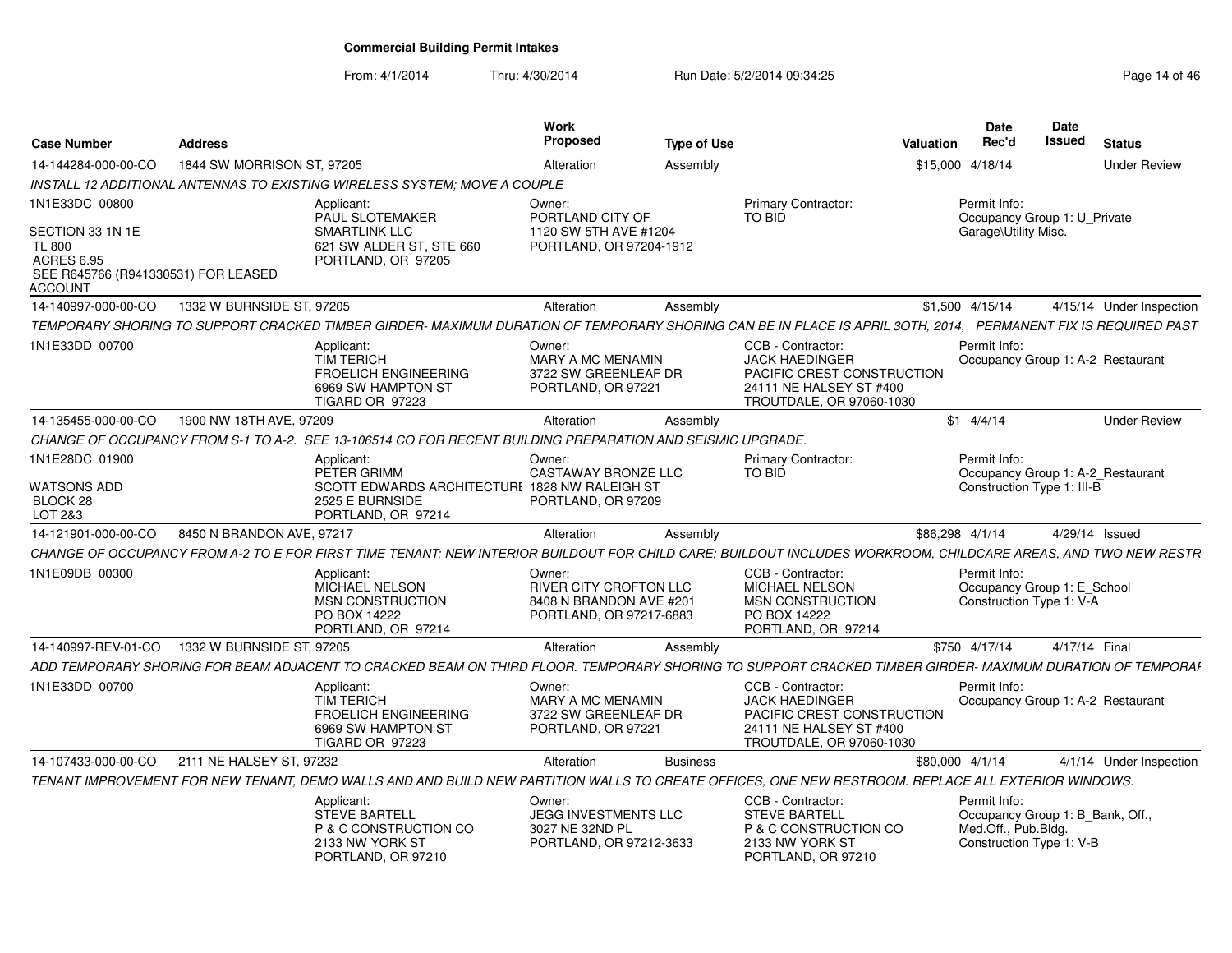From: 4/1/2014

| <b>Case Number</b>                                                                                                       | <b>Address</b>           |                                                                                                                                                                | Work<br>Proposed                                                                                                    | <b>Type of Use</b> |                                                                                                                               | Valuation        | <b>Date</b><br>Rec'd                                                                                  | Date<br><b>Issued</b> | <b>Status</b>                              |
|--------------------------------------------------------------------------------------------------------------------------|--------------------------|----------------------------------------------------------------------------------------------------------------------------------------------------------------|---------------------------------------------------------------------------------------------------------------------|--------------------|-------------------------------------------------------------------------------------------------------------------------------|------------------|-------------------------------------------------------------------------------------------------------|-----------------------|--------------------------------------------|
| 14-107446-000-00-CO                                                                                                      | 2111 NE HALSEY ST, 97232 |                                                                                                                                                                | Alteration                                                                                                          | <b>Business</b>    |                                                                                                                               | \$33,000 4/1/14  |                                                                                                       |                       | $4/1/14$ Issued                            |
|                                                                                                                          |                          | TENANT IMPROVEMENT FOR NEW TENANT, DEMO WALLS TO CREATE ONE LARGER OFFICE SPACE, ADD WALL TO CREATE SMALLER OFFICE, DEMO SINKS AT EXISTING BACK OFFICES. EXPAN |                                                                                                                     |                    |                                                                                                                               |                  |                                                                                                       |                       |                                            |
|                                                                                                                          |                          | Applicant:<br><b>STEVE BARTELL</b><br>P & C CONSTRUCTION CO<br>2133 NW YORK ST<br>PORTLAND, OR 97210                                                           | Owner:<br>JEGG INVESTMENTS LLC<br>3027 NE 32ND PL<br>PORTLAND, OR 97212-3633                                        |                    | CCB - Contractor:<br><b>STEVE BARTELL</b><br>P & C CONSTRUCTION CO<br>2133 NW YORK ST<br>PORTLAND, OR 97210                   |                  | Permit Info:<br>Occupancy Group 1: B Bank, Off.,<br>Med.Off., Pub.Bldg.<br>Construction Type 1: V-B   |                       |                                            |
| 14-127909-000-00-CO                                                                                                      | 906 NW 14TH AVE, 97209   |                                                                                                                                                                | Alteration                                                                                                          | <b>Business</b>    |                                                                                                                               |                  | $$1 \quad 4/1/14$                                                                                     |                       | 4/1/14 Final                               |
| CHANGE OF USE FROM M TO B FOR NEW GYM                                                                                    |                          |                                                                                                                                                                |                                                                                                                     |                    |                                                                                                                               |                  |                                                                                                       |                       |                                            |
| 1N1E33AD 00400                                                                                                           |                          | Applicant:<br><b>RICH GRIMES</b><br><b>WDC PROPERTIES</b><br>1335 NW 13TH AVE<br>PORTLAND OR 97209                                                             | Owner:<br>METRO HOLDINGS WEST IV LLC<br>1355 NW 13TH AVE<br>PORTLAND, OR 97209                                      |                    | CCB - Contractor:<br>WDC CONSTRUCTION LLC<br>1355 NW 13th Ave.<br>PORTLAND OR 97209                                           |                  | Permit Info:<br>Occupancy Group 1: B Bank, Off.,<br>Med.Off., Pub.Bldg.<br>Construction Type 1: V-B   |                       |                                            |
| 14-100719-DFS-01-CO   2020 SW 4TH AVE, 97201                                                                             |                          |                                                                                                                                                                | Alteration                                                                                                          | <b>Business</b>    |                                                                                                                               | \$117,019 4/1/14 |                                                                                                       |                       | Approved to Issue                          |
| DFS FOR NEW ALUMINUM/GLASS ENTRY                                                                                         |                          |                                                                                                                                                                |                                                                                                                     |                    |                                                                                                                               |                  |                                                                                                       |                       |                                            |
| 1S1E03CC 01000<br><b>SOUTH AUDITORIUM ADD</b><br><b>BLOCK B</b><br>LOT 2 TL 1000                                         |                          | Applicant:<br><b>CRAIG NAUCK</b><br><b>CULVER GLASS</b><br>2619 NW INDUSTRIAL ST<br>PORTLAND, OR 97210                                                         | Owner:<br><b>LLC</b><br>810 NW MARSHALL ST #300<br>PORTLAND, OR 97209                                               |                    | CCB - Contractor:<br>PARKSIDE CENTER ASSOCIATES BREMIK CONSTRUCTION<br>1026 SE STARK ST<br>PORTLAND, OR 97214                 |                  | Permit Info:<br>Occupancy Group 1: B Bank, Off.,<br>Med.Off., Pub.Bldg.<br>Construction Type 1: I-A   |                       |                                            |
| 13-224705-REV-01-CO 200 SE M L KING BLVD, 97214                                                                          |                          |                                                                                                                                                                | Alteration                                                                                                          | <b>Business</b>    |                                                                                                                               |                  | \$4/1/14                                                                                              |                       | Approved to Issue                          |
|                                                                                                                          |                          | REVISION - MODIFICATION TO BASEMENT FOUNDATION AS REQUESTED BY INSPECTOR                                                                                       |                                                                                                                     |                    |                                                                                                                               |                  |                                                                                                       |                       |                                            |
| 1N1E35CC 07700<br><b>EAST PORTLAND</b><br>BLOCK 104<br>$LOT 1-3$<br><b>HISTORIC PROPERTY</b><br>POTENTIAL ADDITIONAL TAX |                          | Applicant:<br><b>ERIC WILCOX</b><br>FFA ARCHITECTURE<br>520 SW YAMHILL ST<br>PORTLAND, OR 97204-2417                                                           | Owner:<br><b>200 MLK ASSOCIATES LLC</b><br>8129 LAKE BALLINGER WAY #104<br>EDMONDS, WA 98026                        |                    | CCB - Contractor:<br>R & H CONSTRUCTION<br>1530 SW TAYLOR STREET<br>PORTLAND, OR 97205                                        |                  | Permit Info:<br>Occupancy Group 1: B_Bank, Off.,<br>Med.Off., Pub.Bldg.<br>Construction Type 1: III-B |                       |                                            |
| 13-233059-REV-01-CO                                                                                                      | 1510 SE WATER AVE, 97214 |                                                                                                                                                                | Alteration                                                                                                          | <b>Business</b>    |                                                                                                                               | \$150.000 4/1/14 |                                                                                                       |                       | <b>Under Review</b>                        |
|                                                                                                                          |                          | VALUE ADDED REVISION TO TOPPING SLAB ASSEMBLY AND ADJUST TOP OF SLAB ELEVATIONS ACCORDINGLY                                                                    |                                                                                                                     |                    |                                                                                                                               |                  |                                                                                                       |                       |                                            |
| 1S1E03DA 01300<br>STEPHENS ADD<br><b>BLOCK 20 TL 1300</b><br>DEPT OF REVENUE                                             |                          | Applicant:<br><b>KELLY THELEN</b><br><b>GROUP MACKENZIE</b><br>1500 SE WATER AV STE 100<br>PORTLAND, OR 97214                                                  | Owner:<br>PORTLAND GENERAL ELECTRIC<br>CO.<br>1WTC0510--CORPORATE TAX<br>DEPT 121 SW SAL<br>PORTLAND, OR 97204-2901 |                    | CCB - Contractor:<br>ROBERTSON & OLSON<br><b>CONSTRUCTION</b><br>16821 SE MC GILLIVRAY BLVD<br>STE#210<br>VANCOUVER, WA 98683 |                  | Permit Info:<br>Occupancy Group 1: B Bank, Off.,<br>Med.Off., Pub.Bldg.<br>Construction Type 1: V-B   |                       | Construction Type 2 (formerly Type 1): V-B |
| 13-236626-REV-01-CO                                                                                                      | 1414 SE 82ND AVE, 97216  |                                                                                                                                                                | Alteration                                                                                                          | <b>Business</b>    |                                                                                                                               |                  | \$4/1/14                                                                                              |                       | $4/1/14$ Issued                            |
|                                                                                                                          |                          | REVISION TO ADD 4 TRENCH DRAINS, 2 FLOOR SINKS TO FLOOR PLAN                                                                                                   |                                                                                                                     |                    |                                                                                                                               |                  |                                                                                                       |                       |                                            |
| 1S2E04BC 10400                                                                                                           |                          | Applicant:                                                                                                                                                     | Owner:                                                                                                              |                    | CCB - Contractor:                                                                                                             |                  | Permit Info:                                                                                          |                       |                                            |
| SOUTH FAIRLAWN<br>BLOCK 3<br>$LOT4-6$<br>LOT 7 EXC PT IN ST<br>LOT 10&11                                                 |                          | <b>LONG TRUONG</b><br><b>NORIPIGU DESIGN</b><br>2121 NE 82ND AVE<br>PORTLAND OR 97220                                                                          | <b>ZHI QIANG ZHANG</b><br>110 SE 82ND AVE<br>PORTLAND, OR 97216                                                     |                    | kenneth kwong<br><b>SUNSTONE HOMES</b><br>4835 COMMERCIAL ST. SE<br>SALEM, OR 97302                                           |                  | Occupancy Group 1: S-1_Storage -<br>Moderate Hazard, Warehouse<br>Construction Type 1: V-B            |                       |                                            |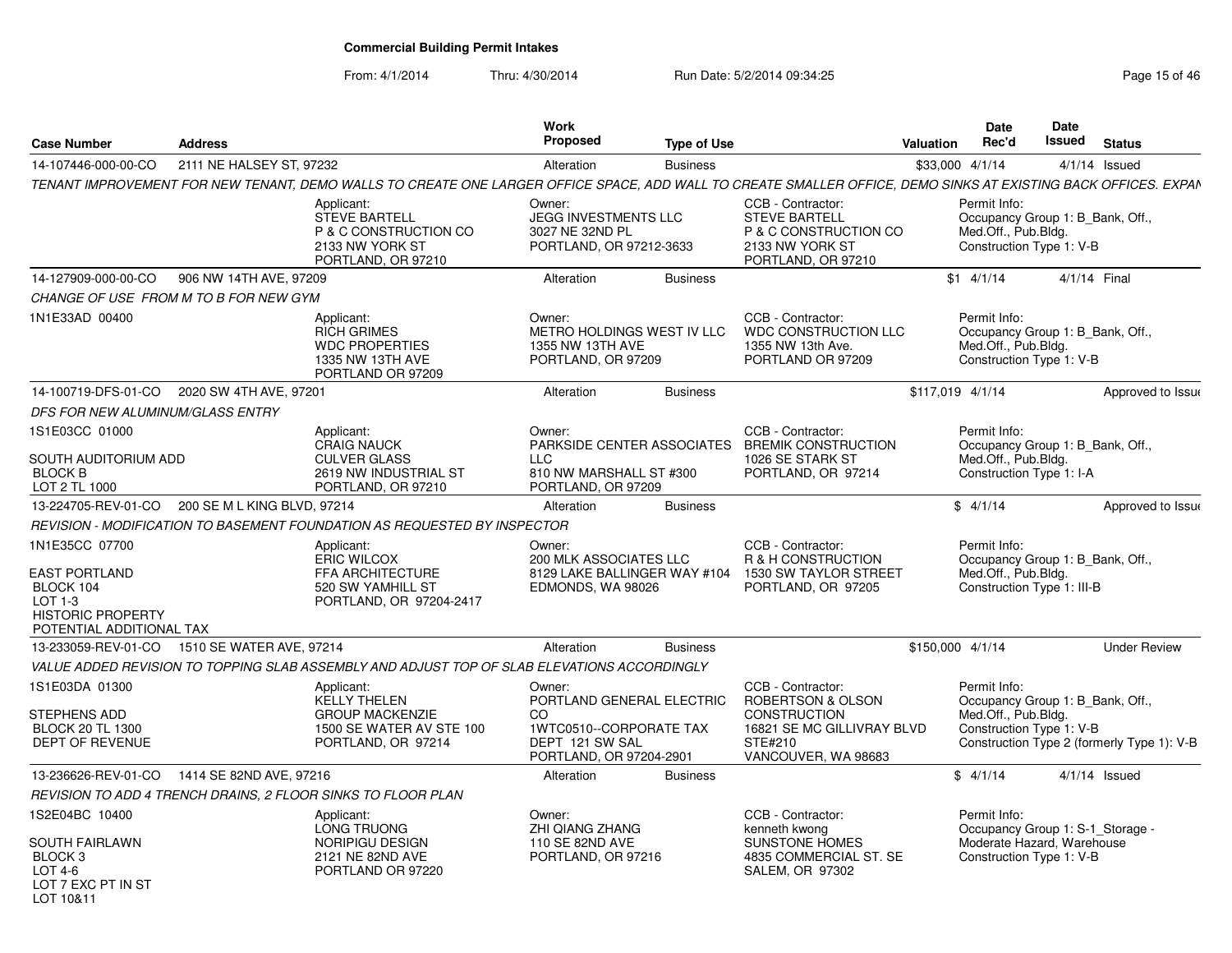| <b>Case Number</b>                                                                | <b>Address</b>                                                                                                                                              | Work<br>Proposed                                                                                                                                                  | <b>Type of Use</b> | Valuation                                                                                                                  | <b>Date</b><br>Rec'd                 | Date<br>Issued                                               | <b>Status</b>                                                                       |
|-----------------------------------------------------------------------------------|-------------------------------------------------------------------------------------------------------------------------------------------------------------|-------------------------------------------------------------------------------------------------------------------------------------------------------------------|--------------------|----------------------------------------------------------------------------------------------------------------------------|--------------------------------------|--------------------------------------------------------------|-------------------------------------------------------------------------------------|
| 14-133995-000-00-CO                                                               | 522 SE BELMONT ST, 97214                                                                                                                                    | Alteration                                                                                                                                                        | <b>Business</b>    |                                                                                                                            | \$70,000 4/2/14                      |                                                              | $4/2/14$ Issued                                                                     |
|                                                                                   | TENANT IMPROVEMENT FOR NEW TENANT IN SHELL SPACE: PARTITION WALLS FOR WAITING AND TREATMENT ROOMS; UNISEX RESTROOM; BREAK ROOM; X-RAY/EXAM ROOM             |                                                                                                                                                                   |                    |                                                                                                                            |                                      |                                                              |                                                                                     |
| 1S1E02BB 07800<br>PARK ADD TO E P<br>BLOCK 126<br>W 1/2 OF LOT 7&8                | Applicant:<br><b>JEFF GUGGENHEIM</b><br><b>FIG STUDIO ARCHITECTURE &amp;</b><br><b>INTERIORS</b><br>925 NW 19TH AVE, STUDIO F<br>PORTLAND, OR 97209         | Owner:<br><b>BLODGETT PROPERTIES LLC</b><br>2700 SW TALBOT RD<br>PORTLAND, OR 97201-1671                                                                          |                    | CCB - Contractor:<br>NORWEST CONTRACTORS INC<br>PO BOX 25305<br>PORTLAND, OR 97225                                         | Permit Info:<br>Med.Off., Pub.Bldg.  | Occupancy Group 1: B Bank, Off.,<br>Construction Type 1: V-B |                                                                                     |
| 14-133657-000-00-CO                                                               | 800 NE OREGON ST, 97232                                                                                                                                     | Alteration                                                                                                                                                        | <b>Business</b>    |                                                                                                                            | \$4,000 4/3/14                       |                                                              | <b>Under Review</b>                                                                 |
|                                                                                   | EXTEND FOUNDATIONS FOR REPLACEMENT OF 2 CHILLERS                                                                                                            |                                                                                                                                                                   |                    |                                                                                                                            |                                      |                                                              |                                                                                     |
| 1N1E35BC 02000<br><b>HOLLADAYS ADD</b><br>BLOCK 88&89 TL 2000<br>96.6% NONTAXABLE | Applicant:<br><b>SVEN JOHNSON</b><br><b>JRT MECH</b><br>2211 SE GRACE AVE<br>BATTLE GROUND, WA 98604                                                        | Owner:<br>OREGON STATE OF (DEPT OF<br>1100 AIRPORT RD SE<br>SALEM, OR 97301-6674<br>Owner:<br><b>ADMIN SERVICES</b><br>1100 AIRPORT RD SE<br>SALEM, OR 97301-6674 |                    | CCB - Contractor:<br>JRT MECHANICAL INC<br>PO BOX 1450<br>BATTLE GROUND, WA 986041450                                      | Permit Info:<br>Med.Off., Pub.Bldg.  | Occupancy Group 1: B Bank, Off.,<br>Construction Type 1: I-A |                                                                                     |
| 14-134778-000-00-CO                                                               | 8700 SW 26TH AVE, 97219                                                                                                                                     | Alteration                                                                                                                                                        | <b>Business</b>    |                                                                                                                            | \$3,000 4/3/14                       |                                                              | 4/3/14 Final                                                                        |
|                                                                                   | TI FOR NEW TENAT - ADD INTERIOR WALLS TO CREATE OFFICE AREA AND ADD SINK TO CREATE TESTING LAB                                                              |                                                                                                                                                                   |                    |                                                                                                                            |                                      |                                                              |                                                                                     |
| 1S1E20DD 08000<br><b>MADISON VILLA</b><br>LOT 17&26 TL 8000                       | Applicant:<br><b>LESTER L BROCK</b><br><b>CONSTRUCTION CO</b><br>25977 SW MEADOWBROOK LN<br>SHERWOOD, OR 97140-8433                                         | Owner:<br>PLAZA 5 LLC<br>8700 SW 26TH AVE #S<br>PORTLAND, OR 97219                                                                                                |                    | CCB - Contractor:<br><b>LESTER L BROCK</b><br><b>CONSTRUCTION CO</b><br>25977 SW MEADOWBROOK LN<br>SHERWOOD, OR 97140-8433 | Permit Info:<br>Med.Off., Pub.Bldg.  | Occupancy Group 1: B_Bank, Off.,<br>Construction Type 1: V-A |                                                                                     |
| 14-132386-000-00-CO                                                               | 532 SE ANKENY ST. 97214                                                                                                                                     | Alteration                                                                                                                                                        | <b>Business</b>    |                                                                                                                            | \$8,000 4/8/14                       |                                                              | $4/8/14$ Issued                                                                     |
|                                                                                   | REPAIR OF WATER DAMAGED ROOF TRUSSES - INTERIOR - CURRENTLY UNOCCUPIED                                                                                      |                                                                                                                                                                   |                    |                                                                                                                            |                                      |                                                              |                                                                                     |
| 1N1E35CC 04100<br><b>EAST PORTLAND</b><br>BLOCK 118<br>E 1/2 OF LOT 7&8           | Applicant:<br><b>JOHN WRIGHT</b><br><b>WRIGHT DESIGN OFFICE</b><br><b>150 SW HARRISON</b><br>PORTLAND, OR 97201                                             | Owner:<br><b>JB EQUITIES XIV LLC</b><br>537 SE ASH ST #101<br>PORTLAND, OR 97214                                                                                  |                    |                                                                                                                            | Permit Info:<br>Factory, Mod. Hazard | Construction Type 1: V-B                                     | Occupancy Group 1: F-1 Industrial Plant -                                           |
| 14-133640-000-00-CO                                                               | 2200 NW SAVIER ST, 97210                                                                                                                                    | Alteration                                                                                                                                                        | <b>Business</b>    |                                                                                                                            | \$54,746 4/8/14                      |                                                              | $4/8/14$ Issued                                                                     |
|                                                                                   | TI FOR NEW TENANT - RECONFIGURE EXISTING OFFICE SPACE FOR NEW TENANT. Signs will be under seperate permit.                                                  |                                                                                                                                                                   |                    |                                                                                                                            |                                      |                                                              |                                                                                     |
| 1N1E28CD 03600<br><b>COUCHS ADD</b><br>LOT 1&2 BLOCK 310                          | Applicant:<br>MIKE COYLE<br><b>FASTER PERMITS</b><br>14334 NW EAGLERIDGE LANE<br>PORTLAND, OR 97229                                                         | Owner:<br>909 SW 61ST DR<br>PORTLAND, OR 97221                                                                                                                    |                    | CCB - Contractor:<br>PEANUT BUTTER PROPERTIES LL R & H CONSTRUCTION<br>1530 SW TAYLOR STREET<br>PORTLAND, OR 97205         | Permit Info:<br>Med.Off., Pub.Bldg.  | Occupancy Group 1: B Bank, Off.,<br>Construction Type 1: V-B |                                                                                     |
| 13-228400-REV-02-CO                                                               | 1005 W BURNSIDE ST, 97209                                                                                                                                   | Alteration                                                                                                                                                        | <b>Business</b>    |                                                                                                                            | \$15,000 4/8/14                      |                                                              | $4/8/14$ Issued                                                                     |
|                                                                                   | VALUE ADDED REVISION-NEW CONCRETE CURBS AT SW AND SE QUADS ALONG BURNSIDE STREET WHERE SHOWN IN ELEVATION EXSITING CURBS ARE NOT STRUCTURALLY STABLE NOR AI |                                                                                                                                                                   |                    |                                                                                                                            |                                      |                                                              |                                                                                     |
| 1N1E34CB 11500<br><b>COUCHS ADD</b><br>BLOCK 68<br><b>LOT 1&amp;4</b>             | Applicant:<br><b>BRENT MATTHIAS</b><br>WESTERN WOOD STRUCTURES<br><b>INC</b><br>20675 SW 105TH AVE<br>TUALATIN OR 97062                                     | Owner:<br><b>COMPANY LLC</b><br>7 NW 9TH AVE<br>PORTLAND, OR 97209-3301                                                                                           |                    | CCB - Contractor:<br>POWELL FAMILY REAL ESTATE & WALSH CONSTRUCTION CO<br>2905 SW 1ST AVE<br>PORTLAND, OR 972014707        | Permit Info:<br>Station              | Construction Type 1: III-B                                   | Occupancy Group 1: M Store, Service<br>Construction Type 2 (formerly Type 1): III-B |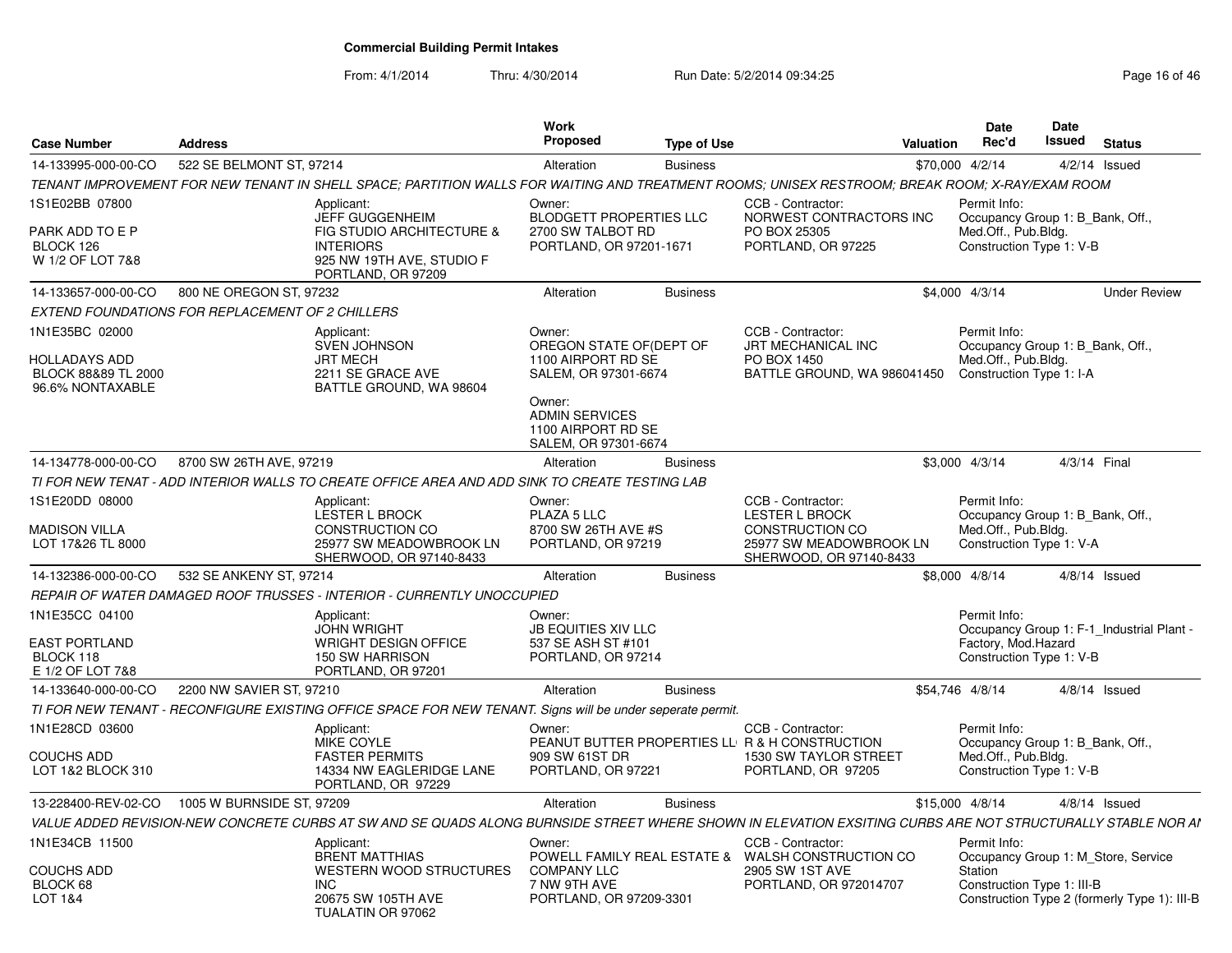| <b>Case Number</b>                                                             | <b>Address</b>              |                                                                                                                                                                      | Work<br><b>Proposed</b>                                                      | <b>Type of Use</b> |                                                                     | <b>Valuation</b> | <b>Date</b><br>Rec'd                              | Date<br>Issued | <b>Status</b>                       |
|--------------------------------------------------------------------------------|-----------------------------|----------------------------------------------------------------------------------------------------------------------------------------------------------------------|------------------------------------------------------------------------------|--------------------|---------------------------------------------------------------------|------------------|---------------------------------------------------|----------------|-------------------------------------|
| 14-137905-000-00-CO                                                            | 16955 SE DIVISION ST, 97233 |                                                                                                                                                                      | Alteration                                                                   | <b>Business</b>    |                                                                     |                  | \$800 4/9/14                                      |                | 4/9/14 Under Inspection             |
| TI FOR EXISTING TENANT - RECONFIGURE RECEPTION AREA                            |                             |                                                                                                                                                                      |                                                                              |                    |                                                                     |                  |                                                   |                |                                     |
| 1S3E06CD 05200                                                                 |                             | Applicant:<br><b>BRAD ZUSMAN</b>                                                                                                                                     | Owner:<br><b>WOO YONG CHOI</b>                                               |                    | CCB - Contractor:<br>S & R CRIDER INC                               |                  | Permit Info:                                      |                | Occupancy Group 1: M_Store, Service |
| SECTION 06 1S 3E<br>TL 5200 0.75 ACRES<br>LAND & IMPS SEE R337924 (R993062611) |                             | 16955 SE DIVISION ST<br>PORTLAND, OR 97236                                                                                                                           | 2323 NE 165TH DR<br>PORTLAND, OR 97230                                       |                    | 9131 SE TAGGART<br>PORTLAND, OR 97266                               |                  | Station<br>Construction Type 1: V-B               |                |                                     |
| <b>FOR BILLBOARD</b>                                                           |                             |                                                                                                                                                                      | Owner:<br><b>MANJA CHOI</b><br>2323 NE 165TH DR<br>PORTLAND, OR 97230        |                    |                                                                     |                  |                                                   |                |                                     |
|                                                                                |                             |                                                                                                                                                                      | Owner:<br><b>WOOY CHOI</b><br>2323 NE 165TH DR<br>PORTLAND, OR 97230         |                    |                                                                     |                  |                                                   |                |                                     |
| 14-137911-000-00-CO                                                            | 541 NE 20TH AVE, 97232      |                                                                                                                                                                      | Alteration                                                                   | <b>Business</b>    |                                                                     |                  | \$495,367 4/9/14                                  | 4/25/14 Issued |                                     |
|                                                                                |                             | ALTERATION TO EXISTING BUILDING-INTERIOR WORK ONLY. INTERIOR WORK INCLUDES REPLACING THE LOBBY STAIRS AND RAILINGS, UPDATING INTERIOR PAINT AND FINISHSES IN ALL COM |                                                                              |                    |                                                                     |                  |                                                   |                |                                     |
| 1N1E35AD 05300                                                                 |                             | Applicant:<br><b>SUZANNAH STANLEY</b>                                                                                                                                | Owner:<br>P7 JANTZEN LLC                                                     |                    | CCB - Contractor:<br>LORENTZ BRUUN CO INC                           |                  | Permit Info:<br>Occupancy Group 1: B_Bank, Off.,  |                |                                     |
| <b>SULLIVANS ADD</b><br>BLOCK 7&16 TL 5300                                     |                             | <b>MACKENZIE</b><br>1515 SE WATER AVENUE 100<br>PORTLAND OREGON 97214                                                                                                | 810 NW MARSHALL ST #300<br>PORTLAND, OR 97209-3359                           |                    | 3611 SE 20TH ST, STE 300<br>PORTLAND OR 97202                       |                  | Med.Off., Pub.Bldg.<br>Construction Type 1: III-B |                |                                     |
| 14-138407-000-00-CO                                                            | 9500 SW BARBUR BLVD, 97219  |                                                                                                                                                                      | Alteration                                                                   | <b>Business</b>    |                                                                     |                  | \$25,000 4/9/14                                   |                | 4/9/14 Under Inspection             |
|                                                                                |                             | R & R ROOFING SYSTEM AT AREA OF WORK AND REPAIR EX. TRUSSES                                                                                                          |                                                                              |                    |                                                                     |                  |                                                   |                |                                     |
| 1S1E29BD 07700                                                                 |                             | Applicant:<br><b>EDWARD CRABAUGH</b>                                                                                                                                 | Owner:<br>KRISTIN SQUARE LLC                                                 |                    | CCB - Contractor:<br><b>JIM CAREY</b>                               |                  | Permit Info:<br>Occupancy Group 1: B Bank, Off.,  |                |                                     |
| SECTION 29 1S 1E<br>TL 7700 2.46 ACRES                                         |                             | <b>ECEC</b><br>5331 SW MACADAM STE 269<br>PORTLAND, OR 97236                                                                                                         | 9500 SW BARBUR BLVD #300<br>PORTLAND, OR 97219-5427                          |                    | JR JOHNSON INC<br>PO BOX 17196<br>PORTLAND, OR 97217                |                  | Med.Off., Pub.Bldg.<br>Construction Type 1: V-A   |                |                                     |
| 14-137457-000-00-CO                                                            | 735 SW 1ST AVE, 97204       |                                                                                                                                                                      | Alteration                                                                   | <b>Business</b>    |                                                                     |                  | \$40,000 4/11/14                                  |                | 4/11/14 Under Inspection            |
| TI FOR THIRD FLOOR; NEW WALLS FOR FOUR NEW OFFICES                             |                             |                                                                                                                                                                      |                                                                              |                    |                                                                     |                  |                                                   |                |                                     |
| 1S1E03BA 02500                                                                 |                             | Applicant:<br>DAVID BROWN                                                                                                                                            | Owner:<br>N ROBERT STOLL                                                     |                    |                                                                     |                  | Permit Info:<br>Occupancy Group 1: B_Bank, Off.,  |                |                                     |
| PORTLAND<br>BLOCK 14<br>LOT <sub>4</sub>                                       |                             | MELVIN MARK COMPANIES<br>111 SW COLUMBIA, STE 1380<br>PORTLAND OR 97201                                                                                              | 1440 SW TAYLOR ST<br>PORTLAND, OR 97205-1924                                 |                    |                                                                     |                  | Med.Off., Pub.Bldg.<br>Construction Type 1: III-A |                |                                     |
|                                                                                |                             |                                                                                                                                                                      | Owner:<br><b>BARRE STOLL</b><br>1440 SW TAYLOR ST<br>PORTLAND, OR 97205-1924 |                    |                                                                     |                  |                                                   |                |                                     |
| 14-138697-000-00-CO                                                            | 7346 NE SANDY BLVD, 97213   |                                                                                                                                                                      | Alteration                                                                   | <b>Business</b>    |                                                                     |                  | \$40,000 4/15/14                                  |                | 4/15/14 Under Inspection            |
|                                                                                |                             | TI FOR NEW TENANT-RENOVATION OF TENANT SPACE 3A FOR RETAIL USE. SEPARATE MECHANICAL PERMIT REQUIRED.                                                                 |                                                                              |                    |                                                                     |                  |                                                   |                |                                     |
| 1N2E20DC 14800                                                                 |                             | Applicant:<br>Pat O'Brien                                                                                                                                            | Owner:<br><b>BITAR BROS LTD PRTNRSHP</b>                                     |                    | CCB - Contractor:<br>Pat O'Brien                                    |                  | Permit Info:                                      |                | Occupancy Group 1: M_Store, Service |
| WELLESLEY<br><b>BLOCK 21 TL 14800</b>                                          |                             | O'BRIEN CONSTRUCTORS, LLC<br>8037 SW 17TH AVE<br>PORTLAND, OR 97219                                                                                                  | 2929 E BURNSIDE ST<br>PORTLAND, OR 97214-1831                                |                    | O'BRIEN CONSTRUCTORS, LLC<br>8037 SW 17TH AVE<br>PORTLAND, OR 97219 |                  | Station<br>Construction Type 1: V-B               |                |                                     |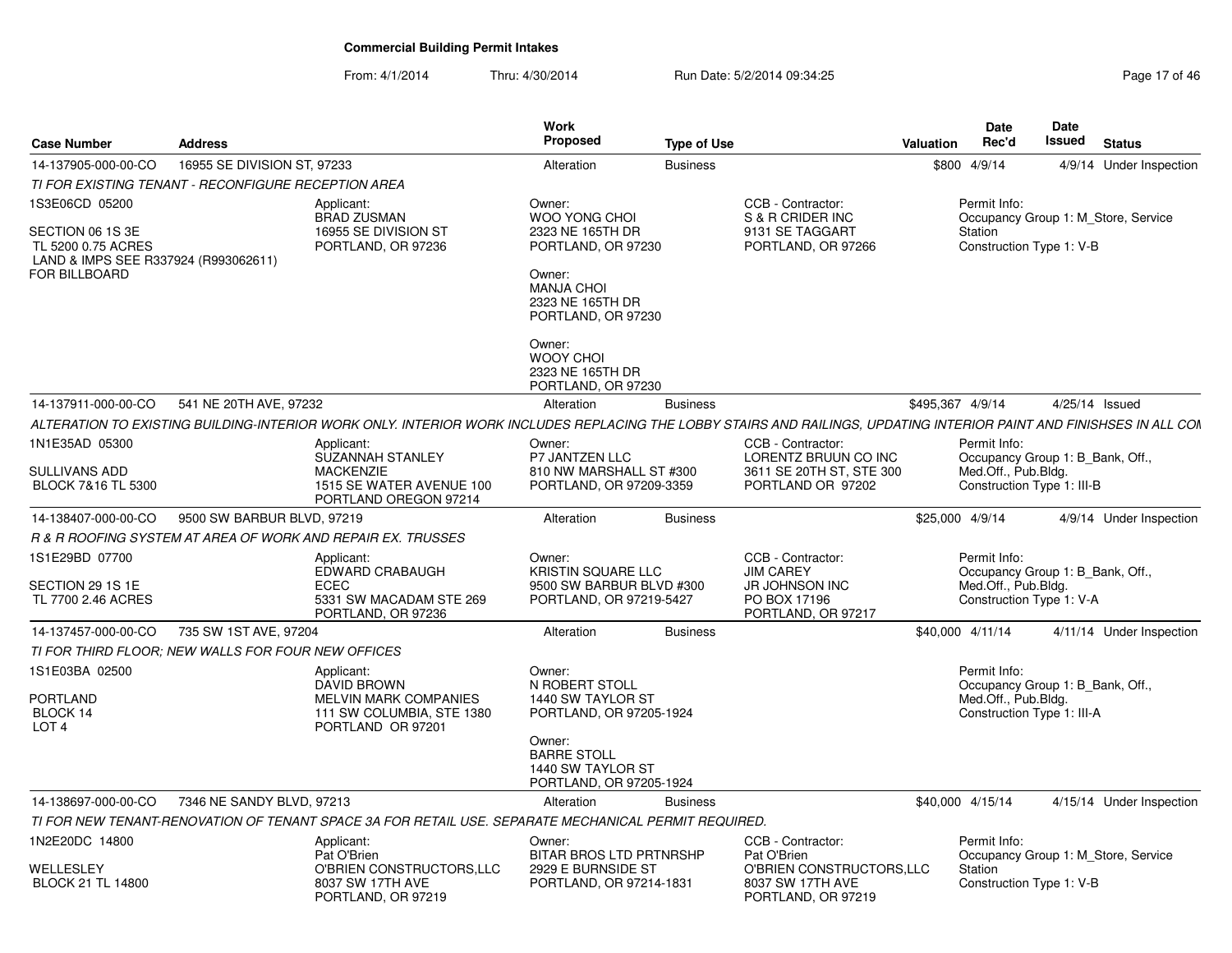From: 4/1/2014

| <b>Case Number</b>                                     | <b>Address</b>              |                                                                                                                                                                                                                                                             | <b>Work</b><br><b>Proposed</b>                                                    | <b>Type of Use</b> |                                                                                                  | <b>Valuation</b> | <b>Date</b><br>Rec'd                | Date<br>Issued                                                 | <b>Status</b>                                                                       |
|--------------------------------------------------------|-----------------------------|-------------------------------------------------------------------------------------------------------------------------------------------------------------------------------------------------------------------------------------------------------------|-----------------------------------------------------------------------------------|--------------------|--------------------------------------------------------------------------------------------------|------------------|-------------------------------------|----------------------------------------------------------------|-------------------------------------------------------------------------------------|
| 13-236570-REV-01-CO                                    | 0726 SW GAINES ST - Suite 3 |                                                                                                                                                                                                                                                             | Alteration                                                                        | <b>Business</b>    |                                                                                                  |                  | \$3,200 4/15/14                     |                                                                | 4/15/14 Issued                                                                      |
| REVISION - ADD ADDITIONAL SHAMPOO BOWL AND DRYER       |                             |                                                                                                                                                                                                                                                             |                                                                                   |                    |                                                                                                  |                  |                                     |                                                                |                                                                                     |
| 1S1E10DB 00205                                         |                             | Applicant:<br>DARIN BOUSKA<br><b>NW PRECISION DESIGN</b><br>22605 SW PINEHURST CT<br>SHERWOOD, OR 97140                                                                                                                                                     | Owner:<br>MEPT 3720 PORTLAND LLC<br>PO BOX 320099<br>ALEXANDRIA, VA 22320         |                    | CCB - Contractor:<br><b>BNK CONSTRUCTION INC</b><br>45 82nd dr. ste 53b<br>gladstone, or 97027   |                  | Permit Info:<br>Med.Off., Pub.Bldg. | Occupancy Group 1: B Bank, Off.,<br>Construction Type 1: I-A   |                                                                                     |
| 13-162016-REV-01-CO                                    | 8514 SE STARK ST, 97216     |                                                                                                                                                                                                                                                             | Alteration                                                                        | <b>Business</b>    |                                                                                                  |                  | \$6,000 4/15/14                     |                                                                | 4/15/14 Issued                                                                      |
|                                                        |                             | ADDED VALUE REVISION TO ADD HALF BATH AND CHANGE LAYOUT IN BASEMENT TO CREATE FOUR OFFICE SPACES TOTAL (scope of work ner this revision permit is noted on plans by revision delta                                                                          |                                                                                   |                    |                                                                                                  |                  |                                     |                                                                |                                                                                     |
| 1S2E04BB 13200<br><b>ST THOMAS</b><br>BLOCK 1<br>LOT 8 |                             | Applicant:<br>KATHLEEN (KIT) MURRAY<br>8514 SE STARK ST<br>PORTLAND, OR 97216                                                                                                                                                                               | Owner:<br><b>STARK HOUSE LLC</b><br>8514 SE STARK ST<br>PORTLAND, OR 97216-1140   |                    | CCB - Contractor:<br>EHM CONSTRUCTION INC<br>2622 YORK ST<br>WEST LINN, OR 97068                 |                  | Permit Info:<br>Med.Off., Pub.Bldg. | Occupancy Group 1: B_Bank, Off.,<br>Construction Type 1: V-B   |                                                                                     |
| 13-228400-DFS-03-CO                                    | 1005 W BURNSIDE ST, 97209   |                                                                                                                                                                                                                                                             | Alteration                                                                        | <b>Business</b>    |                                                                                                  |                  | \$21,000 4/16/14                    |                                                                | <b>Under Review</b>                                                                 |
| DFS FOR TRANSLUCENT SKYLIGHTS                          |                             |                                                                                                                                                                                                                                                             |                                                                                   |                    |                                                                                                  |                  |                                     |                                                                |                                                                                     |
| 1N1E34CB 11500                                         |                             | Applicant:                                                                                                                                                                                                                                                  | Owner:                                                                            |                    | CCB - Contractor:                                                                                |                  | Permit Info:                        |                                                                |                                                                                     |
| <b>COUCHS ADD</b><br>BLOCK 68<br>LOT 1&4               |                             | <b>COREY OMEY</b><br>ERNEST MUNCH ARCHITECTURE<br>URBAN PLANNING LLC<br>111 SW OAK, SUITE 300<br>PORTLAND, OR 97204<br>Applicant:<br><b>JENNIFER PECENKA</b><br><b>ERNEST R MUNCH</b><br>ARCHITECTURE URBAN<br><b>PLANNING LLC</b><br>111 SW OAK ST STE 300 | <b>COMPANY LLC</b><br>7 NW 9TH AVE<br>PORTLAND, OR 97209-3301                     |                    | POWELL FAMILY REAL ESTATE & WALSH CONSTRUCTION CO<br>2905 SW 1ST AVE<br>PORTLAND, OR 972014707   |                  | Station                             | Construction Type 1: III-B                                     | Occupancy Group 1: M_Store, Service<br>Construction Type 2 (formerly Type 1): III-B |
| 14-141575-000-00-CO                                    | 8201 SE POWELL BLVD, 97266  | PORTLAND, OR 97204                                                                                                                                                                                                                                          | Alteration                                                                        | <b>Business</b>    |                                                                                                  |                  | \$60,000 4/16/14                    |                                                                | 4/16/14 Under Inspection                                                            |
|                                                        |                             | TI FOR NEW TENANT; REMOVE EXISTING INTERIOR WALLS AND DEMO EXISTING COMMERCIAL KITCHEN; NEW WALLS TO INCLUDE NEW OFFICE; STORAGE ROOM; KITCHENETTE; PACKAGING                                                                                               |                                                                                   |                    |                                                                                                  |                  |                                     |                                                                |                                                                                     |
| 1S2E09BC 12400                                         |                             | Applicant:<br>PAUL WOLFE                                                                                                                                                                                                                                    | Owner:<br>BAEK FAMILY PARTNERSHIP LLC                                             |                    | CCB - Contractor:<br>COMMERCIAL CONTRACTORS                                                      |                  | Permit Info:                        |                                                                | Occupancy Group 1: M Store, Service                                                 |
| SECTION 09 1S 2E<br>TL 12400 0.85 ACRES                |                             | DOMINEK ARCHITECTURE<br>330 SE MLK BLVD, SUITE 350<br>PORTLAND, OR 97214                                                                                                                                                                                    | 3855 SW 153RD DR<br>BEAVERTON, OR 97006                                           |                    | 1265 S 35TH PL<br>RIDGEFIELD WA 98642                                                            |                  | Station                             | Construction Type 1: V-B                                       |                                                                                     |
| 14-121990-REV-01-CO                                    | 5741 NE 87TH AVE, 97220     |                                                                                                                                                                                                                                                             | Alteration                                                                        | <b>Business</b>    |                                                                                                  |                  | \$300 4/16/14                       |                                                                | 4/16/14 Issued                                                                      |
| ADDED VALUE REVISION TO WIDEN INTERIOR STAIRS          |                             |                                                                                                                                                                                                                                                             |                                                                                   |                    |                                                                                                  |                  |                                     |                                                                |                                                                                     |
| 1N2E16CC 00600                                         |                             | Applicant:<br><b>VINCENT ALLEN REICHOW</b><br>PO BOX 393<br><b>BANKS, OR 97106</b>                                                                                                                                                                          | Owner:<br><b>INFINITY COLUMBIA LLC</b><br>17311 NE 40TH ST<br>VANCOUVER, WA 98682 |                    | CCB - Contractor:<br><b>VINCENT ALLEN REICHOW</b><br><b>PO BOX 393</b><br><b>BANKS, OR 97106</b> |                  | Permit Info:<br>Med.Off., Pub.Bldg. | Occupancy Group 1: B Bank, Off.,<br>Construction Type 1: III-B |                                                                                     |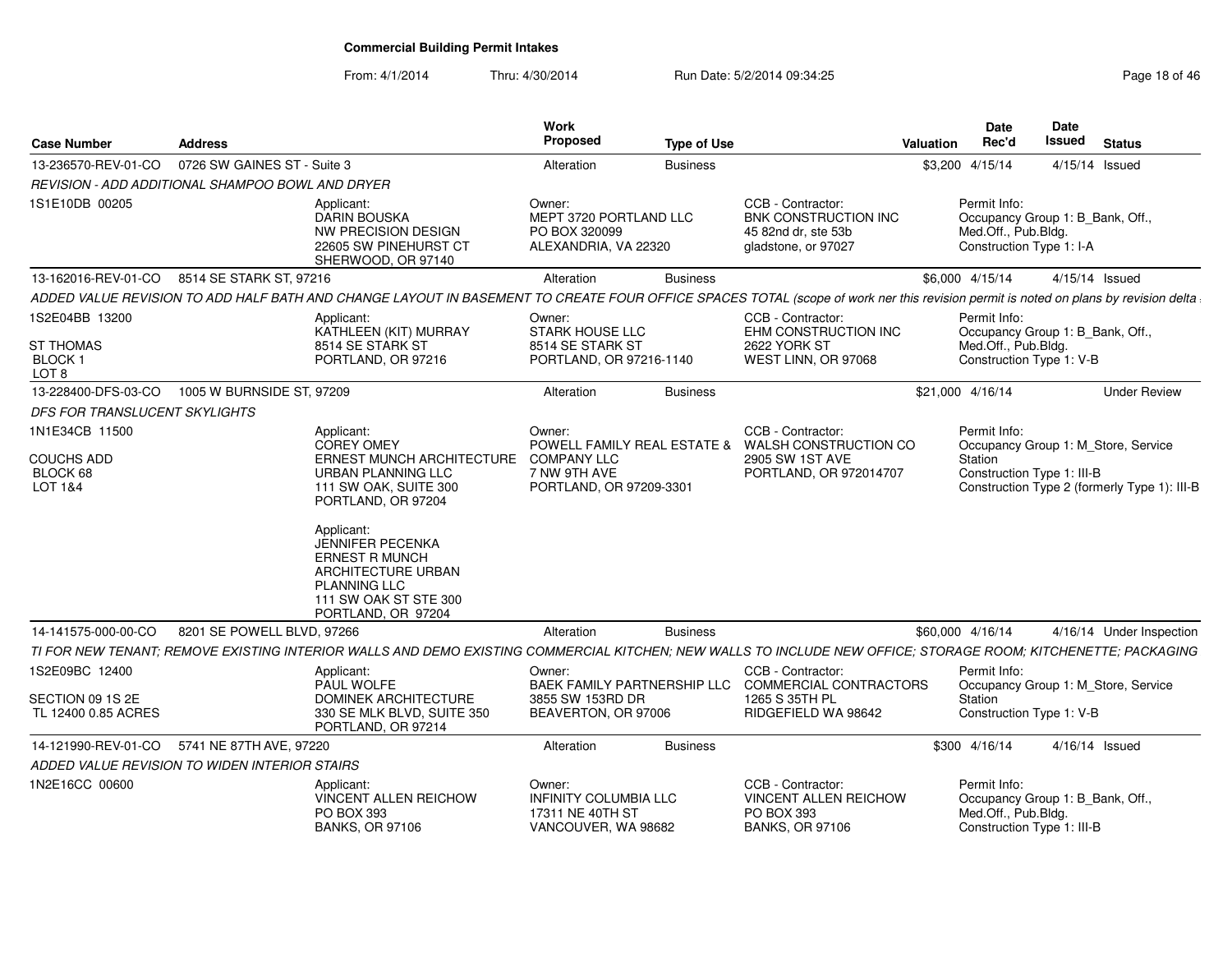| <b>Case Number</b>                                                                                       | <b>Address</b>                   |                                                                                                                                                                | Work<br><b>Proposed</b>                                                                              | <b>Type of Use</b> |                                                                                                             | <b>Valuation</b> | <b>Date</b><br>Rec'd                                                                                | Date<br>Issued | <b>Status</b>                                |
|----------------------------------------------------------------------------------------------------------|----------------------------------|----------------------------------------------------------------------------------------------------------------------------------------------------------------|------------------------------------------------------------------------------------------------------|--------------------|-------------------------------------------------------------------------------------------------------------|------------------|-----------------------------------------------------------------------------------------------------|----------------|----------------------------------------------|
| 14-142702-000-00-CO                                                                                      | 230 E BURNSIDE ST, 97214         |                                                                                                                                                                | Alteration                                                                                           | <b>Business</b>    |                                                                                                             |                  | \$118,000 4/16/14                                                                                   |                | <b>Under Review</b>                          |
|                                                                                                          |                                  | TI AND CHANGE OF OCCUPANCY FOR NEW 2.793 SF RESTAURANT: NEW KITCHEN AND SEATING AREAS                                                                          |                                                                                                      |                    |                                                                                                             |                  |                                                                                                     |                |                                              |
| 1N1E34DD 00700<br>EAST PORTLAND<br>BLOCK 66                                                              |                                  | Applicant:<br><b>MIKE COYLE</b><br><b>FASTER PERMITS</b><br>14334 NW EAGLERIDGE LANE                                                                           | Owner:<br>TEMPLETON OFFICE<br><b>INVESTMENTS</b><br>7371 SE 92ND AVE                                 |                    | CCB - Contractor:<br>PATH CONSTRUCTION<br>5331 SW MACADAM AVE #258-110<br>PORTLAND, OR 97239                |                  | Permit Info:<br>Occupancy Group 1: A-2_Restaurant<br>Construction Type 1: III-A                     |                | Construction Type 2 (formerly Type 1): III-A |
| LOT 7&8 TL 700<br>LAND & IMPS SEE R149992 (R226504171)<br>FOR BILLBOARD<br>HISTORIC PROPERTY 15 YR 2006; |                                  | PORTLAND, OR 97229                                                                                                                                             | PORTLAND, OR 97266<br>Owner:<br><b>LLC</b>                                                           |                    |                                                                                                             |                  |                                                                                                     |                |                                              |
| POTENTIAL ADDITIONAL TAX                                                                                 |                                  |                                                                                                                                                                | 7371 SE 92ND AVE<br>PORTLAND, OR 97266                                                               |                    |                                                                                                             |                  |                                                                                                     |                |                                              |
| 14-129684-000-00-CO                                                                                      | 12612 SE STARK ST                |                                                                                                                                                                | Alteration                                                                                           | <b>Business</b>    |                                                                                                             |                  | \$132,000 4/17/14                                                                                   |                | <b>Under Review</b>                          |
|                                                                                                          |                                  | DEMO ALL INTERIOR WALLS AND BUILD OUT OFFICE FOR NEW TENANT: NEW OFFICES. EXAM AND SURGERY ROOMS WITH SINKS. LOBBY. CONFERENCE. STORAGE AREA. RELOCATE RESTRC  |                                                                                                      |                    |                                                                                                             |                  |                                                                                                     |                |                                              |
| S2E02BB 50046                                                                                            |                                  | Applicant:<br><b>MIKE COYLE</b>                                                                                                                                | Owner:<br>OFFDOC L L C                                                                               |                    | CCB - Contractor:<br>RUSSELL CONSTRUCTION INC                                                               |                  |                                                                                                     |                |                                              |
| PLAZA 125 CONDOMINIUM<br>LOT 46-L                                                                        |                                  | <b>FASTER PERMITS</b><br>14334 NW EAGLERIDGE LANE<br>PORTLAND, OR 97229                                                                                        | 6819 CORREGIDOR RD<br>VANCOUVER, WA 98664-1615                                                       |                    | 20915 SW 105TH AVE<br>TUALATIN OR 97062                                                                     |                  |                                                                                                     |                |                                              |
| 13-180279-REV-02-CO                                                                                      | 121 N LOMBARD ST, 97217          |                                                                                                                                                                | Alteration                                                                                           | <b>Business</b>    |                                                                                                             |                  | \$12,000 4/17/14                                                                                    |                | 4/17/14 Issued                               |
|                                                                                                          |                                  | VALUE ADDED REVISION TO INSTALL WALK IN FREEZER; ADD MAN DOOR BETWEEN KITCHEN AND FREEZER                                                                      |                                                                                                      |                    |                                                                                                             |                  |                                                                                                     |                |                                              |
| 1N1E10DC 04400<br>LOVELEIGH<br>BLOCK 4<br>LOT 3&4                                                        |                                  | Applicant:<br><b>FORTINO TORRES</b><br>TRS COOLING & HEATING<br>3931 N LOMBARD<br>PORTLAND, OR 97217                                                           | Owner:<br><b>ERNESTO RAMIREZ</b><br>121 N LOMBARD ST<br>PORTLAND, OR 97217<br>Owner:<br>SOFIA OROZCO |                    | CCB - Contractor:<br><b>FORTINO TORRES</b><br>TRS COOLING & HEATING<br>3931 N LOMBARD<br>PORTLAND, OR 97217 |                  | Permit Info:<br>Hazard, Parking Garage<br>Construction Type 1: V-B                                  |                | Occupancy Group 1: S-2_Storage - Low         |
|                                                                                                          |                                  |                                                                                                                                                                | 121 N LOMBARD ST<br>PORTLAND, OR 97217                                                               |                    |                                                                                                             |                  |                                                                                                     |                |                                              |
| 14-142592-000-00-CO                                                                                      | 1719 SE HAWTHORNE BLVD, 97214    |                                                                                                                                                                | Alteration                                                                                           | <b>Business</b>    |                                                                                                             |                  | \$15,000 4/17/14                                                                                    |                | 4/17/14 Issued                               |
|                                                                                                          |                                  | TI-FOR NEW TENANT IN EXISTING SPACE, TWO NEW INTERIOR PARTITION WALLS FIRST WALL WITH ELECTRONIC OPENING DOOR, SECOND PARTITION WALL WITH DOOR HOLLOW DOOR FOR |                                                                                                      |                    |                                                                                                             |                  |                                                                                                     |                |                                              |
| 1S1E02AC 16200                                                                                           |                                  | Applicant:<br>THE CONIFER GROUP INC                                                                                                                            |                                                                                                      |                    | CCB - Contractor:<br>THE CONIFER GROUP INC                                                                  |                  | Permit Info:                                                                                        |                | Occupancy Group 1: M Store, Service          |
| <b>KENWORTHYS ADD</b><br>BLOCK 14<br>LOT <sub>3</sub><br>LOT 4 EXC PT IN ST                              |                                  | 3140 SE HAWTHORNE BLVD<br>PORTLAND, OR 972144195                                                                                                               |                                                                                                      |                    | 3140 SE HAWTHORNE BLVD<br>PORTLAND, OR 972144195                                                            |                  | Station<br>Construction Type 1: V-B                                                                 |                |                                              |
| 14-143082-000-00-CO                                                                                      | 1127 NE BROADWAY AVE - Unit 1000 |                                                                                                                                                                | Alteration                                                                                           | <b>Business</b>    |                                                                                                             |                  | \$140,000 4/17/14                                                                                   |                | 4/17/14 Issued                               |
|                                                                                                          |                                  | TENANT IMPROVEMENT FOR NEW VET TENANT, NEW WALLS FOR EXAM, STAFF, SURGERY ROOMS, RECEPTION AREA, DEMO ONE BATHROOM AND RELOCATE TO FRONT OF SPACE, ONE RES     |                                                                                                      |                    |                                                                                                             |                  |                                                                                                     |                |                                              |
| 1N1E26CD 90008                                                                                           |                                  | Applicant:<br><b>CHELSEA RODGERS</b><br>TONI KING AND ASSOCIATES<br>330 SE MLK JR BLVD, SUITE 350<br>PORTLAND, OR 97214                                        | Owner:<br><b>BIXBY IRVINGTON LLC</b><br>3525 NW DIMPLE HILL RD<br>CORVALLIS, OR 97330-3295           |                    | CCB - Contractor:<br>NORWEST CONTRACTORS INC<br>PO BOX 25305<br>PORTLAND, OR 97225                          |                  | Permit Info:<br>Occupancy Group 1: B Bank, Off.,<br>Med.Off., Pub.Bldg.<br>Construction Type 1: I-A |                |                                              |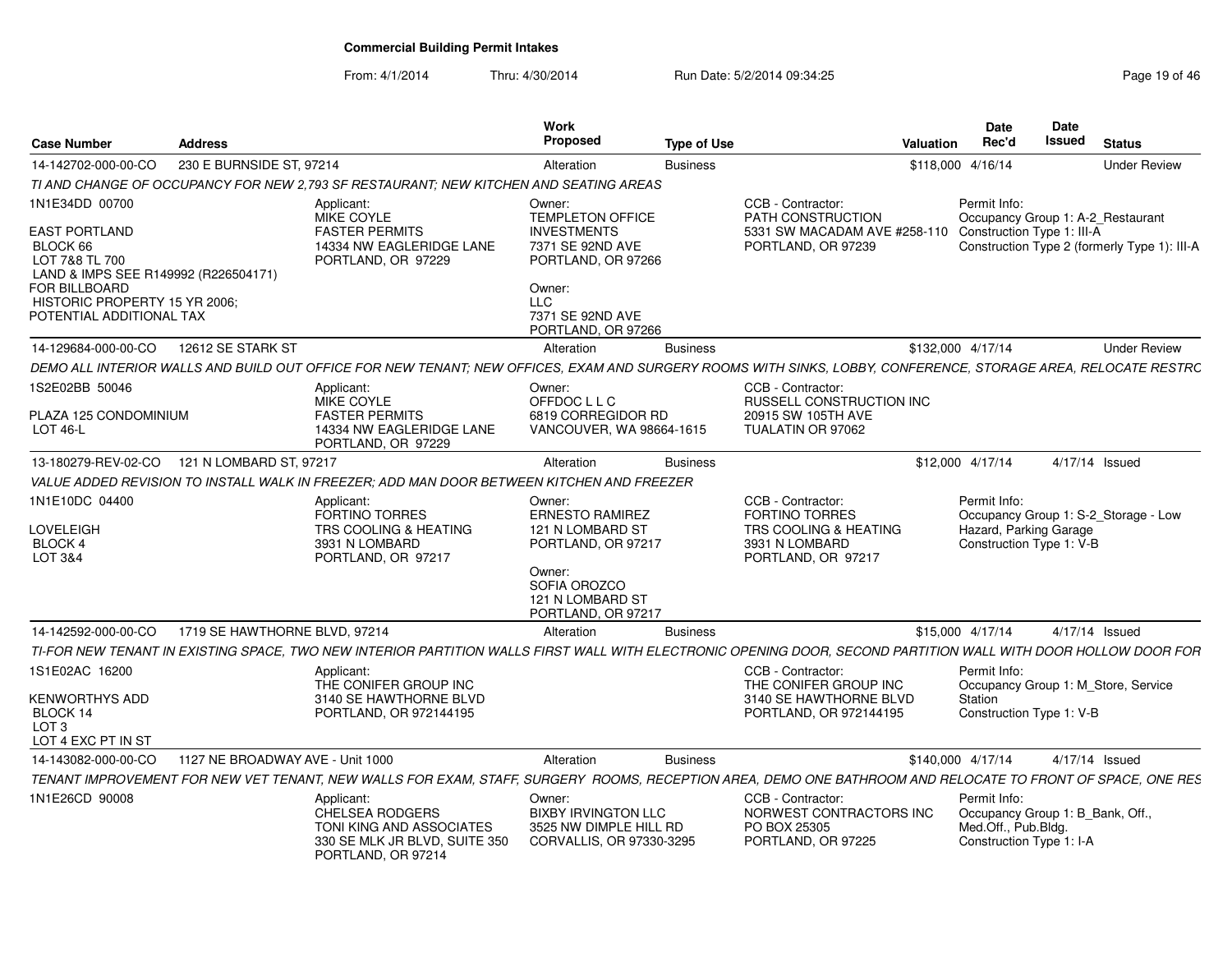|                                                                                                                                                                 |                                                                                                                               | Work                                                                                                                                          |                                                                                                                               | Date                                                             | Date                                         |
|-----------------------------------------------------------------------------------------------------------------------------------------------------------------|-------------------------------------------------------------------------------------------------------------------------------|-----------------------------------------------------------------------------------------------------------------------------------------------|-------------------------------------------------------------------------------------------------------------------------------|------------------------------------------------------------------|----------------------------------------------|
| Case Number<br><b>Address</b>                                                                                                                                   |                                                                                                                               | Proposed                                                                                                                                      | <b>Type of Use</b>                                                                                                            | Rec'd<br>Valuation                                               | Issued<br><b>Status</b>                      |
| 14-128824-000-00-CO<br>5404 SE 72ND AVE, 97206                                                                                                                  |                                                                                                                               | Alteration<br><b>Business</b>                                                                                                                 |                                                                                                                               | \$4,000 4/18/14                                                  | <b>Under Review</b>                          |
| LEGALIZE TENANT IMPROVEMENT AND CHANGE OF OCCUPANCY; OCCUPANCY PERMIT FOR NEW PET STORE TENANT WITH GROOMING ROOM. NEW SEPARATION WALL TO DIVIDE SPACE F(       |                                                                                                                               |                                                                                                                                               |                                                                                                                               |                                                                  |                                              |
| 1S2E17AC 13500<br><b>EAST VIEW</b>                                                                                                                              | Applicant:<br><b>ANDREW BLISS</b><br>7125 SE STEELE ST                                                                        | Owner:<br><b>PATCHES ENTERPRISES LLC</b><br>1405 COUNTRY COMMONS                                                                              | CCB - Contractor:<br>ANDREW NATHAN BLISS<br>PO BOX 2053                                                                       | Permit Info:<br>Med.Off., Pub.Bldg.                              | Occupancy Group 1: B_Bank, Off.,             |
| <b>BLOCK1</b><br>LOT <sub>1</sub>                                                                                                                               | PORTLAND, OR 97206                                                                                                            | LAKE OSWEGO, OR 97034-2169<br>Owner:<br>ROBERT P DALTRY<br>1405 COUNTRY COMMONS                                                               | PORTLAND, OR 97208                                                                                                            | Construction Type 1: V-B                                         |                                              |
|                                                                                                                                                                 |                                                                                                                               | LAKE OSWEGO, OR 97034-2169                                                                                                                    |                                                                                                                               |                                                                  |                                              |
| 3838 SE FRANKLIN ST. 97202<br>14-139006-000-00-CO                                                                                                               |                                                                                                                               | Alteration<br><b>Business</b>                                                                                                                 |                                                                                                                               | \$15,652 4/18/14                                                 | 4/18/14 Issued                               |
| SOLAR - INSTALLATION OF 9180W SOLAR PV SYSTEM                                                                                                                   |                                                                                                                               |                                                                                                                                               |                                                                                                                               |                                                                  |                                              |
| 1S1E12AD 09000                                                                                                                                                  | Applicant:<br>REC SOLAR INC<br>3380 SE 20TH AVE<br>PORTLAND, OR 97202                                                         | Owner:<br><b>KEVIN KANE</b><br>3838 SE FRANKLIN ST<br>PORTLAND, OR 97202-1737                                                                 | CCB - Contractor:<br>REC SOLAR INC<br>3380 SE 20TH AVE<br>PORTLAND, OR 97202                                                  | Permit Info:<br>Garage\Utility Misc.<br>Construction Type 1: V-B | Occupancy Group 1: U Private                 |
| 14-141394-000-00-CO 17110 SE POWELL BLVD, 97236                                                                                                                 |                                                                                                                               | Alteration<br><b>Business</b>                                                                                                                 |                                                                                                                               | \$18,500 4/18/14                                                 | 4/18/14 Under Inspection                     |
| REMOVE DAMAGED SUNROOM GLASS ENCLOSURE AND REPLACE DAMAGED SIDING AND DRYWALL, SMALL CONCRETE EDGE PAD                                                          |                                                                                                                               |                                                                                                                                               |                                                                                                                               |                                                                  |                                              |
| 1S3E07CD 01500<br>SUTTER HILL SUBDIVISION<br>LOT <sub>8</sub>                                                                                                   | Applicant:<br>DAVID HALLIN<br><b>STANLEY C KENNEDY</b><br><b>ENTERPRISES INC</b><br>315 SE 7TH AVE<br>PORTLAND, OR 97214-1233 | Owner:<br>ANNIE NG CHU<br>17110 SE POWELL BLVD<br>PORTLAND, OR 97236<br>Owner:<br>PETER C L CHU<br>17110 SE POWELL BLVD<br>PORTLAND, OR 97236 | CCB - Contractor:<br>DAVID HALLIN<br>STANLEY C KENNEDY<br><b>ENTERPRISES INC</b><br>315 SE 7TH AVE<br>PORTLAND, OR 97214-1233 | Permit Info:<br>Construction Type 1: V-B                         | Occupancy Group 1: A-2 Restaurant            |
| 7238 SE FOSTER RD, 97206<br>14-142955-000-00-CO                                                                                                                 |                                                                                                                               | Alteration<br><b>Business</b>                                                                                                                 |                                                                                                                               | \$1,100,000 4/18/14                                              | <b>Under Review</b>                          |
| REMODEL OF A 6928SF TWO STORY COMMERCIAL BUILDING INTO A LATINO MARKETPLACE WITH LEASABLE RETAIL SPACE, OFFICE USE AND COMMISSARY KITCHEN. ASSOCIATED SITE IMPR |                                                                                                                               |                                                                                                                                               |                                                                                                                               |                                                                  |                                              |
| 1S2E17AC 05200<br>ANNA MARIE PK<br>INC PT VAC ALLEY LOT 8-10&29<br>EXC PT IN ST LOT 6&30                                                                        | Applicant:<br>LISA MCCLELLAN<br>SCOTT EDWARDS ARCHITECTURI 222 NW 5TH AVE<br>1630 SW MORRISON ST #210<br>PORTLAND OR 97205    | Owner:<br>PORTLAND CITY OF (PORTLAND<br>PORTLAND, OR 97209-3812                                                                               | CCB - Contractor:<br><b>BREMIK CONSTRUCTION</b><br>1026 SE STARK ST<br>PORTLAND, OR 97214                                     | Permit Info:<br>Med.Off., Pub.Bldg.<br>Construction Type 1: V-B  | Occupancy Group 1: B_Bank, Off.,             |
| EXC PT IN ST INC PT VAC ALLEY LOT 7&31                                                                                                                          |                                                                                                                               | Owner:<br>DEVELOPMENT COMMISSION<br>222 NW 5TH AVE<br>PORTLAND, OR 97209-3812                                                                 |                                                                                                                               |                                                                  |                                              |
| 13-228400-DFS-04-CO 1005 W BURNSIDE ST, 97209                                                                                                                   |                                                                                                                               | Alteration<br><b>Business</b>                                                                                                                 |                                                                                                                               | \$254,396 4/18/14                                                | <b>Under Review</b>                          |
| DFS - CURTAIN WALL, RETROFIT MULLIONS                                                                                                                           |                                                                                                                               |                                                                                                                                               |                                                                                                                               |                                                                  |                                              |
| 1N1E34CB 11500                                                                                                                                                  | Applicant:<br><b>CRAIG NAUCK</b>                                                                                              | Owner:                                                                                                                                        | CCB - Contractor:<br>POWELL FAMILY REAL ESTATE & WALSH CONSTRUCTION CO                                                        | Permit Info:                                                     | Occupancy Group 1: M_Store, Service          |
| COUCHS ADD<br>BLOCK 68<br>LOT 1&4                                                                                                                               | <b>CULVER GLASS</b><br>2619 NW INDUSTRIAL ST<br>PORTLAND, OR 97210                                                            | <b>COMPANY LLC</b><br>7 NW 9TH AVE<br>PORTLAND, OR 97209-3301                                                                                 | 2905 SW 1ST AVE<br>PORTLAND, OR 972014707                                                                                     | Station<br>Construction Type 1: III-B                            | Construction Type 2 (formerly Type 1): III-B |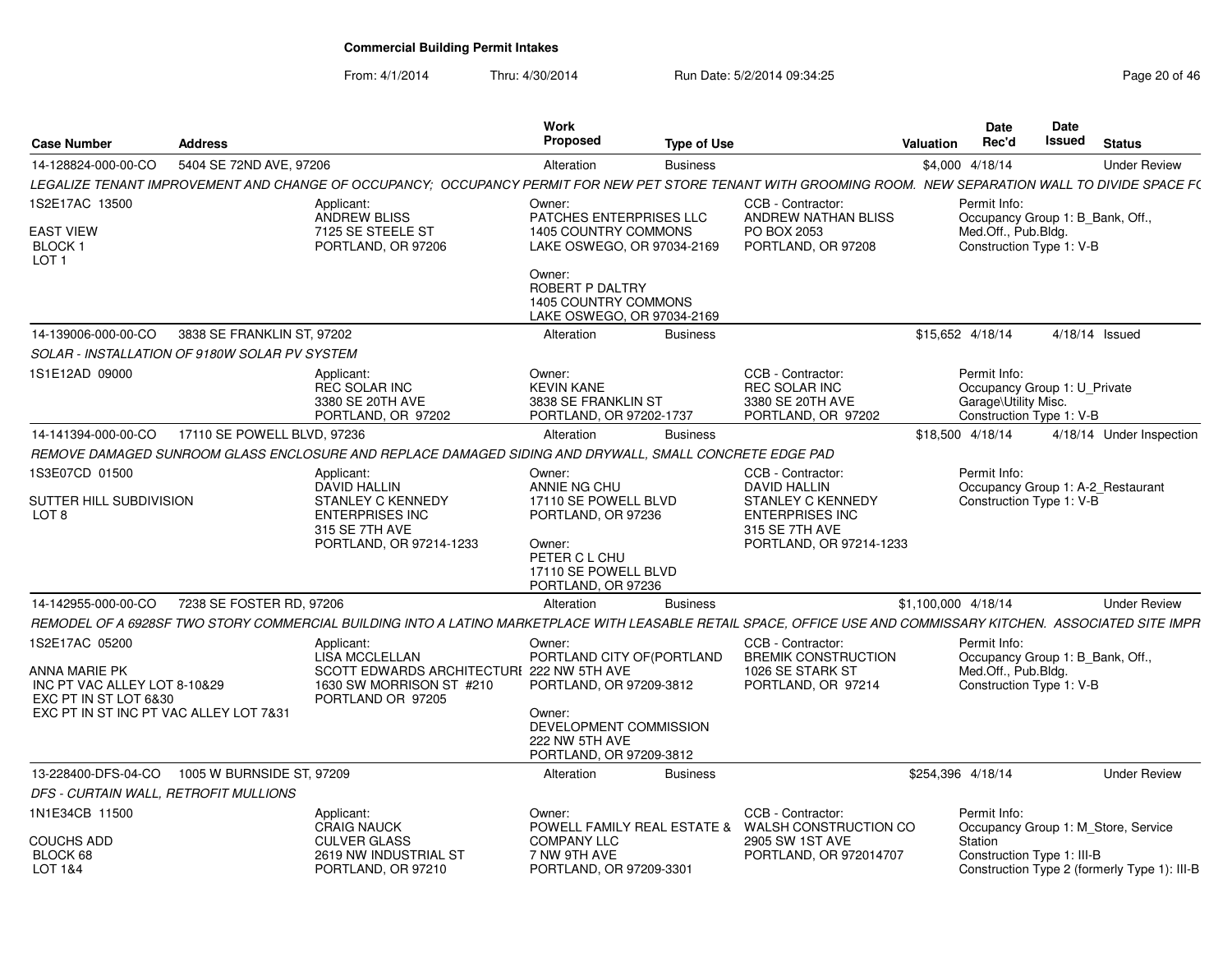| <b>Case Number</b>                                             | <b>Address</b>              |                                                                                                                | <b>Work</b><br>Proposed                                                                                       | <b>Type of Use</b> |                                                                                                                            | <b>Valuation</b> | Date<br>Rec'd                                                                                         | <b>Date</b><br>Issued | <b>Status</b>                                                                     |
|----------------------------------------------------------------|-----------------------------|----------------------------------------------------------------------------------------------------------------|---------------------------------------------------------------------------------------------------------------|--------------------|----------------------------------------------------------------------------------------------------------------------------|------------------|-------------------------------------------------------------------------------------------------------|-----------------------|-----------------------------------------------------------------------------------|
| 14-144163-000-00-CO                                            | 10209 SE DIVISION ST, 97266 |                                                                                                                | Alteration                                                                                                    | <b>Business</b>    |                                                                                                                            |                  | \$5,000 4/18/14                                                                                       |                       | 4/18/14 Issued                                                                    |
|                                                                |                             | ADD ACCESSIBLE RESTROOM: DEMOLISH PORTION OF WALL TO EXPAND STORAGE AREA                                       |                                                                                                               |                    |                                                                                                                            |                  |                                                                                                       |                       |                                                                                   |
| 1S2E04DD 01800                                                 |                             | Applicant:<br>PATRICIA DILWORTH                                                                                | Owner:<br>DANIEL CHEUNG                                                                                       |                    | CCB - Contractor:<br>TRI CREEK CONST & HVAC                                                                                |                  | Permit Info:                                                                                          |                       | Occupancy Group 1: M_Store, Service                                               |
| SECTION 04 1S 2E<br>TL 1800 1.41 ACRES                         |                             | 1609 NW 62ND STREET<br>VANCOUVER WA 98663                                                                      | 9363 SE HUNTERS BLUFF AVE<br>HAPPY VALLEY, OR 97086-9132                                                      |                    | 7030 SE 118TH DR<br>PORTLAND, OR 97266                                                                                     |                  | Station<br>Construction Type 1: V-B                                                                   |                       |                                                                                   |
|                                                                |                             |                                                                                                                | Owner:<br><b>XIN MEI CHEN</b><br>9363 SE HUNTERS BLUFF AVE<br>HAPPY VALLEY, OR 97086-9132                     |                    |                                                                                                                            |                  |                                                                                                       |                       |                                                                                   |
| 14-144211-000-00-CO                                            | 550 SW 12TH AVE, 97205      |                                                                                                                | Alteration                                                                                                    | <b>Business</b>    |                                                                                                                            |                  | \$14,630 4/18/14                                                                                      |                       | 4/18/14 Issued                                                                    |
|                                                                |                             | BUILD OUT A CONFERENCE ROOM FOR EXISTING TENANT + OFFICE AREA LOW WALLS                                        |                                                                                                               |                    |                                                                                                                            |                  |                                                                                                       |                       |                                                                                   |
| 1N1E33DD 02500                                                 |                             | Applicant:<br><b>LAUREN HOLMES</b><br>LEASE CRUTCHER LEWIS<br>550 SW 12TH AVE<br>PORTLAND OR 97205             | Owner:<br>WEST ALDER LLC<br>920 SW 6TH AVE #223<br>PORTLAND, OR 97204-1207                                    |                    | CCB - Contractor:<br>LEASE CRUTCHER LEWIS CORP<br>921 SW WASHINGTON #150<br>PORTLAND, OR 972050000                         |                  | Permit Info:<br>Occupancy Group 1: B Bank, Off.,<br>Med.Off., Pub.Bldg.<br>Construction Type 1: III-B |                       |                                                                                   |
| 13-226950-000-00-CO                                            | 8100 N LOMBARD ST, 97203    |                                                                                                                | Alteration                                                                                                    | <b>Business</b>    |                                                                                                                            |                  | \$5,000 4/22/14                                                                                       |                       | 4/22/14 Issued                                                                    |
|                                                                |                             | LEGALIZE WORK DONE ON INTERIOR WALLS, NEW GYP BOARD INSTALLATION THROUGHOUT (SEE VIOLATION 13-150976 VI)       |                                                                                                               |                    |                                                                                                                            |                  |                                                                                                       |                       |                                                                                   |
| 1N1W12AB 01300<br>CAPLES ADD<br><b>BLOCK 1 TL 1300</b>         |                             | Applicant:<br>SANDRA GUYOT<br><b>GOLDEN HARVESTERS INC</b><br>8100 N LOMBARD<br>PORTLAND, OR 97203             | Owner:<br><b>CLIFFORD WEBB</b><br>P O BOX 5282<br>PORTLAND, OR 97208                                          |                    |                                                                                                                            |                  | Permit Info:<br>Station<br>Construction Type 1: V-B                                                   |                       | Occupancy Group 1: M_Store, Service<br>Construction Type 2 (formerly Type 1): V-B |
| 14-142379-000-00-CO                                            | 321 SW 4TH AVE, 97204       |                                                                                                                | Alteration                                                                                                    | <b>Business</b>    |                                                                                                                            |                  | \$42,500 4/22/14                                                                                      |                       | 4/22/14 Issued                                                                    |
|                                                                |                             | TI FOR NEW TENANT - RECONFIGURE EXISTING OFFICE SPACE FOR NEW TENANT; ADD LAUNDRY FACILITY                     |                                                                                                               |                    |                                                                                                                            |                  |                                                                                                       |                       |                                                                                   |
| 1N1E34CD 06000                                                 |                             | Applicant:<br>Dana Moore<br><b>Emmerick Architects</b><br>208 SW 1ST AVENUE, STE. 320<br>PORTLAND OR           | Owner:<br><b>KALBERER COMPANY</b><br>321 SW 4TH AVE #800<br>PORTLAND, OR 97204-2330                           |                    | CCB - Contractor:<br>COLAS CONSTRUCTION INC<br>5319 SW WESTGATE DR., STE 207 Med.Off., Pub.Bldg.<br>PORTLAND OR 97229-7542 |                  | Permit Info:<br>Occupancy Group 1: B_Bank, Off.,<br>Construction Type 1: I-A                          |                       |                                                                                   |
| 14-143013-000-00-CO                                            | 1618 NE 6TH AVE, 97232      |                                                                                                                | Alteration                                                                                                    | <b>Business</b>    |                                                                                                                            |                  | \$95,000 4/22/14                                                                                      |                       | 4/22/14 Issued                                                                    |
|                                                                |                             | TI-TENANT IMPROVEMENT RESTARUANT B OCC. NEW ADA RESTROOM HOOD SYSTEM NO CHANGE TO EXTERIORTRASH ENCLOSURE-60SF |                                                                                                               |                    |                                                                                                                            |                  |                                                                                                       |                       |                                                                                   |
| 1N1E26CC 10500<br><b>HOLLADAYS ADD</b><br>BLOCK 219<br>LOT 3&4 |                             | Applicant:<br><b>WILLIAM MILLER</b><br>FOOD FACILITY PLANNING<br>2728 N JESSUP<br>PORTLAND, OR 97217           | Owner:<br>WILLIAM C DE BAUW<br>13500 SW PACIFIC HWY PMB 179 1123 NW 23RD<br><b>TIGARD, OR 97223</b><br>Owner: |                    | CCB - Contractor:<br>HK DEVELOPMENT<br>PORTLAND OR 97210                                                                   |                  | Permit Info:<br>Occupancy Group 1: B_Bank, Off.,<br>Med.Off., Pub.Bldg.<br>Construction Type 1: V-B   |                       |                                                                                   |
|                                                                |                             |                                                                                                                | <b>VIRGINIA M DE BAUW</b><br>13500 SW PACIFIC HWY PMB 179<br><b>TIGARD, OR 97223</b>                          |                    |                                                                                                                            |                  |                                                                                                       |                       |                                                                                   |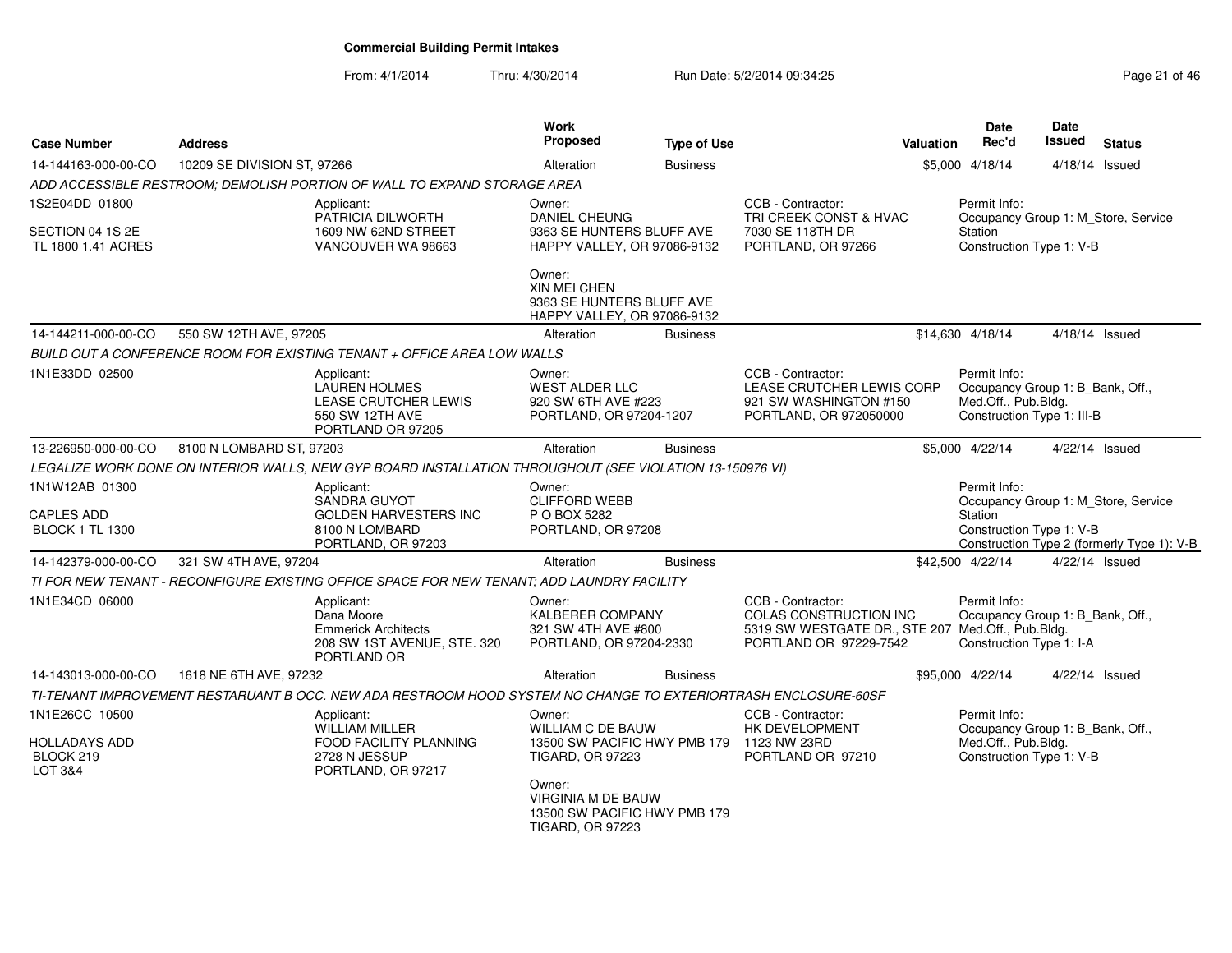From: 4/1/2014

| <b>Case Number</b>                                                                        | <b>Address</b>                             |                                                                                                                                                                         | Work<br><b>Proposed</b>                                                                       | <b>Type of Use</b> |                                                                                                                                 | Valuation        | <b>Date</b><br>Rec'd                                                                                  | <b>Date</b><br>Issued | <b>Status</b>                                                                     |
|-------------------------------------------------------------------------------------------|--------------------------------------------|-------------------------------------------------------------------------------------------------------------------------------------------------------------------------|-----------------------------------------------------------------------------------------------|--------------------|---------------------------------------------------------------------------------------------------------------------------------|------------------|-------------------------------------------------------------------------------------------------------|-----------------------|-----------------------------------------------------------------------------------|
| 14-126660-REV-01-CO                                                                       | 14625 SE STARK ST, 97233                   |                                                                                                                                                                         | Alteration                                                                                    | <b>Business</b>    |                                                                                                                                 | \$5,000 4/22/14  |                                                                                                       |                       | 4/22/14 Issued                                                                    |
|                                                                                           |                                            | VALUE ADDED REVISION FOR ADDITIONAL DEMO WORK ON 2ND & 3RD LEVEL MEZZANINE. REMOVE WALL AND DOORS. REMOVE SINK TOILET. LAV AND SHOWER. REMOVE CASEWORK AND A            |                                                                                               |                    |                                                                                                                                 |                  |                                                                                                       |                       |                                                                                   |
| 1N2E36CC 01600<br><b>ASCOT AC</b>                                                         | LOT 215 EXC N 65' OF W 100' & EXC PT IN ST | Applicant:<br>MIKE COYLE<br><b>FASTER PERMITS</b><br>14334 NW EAGLERIDGE LANE                                                                                           | Owner:<br>PACIFIC DETROIT REALTY LLC<br>600 S 56TH PL<br>RIDGEFIELD, WA 98642                 |                    | CCB - Contractor:<br>PACIFIC POWER PRODUCTS<br><b>COMPANY LLC A WA LLC</b><br>600 S 56TH PL                                     |                  | Permit Info:<br>Occupancy Group 1: B_Bank, Off.,<br>Med.Off., Pub.Bldg.<br>Construction Type 1: II-B  |                       |                                                                                   |
|                                                                                           |                                            | PORTLAND, OR 97229                                                                                                                                                      |                                                                                               |                    | RIDGEFIELD, WA 98642                                                                                                            |                  |                                                                                                       |                       |                                                                                   |
| 14-146005-000-00-CO                                                                       | 600 SW 10TH AVE, 97205                     |                                                                                                                                                                         | Alteration                                                                                    | <b>Business</b>    |                                                                                                                                 | \$11,000 4/22/14 |                                                                                                       |                       | <b>Under Review</b>                                                               |
|                                                                                           |                                            | TI FOR NEW TENANT - ADD NEW INTERIOR WALLS AND CUT IN DOORWAYTO CREATE LECTURE ROOM/ CLASS ROOMS FOR ADULT EDUCATION                                                    |                                                                                               |                    |                                                                                                                                 |                  |                                                                                                       |                       |                                                                                   |
| 1N1E34CC 09400<br>PORTLAND                                                                |                                            | Applicant:<br><b>GAIL OLDHAM</b><br>9117 SW BURNHAM STREET                                                                                                              | Owner:<br><b>GALLERIA BUILDING DE LLC</b><br>2701 NW VAUGHN ST #390                           |                    | CCB - Contractor:<br><b>EVERGREEN PACIFIC INC</b><br>9117 SW BURNHAM ST                                                         |                  |                                                                                                       |                       |                                                                                   |
| BLOCK 217<br>LOT 1-8<br><b>HISTORIC PROPERTY</b><br>POTENTIAL ADDITIONAL TAX              |                                            | <b>TIGARD, OR 97223</b>                                                                                                                                                 | PORTLAND, OR 97210                                                                            |                    | <b>TIGARD, OR 97223</b>                                                                                                         |                  |                                                                                                       |                       |                                                                                   |
| 13-211631-DFS-03-CO                                                                       | 531 SE 14TH AVE                            |                                                                                                                                                                         | Alteration                                                                                    | <b>Business</b>    |                                                                                                                                 | \$18,000 4/22/14 |                                                                                                       |                       | <b>Under Review</b>                                                               |
|                                                                                           | DSF FOR ATTACHMENT OF MECHANICAL EQUIPMENT |                                                                                                                                                                         |                                                                                               |                    |                                                                                                                                 |                  |                                                                                                       |                       |                                                                                   |
| 1S1E02BA 00101<br><b>EAST PORTLAND</b><br>BLOCK 282&283 TL 101                            |                                            | Applicant:<br>AMERICAN HEATING INC<br>5035 SE 24TH<br>PORTLAND, OR 97202-4765                                                                                           | Owner:<br>WASHINGTON HIGH SCHOOL LLC<br>15350 SW SEQUOIA PKWY #300<br>PORTLAND, OR 97224-7175 |                    | CCB - Contractor:<br>AMERICAN HEATING INC<br>5035 SE 24TH<br>PORTLAND, OR 97202-4765                                            |                  | Permit Info:<br>theater w/stage<br>Construction Type 1: II-A                                          |                       | Occupancy Group 1: A-1 Auditorium,<br>Construction Type 2 (formerly Type 1): II-A |
| 14-146870-000-00-CO                                                                       | 1400 NW 22ND AVE, 97210                    |                                                                                                                                                                         | Alteration                                                                                    | <b>Business</b>    |                                                                                                                                 | \$6,256 4/23/14  |                                                                                                       |                       | 4/23/14 Issued                                                                    |
|                                                                                           |                                            | INTERIOR ONLY-DEMOLITION OF EXISTING CEILING GRID AND TILE. INSTALLATION OF R-19 FOIL-FACED RIGID INSULATION TO UNDERSIDE OF ROOF SHEATHING ABOVE: WITH PIN CLIPS AND W |                                                                                               |                    |                                                                                                                                 |                  |                                                                                                       |                       |                                                                                   |
| 1N1E33BA 06000<br><b>COUCHS ADD</b><br>LOT 12-17 BLOCK 297<br>EXC RR R/W LOT 18 BLOCK 297 |                                            | Applicant:<br>METRO INTERIORS INC<br>P O BOX 42547<br>PORTLAND, OR 97242-2547                                                                                           | Owner:<br>PHIGHT-PETTYGROVE LLC<br>1 BOWERMAN DR<br>BEAVERTON, OR 97005                       |                    | CCB - Contractor:<br>METRO INTERIORS INC<br>P O BOX 42547<br>PORTLAND, OR 97242-2547                                            |                  | Permit Info:<br>Occupancy Group 1: B_Bank, Off.,<br>Med.Off., Pub.Bldg.<br>Construction Type 1: III-B |                       |                                                                                   |
| 14-118413-REV-01-CO                                                                       | 1450 N PRESCOTT ST, 97217                  |                                                                                                                                                                         | Alteration                                                                                    | <b>Business</b>    |                                                                                                                                 |                  | \$4/23/14                                                                                             |                       | <b>Under Review</b>                                                               |
|                                                                                           |                                            | REVISION TO REMOVE CEILING CLOUDS: SOFFIT, HOOD, DUCT AND LOUVER                                                                                                        |                                                                                               |                    |                                                                                                                                 |                  |                                                                                                       |                       |                                                                                   |
| 1N1E22CB 04700                                                                            |                                            | Applicant:<br><b>JULIA WOOD</b><br><b>JULIA WOOD ARCHITECT</b><br>333 S STATE ST SUITE V-192<br>LAKE OSWEGO, OR 97034                                                   | Owner:<br>PRESCOTT APARTMENTS LLC<br>39401 224TH AVE SE<br>ENUMCLAW, WA 98022-8982            |                    | CCB - Contractor:<br><b>DON TROTTER</b><br><b>OREGON RESTAURANT</b><br><b>EQUIPMENT</b><br>PO BOX 2560<br>OREGON CITY, OR 97045 |                  | Permit Info:<br>Occupancy Group 1: B_Bank, Off.,<br>Med.Off., Pub.Bldg.<br>Construction Type 1: I-A   |                       |                                                                                   |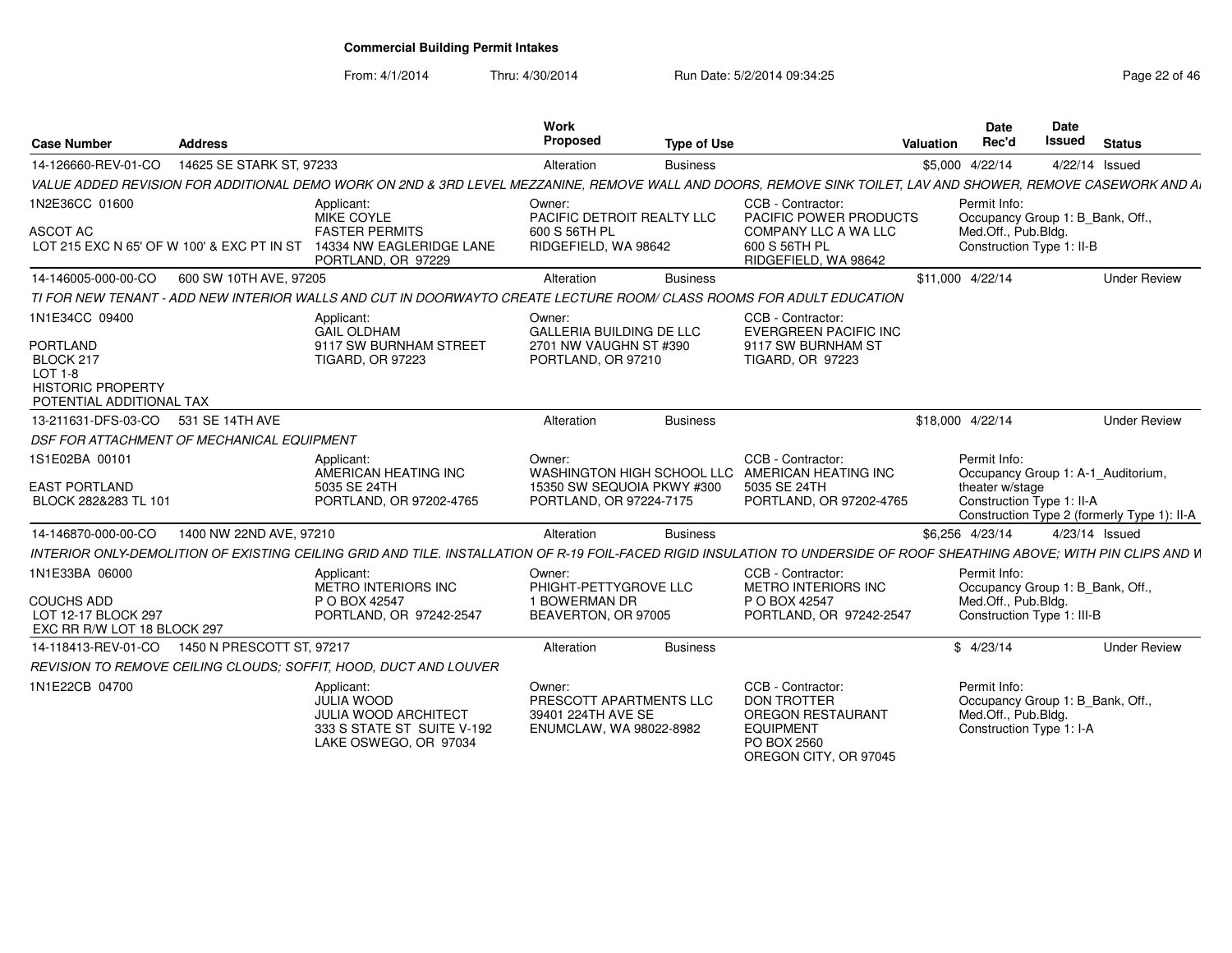| <b>Case Number</b>                                                                                | <b>Address</b>          |                                                                                                                                                              | Work<br>Proposed                                                                                                                                                  | <b>Type of Use</b> |                                                                                                             | Valuation | <b>Date</b><br>Rec'd                            | Date<br><b>Issued</b>    | <b>Status</b>                     |  |
|---------------------------------------------------------------------------------------------------|-------------------------|--------------------------------------------------------------------------------------------------------------------------------------------------------------|-------------------------------------------------------------------------------------------------------------------------------------------------------------------|--------------------|-------------------------------------------------------------------------------------------------------------|-----------|-------------------------------------------------|--------------------------|-----------------------------------|--|
| 13-212623-REV-03-CO                                                                               | 1966 SW 5TH AVE, 97201  |                                                                                                                                                              | Alteration                                                                                                                                                        | <b>Business</b>    |                                                                                                             |           | \$4/24/14                                       |                          | 4/24/14 Issued                    |  |
|                                                                                                   |                         | REVISION TO CHANGE FROM CATCH BASIN TO TROUGH DRAINS AT ENTRANCE                                                                                             |                                                                                                                                                                   |                    |                                                                                                             |           |                                                 |                          |                                   |  |
| 1S1E04DA 02000                                                                                    |                         | Applicant:<br>DOUG EDWARDS<br>MCINTYRE CONSTRUCTION<br>90472 WOODRUFF ST<br>EUGENE, OR 97402                                                                 | Owner:<br>SOUTHWEST 5TH<br>835 E PARK ST<br>EUGENE, OR 97401-2909<br>Owner:<br>COLLEGE                                                                            |                    | CCB - Contractor:<br>Chris Harris<br>MCINTYRE CONSTRUCTION INC<br>1500 WESTEC DR<br><b>EUGENE, OR 97402</b> |           | Permit Info:<br>Construction Type 1: I-B        |                          | Occupancy Group 1: A-2 Restaurant |  |
|                                                                                                   |                         |                                                                                                                                                              | 835 E PARK ST<br>EUGENE, OR 97401-2909                                                                                                                            |                    |                                                                                                             |           |                                                 |                          |                                   |  |
|                                                                                                   |                         |                                                                                                                                                              | Owner:<br><b>LLC</b><br>835 E PARK ST<br>EUGENE, OR 97401-2909                                                                                                    |                    |                                                                                                             |           |                                                 |                          |                                   |  |
| 14-147441-000-00-CO                                                                               | 5716 SE 92ND AVE, 97266 |                                                                                                                                                              | Alteration                                                                                                                                                        | <b>Business</b>    |                                                                                                             |           | \$485,000 4/24/14                               |                          | <b>Under Review</b>               |  |
|                                                                                                   |                         | TI-ALTERATION TO CREATE BREWERY AND RESTAURANT IN FORMER WAREHOUSE AND MARKET FOR PDC ADDING TWO NEW STAIR SHAFTS, NEW ENTRY/ EXITS. ZH-CONVERT MARKET TO C/ |                                                                                                                                                                   |                    |                                                                                                             |           |                                                 |                          |                                   |  |
| 1S2E16DB 07300<br><b>CLEMSON ADD</b><br>BLOCK <sub>2</sub><br>LOT 22&23<br>LOT 24-26 EXC PT IN ST |                         | Applicant:<br><b>Blaine Burris</b><br>Ankrom Moisan Associated Architect: 222 NW 5TH AVE<br>6720 SW Macadam, Suite 100<br>Portland, OR 97219                 | Owner:<br>PORTLAND CITY OF(PDC(LEASED JACK HAEDINGER<br>PORTLAND, OR 97209-3812<br>Owner:<br><b>MULTIPLE TENANTS</b><br>222 NW 5TH AVE<br>PORTLAND, OR 97209-3812 |                    | CCB - Contractor:<br>PACIFIC CREST CONSTRUCTION<br>24111 NE HALSEY ST #400<br>TROUTDALE, OR 97060-1030      |           |                                                 |                          |                                   |  |
| 14-147698-000-00-CO                                                                               | 5055 N GREELEY AVE      |                                                                                                                                                              | Alteration                                                                                                                                                        | <b>Business</b>    |                                                                                                             |           | \$7,290 4/24/14                                 |                          | 4/24/14 Issued                    |  |
|                                                                                                   |                         | INTERIOR ONLY-NEW WALL TO CREATE OFFICE SPACE IN MEXICO BUILDING                                                                                             |                                                                                                                                                                   |                    |                                                                                                             |           |                                                 |                          |                                   |  |
| 1N1E21BA 10306                                                                                    |                         | Applicant:<br><b>DAN WILLIAMS</b>                                                                                                                            | Owner:<br>ADIDAS VILLAGE CORPORATION                                                                                                                              |                    | CCB - Contractor:<br>R & H COLAS CONSTRUCTION LLC Occupancy Group 1: B Bank, Off.,                          |           | Permit Info:                                    |                          |                                   |  |
| <b>MADRONA BLUFF</b><br>LOT 5 EXC PT IN ST                                                        |                         | <b>FASTER PERMITS</b><br>14334 NW EAGLERIDGE LANE<br>PORTLAND, OR 97229                                                                                      | 5055 N GREELEY AVE<br>PORTLAND, OR 97217                                                                                                                          |                    | 1530 SW TAYLOR STREET<br>PORTLAND, OR 97205                                                                 |           | Med.Off., Pub.Bldg.                             | Construction Type 1: I-A |                                   |  |
| 14-147707-000-00-CO                                                                               | 5055 N GREELEY AVE      |                                                                                                                                                              | Alteration                                                                                                                                                        | <b>Business</b>    |                                                                                                             |           | \$7,924 4/24/14                                 |                          | 4/24/14 Issued                    |  |
|                                                                                                   |                         | INTERIOR ONLY REMODEL-NEW WALL TO CREATE OFFICE SPACE IN ROME BUILDING ON THIRD FLOOR                                                                        |                                                                                                                                                                   |                    |                                                                                                             |           |                                                 |                          |                                   |  |
| 1N1E21BA 10306                                                                                    |                         | Applicant:<br><b>DAN WILLIAMS</b>                                                                                                                            | Owner:<br>ADIDAS VILLAGE CORPORATION                                                                                                                              |                    | CCB - Contractor:<br>R & H COLAS CONSTRUCTION LLC Occupancy Group 1: B_Bank, Off.,                          |           | Permit Info:                                    |                          |                                   |  |
| <b>MADRONA BLUFF</b><br>LOT 5 EXC PT IN ST                                                        |                         | <b>FASTER PERMITS</b><br>14334 NW EAGLERIDGE LANE<br>PORTLAND, OR 97229                                                                                      | 5055 N GREELEY AVE<br>PORTLAND, OR 97217                                                                                                                          |                    | <b>1530 SW TAYLOR STREET</b><br>PORTLAND, OR 97205                                                          |           | Med.Off., Pub.Bldg.<br>Construction Type 1: I-A |                          |                                   |  |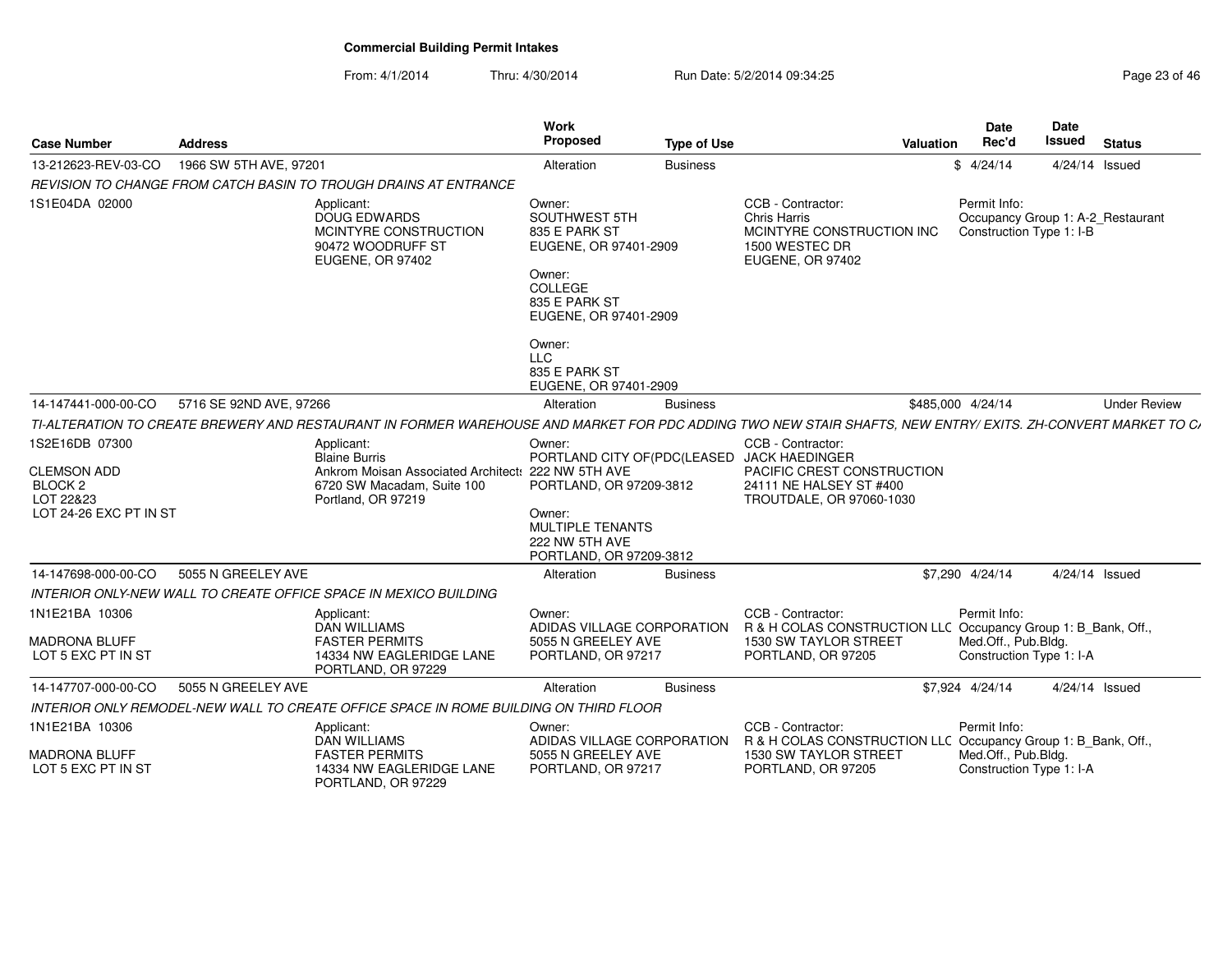| <b>Case Number</b>                                                         | <b>Address</b>                  |                                                                                                                                                             | Work<br><b>Proposed</b>                                                                                                                                                                                                    |                                       |                                                                                                                         | <b>Valuation</b> | Date<br>Rec'd                                                                                       | <b>Date</b><br><b>Issued</b> | <b>Status</b>                                                                     |
|----------------------------------------------------------------------------|---------------------------------|-------------------------------------------------------------------------------------------------------------------------------------------------------------|----------------------------------------------------------------------------------------------------------------------------------------------------------------------------------------------------------------------------|---------------------------------------|-------------------------------------------------------------------------------------------------------------------------|------------------|-----------------------------------------------------------------------------------------------------|------------------------------|-----------------------------------------------------------------------------------|
| 14-126397-DFS-01-CO                                                        | 14919 SE STARK ST, 97233        |                                                                                                                                                             | Alteration                                                                                                                                                                                                                 | <b>Type of Use</b><br><b>Business</b> |                                                                                                                         |                  | $$1$ 4/24/14                                                                                        | 4/24/14 Final                |                                                                                   |
| <b>DFS - LIGHTING REVIEW</b>                                               |                                 |                                                                                                                                                             |                                                                                                                                                                                                                            |                                       |                                                                                                                         |                  |                                                                                                     |                              |                                                                                   |
| 1N2E36CD 05100                                                             |                                 |                                                                                                                                                             |                                                                                                                                                                                                                            |                                       | CCB - Contractor:                                                                                                       |                  |                                                                                                     |                              |                                                                                   |
| ASCOT AC<br>LOT 251&252 TL 5100                                            |                                 | Applicant:<br><b>REZA ABEDINI</b><br>9400 SW STONECREEK DR<br>BEAVERTON, OR 97007-8532                                                                      | Owner:<br><b>REZA ABEDINI</b><br>9400 SW STONECREEK DR<br>BEAVERTON, OR 97007-8532<br>Owner:<br>ROOHI ABEDINI<br>9400 SW STONECREEK DR<br>BEAVERTON, OR 97007-8532                                                         |                                       | <b>TIMOTHY PAUL</b><br>WELL DONE ELECTRIC & SUPPLY<br><b>LLC</b><br>17045 SE ROYER RD<br>DAMASCUS OR 97089              |                  | Permit Info:<br>Station<br>Construction Type 1: V-B                                                 |                              | Occupancy Group 1: M_Store, Service                                               |
| 14-148049-000-00-CO                                                        | 1820 SW VERMONT ST, 97219       |                                                                                                                                                             | Alteration                                                                                                                                                                                                                 | <b>Business</b>                       |                                                                                                                         |                  | \$140,730 4/28/14                                                                                   |                              | <b>Under Review</b>                                                               |
|                                                                            |                                 | TI FOR NEW TENANT - RECONFIGURE 3 EXISTI NG TENANT SPACES FOR SINGLE DOCTOR'S OFFICE                                                                        |                                                                                                                                                                                                                            |                                       |                                                                                                                         |                  |                                                                                                     |                              |                                                                                   |
| 1S1E21BA 09600<br>SECTION 21 1S 1E<br>TL 9600 0.59 ACRES                   |                                 | Applicant:<br><b>TARA CANTRELL</b><br><b>EMMETT PHAIR CONSTRUCTION</b><br><b>16650 FIR LANE</b><br>LAKE OSWEGO, OR 97034                                    | Owner:<br>COOPER MOUNTAIN VINEYARDS<br><b>LLC</b><br>1440 SW TAYLOR ST<br>PORTLAND, OR 97205                                                                                                                               |                                       | CCB - Contractor:<br>PHAIR CONSTRUCTION COMPANY Occupancy Group 1: B_Bank, Off.,<br>PO BOX 4722<br>SALEM, OR 97302-8722 |                  | Permit Info:<br>Med.Off., Pub.Bldg.<br>Construction Type 1: V-B                                     |                              |                                                                                   |
| 14-138640-000-00-CO                                                        | 2928 NE KILLINGSWORTH ST, 97211 |                                                                                                                                                             | Alteration                                                                                                                                                                                                                 | <b>Business</b>                       |                                                                                                                         |                  | \$5,000 4/29/14                                                                                     |                              | 4/29/14 Issued                                                                    |
|                                                                            |                                 | EXPAND RESTAURANT INTO ADJACENT TENANT SPACE TO THE WEST. REMODEL EXISTING RESTROOM NEW ACCESSIBILITY STANDARDS. ADD DRAIN @ TRASH AREA, ADD GREASE TRAP AN |                                                                                                                                                                                                                            |                                       |                                                                                                                         |                  |                                                                                                     |                              |                                                                                   |
| 1N1E24BA 05800<br><b>FOXCHASE ADD</b><br><b>BLOCK 5</b><br>LOT 1&2 TL 5800 |                                 | Applicant:<br><b>BARRY EASTWOOD</b><br>9369 N WALL AVE<br>PORTLAND OR 97203                                                                                 | Owner:<br>MEHDI FALLAHIAN<br>2237 NE STANTON ST<br>PORTLAND, OR 97212<br>Owner:<br><b>RON JEIDY</b><br>2237 NE STANTON ST<br>PORTLAND, OR 97212<br>Owner:<br><b>GAIL JEIDY</b><br>2237 NE STANTON ST<br>PORTLAND, OR 97212 |                                       | CCB - Contractor:<br>DAVID TAI SEU BARTOLOME<br>13570 SE 180TH AVE<br>DAMASCUS, OR 97089                                |                  | Permit Info:<br>Occupancy Group 1: B_Bank, Off.,<br>Med.Off., Pub.Bldg.<br>Construction Type 1: V-B |                              |                                                                                   |
| 14-122860-REV-01-CO                                                        | 2637 SE HAWTHORNE BLVD, 97214   |                                                                                                                                                             | Alteration                                                                                                                                                                                                                 | <b>Business</b>                       |                                                                                                                         |                  | \$200 4/29/14                                                                                       |                              | 4/29/14 Issued                                                                    |
| <b>VALUE ADDED REVISION TO ADD ONE HAND SINK</b>                           |                                 |                                                                                                                                                             |                                                                                                                                                                                                                            |                                       |                                                                                                                         |                  |                                                                                                     |                              |                                                                                   |
| 1S1E01BC 09500                                                             |                                 | Applicant:<br><b>BEN KING</b><br><b>STEM ARCHITECTURE</b><br>P O BOX 2124<br>PORTLAND, OR 97208                                                             | Owner:<br>PHA VENTURE LLC<br>1498 SE TECH CENTER PL #150<br>VANCOUVER, WA 98683                                                                                                                                            |                                       | CCB - Contractor:<br>PATH CONSTRUCTION<br>5331 SW MACADAM AVE #258-110<br>PORTLAND, OR 97239                            |                  | Permit Info:<br>Station<br>Construction Type 1: V-A                                                 |                              | Occupancy Group 1: M Store, Service<br>Construction Type 2 (formerly Type 1): V-A |
| 14-150318-000-00-CO                                                        | 2901 E BURNSIDE ST, 97232       |                                                                                                                                                             | Alteration                                                                                                                                                                                                                 | <b>Business</b>                       |                                                                                                                         |                  | \$5,000 4/29/14                                                                                     |                              | 4/29/14 Issued                                                                    |
| REPAIR PORTION OF BUILDING DAMAGED BY CAR IMPACT                           |                                 |                                                                                                                                                             |                                                                                                                                                                                                                            |                                       |                                                                                                                         |                  |                                                                                                     |                              |                                                                                   |
| 1N1E36CA 20900<br><b>HAWTHORNES 1ST ADD</b>                                |                                 | Applicant:<br><b>PATRICK O'BRIEN</b><br>O'BRIEN CONSTRUCTORS LLC                                                                                            | Owner:<br>BITAR BROS ROBERT A BITAR<br><b>CORP(LSD NARA</b>                                                                                                                                                                |                                       | CCB - Contractor:<br>Pat O'Brien<br>O'BRIEN CONSTRUCTORS, LLC                                                           |                  | Permit Info:<br>Occupancy Group 1: B Bank, Off.,<br>Med.Off., Pub.Bldg.                             |                              |                                                                                   |
| BLOCK <sub>23</sub><br>LOT <sub>12</sub>                                   |                                 | 8037 SW 17TH AVE<br>PORTLAND, OR 97219                                                                                                                      | 2929 E BURNSIDE ST<br>PORTLAND, OR 97214-1831                                                                                                                                                                              |                                       | 8037 SW 17TH AVE<br>PORTLAND, OR 97219                                                                                  |                  | Construction Type 1: V-B                                                                            |                              |                                                                                   |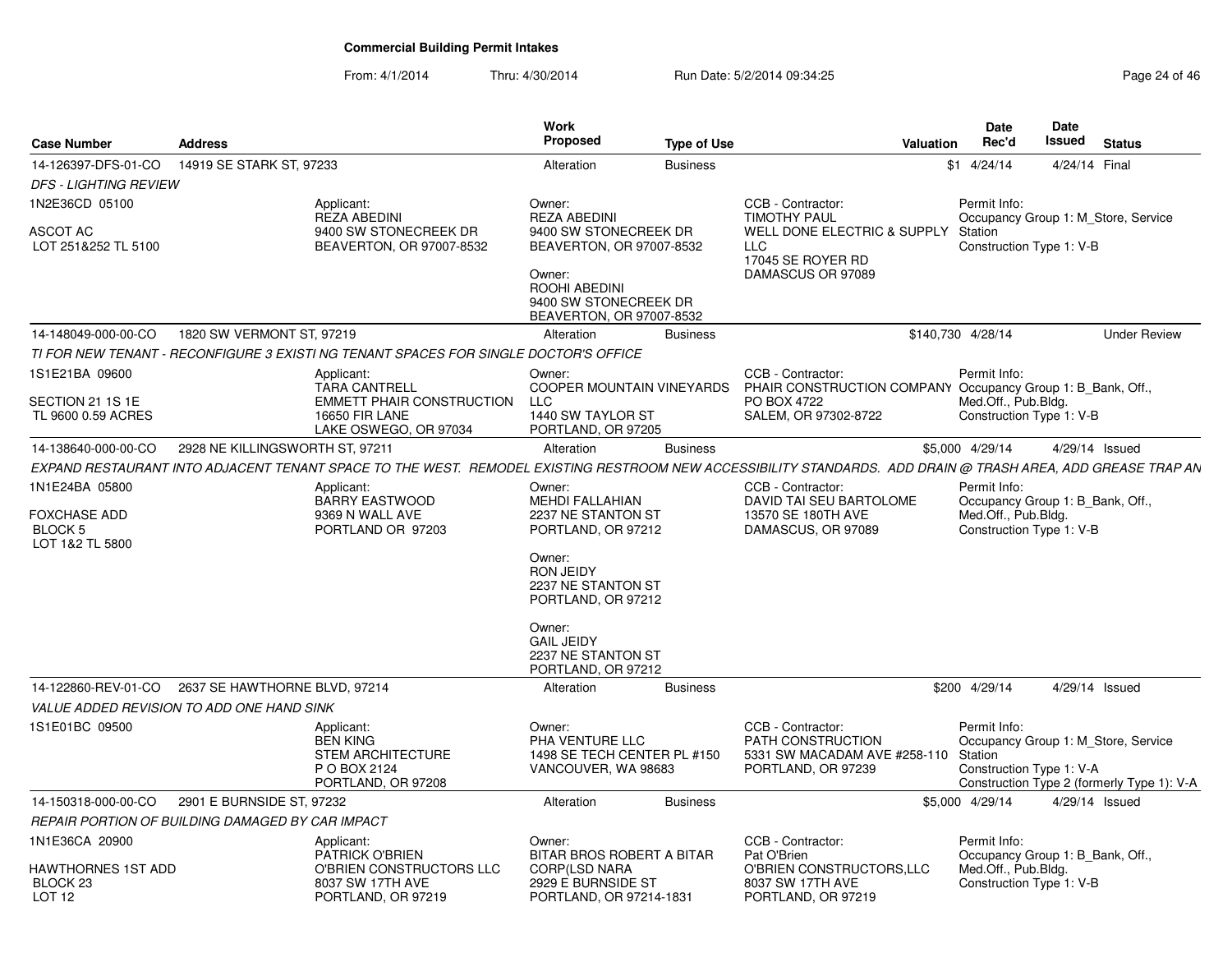| <b>Case Number</b>                                                                                                                          | <b>Address</b>               |                                                                                                                                                                 | Work<br>Proposed                                                                                                                                                               | <b>Type of Use</b> |                                                                                                             | Valuation | <b>Date</b><br>Rec'd                                                                                  | <b>Date</b><br>Issued | <b>Status</b>                              |
|---------------------------------------------------------------------------------------------------------------------------------------------|------------------------------|-----------------------------------------------------------------------------------------------------------------------------------------------------------------|--------------------------------------------------------------------------------------------------------------------------------------------------------------------------------|--------------------|-------------------------------------------------------------------------------------------------------------|-----------|-------------------------------------------------------------------------------------------------------|-----------------------|--------------------------------------------|
| 14-146069-000-00-CO                                                                                                                         | 21 SE 18TH AVE, 97214        |                                                                                                                                                                 | Alteration                                                                                                                                                                     | <b>Business</b>    |                                                                                                             |           | $$1$ 4/30/14                                                                                          |                       | <b>Under Review</b>                        |
|                                                                                                                                             |                              | CHANGE OF OCCUPANCY AND USE TO CONVERT SFR TO BUSINESS: NO CONSTRUCTION                                                                                         |                                                                                                                                                                                |                    |                                                                                                             |           |                                                                                                       |                       |                                            |
| 1N1E35DC 03100<br>NICHOLSONS ADD<br>BLOCK 10<br>N 46' OF E 1/2 OF LOT 6<br>S 1' OF E 1/2 OF LOT 7                                           |                              | Applicant:<br><b>MIKE MONTGOMERY</b><br>SIMPL HOME DESIGNS<br>5531 SW BUDDINGTON ST<br>PORTLAND OR 97219                                                        | Owner:<br>28TH PLACE LLC<br>21 SE 18TH AVE<br>PORTLAND, OR 97214-1506                                                                                                          |                    |                                                                                                             |           |                                                                                                       |                       |                                            |
| 14-150630-000-00-CO                                                                                                                         | 712 SE HAWTHORNE BLVD. 97214 |                                                                                                                                                                 | Alteration                                                                                                                                                                     | <b>Business</b>    |                                                                                                             |           | \$10,000 4/30/14                                                                                      | 4/30/14 Issued        |                                            |
|                                                                                                                                             |                              | RECONFIGURE TRASH AREA ON 2ND FLOOR AND CREATE FREIGHT ELEVATOR LANDING FOR BUILDING                                                                            |                                                                                                                                                                                |                    |                                                                                                             |           |                                                                                                       |                       |                                            |
| 1S1E02CB 03600<br>STEPHENS ADD<br>BLOCK 81<br>E 1/2 OF LOT 1 EXC PT IN ST<br>N 16 2/3' OF E 1/2 OF LOT 2<br>S 33 1/3' OF LOT 2 EXC PT IN ST |                              | Applicant:<br>SIMONE GOLDFEDER<br><b>CONSTRUCTIVE FORM</b><br>ARCHITECTURE AND DESIGN LLC<br>1337 SE 15TH AVE<br>PORTLAND OR 97214                              | Owner:<br>OREGON CITY BUILDING LIMITED<br>3662 SW TUNNELWOOD ST<br>PORTLAND, OR 97221-4147<br>Owner:<br><b>PARTNERSHIP</b><br>3662 SW TUNNELWOOD ST<br>PORTLAND, OR 97221-4147 |                    | CCB - Contractor:<br><b>ERIK SMITH</b><br>ERIK SMITH CONTRACTING LLC<br>2135 NE 54TH<br>PORTLAND OR 97213   |           | Permit Info:<br>Occupancy Group 1: B Bank, Off.,<br>Med.Off., Pub.Bldg.<br>Construction Type 1: III-B |                       |                                            |
| 14-138411-000-00-CO                                                                                                                         | 920 SW 3RD AVE, 97204        |                                                                                                                                                                 | Alteration                                                                                                                                                                     | <b>Business</b>    |                                                                                                             |           | \$12,000 4/9/14                                                                                       |                       | 4/9/14 Under Inspection                    |
|                                                                                                                                             |                              | TI FOR EXISTING TENANT - ADD INTERIOR WALL TO CREATE 2 OFFICES SPACE AND ADD GLASS ABOVE EXISTING PARTITION WALL                                                |                                                                                                                                                                                |                    |                                                                                                             |           |                                                                                                       |                       |                                            |
| 1S1E03BA 06300                                                                                                                              |                              | Applicant:<br><b>DON SNAIR</b><br>D & B COMPANY<br>2037 SE OCHOCO<br>PORTLAND, OR 97222                                                                         | Owner:<br>1750 FIFTH AVE LLC<br>1770 FOURTH AVE<br>SAN DIEGO, CA 92101                                                                                                         |                    | CCB - Contractor:<br><b>DON SNAIR</b><br>D & B COMPANY<br>2037 SE OCHOCO<br>PORTLAND, OR 97222              |           | Permit Info:<br>Occupancy Group 1: B Bank, Off.,<br>Med.Off., Pub.Bldg.<br>Construction Type 1: III-B |                       |                                            |
| 13-183425-REV-01-CO                                                                                                                         | 511 NW BROADWAY, 97209       |                                                                                                                                                                 | Alteration                                                                                                                                                                     | <b>Business</b>    |                                                                                                             |           | \$30,000 4/11/14                                                                                      |                       | <b>Under Review</b>                        |
| <b>REVISION TO BEAMS AND FOOTINGS DUE TO SOIL SETTLEMENT</b>                                                                                |                              |                                                                                                                                                                 |                                                                                                                                                                                |                    |                                                                                                             |           |                                                                                                       |                       |                                            |
| 1N1E34BC 07800<br><b>COUCHS ADD</b><br>BLOCK S TL 7800                                                                                      |                              | Applicant:<br><b>CHRIS BIXBY</b><br>ALLIED WORKS ARCHITECTURE<br>1532 SW MORRISON<br>PORTLAND OR 97205                                                          | Owner:<br>PORTLAND CITY OF (PDC<br>222 NW 5TH AVE<br>PORTLAND, OR 97209-3812                                                                                                   |                    | CCB - Contractor:<br><b>HOWARD S WRIGHT</b><br><b>CONSTRUCTORS LP</b><br>P.O. BOX 3764<br>SEATTLE, WA 98124 |           | Permit Info:<br>Occupancy Group 1: B Bank, Off.,<br>Med.Off., Pub.Bldg.<br>Construction Type 1: I-B   |                       | Construction Type 2 (formerly Type 1): I-B |
| 13-224705-REV-02-CO                                                                                                                         | 200 SE M L KING BLVD, 97214  |                                                                                                                                                                 | Alteration                                                                                                                                                                     | <b>Business</b>    |                                                                                                             |           | \$16,500 4/17/14                                                                                      |                       | <b>Under Review</b>                        |
|                                                                                                                                             |                              | VALUE ADDED REVISION TO CHANGE THE ROOF DESIGN ON NORTH HALF OF BUILDING. CHANGE TO WOOD TRUSS FRAMING INSTEAD OF SISTERING EXISTING JOISTS. ADDITION OF PARAPE |                                                                                                                                                                                |                    |                                                                                                             |           |                                                                                                       |                       |                                            |
| 1N1E35CC 07700<br>EAST PORTLAND<br>BLOCK 104<br>LOT 1-3<br><b>HISTORIC PROPERTY</b><br>POTENTIAL ADDITIONAL TAX                             |                              | Applicant:<br><b>ERICA CEDER</b><br>FLETCHER FARR AYOTTE INC<br>520 SW YAMHILL ST, SUITE 900<br>PORTLAND, OR 97204<br>Applicant:<br><b>ERIC WILCOX</b>          | Owner:<br>200 MLK ASSOCIATES LLC<br>8129 LAKE BALLINGER WAY #104<br>EDMONDS, WA 98026                                                                                          |                    | CCB - Contractor:<br>R & H CONSTRUCTION<br>1530 SW TAYLOR STREET<br>PORTLAND, OR 97205                      |           | Permit Info:<br>Occupancy Group 1: B Bank, Off.,<br>Med.Off., Pub.Bldg.<br>Construction Type 1: III-B |                       |                                            |
|                                                                                                                                             |                              | <b>FFA ARCHITECTURE</b><br>520 SW YAMHILL ST<br>PORTLAND, OR 97204-2417                                                                                         |                                                                                                                                                                                |                    |                                                                                                             |           |                                                                                                       |                       |                                            |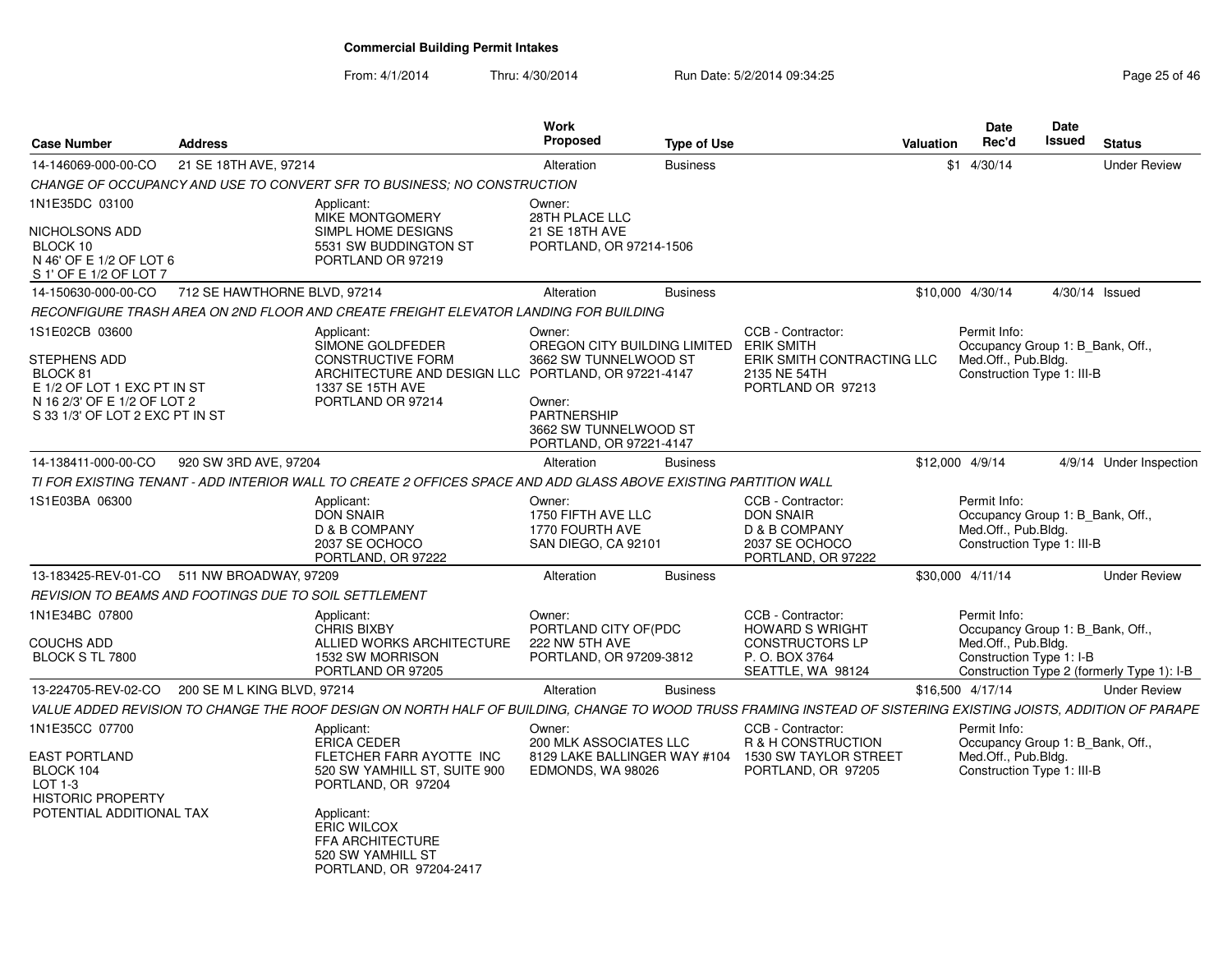| <b>Case Number</b>                                                                                     | <b>Address</b>               |                                                                                                                                                                | Work<br>Proposed                                                               | <b>Type of Use</b> |                                                                                                        | Valuation          | <b>Date</b><br>Rec'd                                                                  | Date<br><b>Issued</b> | <b>Status</b>                               |
|--------------------------------------------------------------------------------------------------------|------------------------------|----------------------------------------------------------------------------------------------------------------------------------------------------------------|--------------------------------------------------------------------------------|--------------------|--------------------------------------------------------------------------------------------------------|--------------------|---------------------------------------------------------------------------------------|-----------------------|---------------------------------------------|
| 13-224705-DFS-01-CO                                                                                    | 200 SE M L KING BLVD, 97214  |                                                                                                                                                                | Alteration                                                                     | <b>Business</b>    |                                                                                                        | \$27,000 4/17/14   |                                                                                       |                       | <b>Under Review</b>                         |
| <b>DFS FOR TRUSSES</b>                                                                                 |                              |                                                                                                                                                                |                                                                                |                    |                                                                                                        |                    |                                                                                       |                       |                                             |
| 1N1E35CC 07700                                                                                         |                              | Applicant:                                                                                                                                                     | Owner:                                                                         |                    | CCB - Contractor:                                                                                      |                    | Permit Info:                                                                          |                       |                                             |
| <b>EAST PORTLAND</b><br>BLOCK 104<br>$LOT 1-3$<br><b>HISTORIC PROPERTY</b><br>POTENTIAL ADDITIONAL TAX |                              | ERICA CEDER<br>FLETCHER FARR AYOTTE INC<br>520 SW YAMHILL ST, SUITE 900<br>PORTLAND, OR 97204                                                                  | 200 MLK ASSOCIATES LLC<br>8129 LAKE BALLINGER WAY #104<br>EDMONDS, WA 98026    |                    | R & H CONSTRUCTION<br>1530 SW TAYLOR STREET<br>PORTLAND, OR 97205                                      |                    | Occupancy Group 1: B_Bank, Off.,<br>Med.Off., Pub.Bldg.<br>Construction Type 1: III-B |                       |                                             |
| 14-147050-000-00-CO                                                                                    | 401 NW 14TH AVE. 97209       |                                                                                                                                                                | Alteration                                                                     | <b>Business</b>    |                                                                                                        | \$13,000 4/24/14   |                                                                                       |                       | 4/24/14 Issued                              |
|                                                                                                        |                              | INTERIOR NON-STRUCTURAL DEMO FOR FUTURE TENANT IMPROVEMENT. EAST TENANT SPACE, APROX 6,250 S.F.                                                                |                                                                                |                    |                                                                                                        |                    |                                                                                       |                       |                                             |
| 1N1E33DA 01800                                                                                         |                              | Applicant:<br><b>BRIAN MARES</b><br><b>SCOTT EDWARDS</b><br>ARCHITECTURE, LLP<br>2525 E BURNSIDE ST<br>PORTLAND, OR 97214                                      | Owner:<br><b>ND FLANDERS LLC</b><br>2839 SW 2ND AVE<br>PORTLAND, OR 97201-4711 |                    | CCB - Contractor:<br>ANDERSEN CONSTRUCTION<br><b>COMPANY</b><br>PO BOX 6712<br>PORTLAND, OR 97228-6712 |                    |                                                                                       |                       |                                             |
| 13-211631-DFS-01-CO 531 SE 14TH AVE                                                                    |                              |                                                                                                                                                                | Alteration                                                                     | <b>Business</b>    |                                                                                                        | \$20,000 4/24/14   |                                                                                       |                       | 4/24/14 Issued                              |
|                                                                                                        |                              | ***DFS 1: SPRAY ON FIREPROOFING***RENOVATION OF EXISTING WASHINGTON HS INCLUDING CHANGE OF USE FROM SCHOOL TO A NON-SEPARATED ASSEMBLY USE - A PERFORMING ARTS |                                                                                |                    |                                                                                                        |                    |                                                                                       |                       |                                             |
| 1S1E02BA 00101<br><b>EAST PORTLAND</b>                                                                 |                              | Applicant:<br>CHRIS CUDAHY<br><b>BREMIK CONSTRUCTION</b>                                                                                                       | Owner:<br>15350 SW SEQUOIA PKWY #300                                           |                    | CCB - Contractor:<br>WASHINGTON HIGH SCHOOL LLC BREMIK CONSTRUCTION<br>1026 SE STARK ST                |                    | Permit Info:<br>theater w/stage                                                       |                       | Occupancy Group 1: A-1 Auditorium,          |
| BLOCK 282&283 TL 101                                                                                   |                              | 1026 SE STARK ST<br>PORTLAND, OR 97214                                                                                                                         | PORTLAND, OR 97224-7175                                                        |                    | PORTLAND, OR 97214                                                                                     |                    | Construction Type 1: II-A                                                             |                       | Construction Type 2 (formerly Type 1): II-A |
| 14-132519-000-00-CO                                                                                    | 1151 SW VERMONT ST, 97201    |                                                                                                                                                                | Alteration                                                                     | Educational        |                                                                                                        | \$1,300,000 4/1/14 |                                                                                       |                       | <b>Under Review</b>                         |
|                                                                                                        |                              | REPLACE EXISTING GRASS FIELD WITH SYNTHETIC MATERIAL, INCLUDES GRADING, PERVIOUS ASPHALT, NEW DRAINAGE SYSTEM                                                  |                                                                                |                    |                                                                                                        |                    |                                                                                       |                       |                                             |
| 1S1E16CD 03800                                                                                         |                              | Applicant:                                                                                                                                                     | Owner:                                                                         |                    | <b>Primary Contractor:</b>                                                                             |                    |                                                                                       |                       |                                             |
| SECTION 16 1S 1E<br>TL 3800 4.50 ACRES                                                                 |                              | KRISTIN WELLS<br>PORTLAND PUBLIC SCHOOLS<br>501 N DIXON ST<br>PORTLAND, OR 97277                                                                               | SCHOOL DISTRICT NO 1(LEASED TO BID<br>PO BOX 3107<br>PORTLAND, OR 97208-3107   |                    |                                                                                                        |                    |                                                                                       |                       |                                             |
|                                                                                                        |                              |                                                                                                                                                                | Owner:<br>HILLSDALE FARMERS MARKET<br>PO BOX 3107<br>PORTLAND, OR 97208-3107   |                    |                                                                                                        |                    |                                                                                       |                       |                                             |
| 14-118307-000-00-CO                                                                                    | 2106 NE M L KING BLVD, 97212 |                                                                                                                                                                | Alteration                                                                     | Educational        |                                                                                                        | \$50,000 4/28/14   |                                                                                       |                       | <b>Under Review</b>                         |
|                                                                                                        |                              | CHANGE OF OCCUPANCY FROM B TO E FOR NEW PRESCHOOL. Seismic Upgrade                                                                                             |                                                                                |                    |                                                                                                        |                    |                                                                                       |                       |                                             |
| 1N1E26CB 18800                                                                                         |                              | Applicant:                                                                                                                                                     | Owner:                                                                         |                    | Primary Contractor:                                                                                    |                    | Permit Info:                                                                          |                       |                                             |
| <b>ALBINA</b><br>BLOCK <sub>2</sub><br>LOT 3 EXC PT IN ST                                              |                              | HOLLY FRIXIONE<br><b>FRIXIONE DESIGN, LLC.</b><br>3425 NE 45TH AVE<br>PORTLAND, OR 97213                                                                       | CNS PROPERTIES LLC<br>2106 NE MLK BLVD<br>PORTLAND, OR 97212-3724              |                    | TO BID                                                                                                 |                    | Occupancy Group 1: E_School<br>Construction Type 1: V-B                               |                       |                                             |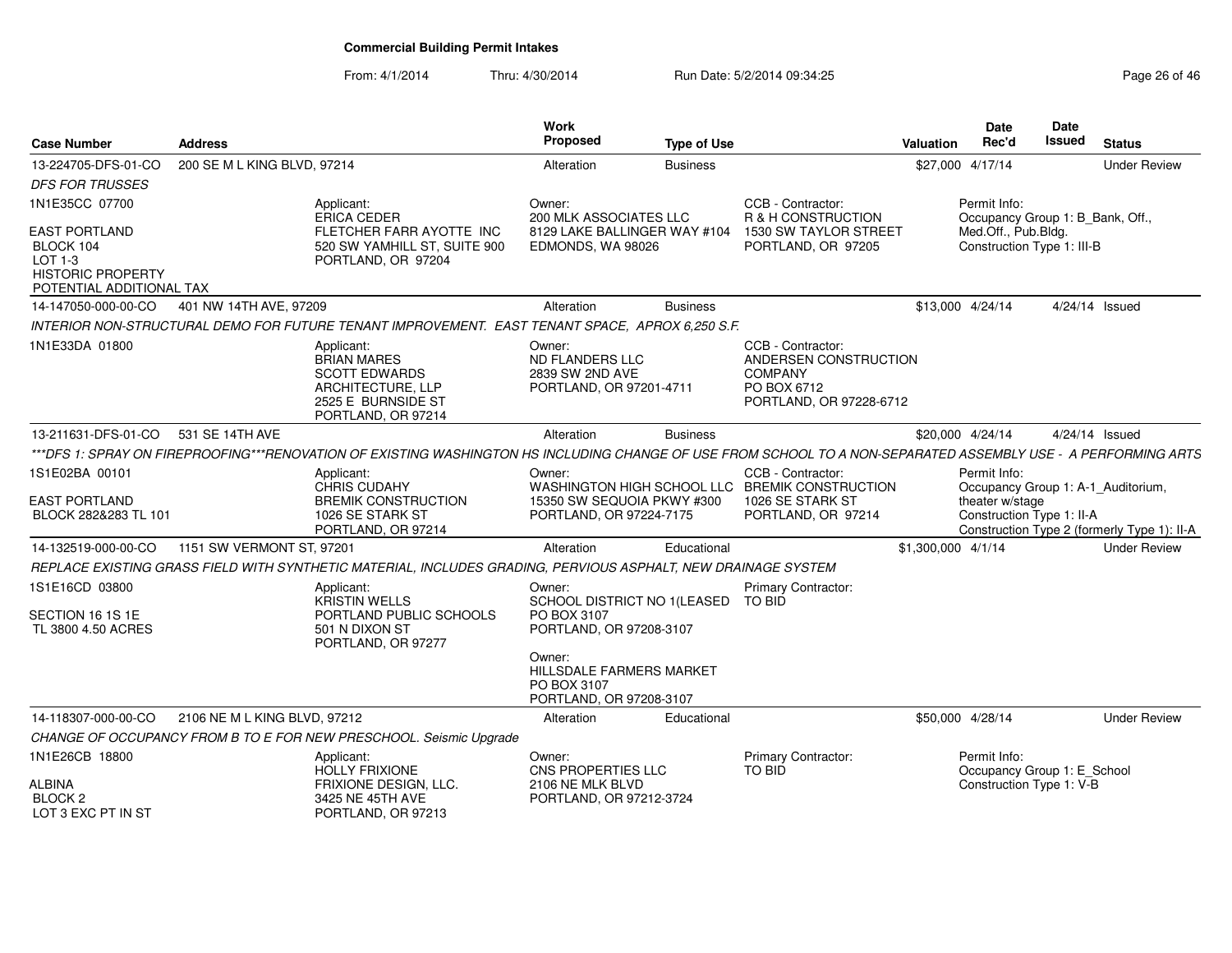| <b>Case Number</b>                                                                                                                             | <b>Address</b>            |                                                                                                                                                                                               | <b>Work</b><br>Proposed                                                                                             | <b>Type of Use</b> |                                                                                                           | <b>Valuation</b>  | <b>Date</b><br>Rec'd                                                    | Date<br>Issued | <b>Status</b>                              |
|------------------------------------------------------------------------------------------------------------------------------------------------|---------------------------|-----------------------------------------------------------------------------------------------------------------------------------------------------------------------------------------------|---------------------------------------------------------------------------------------------------------------------|--------------------|-----------------------------------------------------------------------------------------------------------|-------------------|-------------------------------------------------------------------------|----------------|--------------------------------------------|
| 14-146344-000-00-CO                                                                                                                            | 1516 NW THURMAN ST, 97209 |                                                                                                                                                                                               | Alteration                                                                                                          | Educational        |                                                                                                           | \$196,000 4/22/14 |                                                                         |                | <b>Under Review</b>                        |
|                                                                                                                                                |                           | REPAIR BROKEN BOTTOM CORD OF BOW STRING TRUSS (1 TOTAL) WITH UPGRADE TO 5 TRUSS (TO INLCUDE BROKEN TRUSS)                                                                                     |                                                                                                                     |                    |                                                                                                           |                   |                                                                         |                |                                            |
| 1N1E28DD 02700                                                                                                                                 |                           | Applicant:                                                                                                                                                                                    | Owner:                                                                                                              |                    | CCB - Contractor:                                                                                         |                   | Permit Info:                                                            |                |                                            |
| <b>WATSONS ADD</b><br>BLOCK 12<br>LOT 1 EXC PT IN ST<br><b>LOT 4-6</b><br>LOT 7 & 8 EXC PT IN ST                                               |                           | SWINERTON BUILDERS INC<br>260 TOWNSEND ST<br>SAN FRANCISCO, CA 94107                                                                                                                          | 1516 LLC<br>1516 NW THURMAN ST<br>PORTLAND, OR 97209                                                                |                    | SWINERTON BUILDERS INC<br>260 TOWNSEND ST<br>SAN FRANCISCO, CA 94107                                      |                   | Occupancy Group 1: E_School<br>Construction Type 1: V-B                 |                |                                            |
| 14-146200-000-00-CO                                                                                                                            | 5241 N BOWDOIN ST, 97203  |                                                                                                                                                                                               | Alteration                                                                                                          | Educational        |                                                                                                           |                   | \$85,000 4/22/14                                                        |                | <b>Under Review</b>                        |
|                                                                                                                                                |                           | PARTIAL CHANGE OF OCCUPANCY FROM A TO E FOR NEW DAYCARE/PRESCHOOL. ADD NEW RESTROOMS AND EXTERIOR RAMP                                                                                        |                                                                                                                     |                    |                                                                                                           |                   |                                                                         |                |                                            |
| 1N1E08CB 09700<br>UNIVERSITY PK<br>BLOCK 56<br>INC PT VAC ST LOT 17&18 EXC NLY 30'<br>INC PT VAC ST ACCR THTO EXC NLY 30'-ELY<br>1/2 OF LOT 19 |                           | Applicant:<br><b>KEITH DAILY</b><br>SODERSTROM ARCHITECTS, P.C. 5227 N BOWDOIN ST<br>1200 NW NAITO PARKWAY STE 41 PORTLAND, OR 97203<br>PORTLAND, OR 97209                                    | Owner:<br>HOLY CROSS CATHOLIC CHURCH TO BID<br>Owner:<br>PORTLAND OREGON<br>5227 N BOWDOIN ST<br>PORTLAND, OR 97203 |                    | <b>Primary Contractor:</b>                                                                                |                   | Permit Info:<br>Occupancy Group 1: E_School<br>Construction Type 1: V-B |                |                                            |
| 14-137359-000-00-CO                                                                                                                            | 5816 SW HOOD AVE, 97201   |                                                                                                                                                                                               | Alteration                                                                                                          | Educational        |                                                                                                           |                   | \$58.065 4/15/14                                                        |                | <b>Under Review</b>                        |
|                                                                                                                                                |                           | PARTIAL CHANGE OF OCCUPANCY (B TO E) FOR 1430 SQ FT OF EXISTING 4397 SQ FT BUILDING; NEW 2-HR FIREWALLS AND 90 MIN DOORS FOR CLASSROOMS; RELOCATE ACCESSIBLE RESTR                            |                                                                                                                     |                    |                                                                                                           |                   |                                                                         |                |                                            |
| 1S1E15CA 05400<br><b>GREENS ADD</b><br><b>BLOCK 5 TL 5400</b>                                                                                  |                           | Applicant:<br><b>SCOTT POPE</b><br>2933 SE MARKET ST<br>PORTLAND, OR 97214-4952                                                                                                               | Owner:<br><b>JAMES A THOMPSEN</b><br>PO BOX 69161<br>PORTLAND, OR 97239-0161                                        |                    |                                                                                                           |                   | Permit Info:<br>Occupancy Group 1: E_School<br>Construction Type 1: V-B |                |                                            |
| 14-130723-000-00-CO                                                                                                                            | 6921 N ROBERTS AVE, 97203 |                                                                                                                                                                                               | Alteration                                                                                                          | Educational        |                                                                                                           |                   | \$500 4/15/14                                                           | 4/15/14 Final  |                                            |
|                                                                                                                                                |                           | PARTIAL CHANGE OF OCCUPANCY REMODEL TWO ROOMS FOR NEW USE AS PRESCHOOL IN AN ASSISTED LIVING FACILITY                                                                                         |                                                                                                                     |                    |                                                                                                           |                   |                                                                         |                |                                            |
| 1N1W02A 00700                                                                                                                                  |                           | Applicant:<br>MARGUERITE C AICHELE<br>2016 N SKIDMORE CT<br>PORTLAND, OR 97217-3438<br>Applicant:<br><b>TIM COOK</b><br><b>EARTHQUAKE TECH</b><br>210 SE MADISON ST, #1<br>PORTLAND, OR 97214 | Owner:<br>HARVEST HOMES INC<br>6921 N ROBERTS AVE<br>PORTLAND, OR 97203-6361                                        |                    |                                                                                                           |                   | Permit Info:<br>Occupancy Group 1: E_School<br>Construction Type 1: V-B |                | Construction Type 2 (formerly Type 1): V-B |
| 14-138570-000-00-CO                                                                                                                            | 161 NE 82ND AVE, 97213    |                                                                                                                                                                                               | Alteration                                                                                                          | Educational        |                                                                                                           | \$15,000 4/10/14  |                                                                         |                | 4/10/14 Under Inspection                   |
|                                                                                                                                                |                           | REPAIR WATER DAMAGE DUE TO STORM, REPLACE INSULATION AND DRYWALL                                                                                                                              |                                                                                                                     |                    |                                                                                                           |                   |                                                                         |                |                                            |
| 1N2E32DA 03800<br><b>MT TABOR HMS</b><br><b>BLOCK 1-4 TL 3800</b>                                                                              |                           | Applicant:<br><b>KRISTIN WELLS</b><br>PORTLAND PUBLIC SCHOOLS<br>501 N DIXON<br>PORTLAND OR 97227                                                                                             | Owner:<br><b>SCHOOL DISTRICT NO 1</b><br>PO BOX 3107<br>PORTLAND, OR 97208-3107                                     |                    | CCB - Contractor:<br><b>DAVID HALLIN</b><br>STANLEY C KENNEDY<br><b>ENTERPRISES INC</b><br>315 SE 7TH AVE |                   | Permit Info:<br>Occupancy Group 1: E_School<br>Construction Type 1: V-B |                |                                            |
|                                                                                                                                                |                           |                                                                                                                                                                                               |                                                                                                                     |                    | PORTLAND, OR 97214-1233                                                                                   |                   |                                                                         |                |                                            |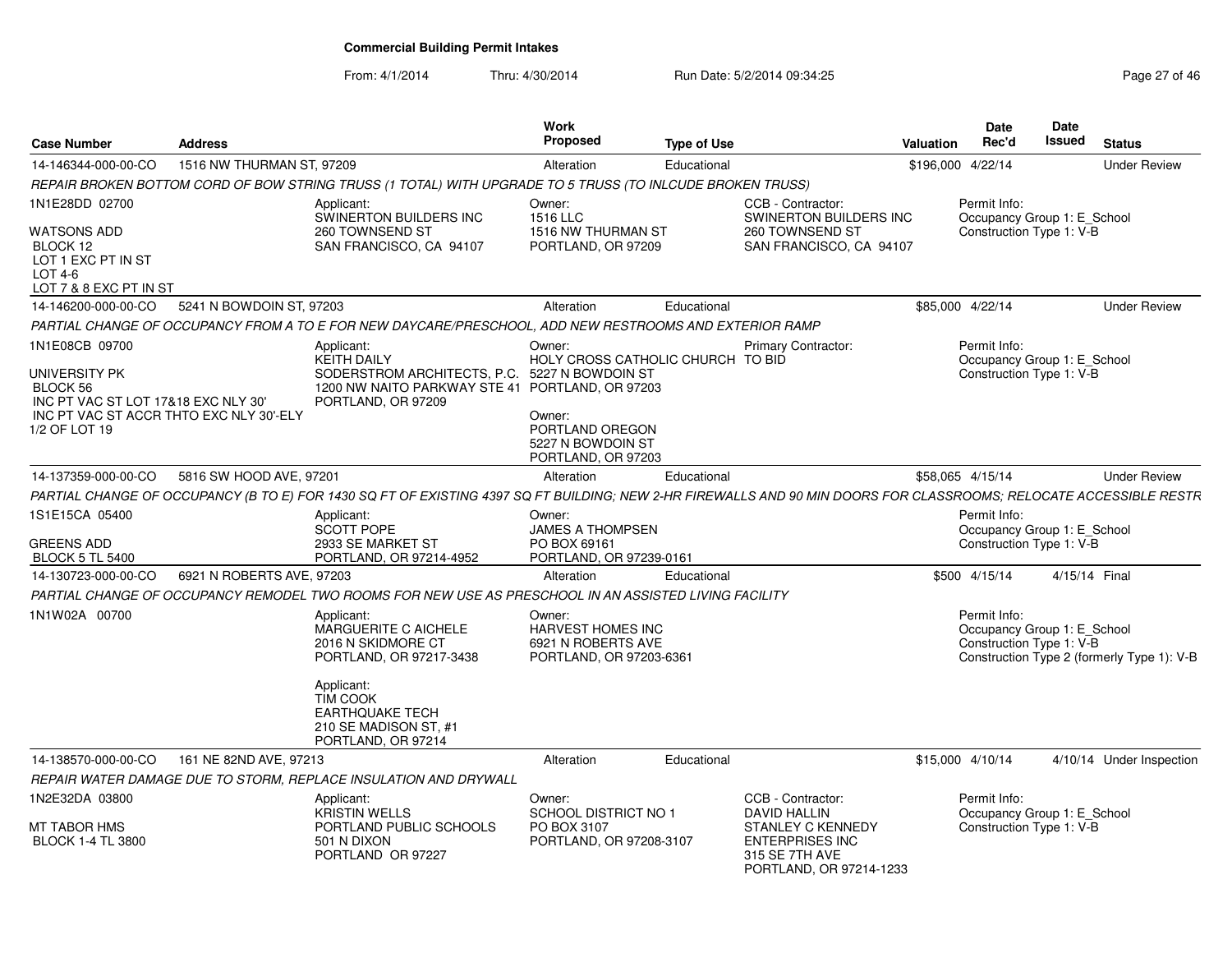| <b>Case Number</b>                                                                                                     | <b>Address</b>             |                                                                                                                                                                | Work<br><b>Proposed</b>                                                                                                                                             | <b>Type of Use</b> |                                                                                                                       | <b>Valuation</b>   | <b>Date</b><br>Rec'd                                              | Date<br>Issued | <b>Status</b>                                                                     |
|------------------------------------------------------------------------------------------------------------------------|----------------------------|----------------------------------------------------------------------------------------------------------------------------------------------------------------|---------------------------------------------------------------------------------------------------------------------------------------------------------------------|--------------------|-----------------------------------------------------------------------------------------------------------------------|--------------------|-------------------------------------------------------------------|----------------|-----------------------------------------------------------------------------------|
| 14-134464-000-00-CO                                                                                                    | 2735 NE 82ND AVE, 97213    |                                                                                                                                                                | Alteration                                                                                                                                                          | Educational        |                                                                                                                       | \$1,325,000 4/3/14 |                                                                   |                | <b>Under Review</b>                                                               |
|                                                                                                                        |                            | REPLACE EXISTING GRASS FOOTBALL FIELD WITH SYNTHETIC TURF MATERIAL, INCLUDES GRADING, PERVIOUS ASPHALT, NEW DRAINAGE SYSTEM, REPLACE SIDEWALK AND ADD NEW SIDE |                                                                                                                                                                     |                    |                                                                                                                       |                    |                                                                   |                |                                                                                   |
| IN2E29AD 03200<br>GLENHAVEN PK & SUB<br><b>BLOCK 7-9 TL 3200</b><br>SPLIT MAP R101730 (R009301000)                     |                            | Applicant:<br><b>KRISTIN WELLS</b><br>PORTLAND PUBLIC SCHOOLS<br>501 N DIXON ST<br>PORTLAND, OR 97277                                                          | Owner:<br>SCHOOL DISTRICT NO 1 (LEASED<br>PO BOX 3107<br>PORTLAND, OR 97208-3107<br>Owner:<br><b>SCHOOLHOUSE SUPPLIES</b><br>PO BOX 3107<br>PORTLAND, OR 97208-3107 |                    | <b>Primary Contractor:</b><br>TO BID                                                                                  |                    | Permit Info:<br>Occupancy Group 1: A-5 Stadiums,<br>Grandstands   |                |                                                                                   |
| 14-132530-000-00-CO                                                                                                    | 522 N THOMPSON ST, 97227   |                                                                                                                                                                | Alteration                                                                                                                                                          | Factory/Industrial |                                                                                                                       | \$120,000 4/8/14   |                                                                   |                | <b>Under Review</b>                                                               |
|                                                                                                                        |                            | TI FOR NEW TENANTS IN SHARED STUDIO SPACES; INSTALLATION OF NEW INTERIOR DOORS; NEW STOREFRONT TO CONVERT WINDOW TO ALCOVE WITH DOOR LEADING TO ACCESSIBILITY  |                                                                                                                                                                     |                    |                                                                                                                       |                    |                                                                   |                |                                                                                   |
| 1N1E27DB 08900<br>ALBINA<br><b>BLOCK 88</b>                                                                            |                            | Applicant:<br><b>LAUREN HACKETT</b><br><b>WORKS PARTNERSHIP</b><br><b>ARCHITECTURE</b><br>524 E BURNSIDE ST. SUITE 320<br>PORTLAND OR 97214                    | Owner:<br><b>FOUNTAIN VILLAGE</b><br><b>DEVELOPMENT</b><br>3611 SE 20TH AVE #300<br>PORTLAND, OR 97202                                                              |                    | CCB - Contractor:<br>LORENTZ BRUUN CO INC<br>3611 SE 20TH ST, STE 300<br>PORTLAND OR 97202                            |                    | Permit Info:<br>Factory, Mod.Hazard<br>Construction Type 1: III-B |                | Occupancy Group 1: F-1_Industrial Plant -                                         |
| 14-133974-000-00-CO                                                                                                    | 3587 NE PRESCOTT ST, 97211 |                                                                                                                                                                | Alteration                                                                                                                                                          | Factory/Industrial |                                                                                                                       |                    | \$53,000 4/10/14                                                  |                | 4/10/14 Issued                                                                    |
|                                                                                                                        |                            | TENANT IMPROVEMENT FOR NEW TENANT: REMODEL FORMER UPHOLSTERY SHOP FOR USE AS PRINT RESTORATION SHOP: ADD ACCESSIBLE RESTROOM. BREAK AREA AND UTILITY SINK: S   |                                                                                                                                                                     |                    |                                                                                                                       |                    |                                                                   |                |                                                                                   |
| 1N1E24DB 02300<br>WILLAMETTE ADD<br>BLOCK <sub>9</sub><br>LOT 21-23 TL 2300                                            |                            | Applicant:<br>PARIS BROTHERS<br>CONSTRUCTION LLC<br>5603 N MINNESOTA AVE<br>PORTLAND OR 97217                                                                  | Owner:<br>JGL PROPERTY LLC<br>3587 NE PRESCOTT ST<br>PORTLAND, OR 97211-8260                                                                                        |                    | CCB - Contractor:<br><b>PARIS BROTHERS</b><br><b>CONSTRUCTION LLC</b><br>5603 N MINNESOTA AVE<br>PORTLAND OR 97217    |                    | Permit Info:<br>Station<br>Construction Type 1: V-B               |                | Occupancy Group 1: M Store, Service<br>Construction Type 2 (formerly Type 1): V-B |
| 14-137172-000-00-CO                                                                                                    | 2550 NW NICOLAI ST, 97210  |                                                                                                                                                                | Alteration                                                                                                                                                          | Factory/Industrial |                                                                                                                       |                    | \$40,000 4/16/14                                                  |                | 4/16/14 Under Inspection                                                          |
|                                                                                                                        |                            | ADD PARTITION WALLS TO CREATE WORK SHOP AREA AND PHOTO BOOTH. BATHROOMS ARE EXISTING UNDER PERMIT 98-001308. MECHANICAL PERMIT REQUIRED FOR WOOD SHOP VENTIL,  |                                                                                                                                                                     |                    |                                                                                                                       |                    |                                                                   |                |                                                                                   |
| 1N1E29DA 01500<br>VERSTEEGS ADD<br><b>BLOCK 3&amp;4 TL 1500</b><br>SEE R640710 (R861700653) FOR MACH &<br><b>EQUIP</b> |                            | Applicant:<br>DOUGLASS CARPENTRY AND<br><b>CONSTRUCTION LLC</b><br>10311 SE 14TH CIRCLE<br>VANCOUVER, WA 98664                                                 | Owner:<br>CHASE BUILDING LLC<br>35393 HWY 19<br>KIMBERLY, OR 97848-6217                                                                                             |                    | CCB - Contractor:<br>DOUGLASS CARPENTRY AND<br><b>CONSTRUCTION LLC</b><br>10311 SE 14TH CIRCLE<br>VANCOUVER, WA 98664 |                    | Permit Info:<br>Factory, Mod.Hazard<br>Construction Type 1: III-B |                | Occupancy Group 1: F-1_Industrial Plant -                                         |
| 14-111143-REV-01-CO                                                                                                    | 2232 SE 10TH AVE           |                                                                                                                                                                | Alteration                                                                                                                                                          | Factory/Industrial |                                                                                                                       |                    | \$4/9/14                                                          |                | $4/9/14$ Issued                                                                   |
|                                                                                                                        |                            | REVISION TO ADD NAME OF TESTING VAULT PER G.EAST/POLLUTION PREVENTION                                                                                          |                                                                                                                                                                     |                    |                                                                                                                       |                    |                                                                   |                |                                                                                   |
| 1S1E02CD 14201                                                                                                         |                            | Applicant:<br><b>GABE HEADRICK</b>                                                                                                                             | Owner:<br>STARK GROUP 2 LLC                                                                                                                                         |                    |                                                                                                                       |                    | Permit Info:                                                      |                | Occupancy Group 1: F-1_Industrial Plant -                                         |
| <b>STEPHENS ADD</b><br>BLOCK 113<br>LOT 3-6                                                                            |                            | STEELHEAD ARCHITECTURE<br>107 SE WASHINGTON ST SUITE<br>234<br>PORTLAND, OR 97214                                                                              | 1355 NW 13TH AVE<br>PORTLAND, OR 97209-3284                                                                                                                         |                    |                                                                                                                       |                    | Factory, Mod.Hazard<br>Construction Type 1: V-B                   |                | Construction Type 2 (formerly Type 1): V-B                                        |
| 14-141435-000-00-CO                                                                                                    | 11601 SE FOSTER RD, 97266  |                                                                                                                                                                | Alteration                                                                                                                                                          | Factory/Industrial |                                                                                                                       |                    | \$50,000 4/15/14                                                  |                | 4/15/14 Issued                                                                    |
| RECONFIGURE EXISTING RESTROOMS                                                                                         |                            |                                                                                                                                                                |                                                                                                                                                                     |                    |                                                                                                                       |                    |                                                                   |                |                                                                                   |
| IS2E15DC 01000                                                                                                         |                            | Applicant:<br><b>ERIK BJORK</b><br>7516 VIRGINIA LANE<br>VANCOUVER WA 98664                                                                                    | Owner:<br><b>IIT FOSTER CC LLC</b><br>18818 TELLER AVE #277<br><b>IRVINE, CA 92612</b>                                                                              |                    | CCB - Contractor:<br>COOPER CONST CO<br>2305 SE 9TH AV<br>PORTLAND, OR 97214                                          |                    | Permit Info:<br>Factory, Mod.Hazard<br>Construction Type 1: V-B   |                | Occupancy Group 1: F-1 Industrial Plant -                                         |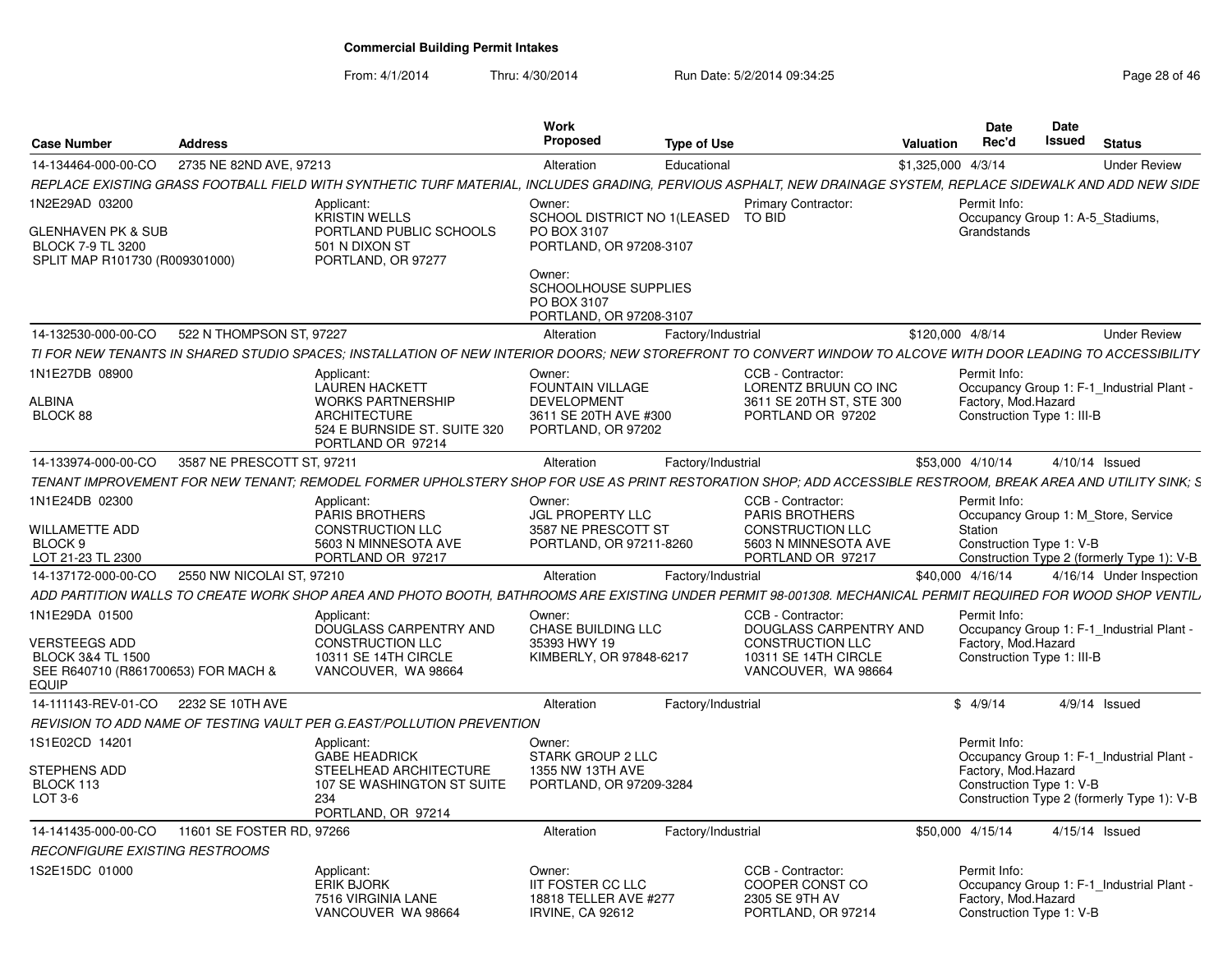| <b>Case Number</b>                                                                                                  | <b>Address</b>             |                                                                                                                                                            | <b>Work</b><br><b>Proposed</b>                                                                   | <b>Type of Use</b> |                                                                                                                           | <b>Valuation</b> | Date<br>Rec'd                                                        | Date<br><b>Issued</b> | <b>Status</b>                                                                      |
|---------------------------------------------------------------------------------------------------------------------|----------------------------|------------------------------------------------------------------------------------------------------------------------------------------------------------|--------------------------------------------------------------------------------------------------|--------------------|---------------------------------------------------------------------------------------------------------------------------|------------------|----------------------------------------------------------------------|-----------------------|------------------------------------------------------------------------------------|
| 14-133698-000-00-CO                                                                                                 | 4350 NW FRONT AVE, 97210   |                                                                                                                                                            | Alteration                                                                                       | Factory/Industrial |                                                                                                                           | \$20,000 4/1/14  |                                                                      |                       | 4/1/14 Under Inspection                                                            |
| NEW FOOTING FOR RELOCATION OF AIR RECEIVER TANK                                                                     |                            |                                                                                                                                                            |                                                                                                  |                    |                                                                                                                           |                  |                                                                      |                       |                                                                                    |
| 1N1E20 00600<br>SECTION 20 1N 1E<br>TL 600 20.02 ACRES<br>LAND & IMPS SEE R646205 (R941200572)<br>FOR MACH & EQUIP  |                            | Applicant:<br><b>ERIC SCOGGIN</b><br>CEDAR MILL CONSTRUCTION<br>19465 SW 89TH AVE<br>TUALATIN, OR 97062                                                    | Owner:<br><b>GUNDERSON INC</b><br>4350 NW FRONT AVE<br>PORTLAND, OR 97210-1422                   |                    | CCB - Contractor:<br><b>JAMES E ANDERSON</b><br><b>CEDAR MILL CONSTRUCTION</b><br>19465 SW 89th Ave<br>Tualatin, OR 97062 |                  | Permit Info:<br>Factory, Mod.Hazard<br>Construction Type 1: III-B    |                       | Occupancy Group 1: F-1_Industrial Plant -                                          |
| 13-241870-REV-01-CO                                                                                                 | 2800 NW FRONT AVE, 97210   |                                                                                                                                                            | Alteration                                                                                       | Factory/Industrial |                                                                                                                           | \$25.500 4/11/14 |                                                                      |                       | <b>Under Review</b>                                                                |
|                                                                                                                     |                            | ADDED VALUE REVISION - INCREASE SIZE OF OVERHEAD DOOR, REMOVE AND REPLACE STAIRS TO UPPER OFFICE AND RECONFIGURE CONCRETE RAMP                             |                                                                                                  |                    |                                                                                                                           |                  |                                                                      |                       |                                                                                    |
| 1N1E28B 00600<br>SECTION 28 1N 1E<br>TL 600 12.14 ACRES<br>LAND & IMPS SEE R646279 (R941280901)<br>FOR MACH & EQUIP |                            | Applicant:<br><b>ROB HUMPHREY</b><br><b>FASTER PERMITS</b><br>14334 NW EAGLERIDGE LANE<br>PORTLAND, OR 97229                                               | Owner:<br>SULZER PUMPS (US) INC<br>800 KOOMEY RD<br>BROOKSHIRE, TX 77423                         |                    | CCB - Contractor:<br>PHI CONSTRUCTION INC<br>4817 SE 61ST AVE<br>PORTLAND, OR 97206                                       |                  | Permit Info:<br>Occupancy Group 1: U_Private<br>Garage\Utility Misc. |                       |                                                                                    |
| 14-137964-000-00-CO                                                                                                 | 3625 N SUTTLE RD, 97217    |                                                                                                                                                            | Alteration                                                                                       | Hazardous          |                                                                                                                           | \$15,000 4/9/14  |                                                                      |                       | Approved to Issue                                                                  |
|                                                                                                                     |                            | ADD 4 HR DEMISING WALL AND CREATE OPENING FOR FUTURE MECHANICAL FAN                                                                                        |                                                                                                  |                    |                                                                                                                           |                  |                                                                      |                       |                                                                                    |
|                                                                                                                     |                            | Applicant:<br><b>MICHAEL KRATOVIL</b><br>3625 N SUTTLE RD<br>PORTLAND, OR 97217                                                                            | Owner:<br><b>LACAMAS LABORATORIES INC</b><br>3625 N SUTTLE RD<br>PORTLAND, OR 97217              |                    | CCB - Contractor:<br>NORTHWEST THERMAL<br><b>SYSTEMS INC</b><br>PO BOX 1732<br>CLACKAMAS, OR 97015                        |                  | Permit Info:<br>Construction Type 1: II-B                            |                       | Occupancy Group 1: H-2 High Hazard 2                                               |
| 14-123419-000-00-CO                                                                                                 | 2707 NE BROADWAY ST, 97212 |                                                                                                                                                            | Alteration                                                                                       | Mercantile         |                                                                                                                           | \$35,000 4/1/14  |                                                                      |                       | <b>Under Review</b>                                                                |
|                                                                                                                     |                            | CHANGE OF OCCUPANCY AND SHELL PERMIT TO CONVERT GARAGE SPACE IN FOUR-PLEX TO COMMERCIAL SPACE; REMOVING WALLS AND ADDING NEW BEAM; ADDING NEW BATHROOM; NE |                                                                                                  |                    |                                                                                                                           |                  |                                                                      |                       |                                                                                    |
| 1N1E25CC 09100                                                                                                      |                            | Applicant:<br><b>JOB SCOTT</b><br>5405 SE SHERMAN ST<br>PORTLAND, OR 97215-3944                                                                            | Owner:<br><b>TWENTY-SEVENTH AVENUE LLC</b><br>1823 NE WEIDLER ST A<br>PORTLAND, OR 97232-1581    |                    | CCB - Contractor:<br><b>JOB SCOTT</b><br><b>VARA LLC</b><br>5405 SE SHERMAN<br>PORTLAND, OR 97215                         |                  | Permit Info:<br>Station<br>Construction Type 1: V-B                  |                       | Occupancy Group 1: M_Store, Service<br>Construction Type 2 (formerly Type 1): V-B  |
| 14-146082-000-00-CO                                                                                                 | 1610 NW GLISAN ST, 97209   |                                                                                                                                                            | Alteration                                                                                       | Mercantile         |                                                                                                                           |                  | $$1$ 4/22/14                                                         | 4/22/14 Issued        |                                                                                    |
|                                                                                                                     |                            | PERMIT IS FOR OCCUPANCY FOR NEW M OCCUPANCY TENANT. SHELL PERMITTED ON 13-166635-CO                                                                        |                                                                                                  |                    |                                                                                                                           |                  |                                                                      |                       |                                                                                    |
| 1N1E33DB 00100<br><b>COUCHS ADD</b><br>BLOCK 153<br>LOT 5&8                                                         |                            | Applicant:<br><b>DAVID BAER</b><br>VINOPOLIS WINE SHOP LLC<br>1610 NW GLISAN ST<br>PORTLAND, OR 97209                                                      | Owner:<br>PREBLE-GLISAN LLC<br>13805 NW THOMPSON RD<br>PORTLAND, OR 97229                        |                    |                                                                                                                           |                  | Permit Info:<br>Station<br>Construction Type 1: III-B                |                       | Occupancy Group 1: M Store, Service                                                |
| 14-121150-000-00-CO                                                                                                 | 1128 NW LOVEJOY ST, 97209  |                                                                                                                                                            | Alteration                                                                                       | Mercantile         |                                                                                                                           | \$33,887 4/2/14  |                                                                      |                       | $4/2/14$ Issued                                                                    |
|                                                                                                                     |                            | TI FOR NEW TENANT - INSTALL COMMERCIAL KITCHEN FOR SALES OF PREPACKAGE MEALS AND INSTALL SUSPENDED CEILING                                                 |                                                                                                  |                    |                                                                                                                           |                  |                                                                      |                       |                                                                                    |
| 1N1E34BC 01900                                                                                                      |                            | Applicant:<br><b>KAREN PAGE</b><br><b>URBAN PANTRY</b><br>1128 NW LOVEYJOY<br>PORTLAND, OR 97209                                                           | Owner:<br><b>1&amp; G DIRECT REAL ESTATE 22 LP</b><br>931 NW 11TH AVE<br>PORTLAND, OR 97209-3245 |                    | CCB - Contractor:<br>JACOB LEE AVERY<br>4526 NE 11TH AVE<br>PORTLAND, OR 97211                                            |                  | Permit Info:<br>Station<br>Construction Type 1: II-A                 |                       | Occupancy Group 1: M_Store, Service<br>Construction Type 2 (formerly Type 1): II-A |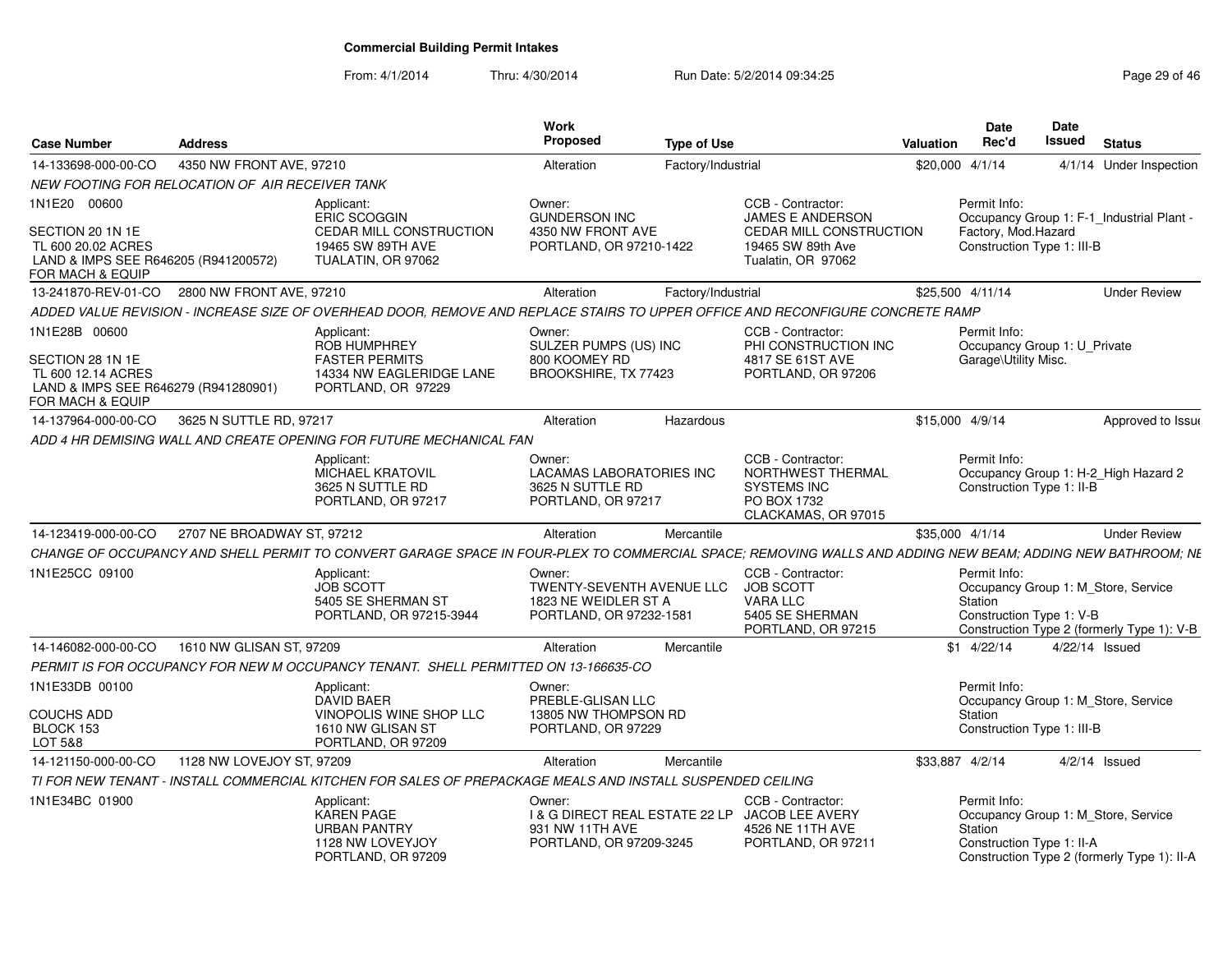| <b>Case Number</b>                                                                                    | <b>Address</b>             |                                                                                                                                                                                                                        | Work<br><b>Proposed</b>                                                                    | <b>Type of Use</b> |                                                                                                                                      | Valuation          | <b>Date</b><br>Rec'd    | Date<br>Issued             | <b>Status</b>                                                                     |
|-------------------------------------------------------------------------------------------------------|----------------------------|------------------------------------------------------------------------------------------------------------------------------------------------------------------------------------------------------------------------|--------------------------------------------------------------------------------------------|--------------------|--------------------------------------------------------------------------------------------------------------------------------------|--------------------|-------------------------|----------------------------|-----------------------------------------------------------------------------------|
| 14-148812-000-00-CO                                                                                   | 1421 NE BROADWAY ST, 97212 |                                                                                                                                                                                                                        | Alteration                                                                                 | Mercantile         |                                                                                                                                      |                    | \$4,000 4/29/14         |                            | 4/29/14 Issued                                                                    |
|                                                                                                       |                            | INTERIOR DEMOLITION. REMOVAL OF PARTITION WALL . DOOR AND MOP SINK AND ADD NEW RESTROOM IN A 3 TOILET ROOM CLUSTER FOR USE BY MULTIPLE TENANTS                                                                         |                                                                                            |                    |                                                                                                                                      |                    |                         |                            |                                                                                   |
| 1N1E26DC 12800                                                                                        |                            | Applicant:<br><b>KYLE RODRIGUES</b><br>THE ROMMEL ARCHITECTURAL<br><b>PARTNERSHIP</b><br>1200 NW NAITO PRKWAY STE 550 PORTLAND, OR 97298-0501<br>PORTLAND, OR 97209                                                    | Owner:<br>RON PAUL BUILDING<br><b>PARTNERSHIP</b><br>PO BOX 25501                          |                    | <b>Primary Contractor:</b><br><b>TO BID</b>                                                                                          |                    | Permit Info:<br>Station | Construction Type 1: V-B   | Occupancy Group 1: M_Store, Service                                               |
| 14-125945-000-00-CO                                                                                   | 2170 NW RALEIGH ST, 97210  |                                                                                                                                                                                                                        | Alteration                                                                                 | Mercantile         |                                                                                                                                      | \$2,591,109 4/7/14 |                         |                            | <b>Under Review</b>                                                               |
|                                                                                                       |                            | Renovation of an existing tilt up concrete warehouse into a grocery store and retail building with renovation of the existing 20' wide parking strip on NW 22nd to new parking, landscaped area and exterior terrace a |                                                                                            |                    |                                                                                                                                      |                    |                         |                            |                                                                                   |
| 1N1E28CD 02600<br><b>COUCHS ADD</b><br>BLOCK 296<br>LOT 11-18                                         |                            | Applicant:<br><b>BRUCE BROWN</b><br><b>GBD ARCHITECTS</b><br>1120 NW Couch St, Ste 300<br>Portland OR 97209                                                                                                            | Owner:<br>MILLIKAN PROPERTIES LLC<br>1701 SE COLUMBIA RIVER DR<br>VANCOUVER, WA 98661-8078 |                    |                                                                                                                                      |                    | Permit Info:<br>Station | Construction Type 1: III-B | Occupancy Group 1: M_Store, Service                                               |
| 12-172313-DFS-11-CO                                                                                   | 450 SW YAMHILL ST          |                                                                                                                                                                                                                        | Alteration                                                                                 | Mercantile         |                                                                                                                                      |                    | \$4,000 4/4/14          |                            | 4/17/14 Issued                                                                    |
| DFS FOR LOGO SIGN MOUNT                                                                               |                            |                                                                                                                                                                                                                        |                                                                                            |                    |                                                                                                                                      |                    |                         |                            |                                                                                   |
| 1S1E03BB 90002                                                                                        |                            | Applicant:<br><b>KATY CHURCH</b><br>805 SW BROADWAY SUITE 2100<br>PORTLAND OR 97205                                                                                                                                    | Owner:<br>PIONEER PLACE LIMITED<br>PARTNERSHIP<br>PO BOX 617905<br>CHICAGO, IL 60661-7905  |                    | CCB - Contractor:<br><b>THOMAS SMITH</b><br>HOFFMAN CONSTRUCTION CO<br>OF OREGON<br>805 SW BROADWAY SUITE 2100<br>PORTLAND, OR 97205 |                    | Permit Info:<br>Station | Construction Type 1: II-B  | Occupancy Group 1: M Store, Service<br>Construction Type 2 (formerly Type 1): I-A |
| 14-145989-000-00-CO                                                                                   | 26 NW 23RD PL, 97210       |                                                                                                                                                                                                                        | Alteration                                                                                 | Mercantile         |                                                                                                                                      |                    | \$4,200 4/23/14         |                            | 4/23/14 Under Inspection                                                          |
|                                                                                                       |                            | TI FOR NEW RETAIL SHOP - ADD INTERIOR WALLS TO CREATE STORAGE, REPAIR AND OFFICE AREAS                                                                                                                                 |                                                                                            |                    |                                                                                                                                      |                    |                         |                            |                                                                                   |
| 1N1E33CB 06400                                                                                        |                            | Applicant:<br><b>STUART GOFORTH</b><br>506 NE BRIDGETON RD<br>PORTLAND, OR 97211                                                                                                                                       | Owner:<br>SMS COMPANY L L C<br>30 NW 23RD PL<br>PORTLAND, OR 97210                         |                    |                                                                                                                                      |                    | Permit Info:<br>Station | Construction Type 1: V-B   | Occupancy Group 1: M_Store, Service                                               |
| 13-236122-REV-02-CO 11711 NE HALSEY ST, 97220                                                         |                            |                                                                                                                                                                                                                        | Alteration                                                                                 | Mercantile         |                                                                                                                                      |                    | \$2,000 4/18/14         |                            | $4/18/14$ Issued                                                                  |
|                                                                                                       |                            | VALUE ADDED REVISION TO ADD DEMISING WALL TO CREATE NEW TENANT SPACE FOR MEDICAL MARIJAUNA DISPENSARY, NEW WALLS TO CREATE OFFICES, RECEPTION, WAITING ROOM AI                                                         |                                                                                            |                    |                                                                                                                                      |                    |                         |                            |                                                                                   |
| 1N2E27DD 12800                                                                                        |                            | Applicant:<br><b>MARCUS KOCH</b><br><b>MARCUS KOCH, ARCHITECT</b><br>7042 NE HOYT ST<br>PORTLAND, OR 97213                                                                                                             | Owner:<br><b>K-SQUARE INC</b><br>14215 NE ALTON CT<br>PORTLAND, OR 97230                   |                    |                                                                                                                                      |                    | Permit Info:<br>Station | Construction Type 1: V-B   | Occupancy Group 1: M_Store, Service                                               |
| 14-134096-000-00-CO                                                                                   | 3738 NE SANDY BLVD, 97232  |                                                                                                                                                                                                                        | Alteration                                                                                 | Mercantile         |                                                                                                                                      | \$274,195 4/2/14   |                         |                            | $4/2/14$ Issued                                                                   |
|                                                                                                       |                            | CONSTRUCT NEW INTERIOR WALLS TO CREATE SPACE FOR DISPENSARY AND OFFICE, RESTROOMS ARE EXISTING SEE PERMIT 03-165957; PREVIOUS USE WAS "M" OCCUPANCY, CONTINUES                                                         |                                                                                            |                    |                                                                                                                                      |                    |                         |                            |                                                                                   |
| 1N1E25DD 13700<br>HANCOCK ST ADD<br>BLOCK 12<br>LOT 1-3 EXC PT IN ST<br>W 12.5' OF LOT 4 EXC PT IN ST |                            | Applicant:<br>MEGHAN WALSTATTER<br><b>PURE GREEN</b><br>3738 NE SANDY BLVD<br>PORTLAN DOR 97232                                                                                                                        | Owner:<br>FROG VENTURES LLC<br>2535 NE 164TH AVE<br>PORTLAND, OR 97230-5587                |                    | CCB - Contractor:<br>JOSEPH FRANCIS FRUSCELLO<br>8026 SE TAYLOR CT<br>PORTLAND, OR 97215                                             |                    | Permit Info:<br>Station | Construction Type 1: V-B   | Occupancy Group 1: M Store, Service                                               |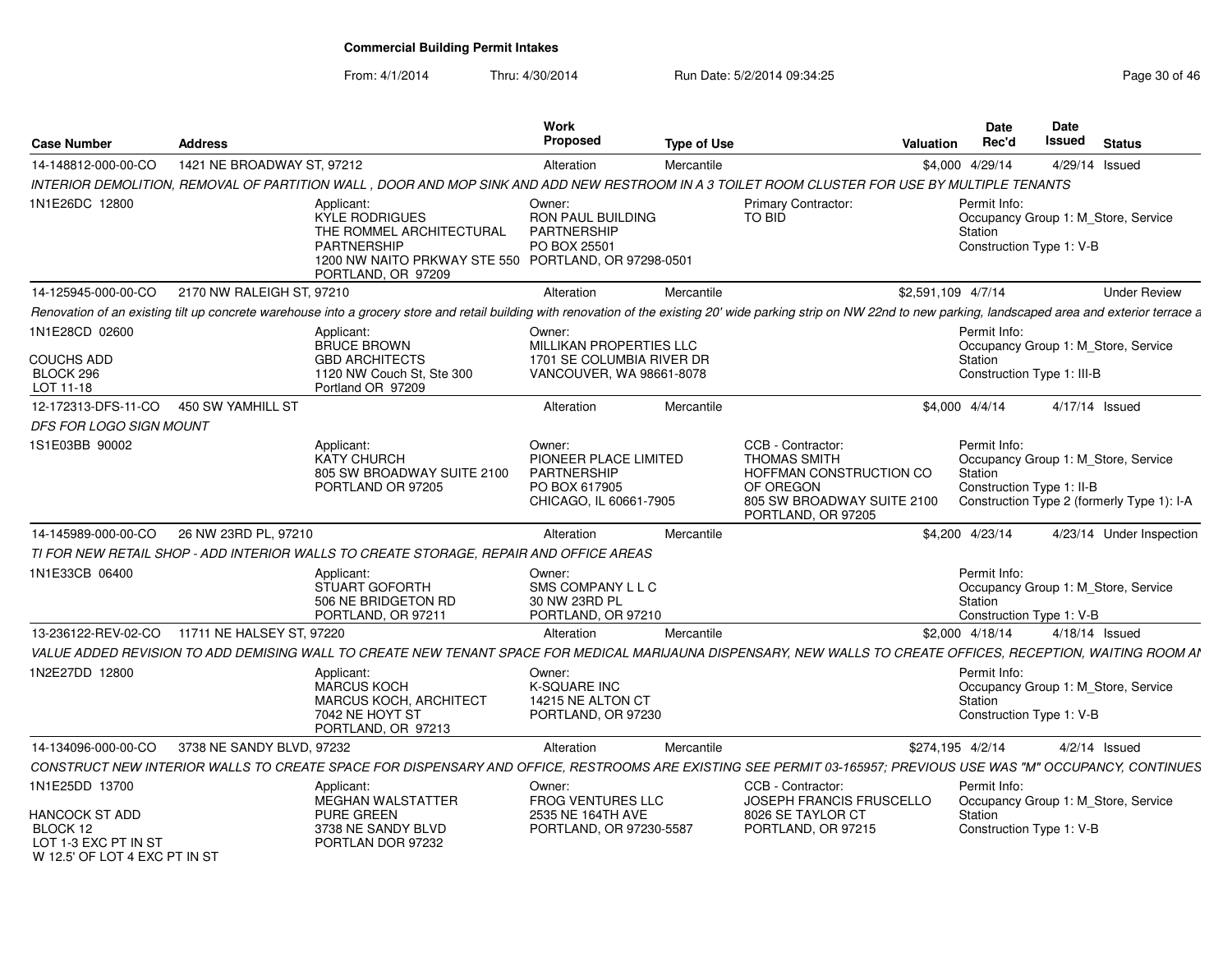| <b>Case Number</b>                                                   | <b>Address</b>               |                                                                                                                                                              | <b>Work</b><br><b>Proposed</b>                                                                                                | <b>Type of Use</b>  |                                                                                                                                               | <b>Valuation</b> | <b>Date</b><br>Rec'd                                                                                         | <b>Date</b><br><b>Issued</b> | <b>Status</b>                              |
|----------------------------------------------------------------------|------------------------------|--------------------------------------------------------------------------------------------------------------------------------------------------------------|-------------------------------------------------------------------------------------------------------------------------------|---------------------|-----------------------------------------------------------------------------------------------------------------------------------------------|------------------|--------------------------------------------------------------------------------------------------------------|------------------------------|--------------------------------------------|
| 14-134347-000-00-CO                                                  | 7000 N INTERSTATE AVE, 97217 |                                                                                                                                                              | Alteration                                                                                                                    | Mercantile          |                                                                                                                                               |                  | \$3,350 4/2/14                                                                                               |                              | $4/2/14$ Issued                            |
|                                                                      |                              | FURR OUT WALL TO ADD SMALL KITCHEN AND DELI AREA FROM RETAIL MARKET AREA                                                                                     |                                                                                                                               |                     |                                                                                                                                               |                  |                                                                                                              |                              |                                            |
| 1N1E15BB 06800                                                       |                              | Applicant:<br>AFFORDABLE REMODELING<br>SPECIALISTS LLC<br>1348 SE 19TH CIRCLE<br>TROUTDALE, OR 97060                                                         | Owner:<br><b>JESUS RODRIGUEZ RAMIREZ</b><br>7000-7008 N INTERSTATE AVE<br>PORTLAND, OR 97217<br>Owner:<br><b>ALBA RAMIREZ</b> |                     | CCB - Contractor:<br>AFFORDABLE REMODELING<br><b>SPECIALISTS LLC</b><br>1348 SE 19TH CIRCLE<br>TROUTDALE, OR 97060                            |                  | Permit Info:<br>Factory, Mod.Hazard<br>Construction Type 1: V-B                                              |                              | Occupancy Group 1: F-1_Industrial Plant -  |
|                                                                      |                              |                                                                                                                                                              | 7000-7008 N INTERSTATE AVE<br>PORTLAND, OR 97217                                                                              |                     |                                                                                                                                               |                  |                                                                                                              |                              |                                            |
| 14-143192-000-00-CO                                                  | 1400 NE 2ND AVE, 97232       |                                                                                                                                                              | Alteration                                                                                                                    | Special Residential |                                                                                                                                               |                  | \$640,000 4/17/14                                                                                            |                              | <b>Under Review</b>                        |
|                                                                      |                              | INTERIOR REMODEL-OF COMMON AREA DINING AND BATHING ON 3 FLOORS (4.5.6) OF TOWER. NURSE STATION REMODEL ON 3 FLOORS (4.5.6)                                   |                                                                                                                               |                     |                                                                                                                                               |                  |                                                                                                              |                              |                                            |
| 1N1E34AA 00500<br><b>HOLLADAYS ADD</b><br>BLOCK 61<br>LOT 1-8        |                              | Applicant:<br>COLBY YOUNG<br>PACIFICA COMPANIES<br>1775 HANCOCK ST<br>SANDIEGO CA 92110                                                                      | Owner:<br><b>EXTENDED CARE PORTFOLIO</b><br>6400 SE LAKE RD #400<br>MILWAUKIE, OR 97222-2129                                  |                     | <b>Primary Contractor:</b><br>TO BID                                                                                                          |                  | Permit Info:<br>Impractical Evacuation<br>Construction Type 1: I-A                                           |                              | Occupancy Group 1: SR-2_SPEC.RES.          |
|                                                                      |                              |                                                                                                                                                              | Owner:<br>MULTISTATE POOL LLC<br>6400 SE LAKE RD #400<br>MILWAUKIE, OR 97222-2129                                             |                     |                                                                                                                                               |                  |                                                                                                              |                              |                                            |
| 13-209404-REV-01-CO                                                  | 7026 SE KNIGHT ST, 97206     |                                                                                                                                                              | Alteration                                                                                                                    | Storage             |                                                                                                                                               |                  | \$4/22/14                                                                                                    | 4/22/14 Issued               |                                            |
|                                                                      |                              | REVISION TO CHANGE THE DOOR FROM DOUBLE TO SINGLE AND ADD NEW RAMP                                                                                           |                                                                                                                               |                     |                                                                                                                                               |                  |                                                                                                              |                              |                                            |
| 1S2E17CA 13800<br>KENWOOD PK<br><b>BLOCK 2</b><br><b>LOT 7&amp;8</b> |                              | Applicant:<br><b>MARK HAMLETT</b><br><b>CENTER LINE CONST &amp;</b><br><b>REMODELING INC</b><br>4714 SE 71ST AVE<br>PORTLAND, OR 97206                       | Owner:<br><b>JIMMIE KNODEL</b><br>8491 S GRIBBLE RD<br>CANBY, OR 97013-9154<br>Owner:<br><b>VALERIE E KNODEL</b>              |                     | CCB - Contractor:<br><b>MARK HAMLETT</b><br><b>CENTER LINE CONST &amp;</b><br><b>REMODELING INC</b><br>4714 SE 71ST AVE<br>PORTLAND, OR 97206 |                  | Permit Info:<br>Occupancy Group 1: S-1_Storage -<br>Moderate Hazard, Warehouse<br>Construction Type 1: V-B   |                              |                                            |
|                                                                      |                              |                                                                                                                                                              | 8491 S GRIBBLE RD<br>CANBY, OR 97013-9154                                                                                     |                     |                                                                                                                                               |                  |                                                                                                              |                              |                                            |
| 14-144093-000-00-CO                                                  | 9800 SE ASH ST, 97216        |                                                                                                                                                              | Alteration                                                                                                                    | Storage             |                                                                                                                                               |                  | \$50,000 4/22/14                                                                                             |                              | <b>Under Review</b>                        |
|                                                                      |                              | CHANGE OF OCCUPANCY FOR NEW MAUSOLEUM TENANT, NEW WALLS TO ENLARGE EXISTING RESTROOM, INFILL WALLS AT 2ND EXISTING RESTROOM, CREATE UTILITY ROOM, PRAYER ROC |                                                                                                                               |                     |                                                                                                                                               |                  |                                                                                                              |                              |                                            |
| 1N2E33DD 09800                                                       |                              | Applicant:<br>NEIL LEE                                                                                                                                       | Owner:<br>KUN LIN CHEN                                                                                                        |                     | <b>Primary Contractor:</b><br>TO BID                                                                                                          |                  | Permit Info:<br>Occupancy Group 1: A-3 Assembly -                                                            |                              |                                            |
| PRUNEDALE ADD<br>BLOCK <sub>9</sub><br>LOT 5&6 EXC PT IN ST          |                              | LEEKA ARCHITECTURE AND<br><b>PLANNING</b><br>2548 SE ANKENY<br>PORTLAND, OR 97214                                                                            | 9800 SE ASH ST<br>PORTLAND, OR 97216                                                                                          |                     |                                                                                                                                               |                  | General<br>Construction Type 1: V-B                                                                          |                              | Construction Type 2 (formerly Type 1): V-B |
| 14-142538-000-00-CO                                                  | 12909 NE AIRPORT WAY, 97230  |                                                                                                                                                              | Alteration                                                                                                                    | Storage             |                                                                                                                                               |                  | \$5,037 4/18/14                                                                                              |                              | 4/18/14 Under Inspection                   |
| TI FOR NEW TENANT - ADD NEW BATHROOM                                 |                              |                                                                                                                                                              |                                                                                                                               |                     |                                                                                                                                               |                  |                                                                                                              |                              |                                            |
| 1N2E14C 00102                                                        |                              | Applicant:<br>Dave Spitzer<br>DMS Architects Inc.<br>2325 NE 19TH AVE<br>PORTLAND, OR 97212                                                                  | Owner:<br>1 SW COLUMBIA ST #435<br>PORTLAND, OR 97258-2036                                                                    |                     | CCB - Contractor:<br>COPPER MOUNTAIN TRUST CORP JAEGER AND ERWERT<br>CONTRACTOR<br>601 S MCLOUGHLIN BLVD<br>OREGON CITY, OR 97045             |                  | Permit Info:<br>Occupancy Group 1: S-1_Storage -<br>Moderate Hazard, Warehouse<br>Construction Type 1: III-B |                              |                                            |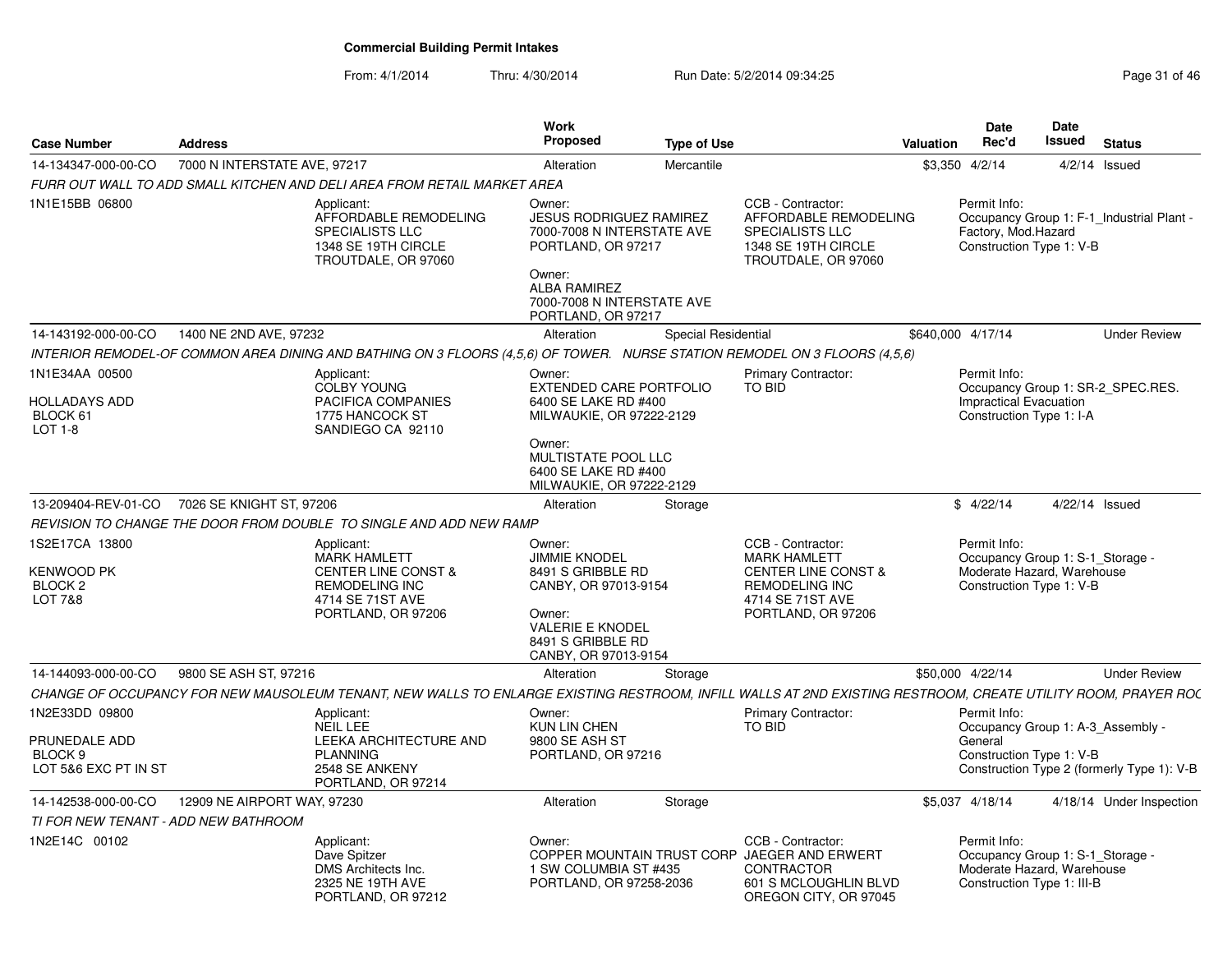From: 4/1/2014

| <b>Case Number</b>                                                                                                  | <b>Address</b>              |                                                                                                                                                              | <b>Work</b><br><b>Proposed</b>                                                                                                                                  | <b>Type of Use</b> |                                                                                                      | Valuation         | <b>Date</b><br>Rec'd                                                                                         | <b>Date</b><br><b>Issued</b> | <b>Status</b>                                                                             |
|---------------------------------------------------------------------------------------------------------------------|-----------------------------|--------------------------------------------------------------------------------------------------------------------------------------------------------------|-----------------------------------------------------------------------------------------------------------------------------------------------------------------|--------------------|------------------------------------------------------------------------------------------------------|-------------------|--------------------------------------------------------------------------------------------------------------|------------------------------|-------------------------------------------------------------------------------------------|
| 14-137792-000-00-CO                                                                                                 | 4033 NW YEON AVE, 97210     |                                                                                                                                                              | Alteration                                                                                                                                                      | Storage            |                                                                                                      |                   | \$48,000 4/16/14                                                                                             | 4/16/14 Issued               |                                                                                           |
|                                                                                                                     |                             | CONSTRUCTION OF RISER ROOM FOR EXPANDED FIRE SPRINKLERS SYSTEM IN VACANT BUILDING; ADD VAULT FOR DOUBLE VALVE - NEW TENANT IMPROVEMENTS UNDER SEPARATE PERMI |                                                                                                                                                                 |                    |                                                                                                      |                   |                                                                                                              |                              |                                                                                           |
| 1N1E19DD 00800<br>SECTION 19 1N 1E<br>TL 800 5.13 ACRES<br>LAND & IMPS SEE R646337 (R941190363)<br>FOR MACH & EQUIP |                             | Applicant:<br><b>RON KIEF</b><br>DAY ROAD DESIGN<br>9825 SW DAY RD<br>SHERWOOD, OR 97140                                                                     | Owner:<br>AMERICAN INDUSTRIES INC<br>1750 NW NAITO PKWY #106<br>PORTLAND, OR 97209-2532                                                                         |                    | CCB - Contractor:<br><b>RON KIEF</b><br>CPS CONSTRUCTION INC<br>9825 SW DAY RD<br>SHERWOOD, OR 97140 |                   | Permit Info:<br>Hazard, Parking Garage<br>Construction Type 1: III-B                                         |                              | Occupancy Group 1: S-2_Storage - Low                                                      |
| 14-141558-000-00-CO                                                                                                 | 1945 SE WATER AVE, 97214    |                                                                                                                                                              | Alteration                                                                                                                                                      | Storage            |                                                                                                      |                   | \$20.000 4/15/14                                                                                             |                              | <b>Under Review</b>                                                                       |
|                                                                                                                     |                             | INSTALLATION OF A FREESTANDING 2-TON CAPACITY CRANE SYSTEM IN OMSI EXHIBIT SHOP BUILDING                                                                     |                                                                                                                                                                 |                    |                                                                                                      |                   |                                                                                                              |                              |                                                                                           |
| 1S1E03D 00300<br>SECTION 03 1S 1E<br>TL 300 7.01 ACRES                                                              |                             | Applicant:<br><b>GEORGE BEAUDOIN</b><br>US CRANE AND HOIST INC.<br>29375 SW KINSMAN RD<br>WILSONVILLE, OR 97070                                              | Owner:<br>OREGON MUSEUM OF SCIENCE<br>1945 SE WATER AVE<br>PORTLAND, OR 97214-3356<br>Owner:<br><b>INDUSTRY</b><br>1945 SE WATER AVE<br>PORTLAND, OR 97214-3356 |                    | CCB - Contractor:<br>US CRANE & HOIST INC<br>PO BOX 384<br>WILSONVILLE, OR 97070                     |                   | Permit Info:<br>Factory, Mod.Hazard<br>Construction Type 1: III-B                                            |                              | Occupancy Group 1: F-1 Industrial Plant -<br>Construction Type 2 (formerly Type 1): III-B |
| 14-144086-000-00-CO                                                                                                 | 3250 NW YEON AVE, 97210     |                                                                                                                                                              | Alteration                                                                                                                                                      | Storage            |                                                                                                      |                   | \$40,000 4/25/14                                                                                             | 4/25/14 Issued               |                                                                                           |
|                                                                                                                     |                             | RELOCATE INTERIOR WALL TO EXPAND TENANT SPACE; MODIFY EXISTING DOOR OPENING TO OPERABLE CONDITION AT WEST ELEVATION                                          |                                                                                                                                                                 |                    |                                                                                                      |                   |                                                                                                              |                              |                                                                                           |
| 1N1E29AA 01400                                                                                                      |                             | Applicant:<br><b>ANNE BEDNEY</b><br><b>LRS ARCHITECTS</b><br>720 NW DAVIS ST, STE 300<br>PORTLAND, OR 97209                                                  | Owner:<br>BRE IPC PROPERTY OWNER LLC<br>2 N RIVERSIDE PLZ #2350<br>CHICAGO, IL 60606-2617                                                                       |                    | CCB - Contractor:<br><b>COMMERCIAL CONTRACTORS</b><br>1265 S 35TH PL<br>RIDGEFIELD WA 98642          |                   | Permit Info:<br>Occupancy Group 1: S-1_Storage -<br>Moderate Hazard, Warehouse<br>Construction Type 1: III-B |                              |                                                                                           |
| 14-137834-000-00-CO                                                                                                 | 65 SE WASHINGTON ST, 97214  |                                                                                                                                                              | Alteration                                                                                                                                                      | Storage            |                                                                                                      | \$750,000 4/11/14 |                                                                                                              |                              | <b>Under Review</b>                                                                       |
|                                                                                                                     |                             | EXTERIOR IMPROVEMENTS ENCLOSE BUILDING AND SITE UPGRADES, LANDSCAPING, PARKING LOT IMPROVEMENTS, TO EXISTING OPEN STORAGE SHED NO OCCUPANCY THIS PERMIT      |                                                                                                                                                                 |                    |                                                                                                      |                   |                                                                                                              |                              |                                                                                           |
| 1S1E03AA 01000                                                                                                      |                             | Applicant:<br><b>KELLY THELEN</b><br><b>GROUP MACKENZIE</b><br>1500 SE WATER AV STE 100<br>PORTLAND, OR 97214                                                | Owner:<br><b>88 WATER AVENUE LLC</b><br>PO BOX 2708<br>PORTLAND, OR 97208-2708                                                                                  |                    | CCB - Contractor:<br>LORENTZ BRUUN CO INC<br>3611 SE 20TH ST, STE 300<br>PORTLAND OR 97202           |                   | Permit Info:<br>Occupancy Group 1: A-2_Restaurant<br>Construction Type 1: V-B                                |                              | Construction Type 2 (formerly Type 1): V-B                                                |
| 14-147238-000-00-CO                                                                                                 | 5315 NW ST HELENS RD, 97210 |                                                                                                                                                              | Alteration                                                                                                                                                      | Storage            |                                                                                                      |                   | \$8,000 4/24/14                                                                                              | 4/24/14 Issued               |                                                                                           |
|                                                                                                                     |                             | REPAIR CORNER OF CMU BUILDING DAMAGED BY VEHICLE COLLISION, REMOVE WINDOWS DURING REPAIR AND REPLACE WHEN COMPLETE                                           |                                                                                                                                                                 |                    |                                                                                                      |                   |                                                                                                              |                              |                                                                                           |
| 1N1E19BB 00600                                                                                                      |                             | Applicant:<br><b>JEFF BURNS</b>                                                                                                                              | Owner:<br>ARTHUR D BLUMENKRON                                                                                                                                   |                    | CCB - Contractor:<br>C M EMEIS & CO                                                                  |                   | Permit Info:<br>Occupancy Group 1: S-1_Storage -                                                             |                              |                                                                                           |
| SECTION 19 1N 1E<br>TL 600 2.94 ACRES                                                                               |                             | <b>BURNS ORGANIC MODERN</b><br>1336 SE 20TH AVE<br>PORTLAND, OR 97214                                                                                        | 5315 NW ST HELENS RD<br>PORTLAND, OR 97210                                                                                                                      |                    | P.O. BOX 2368<br>PORTLAND, OR 97228-2368                                                             |                   | Moderate Hazard, Warehouse<br>Construction Type 1: V-B                                                       |                              |                                                                                           |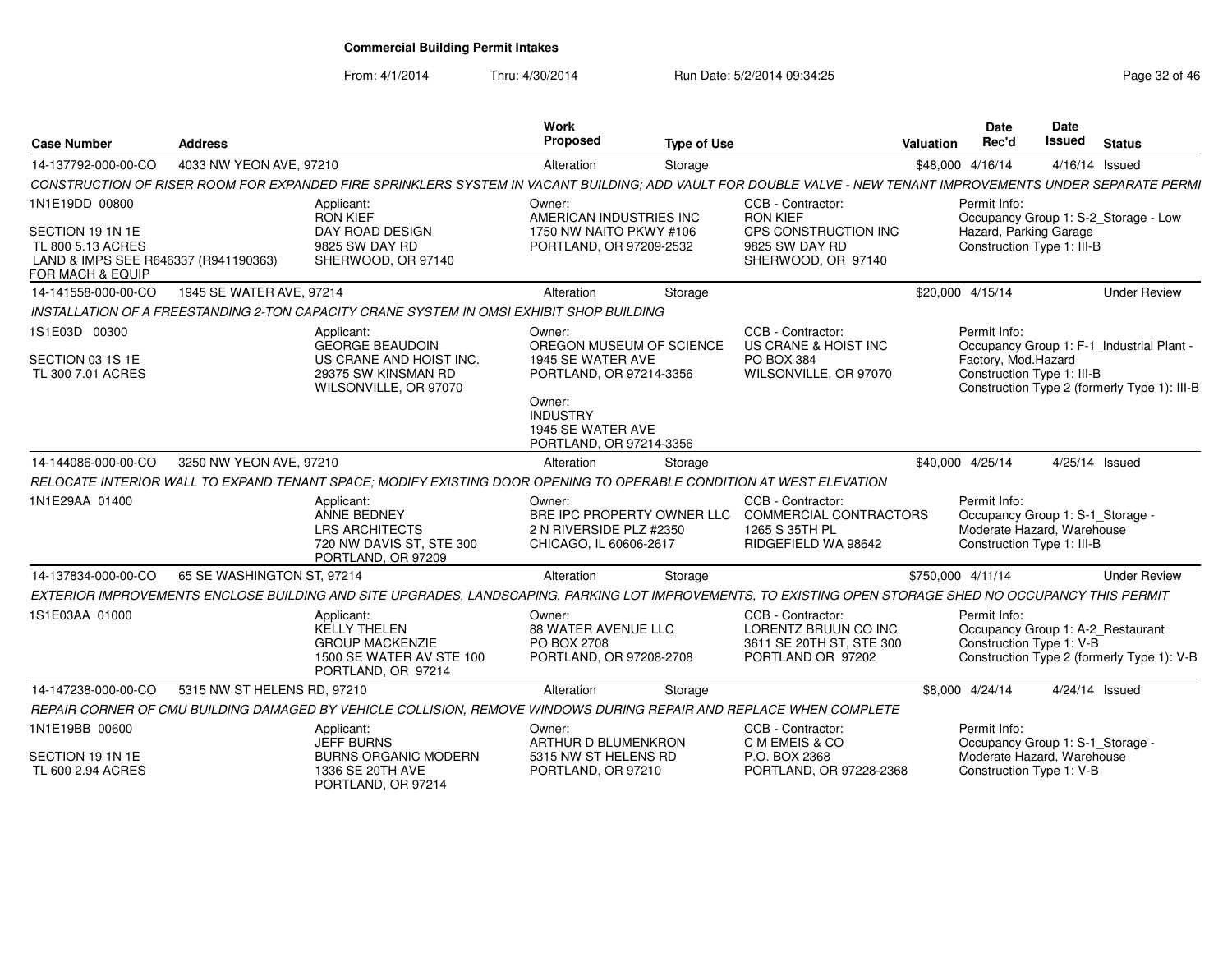#### From: 4/1/2014Thru: 4/30/2014 Run Date: 5/2/2014 09:34:25

| Page 33 of 46 |  |  |
|---------------|--|--|
|---------------|--|--|

| <b>Case Number</b>                                                                                                           | <b>Address</b>                          |                                                                                                                                                              | <b>Work</b><br>Proposed                                                                            | <b>Type of Use</b> |                                                                                                  | <b>Valuation</b>  | <b>Date</b><br>Rec'd                                                                                         | Date<br><b>Issued</b> | <b>Status</b>           |
|------------------------------------------------------------------------------------------------------------------------------|-----------------------------------------|--------------------------------------------------------------------------------------------------------------------------------------------------------------|----------------------------------------------------------------------------------------------------|--------------------|--------------------------------------------------------------------------------------------------|-------------------|--------------------------------------------------------------------------------------------------------------|-----------------------|-------------------------|
| 14-137500-000-00-CO                                                                                                          | 2508 N MARINE DR, 97217                 |                                                                                                                                                              | Alteration                                                                                         | Storage            |                                                                                                  | \$145,000 4/9/14  |                                                                                                              |                       | $4/9/14$ Issued         |
|                                                                                                                              |                                         | TI FOR EXISTING TENANT; REMOVE WALL TO EXPAND TWO RESTROOMS; ENLARGE CAFETERIA; CHANGE LOCATION OF EXISTING RESTROOM                                         |                                                                                                    |                    |                                                                                                  |                   |                                                                                                              |                       |                         |
| 2N1E33C 01300                                                                                                                |                                         | Applicant:<br><b>DON SNAIR</b><br>D & B COMPANY<br>2037 SE OCHOCO<br>PORTLAND, OR 97222                                                                      | Owner:<br><b>HARSCH INVESTMENT</b><br><b>PROPERTIES</b><br>1121 SW SALMON ST<br>PORTLAND, OR 97205 |                    | CCB - Contractor:<br><b>DON SNAIR</b><br>D & B COMPANY<br>2037 SE OCHOCO<br>PORTLAND, OR 97222   |                   | Permit Info:<br>Occupancy Group 1: B_Bank, Off.,<br>Med.Off., Pub.Bldg.<br>Construction Type 1: V-B          |                       |                         |
|                                                                                                                              |                                         |                                                                                                                                                              | Owner:<br><b>LLC</b><br>1121 SW SALMON ST<br>PORTLAND, OR 97205                                    |                    |                                                                                                  |                   |                                                                                                              |                       |                         |
| 14-131935-000-00-CO                                                                                                          | 4468 NW YEON AVE, 97210                 |                                                                                                                                                              | Alteration                                                                                         | Storage            |                                                                                                  | \$57,000 4/9/14   |                                                                                                              |                       | 4/9/14 Under Inspection |
|                                                                                                                              |                                         | ADD FULL HEIGHT DEMISING WALL AND DEMO WORK OF OFFICES AND BATHROOMS                                                                                         |                                                                                                    |                    |                                                                                                  |                   |                                                                                                              |                       |                         |
| 1N1E19DB 00500<br>SECTION 19 1N 1E<br>TL 500 1.93 ACRES<br><b>LAND &amp; IMPS</b><br>& R646294 (R941191062) FOR MACH & EQUIP | SEE R627898 (R941191061) FOR OTHER IMPS | Applicant:<br><b>JENNIFER KIMURA</b><br><b>VLMK CONSULTING ENGINEERS</b><br>3933 SW KELLY AVENUE<br>PORTLAND, OR 97239                                       | Owner:<br>SUMMIT PROPERTIES INC<br>4380 SW MACADAM AVE #330<br>PORTLAND, OR 97239                  |                    | <b>Primary Contractor:</b><br>TO BID                                                             |                   | Permit Info:<br>Occupancy Group 1: S-1_Storage -<br>Moderate Hazard, Warehouse<br>Construction Type 1: III-B |                       |                         |
| 14-121651-000-00-CO                                                                                                          | 2141 NW 25TH AVE, 97210                 |                                                                                                                                                              | Alteration                                                                                         | Storage            |                                                                                                  | \$120,000 4/9/14  |                                                                                                              |                       | $4/9/14$ Issued         |
|                                                                                                                              |                                         | NEW THREE FLOOR SERVICE/FREIGHT ELEVATOR. MACHINE ROOM. AND PRE-MANUFACTURED STAIRS FROM 2ND AND 3RD FLOOR                                                   |                                                                                                    |                    |                                                                                                  |                   |                                                                                                              |                       |                         |
|                                                                                                                              |                                         | Applicant:<br><b>MIKE COYLE</b><br><b>FASTER PERMITS</b><br>14334 NW EAGLERIDGE LANE<br>PORTLAND, OR 97229                                                   | Owner:<br><b>ESCO CORP</b><br>PO BOX 10123<br>PORTLAND, OR 97210                                   |                    | <b>Primary Contractor:</b><br>TO BID                                                             |                   | Permit Info:<br>Occupancy Group 1: S-1_Storage -<br>Moderate Hazard, Warehouse<br>Construction Type 1: V-B   |                       |                         |
| 14-116193-DFS-01-CO                                                                                                          | 4580 N TRENTON ST                       |                                                                                                                                                              | Alteration                                                                                         | Utility            |                                                                                                  | \$10,000 4/25/14  |                                                                                                              |                       | <b>Under Review</b>     |
| <b>DFS- FENCING AROUND FIELD - 10' FENCE</b>                                                                                 |                                         |                                                                                                                                                              |                                                                                                    |                    |                                                                                                  |                   |                                                                                                              |                       |                         |
| 1N1E08BA 19000<br><b>NEW COLUMBIA</b><br>LOT 183                                                                             |                                         | Applicant:<br><b>KELLY FITZPATRICK</b><br>BENCHMARK CONTRACTING INC<br>3155 SW 234TH AVE, SUITE A<br>HILLSBORO OR 97213                                      | Owner:<br><b>PORTLAND</b><br>135 SW ASH ST<br>PORTLAND, OR 97204-3540                              |                    | CCB - Contractor:<br>BENCHMARK CONTRACTING INC<br>3155 SW 234TH AVE STE A<br>HILLSBORO, OR 97123 |                   | Permit Info:<br>Occupancy Group 1: U_Private<br>Garage\Utility Misc.<br>Construction Type 1: V-B             |                       |                         |
|                                                                                                                              |                                         |                                                                                                                                                              | Owner:<br>HOUSING AUTHORITY OF<br>135 SW ASH ST<br>PORTLAND, OR 97204-3540                         |                    |                                                                                                  |                   |                                                                                                              |                       |                         |
| 14-146228-000-00-CO                                                                                                          | 5000 N WILLAMETTE BLVD, 97217           |                                                                                                                                                              | Alteration                                                                                         | Utility            |                                                                                                  | \$650,000 4/30/14 |                                                                                                              |                       | <b>Under Review</b>     |
|                                                                                                                              |                                         | ALTER EXISTING MAIN CAMPUS ENTRY, REPLACE PAVEMENT, CURBS, STRIPING AND LANDSCAPING, EXTEND PLAZA AT NEW ROUND-ABOUT, NEW STORM WATER MANAGEMENT RAIN GARDEI |                                                                                                    |                    |                                                                                                  |                   |                                                                                                              |                       |                         |
| 1N1E18A 00100                                                                                                                |                                         | Applicant:<br><b>ISSACC HARRIS</b>                                                                                                                           | Owner:<br>UNIVERSITY OF PORTLAND                                                                   |                    | CCB - Contractor:<br><b>LARRY KENNEBECK</b>                                                      |                   | Permit Info:<br>Occupancy Group 1: U_Private                                                                 |                       |                         |
| SECTION 18 1N 1E<br>TL 100 80.73 ACRES                                                                                       |                                         |                                                                                                                                                              | 5000 N WILLAMETTE BLVD<br>PORTLAND, OR 97203-5798                                                  |                    | TODD CONSTRUCTION INC<br>PO BOX 949<br>TUALATIN, OR 970620949                                    |                   | Garage\Utility Misc.<br>Construction Type 1: V-B                                                             |                       |                         |

**Total # of CO Alteration permit intakes: 136**

**Total valuation of CO Alteration permit intakes: \$13,859,307**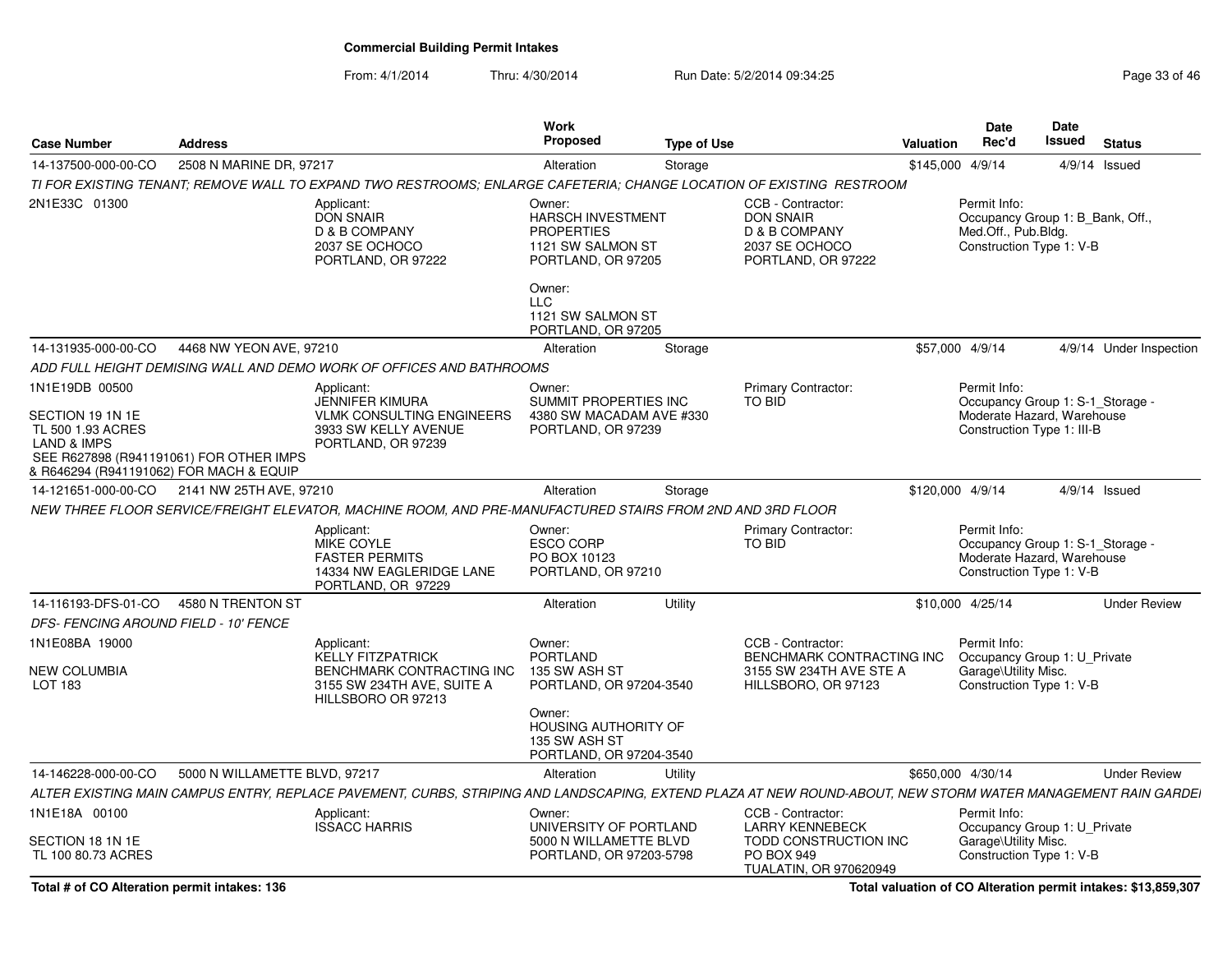| <b>Case Number</b>                                                                          | <b>Address</b>             |                                                                                                                                                                 | Work<br>Proposed                                                                                                                                                                                                                                  | <b>Type of Use</b> |                                                                                                                                         | Valuation | <b>Date</b><br>Rec'd                                                                                       | Date<br>Issued | <b>Status</b>                             |
|---------------------------------------------------------------------------------------------|----------------------------|-----------------------------------------------------------------------------------------------------------------------------------------------------------------|---------------------------------------------------------------------------------------------------------------------------------------------------------------------------------------------------------------------------------------------------|--------------------|-----------------------------------------------------------------------------------------------------------------------------------------|-----------|------------------------------------------------------------------------------------------------------------|----------------|-------------------------------------------|
| 14-146798-000-00-CO                                                                         | 440 NE 28TH AVE, 97232     |                                                                                                                                                                 | Demolition                                                                                                                                                                                                                                        | <b>Business</b>    |                                                                                                                                         |           | \$10,000 4/23/14                                                                                           | 4/23/14 Issued |                                           |
| <b>DEMO 2 STORY COMMERICAL BUILDING</b>                                                     |                            |                                                                                                                                                                 |                                                                                                                                                                                                                                                   |                    |                                                                                                                                         |           |                                                                                                            |                |                                           |
| 1N1E36CB 00400<br>HAWTHORNES 1ST ADD<br>BLOCK <sub>8</sub><br>N 1/2 OF LOT 1&2 EXC PT IN ST |                            | Applicant:<br><b>KARHA KONELL</b><br>KONELL CONSTRUCTION<br>36000 SE INDUSTRIAL WAY<br>SANDY, OR 97055                                                          | Owner:<br>440 NE 28TH LLC<br>2525 NE GLISAN ST #100<br>PORTLAND, OR 97232                                                                                                                                                                         |                    | CCB - Contractor:<br>KONELL CONSTRUCTION &<br><b>DEMOLITION</b><br>36000 INDUSTRIAL WAY<br>SANDY, OR 97055                              |           | Permit Info:<br>Occupancy Group 1: R-2_Residential<br>Multi-family<br>Construction Type 1: V-B             |                |                                           |
| N 25' OF S 50' OF LOT 1&2                                                                   |                            |                                                                                                                                                                 |                                                                                                                                                                                                                                                   |                    |                                                                                                                                         |           |                                                                                                            |                |                                           |
| 14-149604-000-00-CO                                                                         | 4780 SE MILWAUKIE AVE      |                                                                                                                                                                 | Demolition                                                                                                                                                                                                                                        | <b>Business</b>    |                                                                                                                                         |           | \$10,000 4/30/14                                                                                           | 4/30/14 Issued |                                           |
|                                                                                             |                            | REMOVE EXISTING GARAGE AND SHOP 1215SF; REMOVE AND CAP EXISTING COMBINED SEWER DOMESTIC ; REMOVE AND CAP EXISTING GAS LINE; REMOVE EXISTING CONCRETE (2336SF) n |                                                                                                                                                                                                                                                   |                    |                                                                                                                                         |           |                                                                                                            |                |                                           |
| 1S1E14AB 03301                                                                              |                            | Applicant:<br>Jeff Dellis<br>Solterra Systems<br>79 SE Taylor St<br>Portland, OR 97214                                                                          | Owner:<br>SOLTERRA TWO LLC<br>3220 1ST AVE S #800<br>SEATTLE, WA 98134-1309                                                                                                                                                                       |                    | CCB - Contractor:<br>SOLTERRA SYSTEMS INC<br>79 SE TAYLOR ST. STE 401<br>PORTLAND OR 97214                                              |           | Permit Info:<br>Factory, Mod.Hazard<br>Construction Type 1: V-B                                            |                | Occupancy Group 1: F-1_Industrial Plant - |
| 14-147849-000-00-CO                                                                         | 2305 SE 82ND AVE           |                                                                                                                                                                 | Demolition                                                                                                                                                                                                                                        | Storage            |                                                                                                                                         |           | \$25,000 4/24/14                                                                                           |                | 4/24/14 Issued                            |
| DEMO OF EXISTING UHAUL BUILDING AND REMOVE ASPHALT                                          |                            |                                                                                                                                                                 |                                                                                                                                                                                                                                                   |                    |                                                                                                                                         |           |                                                                                                            |                |                                           |
| 1S2E05DD 00300<br>SECTION 05 1S 2E<br>TL 300 11.29 ACRES                                    |                            | Applicant:<br>Sam Stadler<br>SRG Partnership Inc.<br>621 SW Morrison St #200<br>Portland, OR 97205                                                              | Owner:<br>PO BOX 19000<br>PORTLAND, OR 97280-0990<br>Owner:<br><b>DISTRICT</b><br>PO BOX 19000                                                                                                                                                    |                    | CCB - Contractor:<br>PORTLAND COMMUNITY COLLEGE ONEILL WALSH COMMUNITY<br><b>BUILDERS LLC</b><br>4444 SE 27TH AVE<br>PORTLAND, OR 97202 |           | Permit Info:<br>Occupancy Group 1: B Bank, Off.,<br>Med.Off., Pub.Bldg.<br>Construction Type 1: V-B        |                |                                           |
|                                                                                             |                            |                                                                                                                                                                 | PORTLAND, OR 97280-0990                                                                                                                                                                                                                           |                    |                                                                                                                                         |           |                                                                                                            |                |                                           |
| 14-146065-000-00-CO<br>DEMOLISH 4000 SF BUILDING, REMOVE ALL DEBRIS                         | 9846 SE POWELL BLVD, 97266 |                                                                                                                                                                 | Demolition                                                                                                                                                                                                                                        | Storage            |                                                                                                                                         |           | \$30,000 4/22/14                                                                                           | 4/22/14 Issued |                                           |
| 1S2E09DA 04900<br>LILY TR<br>BLOCK <sub>2</sub><br>LOT 17 INC PT VAC ST                     |                            | Applicant:<br>KONELL CONSTRUCTION &<br><b>DEMOLITION</b><br>36000 INDUSTRIAL WAY<br>SANDY, OR 97055                                                             | Owner:<br>TRI-COUNTY METROPOLITAN<br>4012 SE 17TH AVE<br>PORTLAND, OR 97202-3940<br>Owner:<br><b>TRANSPORTATION DISTRICT</b><br>4012 SE 17TH AVE<br>PORTLAND, OR 97202-3940<br>Owner:<br>OF OREGON<br>4012 SE 17TH AVE<br>PORTLAND, OR 97202-3940 |                    | CCB - Contractor:<br>KONELL CONSTRUCTION &<br><b>DEMOLITION</b><br>36000 INDUSTRIAL WAY<br><b>SANDY, OR 97055</b>                       |           | Permit Info:<br>Occupancy Group 1: S-1 Storage -<br>Moderate Hazard, Warehouse<br>Construction Type 1: V-B |                |                                           |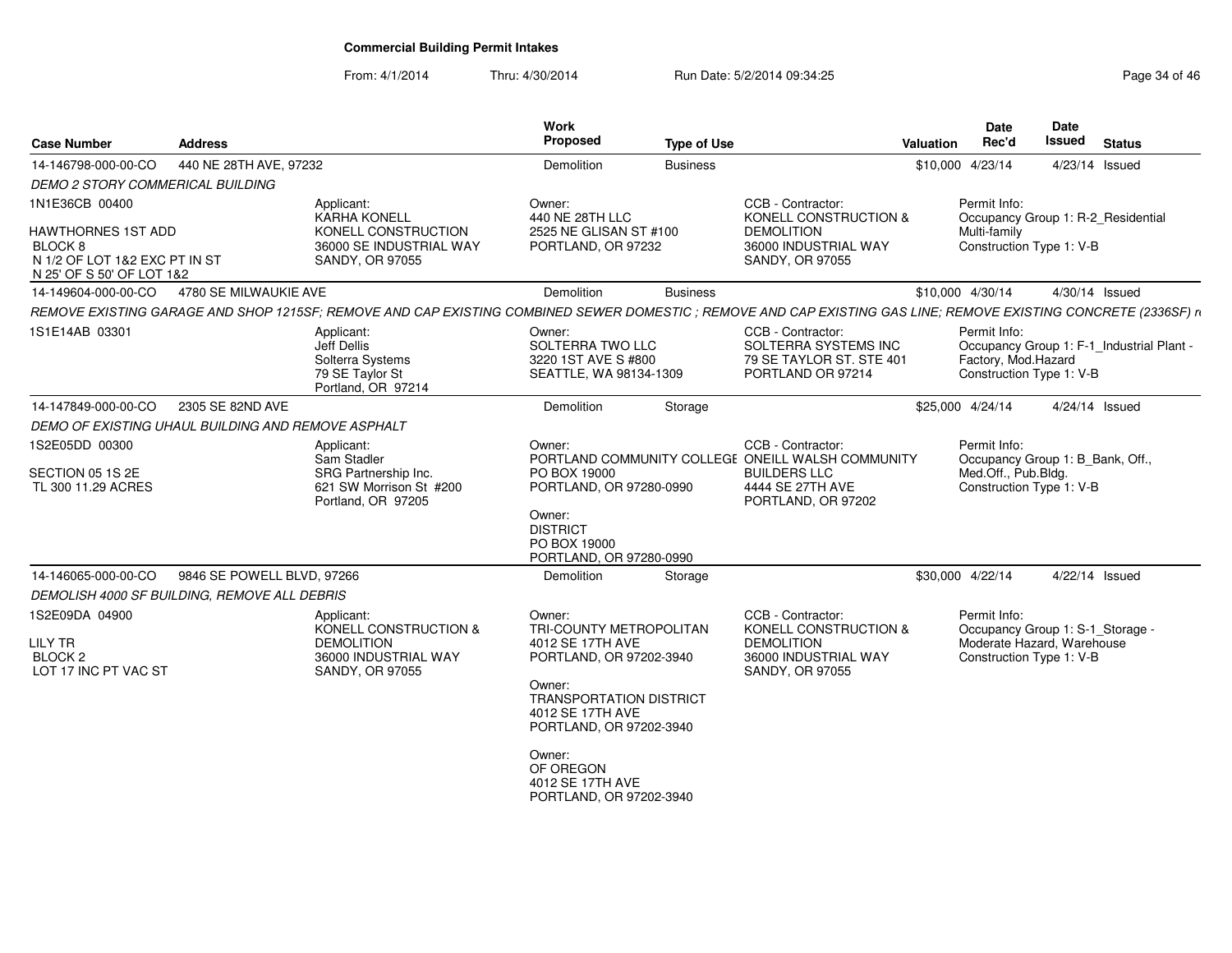| <b>Case Number</b>                                                           | <b>Address</b>                                 |                                                                                                                                                                                                           | <b>Work</b><br>Proposed                                                                       | <b>Type of Use</b> |                                                                                                                                     | <b>Valuation</b>     | Date<br>Rec'd                                                                                              | Date<br>Issued | <b>Status</b>                                             |
|------------------------------------------------------------------------------|------------------------------------------------|-----------------------------------------------------------------------------------------------------------------------------------------------------------------------------------------------------------|-----------------------------------------------------------------------------------------------|--------------------|-------------------------------------------------------------------------------------------------------------------------------------|----------------------|------------------------------------------------------------------------------------------------------------|----------------|-----------------------------------------------------------|
| 14-134790-000-00-CO                                                          | 5011 NE 26TH AVE, 97211                        |                                                                                                                                                                                                           | Demolition                                                                                    | Storage            |                                                                                                                                     |                      | \$4,000 4/22/14                                                                                            | 4/22/14 Issued |                                                           |
|                                                                              | DEMOLISH SINGLE STORY STORAGE BUILDING         |                                                                                                                                                                                                           |                                                                                               |                    |                                                                                                                                     |                      |                                                                                                            |                |                                                           |
| 1N1E24BB 23300<br>INA PK<br>BLOCK 12<br>N 31' OF LOT 12<br>LOT <sub>13</sub> |                                                | Applicant:<br><b>KEVIN PARTAIN</b><br><b>URBAN VISIONS</b><br>223 NE 56TH AVE<br>PORTLAND, OR 97213                                                                                                       | Owner:<br><b>BYRON HARRISON</b><br>5011 NE 26TH AVE<br>PORTLAND, OR 97211-6322                |                    | CCB - Contractor:<br>Jeff Shrope<br><b>RENAISSANCE CUSTOM HOMES</b><br><b>LLC</b><br>16771 Boones Ferry Rd<br>Lake Oswego, OR 97035 |                      | Permit Info:<br>Occupancy Group 1: S-1_Storage -<br>Moderate Hazard, Warehouse<br>Construction Type 1: V-B |                |                                                           |
| Total # of CO Demolition permit intakes: 5                                   |                                                |                                                                                                                                                                                                           |                                                                                               |                    |                                                                                                                                     |                      |                                                                                                            |                | Total valuation of CO Demolition permit intakes: \$79,000 |
| 14-137048-000-00-CO                                                          | 1350 NW SAVIER ST                              |                                                                                                                                                                                                           | <b>New Construction</b>                                                                       |                    | Apartments/Condos (3 or more units)                                                                                                 | \$29,000,000 4/14/14 |                                                                                                            |                | <b>Under Review</b>                                       |
|                                                                              |                                                | new six-story 155 unit apartment (private driveway (vacated NW Raleigh under permit 14-138582 CO)                                                                                                         |                                                                                               |                    |                                                                                                                                     |                      |                                                                                                            |                |                                                           |
| 1N1E28DD 00700                                                               |                                                | Applicant:<br><b>Isaac Johnson</b><br>Ankrom Moisan<br>6720 SW MACADAM, STE. 100<br>PORTLAND OR 97219                                                                                                     | Owner:<br>HOYT STREET PROPERTIES L L C<br>1022 NW MARSHALL ST #709<br>PORTLAND, OR 97209-2989 |                    |                                                                                                                                     |                      |                                                                                                            |                |                                                           |
|                                                                              | 12-218056-DFS-05-CO 3150 SE DIVISION ST, 97202 |                                                                                                                                                                                                           | <b>New Construction</b>                                                                       |                    | Apartments/Condos (3 or more units)                                                                                                 |                      | \$10,000 4/22/14                                                                                           |                | <b>Under Review</b>                                       |
| <b>DFS FOR STEEL STAIRS</b>                                                  |                                                |                                                                                                                                                                                                           |                                                                                               |                    |                                                                                                                                     |                      |                                                                                                            |                |                                                           |
| 1S1E12BA 04600                                                               |                                                | Applicant:<br>CHRIS SPURGIN<br><b>STACK ARCHITECTURE</b><br>32 NE 7TH AVE<br>PORTLAND OR 97232                                                                                                            | Owner:<br>ADG IIIB LLC<br>2314 NW SAVIER ST<br>PORTLAND, OR 97210-2514                        |                    | CCB - Contractor:<br><b>KEYWAY CORP</b><br>7275 SW HERMOSO WAY<br><b>TIGARD, OR 97223</b>                                           |                      | Permit Info:<br>Occupancy Group 1: R-2_Residential<br>Multi-family<br>Construction Type 1: V-A             |                | Construction Type 2 (formerly Type 1): V-A                |
| 12-218049-DFS-03-CO                                                          | 3233 SE DIVISION ST, 97214                     |                                                                                                                                                                                                           | <b>New Construction</b>                                                                       |                    | Apartments/Condos (3 or more units)                                                                                                 |                      | \$10,000 4/22/14                                                                                           |                | <b>Under Review</b>                                       |
| <b>DFS FOR STEEL STAIRS</b>                                                  |                                                |                                                                                                                                                                                                           |                                                                                               |                    |                                                                                                                                     |                      |                                                                                                            |                |                                                           |
| 1S1E01CD 23400<br>HORIZON<br><b>BLOCK 4 TL 23400</b>                         |                                                | Applicant:<br><b>FRANCIS DARDIS</b><br><b>STACK ARCHITECTURE</b><br>32 NE 7TH AVE<br>PORTLAND, OR 97232                                                                                                   | Owner:<br>ADG IIIC LLC<br>2314 NW SAVIER ST<br>PORTLAND, OR 97210-2514                        |                    | CCB - Contractor:<br><b>KEYWAY CORP</b><br>7275 SW HERMOSO WAY<br><b>TIGARD, OR 97223</b>                                           |                      | Permit Info:<br>Occupancy Group 1: R-2_Residential<br>Multi-family<br>Construction Type 1: V-A             |                |                                                           |
| 12-165877-REV-01-CO                                                          | 2860 SE GLADSTONE ST, 97202                    |                                                                                                                                                                                                           | <b>New Construction</b>                                                                       |                    | Apartments/Condos (3 or more units)                                                                                                 |                      | \$4/2/14                                                                                                   |                | $4/2/14$ Issued                                           |
|                                                                              |                                                | REVISION TO ELIMINATE SANITARY SEWER LINE, THIS BUILDING TO TIE INTO SS FOR WEST BUILDING, NEW 1.5" WATER SVC                                                                                             |                                                                                               |                    |                                                                                                                                     |                      |                                                                                                            |                |                                                           |
| 1S1E12CC 08700<br>KENILWORTH<br>BLOCK 19<br>LOT 1&2                          |                                                | Applicant:<br><b>BEACHUM JONES</b><br><b>DEFORM NW</b><br>3044 NW NICOLAI ST<br>PORTLAND, OR 97210                                                                                                        | Owner:<br><b>CRESTON LOFTS LLC</b><br>PO BOX 42404<br>PORTLAND, OR 97242-0404                 |                    | CCB - Contractor:<br>DEFORM NW LLC<br>PO BOX 42404<br>PORTLAND, OR 97242                                                            |                      | Permit Info:<br>Occupancy Group 1: R-2_Residential<br>Multi-family<br>Construction Type 1: V-A             |                |                                                           |
| 14-138986-000-00-CO                                                          | 4114 SE 28TH PL, 97202                         |                                                                                                                                                                                                           | <b>New Construction</b>                                                                       |                    | Apartments/Condos (3 or more units)                                                                                                 |                      | \$200.000 4/11/14                                                                                          |                | <b>Under Review</b>                                       |
|                                                                              |                                                | BUILDING 3 OF 3 ON 2 TAX LOTS - NEW 4 PLEX - This permit replaces what was originally permitted under 12-165879-CO as a triplex with the original sfr as the 2nd story. Original sfr no longer to remain. |                                                                                               |                    |                                                                                                                                     |                      |                                                                                                            |                |                                                           |
| 1S1E12CC 08800                                                               |                                                | Applicant:<br>ANDY LERITZ<br>PO BOX 42404<br>PORTLAND, OR 97242                                                                                                                                           |                                                                                               |                    | CCB - Contractor:<br>DEFORM NW LLC<br>PO BOX 42404<br>PORTLAND, OR 97242                                                            |                      |                                                                                                            |                |                                                           |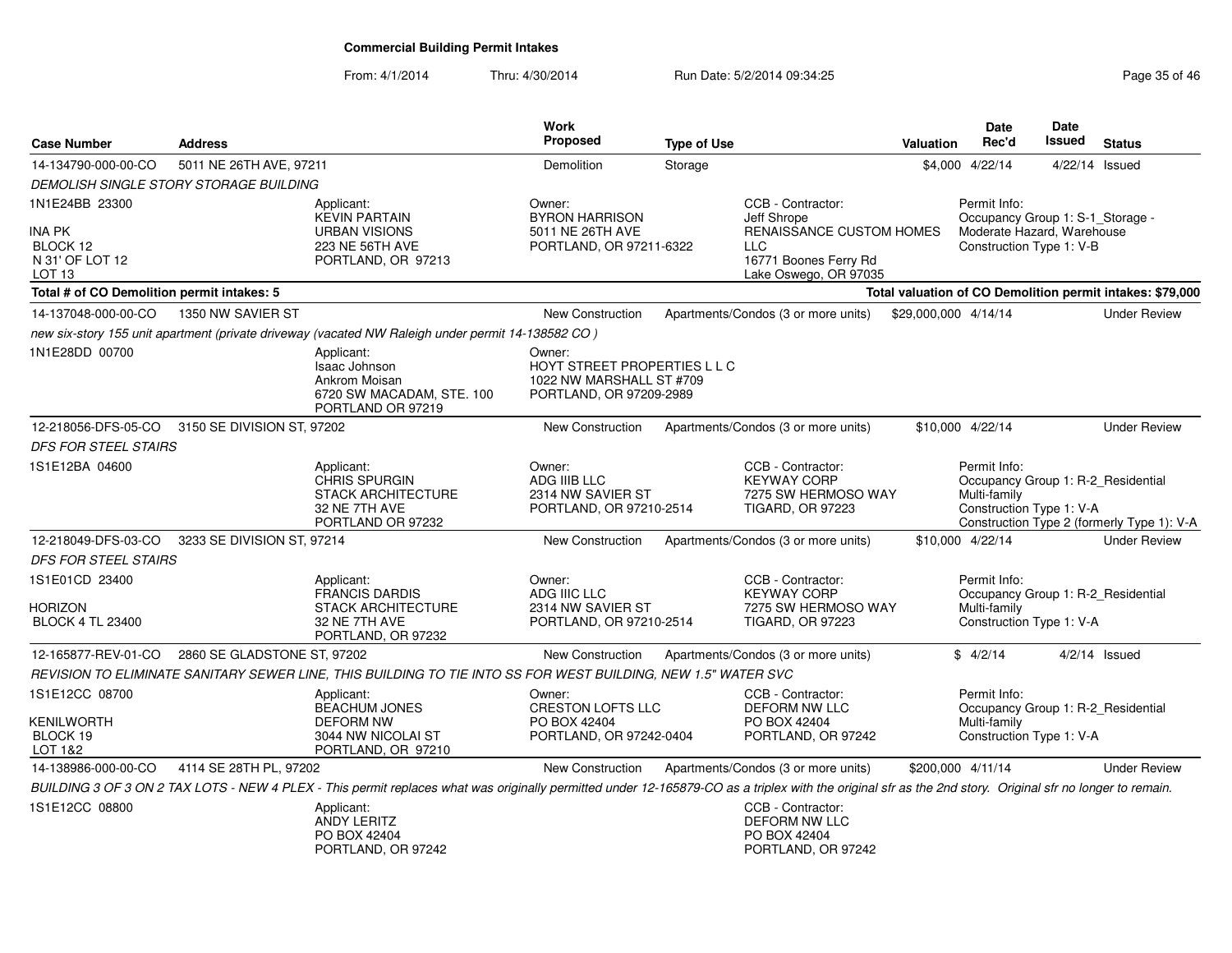| <b>Case Number</b>                                                    | <b>Address</b>                           |                                                                                                                                                                                                      | <b>Work</b><br><b>Proposed</b>                                             | <b>Type of Use</b> |                                                                                                                       | Valuation | <b>Date</b><br>Rec'd                     | <b>Date</b><br>Issued | <b>Status</b>                      |
|-----------------------------------------------------------------------|------------------------------------------|------------------------------------------------------------------------------------------------------------------------------------------------------------------------------------------------------|----------------------------------------------------------------------------|--------------------|-----------------------------------------------------------------------------------------------------------------------|-----------|------------------------------------------|-----------------------|------------------------------------|
| 13-153553-DFS-01-CO                                                   | 700 SE CESAR E CHAVEZ BLVD, 97214        |                                                                                                                                                                                                      | New Construction                                                           |                    | Apartments/Condos (3 or more units)                                                                                   |           | \$46,850 4/11/14                         |                       | <b>Under Review</b>                |
| <b>DFS FOR TRUSSES</b>                                                |                                          |                                                                                                                                                                                                      |                                                                            |                    |                                                                                                                       |           |                                          |                       |                                    |
| 1S1E01AA 05600                                                        |                                          | Applicant:<br>TIME FRAME INC                                                                                                                                                                         | Owner:<br><b>UDG ALDER LLC</b>                                             |                    | CCB - Contractor:<br>TIME FRAME INC                                                                                   |           | Permit Info:                             |                       | Occupancy Group 1: R-2_Residential |
| <b>PARADISE SPR FARM SUB 1</b><br>LOT 6-10&A TL 5600                  |                                          | 8383 NE SANDY BLVD STE 455<br>PORTLAND, OR 972204948                                                                                                                                                 | 735 SW 158TH AVE<br>BEAVERTON, OR 97006-4952                               |                    | 8383 NE SANDY BLVD STE 455<br>PORTLAND, OR 972204948                                                                  |           | Multi-family<br>Construction Type 1: V-A |                       |                                    |
|                                                                       |                                          |                                                                                                                                                                                                      |                                                                            |                    | CCB - Contractor:<br>SK HOFF CONSTRUCTION LLC<br>735 SW 158TH AVE<br>BEAVERTON, OR 97006                              |           |                                          |                       |                                    |
| 14-138582-000-00-CO                                                   | 1350 NW SAVIER ST                        |                                                                                                                                                                                                      | New Construction                                                           |                    | Apartments/Condos (3 or more units)                                                                                   |           | \$45.819 4/18/14                         |                       | <b>Under Review</b>                |
|                                                                       |                                          | private driveway required for fire access to the Abigail Apartments, permit 14-137048 CO. driveway is under separate owner ship. Access easement is required to meet Abigail fire access requirments |                                                                            |                    |                                                                                                                       |           |                                          |                       |                                    |
| 1N1E28DD 00700                                                        |                                          | Applicant:<br><b>KEITH JONES</b><br>HARPER HOUF PETERSON<br>RIGHELLIS INC.<br>205 SE SPOKANE SUITE 200<br>PORTLAND OR 97202                                                                          | Owner:<br>1022 NW MARSHALL ST #709<br>PORTLAND, OR 97209-2989              |                    | CCB - Contractor:<br>HOYT STREET PROPERTIES L L C WESTECH CONSTRUCTION INC<br>2204 NE 194TH AVE<br>PORTLAND, OR 97230 |           |                                          |                       |                                    |
| 13-211977-DFS-01-CO                                                   | 1161 NW OVERTON ST                       |                                                                                                                                                                                                      | <b>New Construction</b>                                                    |                    | Apartments/Condos (3 or more units)                                                                                   |           | \$35,545 4/1/14                          |                       | 4/16/14 Issued                     |
|                                                                       | DFS FOR POST TENSION CONCRETE FOR FND-01 |                                                                                                                                                                                                      |                                                                            |                    |                                                                                                                       |           |                                          |                       |                                    |
| 1N1E34BB 02630<br>HOYT STREET YARDS NO 2<br>LOT 25-28                 |                                          | Applicant:<br>ANDERSEN CONSTRUCTION<br><b>COMPANY</b><br>PO BOX 6712<br>PORTLAND, OR 97228-6712                                                                                                      | Owner:<br>BLOCK 17 HOLDINGS LLC<br>1420 5TH AVE #3670<br>SEATTLE, WA 98101 |                    | CCB - Contractor:<br>ANDERSEN CONSTRUCTION<br><b>COMPANY</b><br>PO BOX 6712<br>PORTLAND, OR 97228-6712                |           |                                          |                       |                                    |
| 13-209766-DFS-01-CO                                                   | 610 SE SPOKANE ST, 97202                 |                                                                                                                                                                                                      | <b>New Construction</b>                                                    |                    | Apartments/Condos (3 or more units)                                                                                   |           | \$8,000 4/30/14                          |                       | <b>Under Review</b>                |
| <b>DFS FOR TRUSSES</b>                                                |                                          |                                                                                                                                                                                                      |                                                                            |                    |                                                                                                                       |           |                                          |                       |                                    |
| 1S1E23CC 02800                                                        |                                          | Applicant:<br><b>WDC CONSTRUCTION LLC</b>                                                                                                                                                            | Owner:<br><b>MARK R MADDEN</b>                                             |                    | CCB - Contractor:<br><b>WDC CONSTRUCTION LLC</b>                                                                      |           | Permit Info:                             |                       | Occupancy Group 1: R-2_Residential |
| SELLWOOD<br>BLOCK 10<br>E 1/2 OF LOT 7&8                              |                                          | 1355 NW 13th Ave.<br>PORTLAND OR 97209                                                                                                                                                               | 1355 NW 13TH AVE<br>PORTLAND, OR 97209                                     |                    | 1355 NW 13th Ave.<br>PORTLAND OR 97209                                                                                |           | Multi-family<br>Construction Type 1: V-B |                       |                                    |
| 13-141492-DFS-01-CO                                                   | 1950 NE COUCH ST, 97232                  |                                                                                                                                                                                                      | New Construction                                                           |                    | Apartments/Condos (3 or more units)                                                                                   |           | \$45,659 4/24/14                         |                       | <b>Under Review</b>                |
| <b>DFS FOR ALUMINUM BALCONIES</b>                                     |                                          |                                                                                                                                                                                                      |                                                                            |                    |                                                                                                                       |           |                                          |                       |                                    |
| 1N1E35DA 16200                                                        |                                          | Applicant:<br>DAVID MULLENS                                                                                                                                                                          | Owner:<br><b>UDG COUCH LLC</b>                                             |                    | CCB - Contractor:<br>SK HOFF CONSTRUCTION LLC                                                                         |           | Permit Info:                             |                       | Occupancy Group 1: R-2_Residential |
| <b>BUCKMANS 2ND ADD</b><br><b>BLOCK7</b><br>LOT 1&2<br>E 10' OF LOT 3 |                                          | SK HOFF CONSTRUCTION<br>735 SW 158TH AVE<br>BEAVERTON, OR 97006                                                                                                                                      | 735 SW 158TH AVE<br>BEAVERTON, OR 97006                                    |                    | 735 SW 158TH AVE<br>BEAVERTON, OR 97006                                                                               |           | Multi-family<br>Construction Type 1: V-A |                       |                                    |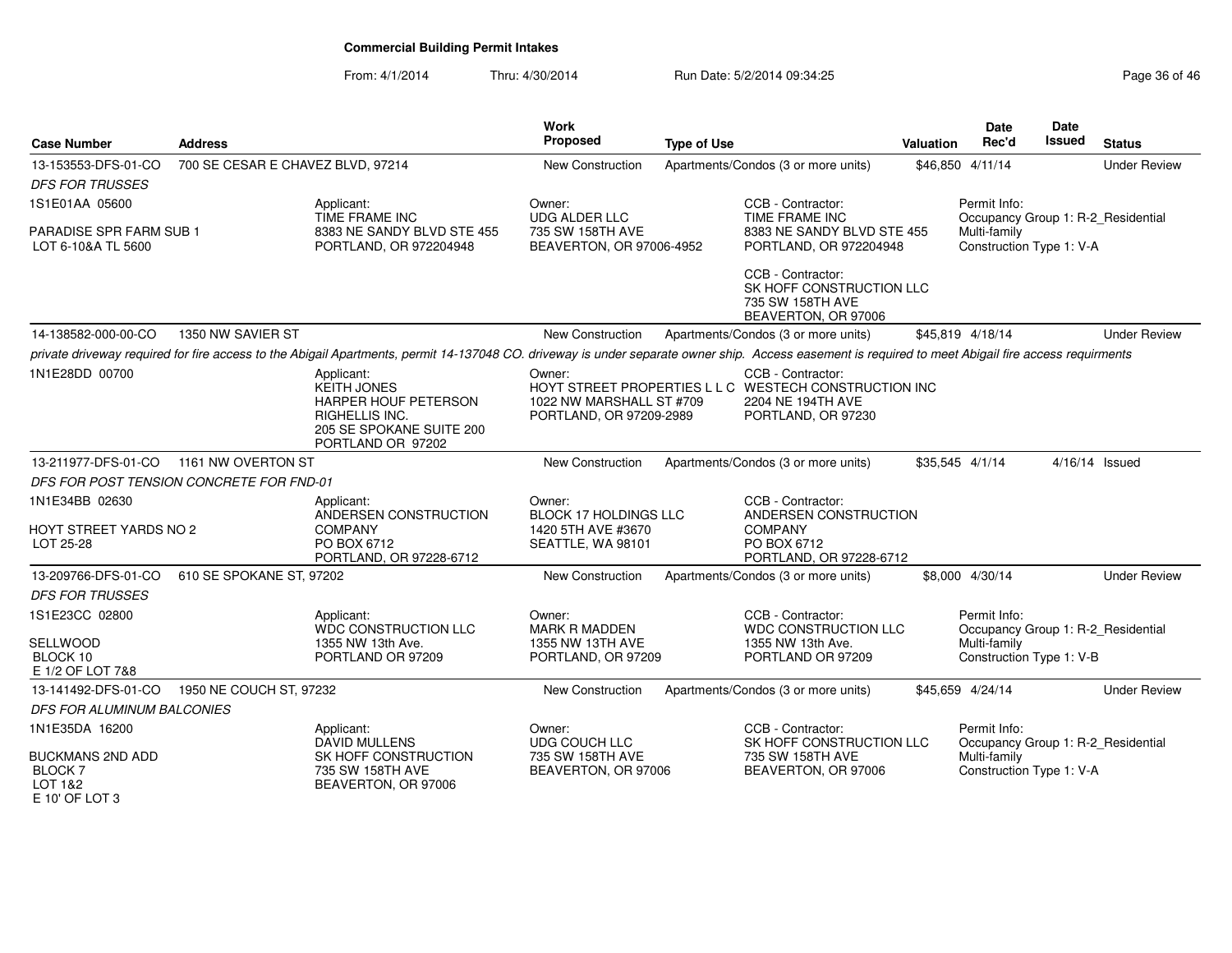| <b>Case Number</b>                                          | <b>Address</b>              |                                                                                                                                                                          | Work<br><b>Proposed</b>                                                            | <b>Type of Use</b> |                                                                                                                                                    | Valuation           | Date<br>Rec'd                                                                                    | Date<br><b>Issued</b> | <b>Status</b>                                                                        |
|-------------------------------------------------------------|-----------------------------|--------------------------------------------------------------------------------------------------------------------------------------------------------------------------|------------------------------------------------------------------------------------|--------------------|----------------------------------------------------------------------------------------------------------------------------------------------------|---------------------|--------------------------------------------------------------------------------------------------|-----------------------|--------------------------------------------------------------------------------------|
| 14-147628-000-00-CO                                         | 2626 SE ANKENY ST, 97214    |                                                                                                                                                                          | New Construction                                                                   |                    | Apartments/Condos (3 or more units)                                                                                                                | \$4,096,520 4/24/14 |                                                                                                  |                       | <b>Under Review</b>                                                                  |
|                                                             |                             | NEW APARTMENT BUILDING, 5 STORIES, 50 UNITS; LOWEST LEVE INCLUDES PARKING, BIKE PARKING, UTILITY ROOM, TRASH AREA, 2 LIVING UNITS; REMAINING LEVELS INCLUDE LIVING UNIT. |                                                                                    |                    |                                                                                                                                                    |                     |                                                                                                  |                       |                                                                                      |
| 1N1E36CC 16200                                              |                             | Applicant:<br>David Mullens                                                                                                                                              | Owner:<br><b>UDG ANKENY LLC</b>                                                    |                    | CCB - Contractor:<br>SK HOFF CONSTRUCTION LLC                                                                                                      |                     | Permit Info:<br>Occupancy Group 1: R-2_Residential                                               |                       |                                                                                      |
| PLEASANT HOME ADD<br><b>BLOCK 5</b><br>LOT 3&4 TL 16200     |                             | <b>UDG Couch LLC</b><br>735 SW 158th Avenue<br>Beaverton, OR 97006                                                                                                       | 735 SW 158TH AVE<br>BEAVERTON, OR 97006-4952                                       |                    | 735 SW 158TH AVE<br>BEAVERTON, OR 97006                                                                                                            |                     | Multi-family<br>Construction Type 1: V-A<br>Total Square Footage - Display Only:<br>39501        |                       | Construction Type 2 (formerly Type 1): I-A                                           |
| 12-218056-DFS-06-CO                                         | 3150 SE DIVISION ST, 97202  |                                                                                                                                                                          | <b>New Construction</b>                                                            |                    | Apartments/Condos (3 or more units)                                                                                                                |                     | \$75,000 4/22/14                                                                                 |                       | <b>Under Review</b>                                                                  |
| <b>DFS FOR STOREFRONT</b>                                   |                             |                                                                                                                                                                          |                                                                                    |                    |                                                                                                                                                    |                     |                                                                                                  |                       |                                                                                      |
| 1S1E12BA 04600                                              |                             | Applicant:<br><b>CHRIS SPURGIN</b><br><b>STACK ARCHITECTURE</b><br>32 NE 7TH AVE<br>PORTLAND OR 97232                                                                    | Owner:<br>ADG IIIB LLC<br>2314 NW SAVIER ST<br>PORTLAND, OR 97210-2514             |                    | CCB - Contractor:<br><b>KEYWAY CORP</b><br>7275 SW HERMOSO WAY<br><b>TIGARD, OR 97223</b>                                                          |                     | Permit Info:<br>Occupancy Group 1: R-2 Residential<br>Multi-family<br>Construction Type 1: V-A   |                       | Construction Type 2 (formerly Type 1): V-A                                           |
| 13-133987-FND-01-CO                                         | 304 NE MULTNOMAH, 97232     |                                                                                                                                                                          | New Construction                                                                   |                    | Apartments/Condos (3 or more units)                                                                                                                |                     | \$80,000 4/8/14                                                                                  |                       | 4/8/14 Under Inspection                                                              |
| partial - crane foundation and associated building footings |                             |                                                                                                                                                                          |                                                                                    |                    |                                                                                                                                                    |                     |                                                                                                  |                       |                                                                                      |
| 1N1E34AA 02600                                              |                             | Applicant:<br>Dustin White<br><b>GBD ARCHITECTS</b><br>1120 NW COUCH ST, SUITE 300<br>PORTLAND OR 97209                                                                  | Owner:<br>STARTERRA LLC<br>610 SW ALDER ST #1221<br>PORTLAND, OR 97205             |                    | CCB - Contractor:<br><b>TOM MITCHELL</b><br>WALSH CONSTRUCTION CO<br>2905 SW 1ST AV<br>PORTLAND, OR 97201                                          |                     | Permit Info:<br>Hazard, Parking Garage<br>Construction Type 1: I-A                               |                       | Occupancy Group 1: S-2_Storage - Low<br>Construction Type 2 (formerly Type 1): III-B |
| 12-165874-REV-01-CO                                         | 2850 SE GLADSTONE ST, 97202 |                                                                                                                                                                          | <b>New Construction</b>                                                            |                    | Apartments/Condos (3 or more units)                                                                                                                |                     | \$4/2/14                                                                                         |                       | $4/2/14$ Issued                                                                      |
|                                                             |                             | REVISION TO REMOVE BACKFLOW PREVENTER, NO LONGER NECESSARY                                                                                                               |                                                                                    |                    |                                                                                                                                                    |                     |                                                                                                  |                       |                                                                                      |
| 1S1E12CC 08700                                              |                             | Applicant:<br><b>BEACHUM JONES</b><br><b>DEFORM NW</b><br>3044 NW NICOLAI ST<br>PORTLAND, OR 97210                                                                       | Owner:<br><b>CRESTON LOFTS LLC</b><br>PO BOX 42404<br>PORTLAND, OR 97242-0404      |                    | CCB - Contractor:<br><b>DEFORM NW LLC</b><br>PO BOX 42404<br>PORTLAND, OR 97242                                                                    |                     | Permit Info:<br>Occupancy Group 1: R-2_Residential<br>Multi-family<br>Construction Type 1: V-A   |                       |                                                                                      |
| 12-218049-DFS-04-CO                                         | 3233 SE DIVISION ST, 97214  |                                                                                                                                                                          | <b>New Construction</b>                                                            |                    | Apartments/Condos (3 or more units)                                                                                                                |                     | \$65,000 4/22/14                                                                                 |                       | <b>Under Review</b>                                                                  |
| <b>DFS FOR STOREFRONT</b>                                   |                             |                                                                                                                                                                          |                                                                                    |                    |                                                                                                                                                    |                     |                                                                                                  |                       |                                                                                      |
| 1S1E01CD 23400                                              |                             | Applicant:<br>FRANCIS DARDIS                                                                                                                                             | Owner:<br>ADG IIIC LLC                                                             |                    | CCB - Contractor:<br><b>KEYWAY CORP</b>                                                                                                            |                     | Permit Info:<br>Occupancy Group 1: R-2_Residential                                               |                       |                                                                                      |
| HORIZON<br><b>BLOCK 4 TL 23400</b>                          |                             | <b>STACK ARCHITECTURE</b><br>32 NE 7TH AVE<br>PORTLAND, OR 97232                                                                                                         | 2314 NW SAVIER ST<br>PORTLAND, OR 97210-2514                                       |                    | 7275 SW HERMOSO WAY<br><b>TIGARD, OR 97223</b>                                                                                                     |                     | Multi-family<br>Construction Type 1: V-A                                                         |                       |                                                                                      |
| 13-179034-DFS-02-CO                                         | 4357 N WILLIAMS AVE, 97217  |                                                                                                                                                                          | <b>New Construction</b>                                                            |                    | Apartments/Condos (3 or more units)                                                                                                                | \$122,950 4/8/14    |                                                                                                  |                       | $4/16/14$ Issued                                                                     |
| DFS FOR POST TENSIONED SLAB/ REBAR AND STEEL                |                             |                                                                                                                                                                          |                                                                                    |                    |                                                                                                                                                    |                     |                                                                                                  |                       |                                                                                      |
| 1N1E22DB 00400                                              |                             | Applicant:<br><b>TODD PAYS</b><br><b>MARATHON CONSTRUCTION</b><br>30050 SW TOWN CENTER LOOP<br><b>WEST. #200</b><br>WILSONVILLE, OR 97070                                | Owner:<br><b>WILLIAMS 1 LLC</b><br>12806 NW LORRAINE DR<br>PORTLAND, OR 97229-8348 |                    | CCB - Contractor:<br><b>MARATHON CONSTRUCTION</b><br><b>SERVICES LLC</b><br>30050 SW TOWN CENTER LOOP<br><b>W STE 200</b><br>WILSONVILLE, OR 97070 |                     | Permit Info:<br>Occupancy Group 1: R-2 Residential<br>Multi-family<br>Construction Type 1: III-A |                       | Construction Type 2 (formerly Type 1): I-A                                           |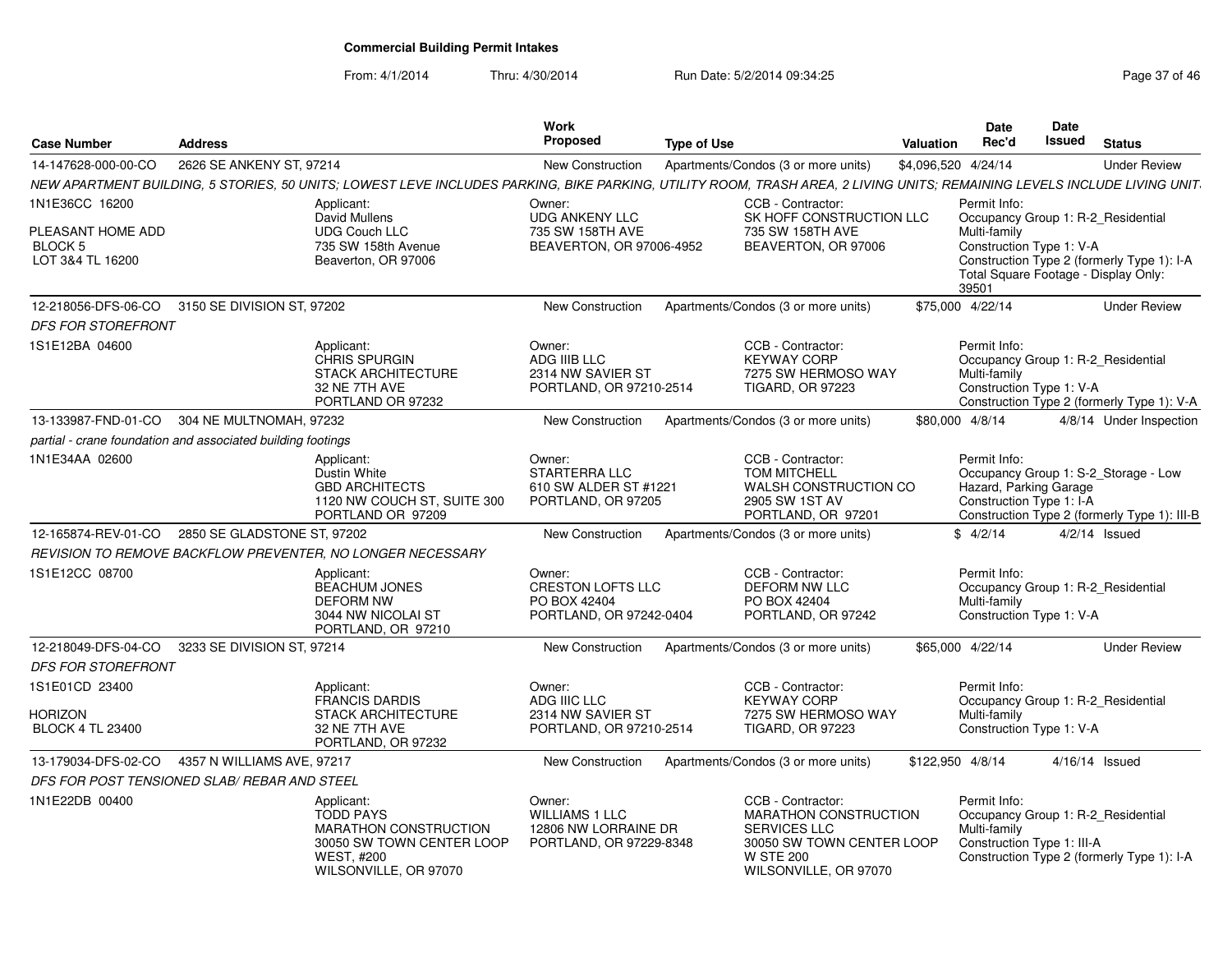| <b>Case Number</b>                                              | <b>Address</b>                    |                                                                                                                                                 | <b>Work</b><br><b>Proposed</b>                                                                                                              | <b>Type of Use</b> |                                                                                                                                     | <b>Valuation</b> | <b>Date</b><br>Rec'd                                                                           | Date<br><b>Issued</b> | <b>Status</b>                                                                           |
|-----------------------------------------------------------------|-----------------------------------|-------------------------------------------------------------------------------------------------------------------------------------------------|---------------------------------------------------------------------------------------------------------------------------------------------|--------------------|-------------------------------------------------------------------------------------------------------------------------------------|------------------|------------------------------------------------------------------------------------------------|-----------------------|-----------------------------------------------------------------------------------------|
| 12-199244-DFS-01-CO<br><b>DFS FOR TRUSSES</b>                   | 3745 SW WATER AVE, 97201          |                                                                                                                                                 | <b>New Construction</b>                                                                                                                     |                    | Apartments/Condos (3 or more units)                                                                                                 |                  | \$6,500 4/8/14                                                                                 |                       | Approved to Issue                                                                       |
| 1S1E10CB 00500                                                  |                                   | Applicant:<br>PDG CONSTRUCTION SERVICES                                                                                                         | Owner:<br>YOSHIDA REAL ESTATE                                                                                                               |                    | CCB - Contractor:<br>PDG CONSTRUCTION SERVICES                                                                                      |                  | Permit Info:<br>Occupancy Group 1: R-2_Residential                                             |                       |                                                                                         |
| <b>CARUTHERS ADD</b><br><b>BLOCK 164 TL 500</b>                 |                                   | <b>INC</b><br><b>PO BOX 543</b><br>GRESHAM, OR 97030                                                                                            | 8440 NE ALDERWOOD RD #A<br>PORTLAND, OR 97220-1471<br>Owner:<br><b>HOLDINGS V LLC</b><br>8440 NE ALDERWOOD RD #A<br>PORTLAND, OR 97220-1471 |                    | <b>INC</b><br><b>PO BOX 543</b><br>GRESHAM, OR 97030                                                                                |                  | Multi-family<br>Construction Type 1: V-B                                                       |                       |                                                                                         |
| 13-172468-DFS-04-CO                                             | 1605 NE CLACKAMAS ST, 97232       |                                                                                                                                                 | <b>New Construction</b>                                                                                                                     |                    | Apartments/Condos (3 or more units)                                                                                                 | \$400,000 4/8/14 |                                                                                                |                       | <b>Under Review</b>                                                                     |
|                                                                 |                                   | *** DFS 4: window/curtain walls***NEW 6 STORY, 19 UNIT LIVING FACILITY, 4-TON MUA FOR CORRIDORS, ELECTRIC SPLITS FOR APARTMENTS, "OPEN" GARAGE, |                                                                                                                                             |                    |                                                                                                                                     |                  |                                                                                                |                       |                                                                                         |
| 1N1E35AB 05708<br><b>BROWNFIELD PLACE</b>                       |                                   | Applicant:<br>Collin Foster<br><b>Turner Construction</b>                                                                                       | Owner:<br>HOLLADAY PARK PLAZA INC<br>1300 NE 16TH AVE                                                                                       |                    | CCB - Contractor:<br>TURNER CONSTRUCTION CO<br>1200 NW NAITO PARKWAY #300                                                           |                  | Permit Info:<br>Occupancy Group 1: R-2_Residential<br>Multi-family                             |                       |                                                                                         |
| LOT 8 INC UND INT TRACT A                                       |                                   |                                                                                                                                                 | PORTLAND, OR 97232                                                                                                                          |                    | PORTLAND, OR 972209                                                                                                                 |                  | Construction Type 1: II-B                                                                      |                       | Construction Type 2 (formerly Type 1): I-A                                              |
| 13-153553-DFS-02-CO                                             | 700 SE CESAR E CHAVEZ BLVD, 97214 |                                                                                                                                                 | <b>New Construction</b>                                                                                                                     |                    | Apartments/Condos (3 or more units)                                                                                                 |                  | \$96,000 4/11/14                                                                               |                       | <b>Under Review</b>                                                                     |
| <b>WOOD FLOOR JOISTS</b>                                        |                                   |                                                                                                                                                 |                                                                                                                                             |                    |                                                                                                                                     |                  |                                                                                                |                       |                                                                                         |
| 1S1E01AA 05600<br>PARADISE SPR FARM SUB 1<br>LOT 6-10&A TL 5600 |                                   | Applicant:<br>TIME FRAME INC<br>8383 NE SANDY BLVD STE 455<br>PORTLAND, OR 972204948                                                            | Owner:<br><b>UDG ALDER LLC</b><br>735 SW 158TH AVE<br>BEAVERTON, OR 97006-4952                                                              |                    | CCB - Contractor:<br>TIME FRAME INC<br>8383 NE SANDY BLVD STE 455<br>PORTLAND, OR 972204948<br>CCB - Contractor:                    |                  | Permit Info:<br>Occupancy Group 1: R-2_Residential<br>Multi-family<br>Construction Type 1: V-A |                       |                                                                                         |
|                                                                 |                                   |                                                                                                                                                 |                                                                                                                                             |                    | SK HOFF CONSTRUCTION LLC<br>735 SW 158TH AVE<br>BEAVERTON, OR 97006                                                                 |                  |                                                                                                |                       |                                                                                         |
| 14-137364-000-00-CO                                             | 6037 SE STARK ST, 97215           |                                                                                                                                                 | <b>New Construction</b>                                                                                                                     |                    | Apartments/Condos (3 or more units)                                                                                                 | \$481,047 4/9/14 |                                                                                                |                       | <b>Under Review</b>                                                                     |
|                                                                 |                                   | CONSTRUCT NEW 5 PLEX, 2 STORY MIXED USED BUILDING. 2 UNITS AND B OCCUPANCY SPACE ON MAIN FLOOR, 3 UNITS ON 2ND FLOOR                            |                                                                                                                                             |                    |                                                                                                                                     |                  |                                                                                                |                       |                                                                                         |
| 1N2E31DD 05900                                                  |                                   | Applicant:<br><b>KEVIN PARTAIN</b><br><b>URBAN VISIONS</b><br>223 NE 56TH AVE<br>PORTLAND, OR 97213                                             | Owner:<br>AZUL PROPERTIES LLC<br>6045 SE STARK ST<br>PORTLAND, OR 97215                                                                     |                    | CCB - Contractor:<br><b>CLINT WEILER</b><br><b>GROUND BREAKERS CONST &amp;</b><br>DEV INC<br>6045 SE STARK ST<br>PORTLAND, OR 97215 |                  | Permit Info:<br>Occupancy Group 1: R-2_Residential<br>Multi-family<br>Construction Type 1: V-B |                       | Construction Type 2 (formerly Type 1): V-B<br>Total Square Footage - Display Only: 4652 |
| 12-198803-DFS-04-CO                                             | 7227 N PHILADELPHIA AVE. 97203    |                                                                                                                                                 | <b>New Construction</b>                                                                                                                     |                    | Apartments/Condos (3 or more units)                                                                                                 |                  | \$20,000 4/4/14                                                                                |                       | <b>Under Review</b>                                                                     |
| DFS 4 FOR SUSPENDED GYPSUM CEILING                              |                                   |                                                                                                                                                 |                                                                                                                                             |                    |                                                                                                                                     |                  |                                                                                                |                       |                                                                                         |
| 1N1W12BA 05900                                                  |                                   | Applicant:<br><b>BRANDON FASSIOTTO</b><br><b>WALSH CONSTRUCTION</b><br>2905 SW 1ST AVE<br>PORTLAND OR 97201                                     | Owner:<br><b>PAT KESSI</b><br>ST JOHNS IVANHOE LLC<br>3330 NW YEON AVE #210                                                                 |                    | CCB - Contractor:<br>WALSH CONSTRUCTION CO<br>2905 SW 1ST AVE<br>PORTLAND, OR 972014707                                             |                  | Permit Info:<br>Occupancy Group 1: R-2_Residential<br>Multi-family<br>Construction Type 1: V-A |                       | Construction Type 2 (formerly Type 1): V-A                                              |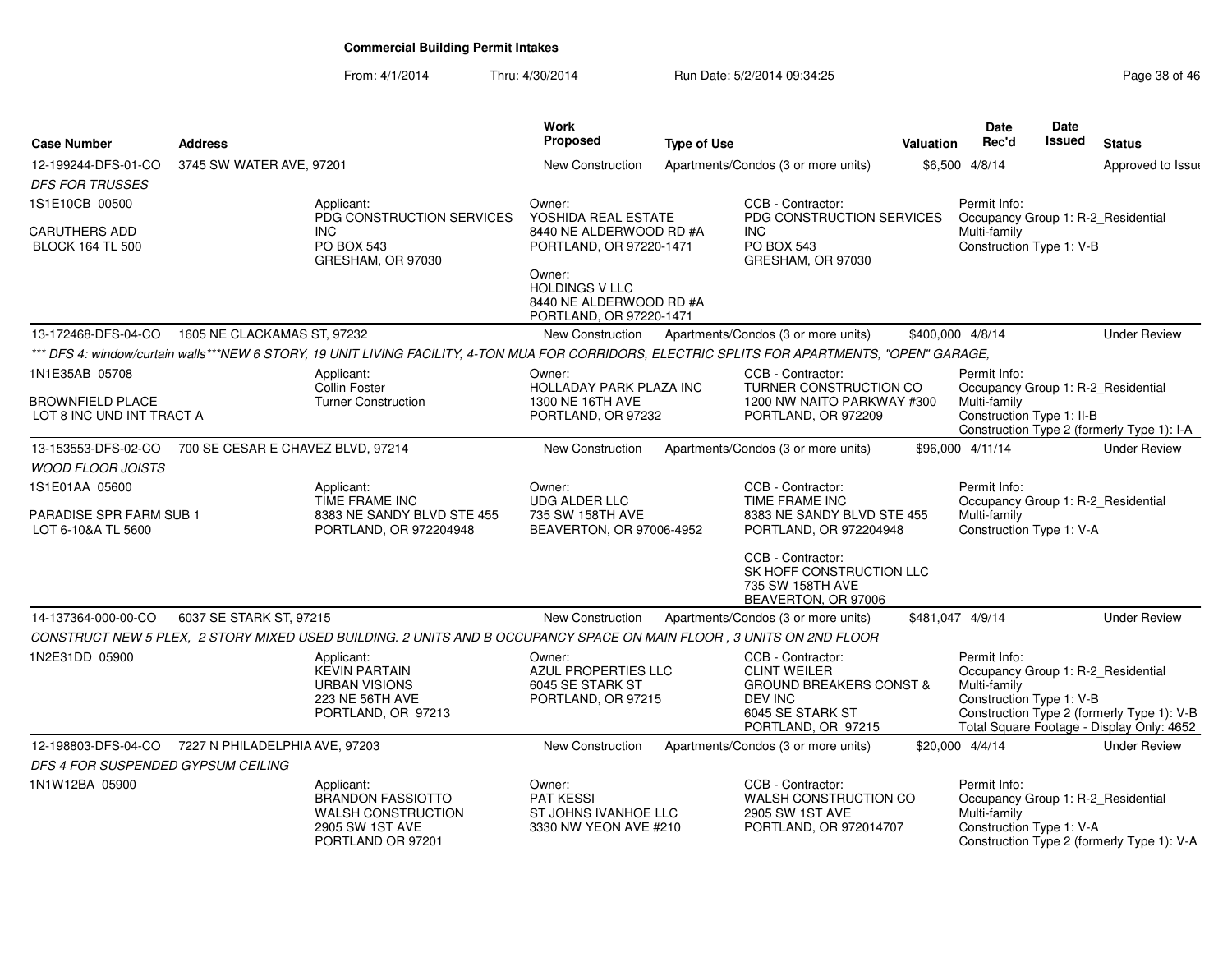| <b>Case Number</b>                                                | <b>Address</b>                  |                                                                                                                   | <b>Work</b><br><b>Proposed</b>                                                       | <b>Type of Use</b> |                                                                                                                                      | Valuation | <b>Date</b><br>Rec'd                                                                                | <b>Date</b><br>Issued | <b>Status</b>                                |
|-------------------------------------------------------------------|---------------------------------|-------------------------------------------------------------------------------------------------------------------|--------------------------------------------------------------------------------------|--------------------|--------------------------------------------------------------------------------------------------------------------------------------|-----------|-----------------------------------------------------------------------------------------------------|-----------------------|----------------------------------------------|
| 12-198803-DFS-05-CO                                               | 7227 N PHILADELPHIA AVE, 97203  |                                                                                                                   | <b>New Construction</b>                                                              |                    | Apartments/Condos (3 or more units)                                                                                                  |           | \$90,000 4/4/14                                                                                     |                       | <b>Under Review</b>                          |
| DFS 5: FOR SHOP FABRICATED WOOD TRUSSES                           |                                 |                                                                                                                   |                                                                                      |                    |                                                                                                                                      |           |                                                                                                     |                       |                                              |
| 1N1W12BA 05900                                                    |                                 | Applicant:<br><b>BRANDON FASSIOTTO</b><br><b>WALSH CONSTRUCTION</b><br>2905 SW 1ST AVE<br>PORTLAND OR 97201       | Owner:<br><b>PAT KESSI</b><br>ST JOHNS IVANHOE LLC<br>3330 NW YEON AVE #210          |                    | CCB - Contractor:<br>WALSH CONSTRUCTION CO<br>2905 SW 1ST AVE<br>PORTLAND, OR 972014707                                              |           | Permit Info:<br>Occupancy Group 1: R-2_Residential<br>Multi-family<br>Construction Type 1: V-A      |                       | Construction Type 2 (formerly Type 1): V-A   |
| 13-236980-REV-01-CO                                               | 11563 NE GLENN WIDING DR, 97220 |                                                                                                                   | <b>New Construction</b>                                                              | Assembly           |                                                                                                                                      |           | \$4/10/14                                                                                           |                       | <b>Under Review</b>                          |
|                                                                   |                                 | REVISION TO CHANGE NUMEROUS MINOR CONSTUCTION DETAILS THROUGHOUT INTERIOR                                         |                                                                                      |                    |                                                                                                                                      |           |                                                                                                     |                       |                                              |
| 1N2E15AC 00400<br>INT'L CORPORATE CTR NO 2<br>LOT 3 EXC PT IN HWY |                                 | Applicant:<br><b>SUZANNAH STANLEY</b><br><b>MACKENZIE</b><br>1515 SE WATER AVE<br>PORTLAND, OR 97214              | Owner:<br>MAJ WOODSTOCK LLC<br>300 W 15TH ST #200<br>VANCOUVER, WA 98660-2927        |                    | CCB - Contractor:<br>TEAM CONSTRUCTION LLC<br>4201 NE 66TH AVE<br>VANCOUVER, WA 98661                                                |           | Permit Info:<br>Occupancy Group 1: A-2_Restaurant<br>Construction Type 1: V-B                       |                       |                                              |
|                                                                   |                                 |                                                                                                                   | Owner:<br><b>MAJ TACOMA STREET</b><br>300 W 15TH ST #200<br>VANCOUVER, WA 98660-2927 |                    |                                                                                                                                      |           |                                                                                                     |                       |                                              |
|                                                                   |                                 |                                                                                                                   | Owner:<br><b>LLC</b><br>300 W 15TH ST #200<br>VANCOUVER, WA 98660-2927               |                    |                                                                                                                                      |           |                                                                                                     |                       |                                              |
| 12-113163-DFS-18-CO                                               | 1900 N INTERSTATE AVE, 97227    |                                                                                                                   | New Construction                                                                     | <b>Business</b>    |                                                                                                                                      |           | \$26,000 4/11/14                                                                                    |                       | $4/18/14$ Issued                             |
| <i>DFS - ROLLER SHADE ATTACHMENTS</i>                             |                                 |                                                                                                                   |                                                                                      |                    |                                                                                                                                      |           |                                                                                                     |                       |                                              |
| 1N1E27CD 00200<br>ALBINA<br><b>BLOCK 94 TL 200</b>                |                                 | Applicant:<br><b>NEVAN HUDDLESTON</b><br>HOFFMAN CONSTRUCTION<br>805 SW BROADWAY, #2100<br>PORTLAND, OR 97205     | Owner:<br>PORTLAND CITY OF<br>1120 SW 5TH AVE #609<br>PORTLAND, OR 97204-1912        |                    | CCB - Contractor:<br><b>THOMAS SMITH</b><br>HOFFMAN CONSTRUCTION CO<br>OF OREGON<br>805 SW BROADWAY SUITE 2100<br>PORTLAND, OR 97205 |           | Permit Info:<br>Occupancy Group 1: A-3_Assembly -<br>General<br>Construction Type 1: III-A          |                       | Construction Type 2 (formerly Type 1): III-A |
| 13-236301-DFS-01-CO                                               | 6240 NE 60TH AVE, 97218         |                                                                                                                   | New Construction                                                                     | <b>Business</b>    |                                                                                                                                      |           | \$5,000 4/9/14                                                                                      |                       | 4/9/14 Issued                                |
| <i>DFS - SIGN POLE FOR MENU BOARD</i>                             |                                 |                                                                                                                   |                                                                                      |                    |                                                                                                                                      |           |                                                                                                     |                       |                                              |
| 1N2E18DA 00700                                                    |                                 | Applicant:<br>COREY NEVINS<br><b>TEAM CONSTRUCTION</b><br>4201 NE 66TH AVE SUITE 105<br>VANCOUVER WA 98661        | Owner:<br>300 W 15TH ST #200<br>VANCOUVER, WA 98660-2927                             |                    | CCB - Contractor:<br>MAJ COLUMBIA BLVD AT 60TH LLC TEAM CONSTRUCTION LLC<br>4201 NE 66TH AVE<br>VANCOUVER, WA 98661                  |           | Permit Info:<br>Occupancy Group 1: B_Bank, Off.,<br>Med.Off., Pub.Bldg.<br>Construction Type 1: V-B |                       |                                              |
| 13-236301-REV-01-CO                                               | 6240 NE 60TH AVE, 97218         |                                                                                                                   | New Construction                                                                     | <b>Business</b>    |                                                                                                                                      |           | \$4/9/14                                                                                            |                       | $4/9/14$ Issued                              |
| <i>REVISION TO CHANGE SIZE OF 13 PIER FOOTINGS TO 3 FEET</i>      |                                 |                                                                                                                   |                                                                                      |                    |                                                                                                                                      |           |                                                                                                     |                       |                                              |
| 1N2E18DA 00700                                                    |                                 | Applicant:<br><b>COREY NEVINS</b><br><b>TEAM CONSTRUCTION</b><br>4201 NE 66TH AVE SUITE 105<br>VANCOUVER WA 98661 | Owner:<br>300 W 15TH ST #200<br>VANCOUVER, WA 98660-2927                             |                    | CCB - Contractor:<br>MAJ COLUMBIA BLVD AT 60TH LLC TEAM CONSTRUCTION LLC<br>4201 NE 66TH AVE<br>VANCOUVER, WA 98661                  |           | Permit Info:<br>Occupancy Group 1: B_Bank, Off.,<br>Med.Off., Pub.Bldg.<br>Construction Type 1: V-B |                       |                                              |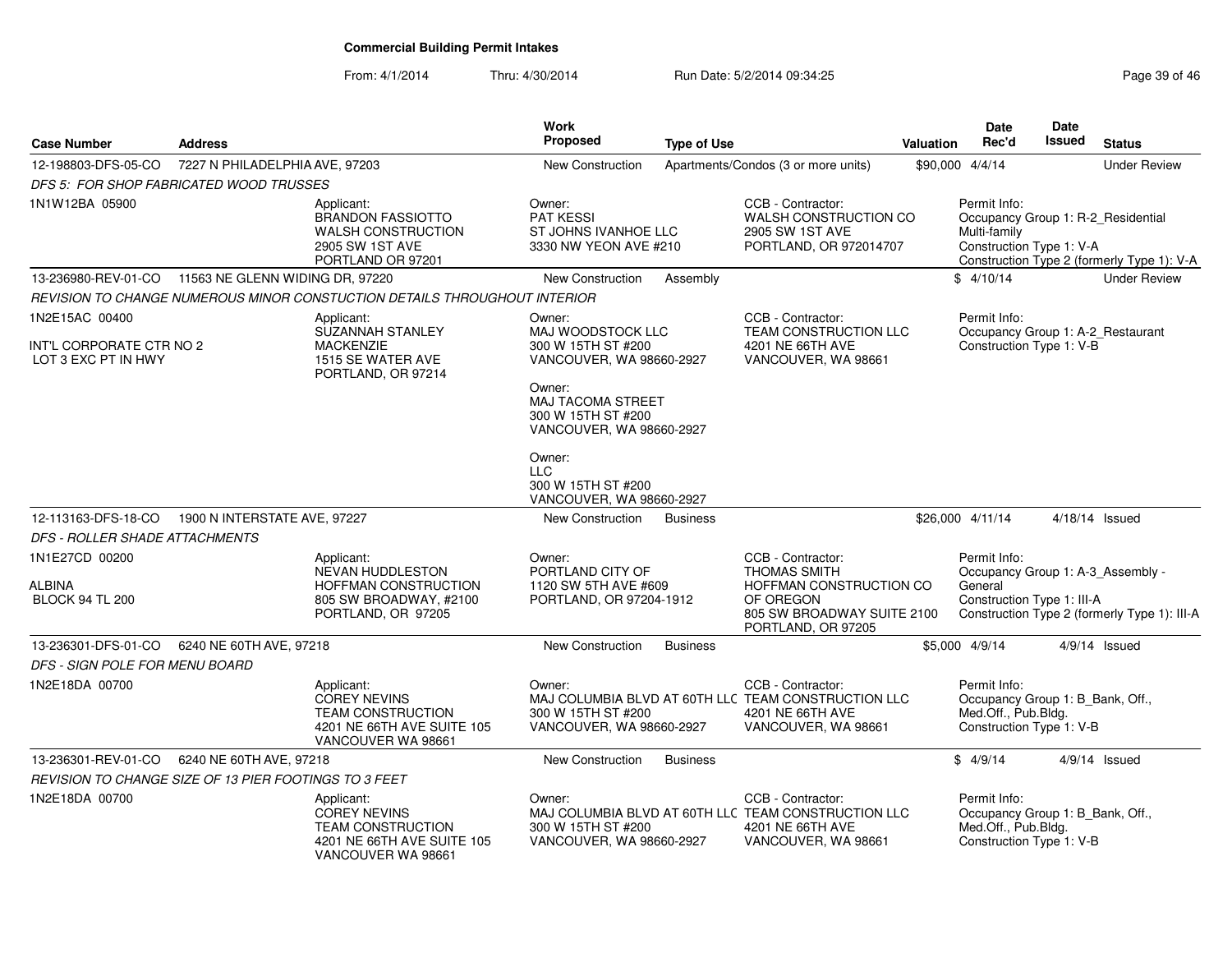| <b>Case Number</b>                                                                                                                                     | <b>Address</b>               |                                                                                                              | <b>Work</b><br>Proposed                                                        | <b>Type of Use</b> | Valuation                                                                                                                                                        |                     | <b>Date</b><br>Rec'd | Date<br>Issued                                         | <b>Status</b>                                                                     |
|--------------------------------------------------------------------------------------------------------------------------------------------------------|------------------------------|--------------------------------------------------------------------------------------------------------------|--------------------------------------------------------------------------------|--------------------|------------------------------------------------------------------------------------------------------------------------------------------------------------------|---------------------|----------------------|--------------------------------------------------------|-----------------------------------------------------------------------------------|
| 14-103999-000-00-CO                                                                                                                                    | 800 N RIVER ST, 97227        |                                                                                                              | <b>New Construction</b>                                                        | <b>Business</b>    |                                                                                                                                                                  | \$3,000,000 4/9/14  |                      |                                                        | <b>Admin Hold</b>                                                                 |
|                                                                                                                                                        |                              |                                                                                                              |                                                                                |                    | FGIS BUILDING - NEW 3 STORY BUILDING, CMU WALLS WITH CONCRETE/METAL DECK COMPOSITE FLOORS AND ROOF AT TEMCO IRVING PROPERTY.  BUILDING WILL BEAR ON CONCRETE GR. |                     |                      |                                                        |                                                                                   |
| 1N1E27CD 00500<br>SECTION 27 1N 1E<br>TL 500 6.24 ACRES<br>LAND & IMPS SEE R646344 (R941270391)<br>FOR MACH & EQUIP<br>SPLIT LEVY R514906 (R941270810) |                              | Applicant:<br>SMITH MONROE & GRAY<br><b>ENGINNERS</b><br>8625 SW CASCADE AVE, S. 600<br>BEAVERTON, OR 97008  | Owner:<br><b>CARGILL INC</b><br>P O BOX 5626<br>MINNEAPOLIS, MN 55440-5626     |                    |                                                                                                                                                                  |                     |                      |                                                        |                                                                                   |
| 13-164353-DFS-04-CO 3530 N VANCOUVER AVE, 97227                                                                                                        |                              |                                                                                                              | New Construction                                                               | <b>Business</b>    |                                                                                                                                                                  | \$1,500 4/8/14      |                      |                                                        | 4/16/14 Issued                                                                    |
| DFS FOR SOLAR PANEL SUPPORT RACK                                                                                                                       |                              |                                                                                                              |                                                                                |                    |                                                                                                                                                                  |                     |                      |                                                        |                                                                                   |
| 1N1E22DC 14300<br>ALBINA HMSTD<br>BLOCK 30<br>LOT 11&12                                                                                                |                              | Applicant:<br><b>SCOTT NOBLE</b><br><b>KAISER GROUP</b><br>5229 NE MLK JR BLVD #101<br>PORTLAND, OR 97211    | Owner:<br><b>DECO DINER LLC</b><br>5229 NE M L KING BLVD<br>PORTLAND, OR 97211 |                    | CCB - Contractor:<br><b>KAISER GROUP LLC</b><br>5229 NE M L KING JR BLVD, STE<br>101<br>PORTLAND OR 97211                                                        | Permit Info:        |                      | Construction Type 1: III-A                             | Occupancy Group 1: A-2 Restaurant<br>Construction Type 2 (formerly Type 1): III-A |
| 13-101210-DFS-01-CO                                                                                                                                    | 1900 N INTERSTATE AVE, 97227 |                                                                                                              | New Construction                                                               | <b>Business</b>    |                                                                                                                                                                  | \$215,000 4/4/14    |                      |                                                        | <b>Under Review</b>                                                               |
| DFS FOR ANCHOR GENERATOR                                                                                                                               |                              |                                                                                                              |                                                                                |                    |                                                                                                                                                                  |                     |                      |                                                        |                                                                                   |
| 1N1E27CD 00200<br>ALBINA                                                                                                                               |                              | Applicant:<br><b>DAVID GRAY</b><br>CITY OF PORTLAND WATER                                                    | Owner:<br>PORTLAND CITY OF<br>1120 SW 5TH AVE #609                             |                    | CCB - Contractor:<br><b>THOMAS SMITH</b><br>HOFFMAN CONSTRUCTION CO                                                                                              | Permit Info:        | Med.Off., Pub.Bldg.  |                                                        | Occupancy Group 1: B Bank, Off.,                                                  |
| <b>BLOCK 94 TL 200</b>                                                                                                                                 |                              | <b>BUREAU</b><br>1120 SW 5TH, room 600<br>PORTLAND OR 97204-1926                                             | PORTLAND, OR 97204-1912                                                        |                    | OF OREGON<br>805 SW BROADWAY SUITE 2100<br>PORTLAND, OR 97205<br><b>Primary Contractor:</b><br>TO BID                                                            |                     |                      | Construction Type 1: III-B                             |                                                                                   |
| 13-164353-REV-03-CO                                                                                                                                    | 3530 N VANCOUVER AVE, 97227  |                                                                                                              | New Construction                                                               | <b>Business</b>    |                                                                                                                                                                  | \$4/1/14            |                      |                                                        | Approved to Issue                                                                 |
|                                                                                                                                                        |                              |                                                                                                              |                                                                                |                    | REVISION TO RECONFIGURE BATHROOMS ON FLOORS 2 AND 3. ELIMINATE ALL RESTROOMS ON FLOORS 4 AND 5 (THESE RESTROOMS TO BE DONE UNDER FUTURE TI PERMITS) REMOVE AR    |                     |                      |                                                        |                                                                                   |
| 1N1E22DC 14300                                                                                                                                         |                              | Applicant:<br><b>Jeff Vincent</b>                                                                            | Owner:<br>DECO DINER LLC                                                       |                    | CCB - Contractor:<br>KAISER GROUP LLC                                                                                                                            | Permit Info:        |                      |                                                        | Occupancy Group 1: A-2_Restaurant                                                 |
| <b>ALBINA HMSTD</b><br>BLOCK 30<br>LOT 11&12                                                                                                           |                              | KAISER GROUP INC<br>5229 NE MLK BLVD., SUITE 101<br>PORTLAND OR 97211                                        | 5229 NE M L KING BLVD<br>PORTLAND, OR 97211                                    |                    | 5229 NE M L KING JR BLVD. STE<br>101<br>PORTLAND OR 97211                                                                                                        |                     |                      | Construction Type 1: III-A                             | Construction Type 2 (formerly Type 1): III-A                                      |
| 13-149527-DFS-01-CO                                                                                                                                    | 9555 NE ALDERWOOD RD. 97220  |                                                                                                              | New Construction                                                               | <b>Business</b>    |                                                                                                                                                                  | \$1,800,000 4/11/14 |                      |                                                        | <b>Under Review</b>                                                               |
| <b>DFS - JOIST AND GIRDERS</b>                                                                                                                         |                              |                                                                                                              |                                                                                |                    |                                                                                                                                                                  |                     |                      |                                                        |                                                                                   |
| 1N2E16 00100                                                                                                                                           |                              | Applicant:<br><b>CHRIS GREGG</b><br>PERLO CONSTRUCTION<br>16101 SW 72ND AVE, SUITE 200<br>PORTLAND, OR 97224 | Owner:<br>PORT OF PORTLAND<br>PO BOX 3529<br>PORTLAND, OR 97208-3529           |                    | CCB - Contractor:<br>PERLO CONSTRUCTION GROUP<br><b>INC</b><br>7190 SW SANDBURG ST<br>PORTLAND, OR 97223                                                         | Permit Info:        |                      | Moderate Hazard, Warehouse<br>Construction Type 1: V-B | Occupancy Group 1: S-1 Storage -                                                  |
| 13-137297-DFS-06-CO 5 SE MADISON ST, 97214                                                                                                             |                              |                                                                                                              | New Construction                                                               | <b>Business</b>    |                                                                                                                                                                  | \$5,000 4/10/14     |                      |                                                        | 4/28/14 Issued                                                                    |
|                                                                                                                                                        |                              | DFS 6: INSTALL "FINS" ON RIVER SIDE OF CAT WALK(ART INSTALATION)                                             |                                                                                |                    |                                                                                                                                                                  |                     |                      |                                                        |                                                                                   |
| 1S1E03AD 03900                                                                                                                                         |                              | Applicant:<br>TIM PHAM                                                                                       | Owner:<br>PORTLAND CITY OF                                                     |                    | CCB - Contractor:<br><b>SKANSKA USA</b>                                                                                                                          | Permit Info:        |                      |                                                        | Occupancy Group 1: R-2 Residential                                                |
| <b>EAST PORTLAND</b><br>INC PT VAC ST & INC RIPARIAN RTS OUT TO PORTLAND OR 97214<br>HARBOR LINE BLOCK 10 EXC E 555'                                   |                              | 5 SE MADISON ST                                                                                              | 55 SW ASH ST<br>PORTLAND, OR 97204-3509                                        |                    | 222 SW Columbia St., Suite 300<br>Portland, OR 97201                                                                                                             | Multi-family        |                      | Construction Type 1: V-B                               | Construction Type 2 (formerly Type 1): V-B                                        |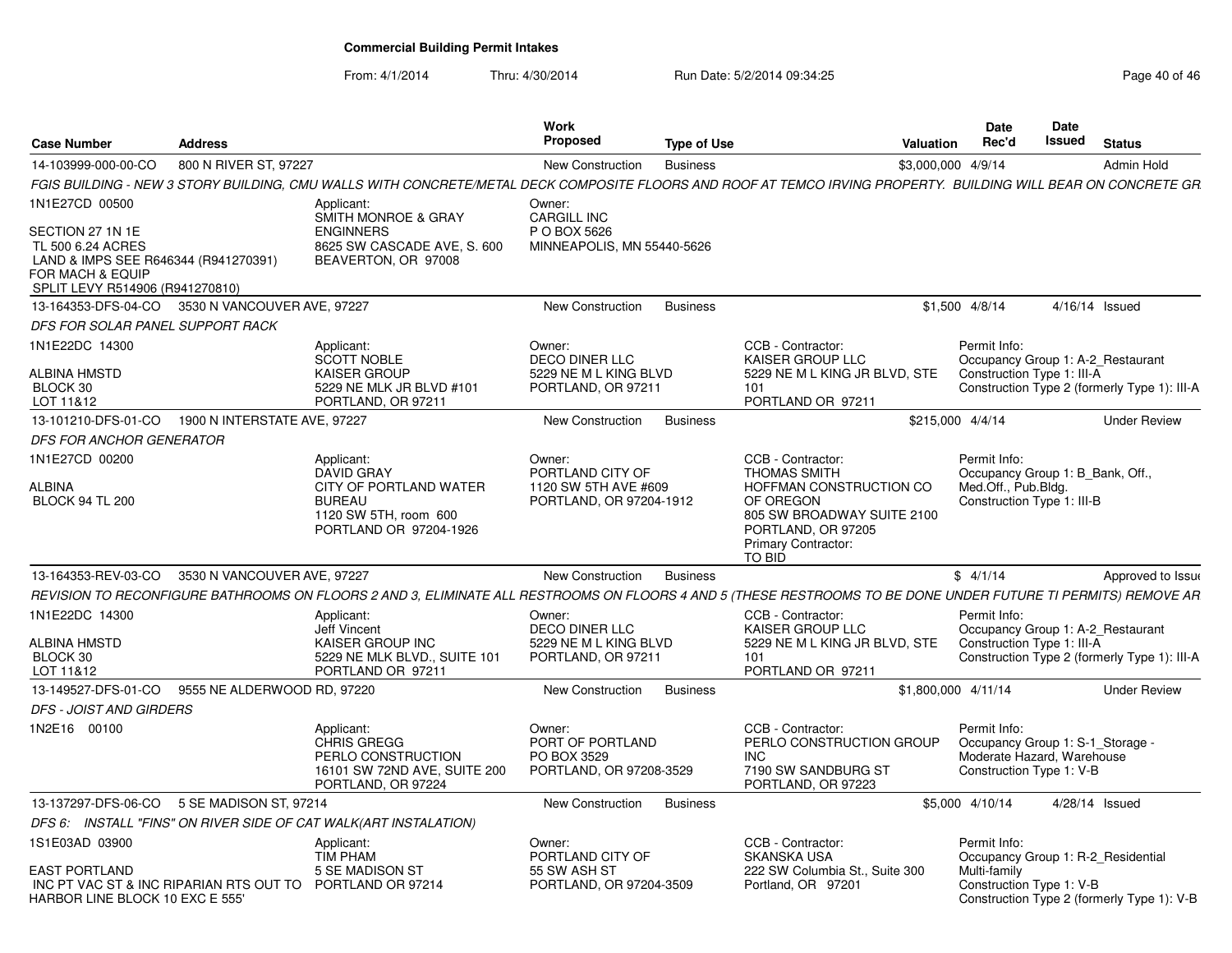| <b>Case Number</b>                                                                                        | <b>Address</b>           |                                                                                                                                                                                                                 | Work<br>Proposed                                                                                                                                        | <b>Type of Use</b> |                                                                                                                                      | <b>Valuation</b>  | <b>Date</b><br>Rec'd                | <b>Date</b><br>Issued                                         | <b>Status</b>                                                                           |
|-----------------------------------------------------------------------------------------------------------|--------------------------|-----------------------------------------------------------------------------------------------------------------------------------------------------------------------------------------------------------------|---------------------------------------------------------------------------------------------------------------------------------------------------------|--------------------|--------------------------------------------------------------------------------------------------------------------------------------|-------------------|-------------------------------------|---------------------------------------------------------------|-----------------------------------------------------------------------------------------|
| 14-129236-000-00-CO                                                                                       | 18200 NE RIVERSIDE PKY   |                                                                                                                                                                                                                 | <b>New Construction</b>                                                                                                                                 | <b>Business</b>    |                                                                                                                                      |                   | \$30,000 4/28/14                    | 4/28/14 Issued                                                |                                                                                         |
| INSTALL PALLET RACKING (main building 13-183186 CO)                                                       |                          |                                                                                                                                                                                                                 |                                                                                                                                                         |                    |                                                                                                                                      |                   |                                     |                                                               |                                                                                         |
| 1N3E20C 01402                                                                                             |                          | Applicant:<br><b>TRENT INGLESBY</b><br>NORTHWEST HANDLING SYSTEM: 4530 NE 148TH AVE<br>18008 NE AIRPORT WAY<br>PORTLAND OR 97230                                                                                | Owner:<br>TRIAD MACHINERY INC<br>PORTLAND, OR 97230-4311                                                                                                |                    | CCB - Contractor:<br><b>NORTH WEST HANDLING</b><br><b>SYSTEMS INC</b><br>1100 SW 7TH STREET<br>RENTON, WA 980552939                  |                   |                                     |                                                               |                                                                                         |
| 14-147752-000-00-CO                                                                                       | 18 SE 24TH AVE, 97214    |                                                                                                                                                                                                                 | <b>New Construction</b>                                                                                                                                 | <b>Business</b>    |                                                                                                                                      | \$208.967 4/24/14 |                                     |                                                               | <b>Under Review</b>                                                                     |
|                                                                                                           |                          | NEW CONSTRUCTION 960 SF FOOT PRINT, 2 STORY NEW BUILDING AT THE REAR/ADJACENT TO EXISTING TWO-STORY BUILDING.                                                                                                   |                                                                                                                                                         |                    |                                                                                                                                      |                   |                                     |                                                               |                                                                                         |
| 1N1E36CC 18600                                                                                            |                          | Applicant:<br><b>Brett Schulz</b>                                                                                                                                                                               | Owner:<br>18-20 SE 24TH AVENUE LLC                                                                                                                      |                    | CCB - Contractor:<br>K WITT EXCAVATING LLC                                                                                           |                   | Permit Info:                        | Occupancy Group 1: B_Bank, Off.,                              |                                                                                         |
| <b>KEYSTONE ADD</b><br><b>BLOCK7</b><br>LOT 3 EXC S 5'                                                    |                          | 1111 E BURNSIDE SREET, STE. 30 PO BOX 14488<br>PORTLAND OR 97214                                                                                                                                                | PORTLAND, OR 97293                                                                                                                                      |                    | 13250 VIEWCREST DR<br>BEAVERTON, OR 97005                                                                                            |                   | Med.Off., Pub.Bldg.                 | Construction Type 1: V-B                                      | Construction Type 2 (formerly Type 1): V-B<br>Total Square Footage - Display Only: 1920 |
| 13-171122-REV-03-CO                                                                                       | 4001 SW CANYON RD, 97221 |                                                                                                                                                                                                                 | <b>New Construction</b>                                                                                                                                 | <b>Business</b>    |                                                                                                                                      |                   | \$45,000 4/22/14                    |                                                               | <b>Under Review</b>                                                                     |
|                                                                                                           |                          | revisions - Elephant Habitat Revision Emergency Generator (the zoo has added capacity to include a number of systems not covered by the base design, which adds a generator unit to a location behind the builc |                                                                                                                                                         |                    |                                                                                                                                      |                   |                                     |                                                               |                                                                                         |
| 1S1E05 01400<br>SECTION 05 1S 1E<br>TL 1400 60.69 ACRES                                                   |                          | Applicant:<br>EMILY DAWSON<br><b>SRG PARTNERSHIP</b><br>621 SW MORRISON, SUITE 200<br>PORTLAND, OR 97201                                                                                                        | Owner:<br><b>METRO</b><br>600 NE GRAND AVE<br>PORTLAND, OR 97232-2736                                                                                   |                    |                                                                                                                                      |                   | Permit Info:<br>Med.Off., Pub.Bldg. | Occupancy Group 1: B_Bank, Off.,<br>Construction Type 1: V-B  | Construction Type 2 (formerly Type 1): V-B                                              |
| 14-137942-000-00-CO                                                                                       | 1500 SE 96TH AVE         |                                                                                                                                                                                                                 | <b>New Construction</b>                                                                                                                                 | Educational        |                                                                                                                                      |                   | \$993,500 4/10/14                   |                                                               | <b>Under Review</b>                                                                     |
|                                                                                                           |                          | REPLACEMENT OF GRASS ATHLETIC FIELD WITH SYNTHETIC TURF. INCLUDES FENCING UP TO 25' HIGH, SPECTATOR AREA OUTSIDE OF FENCE, ACCESSIBILITY IMPROVEMENTS AND LIMITED                                               |                                                                                                                                                         |                    |                                                                                                                                      |                   |                                     |                                                               |                                                                                         |
| 1S2E04A 02502<br>SECTION 04 1S 2E<br>TL 2502 11.72 ACRES<br>SPLIT LEVY SPLIT LEVY R643110<br>(R992045490) |                          | Applicant:<br><b>BRENT NIELSEN</b><br>1515 SE WATER AVE #100<br>PORTLAND OR 97214                                                                                                                               | Owner:<br>OREGON CONFERENCE<br><b>EDUCATION &amp; ASSOCIATION</b><br>19800 OATFIELD RD<br>GLADSTONE, OR 97027-2564                                      |                    | CCB - Contractor:<br><b>J &amp; C EXCAVATING INC</b><br><b>PO BOX 576</b><br><b>BORING, OR 97009</b>                                 |                   |                                     |                                                               |                                                                                         |
| 12-184939-DFS-13-CO                                                                                       | 850 N JESSUP ST, 97217   |                                                                                                                                                                                                                 | New Construction                                                                                                                                        | Educational        |                                                                                                                                      |                   | \$19.923 4/4/14                     |                                                               | Approved to Issue                                                                       |
| DFS FOR AB GLASS GUARDRAIL                                                                                |                          |                                                                                                                                                                                                                 |                                                                                                                                                         |                    |                                                                                                                                      |                   |                                     |                                                               |                                                                                         |
| 1N1E15CD 14000<br><b>WEST PIEDMONT</b><br>BLOCK <sub>2</sub><br>LOT 3-16                                  |                          | Applicant:<br><b>THOMAS SMITH</b><br>HOFFMAN CONSTRUCTION CO<br>OF OREGON<br>805 SW BROADWAY SUITE 2100<br>PORTLAND, OR 97205                                                                                   | Owner:<br>PORTLAND COMMUNITY<br>PO BOX 19000<br>PORTLAND, OR 97280-0990<br>Owner:<br><b>COLLEGE DISTRICT</b><br>PO BOX 19000<br>PORTLAND, OR 97280-0990 |                    | CCB - Contractor:<br><b>THOMAS SMITH</b><br>HOFFMAN CONSTRUCTION CO<br>OF OREGON<br>805 SW BROADWAY SUITE 2100<br>PORTLAND, OR 97205 |                   | Permit Info:<br>Med.Off., Pub.Bldg. | Occupancy Group 1: B_Bank, Off.,<br>Construction Type 1: II-B | Construction Type 2 (formerly Type 1): II-B                                             |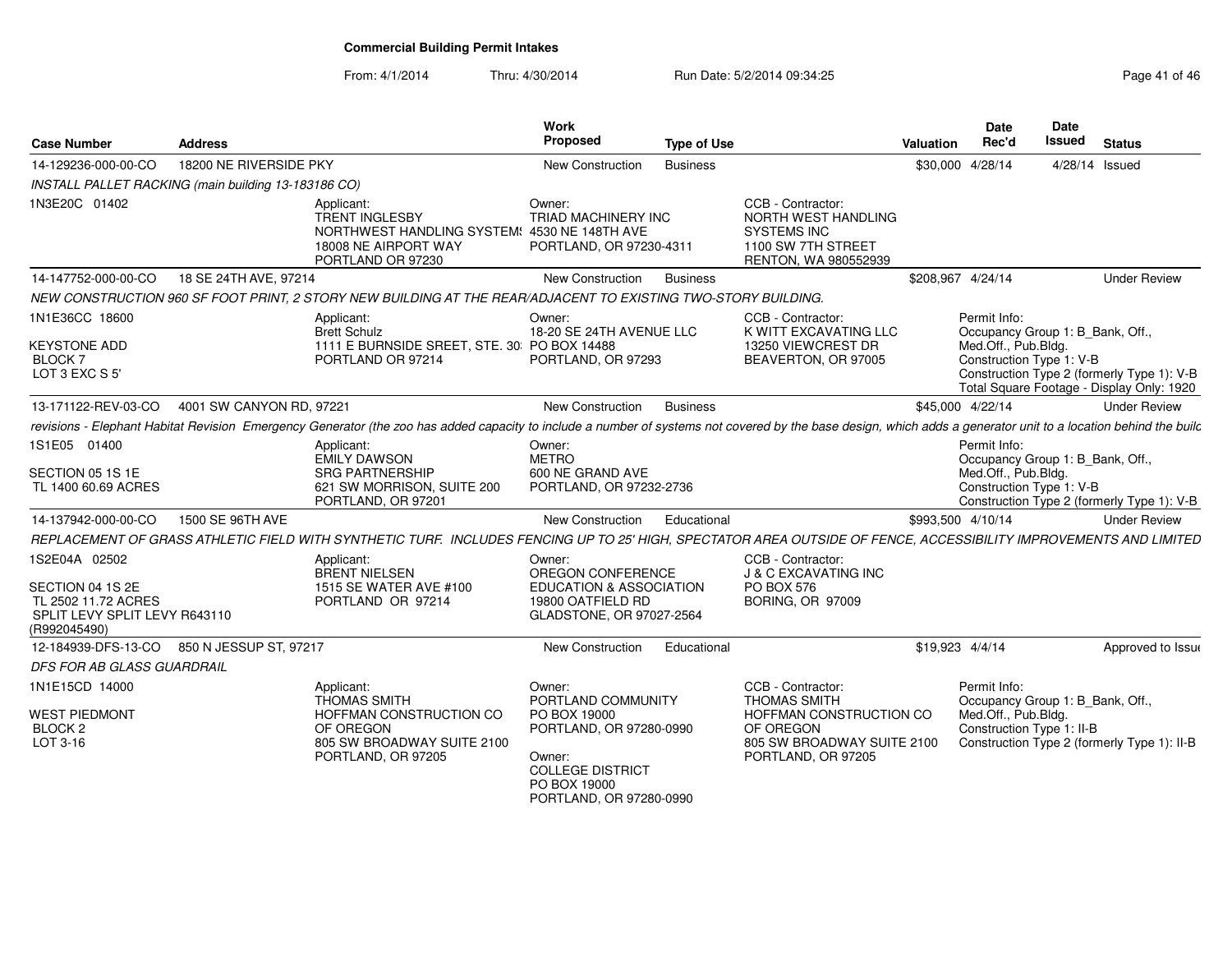From: 4/1/2014

| <b>Case Number</b>                                                                                                                       | <b>Address</b>               |                                                                                                                                                                | Work<br><b>Proposed</b>                                                                       | <b>Type of Use</b> |                                                                                           | <b>Valuation</b>  | Date<br>Rec'd                                                        | <b>Date</b><br>Issued | <b>Status</b>                              |
|------------------------------------------------------------------------------------------------------------------------------------------|------------------------------|----------------------------------------------------------------------------------------------------------------------------------------------------------------|-----------------------------------------------------------------------------------------------|--------------------|-------------------------------------------------------------------------------------------|-------------------|----------------------------------------------------------------------|-----------------------|--------------------------------------------|
| 13-101135-DFS-01-CO                                                                                                                      | 900 N THUNDERBIRD WAY, 97227 |                                                                                                                                                                | New Construction                                                                              | Hazardous          |                                                                                           | \$100,000 4/29/14 |                                                                      |                       | <b>Under Review</b>                        |
|                                                                                                                                          |                              | DFS 1: Dust and screening loadout bin. Supporting structure for Dust bins see 12-214302-CO for plans                                                           |                                                                                               |                    |                                                                                           |                   |                                                                      |                       |                                            |
| 1N1E34AC 00400                                                                                                                           |                              | Applicant:<br>Gill Williams                                                                                                                                    | Owner:<br>LD COMMODITIES NORTHWEST                                                            |                    |                                                                                           |                   | Permit Info:                                                         |                       | Occupancy Group 1: H-2_High Hazard 2       |
| WHEELERS ADD<br>BLOCK 16&33-35 TL 400<br>LAND & IMPS SEE R646366 (R903701951)<br>FOR MACH & EQUIP                                        |                              | David Evans and Associates Inc<br>2100 SW RIVER PARKWAY<br>PORTLAND OR 97201                                                                                   | PO BOX 810<br>WILTON, CT 06897-0810<br>Owner:<br><b>FACILITIES LLC</b><br>PO BOX 810          |                    |                                                                                           |                   | Construction Type 1: II-B                                            |                       |                                            |
|                                                                                                                                          |                              |                                                                                                                                                                | WILTON, CT 06897-0810                                                                         |                    |                                                                                           |                   |                                                                      |                       |                                            |
| 13-220026-REV-01-CO 2244 E BURNSIDE ST, 97214                                                                                            |                              |                                                                                                                                                                | New Construction                                                                              | Mercantile         |                                                                                           | \$2,500 4/8/14    |                                                                      |                       | $4/8/14$ Issued                            |
|                                                                                                                                          |                              | VALUE ADDED REVISION TO CHANGE SLOPE OF INTERIOR CONCRETE RAMP TO 1:14 AND ADD HANDRAILS; CHANGE LENGTH OF EXTERIOR COURTYARD RAMP TO MAINTAIN 1:20 MAX SLOPE; |                                                                                               |                    |                                                                                           |                   |                                                                      |                       |                                            |
| 1N1E35DD 00600                                                                                                                           |                              | Applicant:<br>PAUL WOLFE                                                                                                                                       | Owner:<br><b>RAW MEAT HOLDINGS LLC</b>                                                        |                    | CCB - Contractor:<br><b>VERIDIS CONSTRUCTION INC.</b>                                     |                   | Permit Info:<br>Occupancy Group 1: B_Bank, Off.,                     |                       |                                            |
| <b>DUNNS ADD</b><br><b>BLOCK 12 TL 600</b>                                                                                               |                              | <b>DOMINEK ARCHITECTURE</b><br>330 SE MLK BLVD, SUITE 350<br>PORTLAND, OR 97214                                                                                | 4706 SE 61ST AVE<br>PORTLAND, OR 97206-4733                                                   |                    | 4244 NE ALBERTA ST<br>PORTLAND, OR 97218                                                  |                   | Med.Off., Pub.Bldg.<br>Construction Type 1: V-B                      |                       | Construction Type 2 (formerly Type 1): V-B |
| 12-134876-DFS-03-CO                                                                                                                      | 15660 N LOMBARD ST, 97203    |                                                                                                                                                                | New Construction                                                                              | Storage            |                                                                                           | \$3,500 4/4/14    |                                                                      |                       | <b>Under Review</b>                        |
|                                                                                                                                          |                              | MCC room atop existing grain bin, part of bridging/conveyance system serving bin 1 & 3                                                                         |                                                                                               |                    |                                                                                           |                   |                                                                      |                       |                                            |
| 2N1W23D 00300<br>RIVERGATE INDUSTRIAL DIS<br><b>BLOCK 12 TL 300</b>                                                                      |                              | Applicant:<br><b>DICK VAN SICKLE</b><br><b>COLUMBIA CPC</b><br>1019 23RD AVE                                                                                   | Owner:<br>PORT OF PORTLAND(LEASED<br>1300 SW 5TH AVE FLOOR 29<br>PORTLAND, OR 97201           |                    | CCB - Contractor:<br>J H KELLY LLC<br>821 3RD AVE<br><b>BOX 2038</b><br>LONGVIEW WA 98632 |                   | Permit Info:<br>Construction Type 1: II-B                            |                       | Occupancy Group 1: H-2 High Hazard 2       |
| <b>LAND &amp; IMPS</b><br>SEE R646382 (R708882412) & R653894<br>(R708882414) FOR MACH & EQUIP<br>SEE R653892 (R708882413) FOR OTHER IMPS |                              | LONGVIEW WA 98632                                                                                                                                              | Owner:<br><b>COLUMBIA GRAIN INC</b><br>1300 SW 5TH AVE FLOOR 29<br>PORTLAND, OR 97201         |                    |                                                                                           |                   |                                                                      |                       |                                            |
| 12-134876-DFS-04-CO                                                                                                                      | 15660 N LOMBARD ST, 97203    |                                                                                                                                                                | New Construction                                                                              | Storage            |                                                                                           | \$3,500 4/4/14    |                                                                      |                       | <b>Under Review</b>                        |
| DFS-PRE-ENGINEERED METAL BUILDINGS FOUR OF FOUR                                                                                          |                              |                                                                                                                                                                |                                                                                               |                    |                                                                                           |                   |                                                                      |                       |                                            |
| 2N1W23D 00300<br>RIVERGATE INDUSTRIAL DIS<br><b>BLOCK 12 TL 300</b><br><b>LAND &amp; IMPS</b><br>SEE R646382 (R708882412) & R653894      |                              | Applicant:<br><b>DICK VAN SICKLE</b><br><b>COLUMBIA CPC</b><br>1019 23RD AVE<br>LONGVIEW WA 98632                                                              | Owner:<br>PORT OF PORTLAND(LEASED<br>1300 SW 5TH AVE FLOOR 29<br>PORTLAND, OR 97201<br>Owner: |                    | CCB - Contractor:<br>J H KELLY LLC<br>821 3RD AVE<br><b>BOX 2038</b><br>LONGVIEW WA 98632 |                   | Permit Info:<br>Construction Type 1: II-B                            |                       | Occupancy Group 1: H-2 High Hazard 2       |
| (R708882414) FOR MACH & EQUIP<br>SEE R653892 (R708882413) FOR OTHER IMPS                                                                 |                              |                                                                                                                                                                | <b>COLUMBIA GRAIN INC</b><br>1300 SW 5TH AVE FLOOR 29<br>PORTLAND, OR 97201                   |                    |                                                                                           |                   |                                                                      |                       |                                            |
| 14-146119-000-00-CO                                                                                                                      | 11349 NE SANDY BLVD, 97220   |                                                                                                                                                                | New Construction                                                                              | Storage            |                                                                                           | \$12,208 4/23/14  |                                                                      |                       | 4/23/14 Issued                             |
|                                                                                                                                          |                              | NEW WALK IN COOLER & NEW CONCRETE SLAB IN EXISTING PARKING LOT                                                                                                 |                                                                                               |                    |                                                                                           |                   |                                                                      |                       |                                            |
| 1N2E22AC 00600<br><b>PARKROSE &amp; RPLT</b>                                                                                             |                              | Applicant:<br><b>KEN MUNCH</b><br><b>BARGREEN ELLINGSON</b>                                                                                                    | Owner:<br>LUKE DORF INC<br>8915 SW CENTER ST                                                  |                    | CCB - Contractor:<br><b>BARGREEN ELLINGSON OF</b><br><b>OREGON INC</b>                    |                   | Permit Info:<br>Occupancy Group 1: U Private<br>Garage\Utility Misc. |                       |                                            |
| BLOCK 67<br>LOT B TL 600                                                                                                                 |                              | 3232 NW INDUSTRIAL ST<br>PORTLAND, OR 97210                                                                                                                    | <b>TIGARD, OR 97223</b>                                                                       |                    | 6626 TACOMA MALL BLVD<br>TACOMA, WA 98409                                                 |                   |                                                                      |                       |                                            |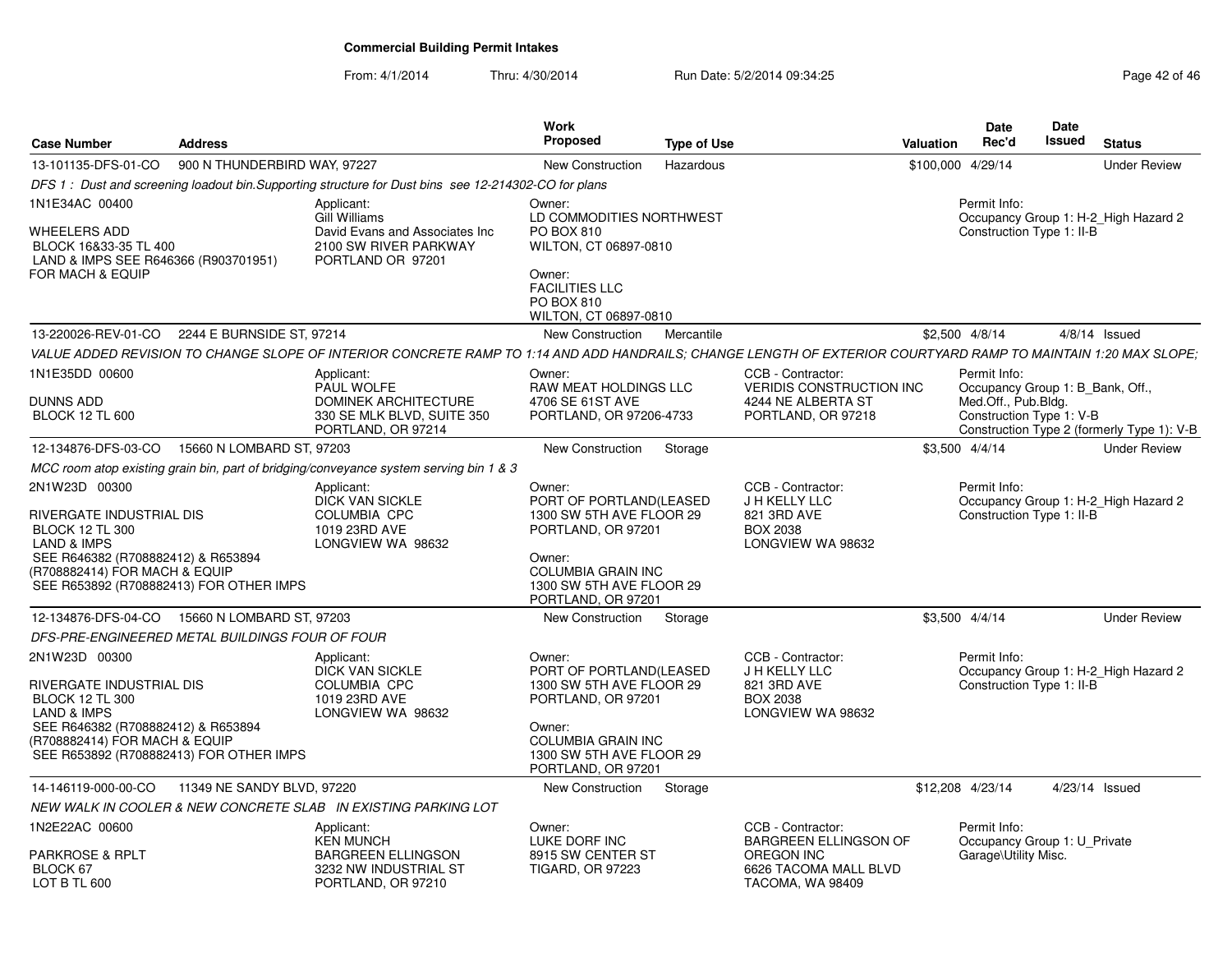| <b>Case Number</b>                                                                                                                                                   | <b>Address</b>                                            |                                                                                                                                  | <b>Work</b><br><b>Proposed</b>                                                                                                                                               |                    |                                                                                           |                     | Date<br>Rec'd                                                                                    | <b>Date</b><br><b>Issued</b> |                                          |
|----------------------------------------------------------------------------------------------------------------------------------------------------------------------|-----------------------------------------------------------|----------------------------------------------------------------------------------------------------------------------------------|------------------------------------------------------------------------------------------------------------------------------------------------------------------------------|--------------------|-------------------------------------------------------------------------------------------|---------------------|--------------------------------------------------------------------------------------------------|------------------------------|------------------------------------------|
|                                                                                                                                                                      |                                                           |                                                                                                                                  |                                                                                                                                                                              | <b>Type of Use</b> |                                                                                           | Valuation           |                                                                                                  |                              | <b>Status</b>                            |
| 14-148942-000-00-CO                                                                                                                                                  | 16021 NE AIRPORT WAY, 97230                               |                                                                                                                                  | <b>New Construction</b>                                                                                                                                                      | Storage            |                                                                                           | \$50,000 4/28/14    |                                                                                                  |                              | <b>Under Review</b>                      |
|                                                                                                                                                                      |                                                           | NEW EQUIPMENT SHELTER FOR CELL TOWER SITE, 276 SF WITHIN FENCED AREA                                                             |                                                                                                                                                                              |                    |                                                                                           |                     |                                                                                                  |                              |                                          |
| 1N2E24AD 01800<br>PARTITION PLAT 1998-20<br>LOT <sub>3</sub>                                                                                                         |                                                           | Applicant:<br><b>JIM BARTA</b><br>KDC ARCHITECTS FOR AT&T<br><b>MOBILITY</b><br>6975 SW SANDBURG RD STE 100<br>PORTLAND OR 97223 | Owner:<br><b>TIMOTHY J GAUTHIER</b><br>16021 NE AIRPORT WAY<br>PORTLAND, OR 97230                                                                                            |                    | Primary Contractor:<br><b>TO BID</b>                                                      |                     | Permit Info:<br>Occupancy Group 1: U_Private<br>Garage\Utility Misc.<br>Construction Type 1: V-B |                              | Total Square Footage - Display Only: 276 |
| 14-142956-000-00-CO                                                                                                                                                  | 7238 SE FOSTER RD, 97206                                  |                                                                                                                                  | <b>New Construction</b>                                                                                                                                                      | Storage            |                                                                                           |                     | \$6,075 4/18/14                                                                                  |                              | <b>Under Review</b>                      |
| <b>TRASH ENCLOSURE-143SF</b>                                                                                                                                         |                                                           |                                                                                                                                  |                                                                                                                                                                              |                    |                                                                                           |                     |                                                                                                  |                              |                                          |
| 1S2E17AC 05200<br>ANNA MARIE PK<br>INC PT VAC ALLEY LOT 8-10&29<br>EXC PT IN ST LOT 6&30<br>EXC PT IN ST INC PT VAC ALLEY LOT 7&31                                   |                                                           | Applicant:<br>LISA MCCLELLAN<br>SCOTT EDWARDS ARCHITECTURI 222 NW 5TH AVE<br>1630 SW MORRISON ST #210<br>PORTLAND OR 97205       | Owner:<br>PORTLAND CITY OF (PORTLAND<br>PORTLAND, OR 97209-3812<br>Owner:<br>DEVELOPMENT COMMISSION<br>222 NW 5TH AVE<br>PORTLAND, OR 97209-3812                             |                    | CCB - Contractor:<br><b>BREMIK CONSTRUCTION</b><br>1026 SE STARK ST<br>PORTLAND, OR 97214 |                     | Permit Info:<br>Occupancy Group 1: U Private<br>Garage\Utility Misc.<br>Construction Type 1: V-B |                              | Total Square Footage - Display Only: 149 |
| 14-131251-000-00-CO                                                                                                                                                  | 17200 NE MARINE DR, 97230                                 |                                                                                                                                  | New Construction                                                                                                                                                             | Storage            |                                                                                           | \$14,553,820 4/3/14 |                                                                                                  |                              | <b>Under Review</b>                      |
|                                                                                                                                                                      |                                                           | Proposed 320,795 SF insulated shell warehouse. ***NO OCCUPANCY UNDER THIS PERMIT***                                              |                                                                                                                                                                              |                    |                                                                                           |                     |                                                                                                  |                              |                                          |
| 1N3E19B 01600                                                                                                                                                        |                                                           | Applicant:<br>SUZANNAH STANLEY<br><b>MACKENZIE</b><br>1515 SE WATER AVE<br>PORTLAND, OR 97214                                    | Owner:<br>ENTERCOM PORTLAND LLC<br>0700 SW BANCROFT ST<br>PORTLAND, OR 97239                                                                                                 |                    |                                                                                           |                     |                                                                                                  |                              |                                          |
|                                                                                                                                                                      | 12-134876-DFS-01-CO  15660 N LOMBARD ST, 97203            |                                                                                                                                  | New Construction                                                                                                                                                             | Storage            |                                                                                           | \$3,500 4/4/14      |                                                                                                  |                              | <b>Under Review</b>                      |
|                                                                                                                                                                      |                                                           | metal canopies over concrete access stairs to bridging for conveyance syswtem serving Bin 1 & 2                                  |                                                                                                                                                                              |                    |                                                                                           |                     |                                                                                                  |                              |                                          |
| 2N1W23D 00300<br>RIVERGATE INDUSTRIAL DIS<br><b>BLOCK 12 TL 300</b><br><b>LAND &amp; IMPS</b><br>SEE R646382 (R708882412) & R653894<br>(R708882414) FOR MACH & EQUIP | SEE R653892 (R708882413) FOR OTHER IMPS                   | Applicant:<br><b>DICK VAN SICKLE</b><br><b>COLUMBIA CPC</b><br>1019 23RD AVE<br>LONGVIEW WA 98632                                | Owner:<br>PORT OF PORTLAND(LEASED<br>1300 SW 5TH AVE FLOOR 29<br>PORTLAND, OR 97201<br>Owner:<br><b>COLUMBIA GRAIN INC</b><br>1300 SW 5TH AVE FLOOR 29<br>PORTLAND, OR 97201 |                    | CCB - Contractor:<br>J H KELLY LLC<br>821 3RD AVE<br><b>BOX 2038</b><br>LONGVIEW WA 98632 |                     | Permit Info:<br>Construction Type 1: II-B                                                        |                              | Occupancy Group 1: H-2_High Hazard 2     |
| 12-134876-DFS-02-CO                                                                                                                                                  | 15660 N LOMBARD ST, 97203                                 |                                                                                                                                  | New Construction                                                                                                                                                             | Storage            |                                                                                           | \$3,500 4/4/14      |                                                                                                  |                              | <b>Under Review</b>                      |
|                                                                                                                                                                      | Canopy over bridging/conveyance system serving bins 1 & 2 |                                                                                                                                  |                                                                                                                                                                              |                    |                                                                                           |                     |                                                                                                  |                              |                                          |
| 2N1W23D 00300<br>RIVERGATE INDUSTRIAL DIS<br><b>BLOCK 12 TL 300</b><br><b>LAND &amp; IMPS</b><br>SEE R646382 (R708882412) & R653894<br>(R708882414) FOR MACH & EQUIP | SEE R653892 (R708882413) FOR OTHER IMPS                   | Applicant:<br><b>DICK VAN SICKLE</b><br><b>COLUMBIA CPC</b><br>1019 23RD AVE<br>LONGVIEW WA 98632                                | Owner:<br>PORT OF PORTLAND(LEASED<br>1300 SW 5TH AVE FLOOR 29<br>PORTLAND, OR 97201<br>Owner:<br>COLUMBIA GRAIN INC<br>1300 SW 5TH AVE FLOOR 29<br>PORTLAND, OR 97201        |                    | CCB - Contractor:<br>J H KELLY LLC<br>821 3RD AVE<br><b>BOX 2038</b><br>LONGVIEW WA 98632 |                     | Permit Info:<br>Construction Type 1: II-B                                                        |                              | Occupancy Group 1: H-2_High Hazard 2     |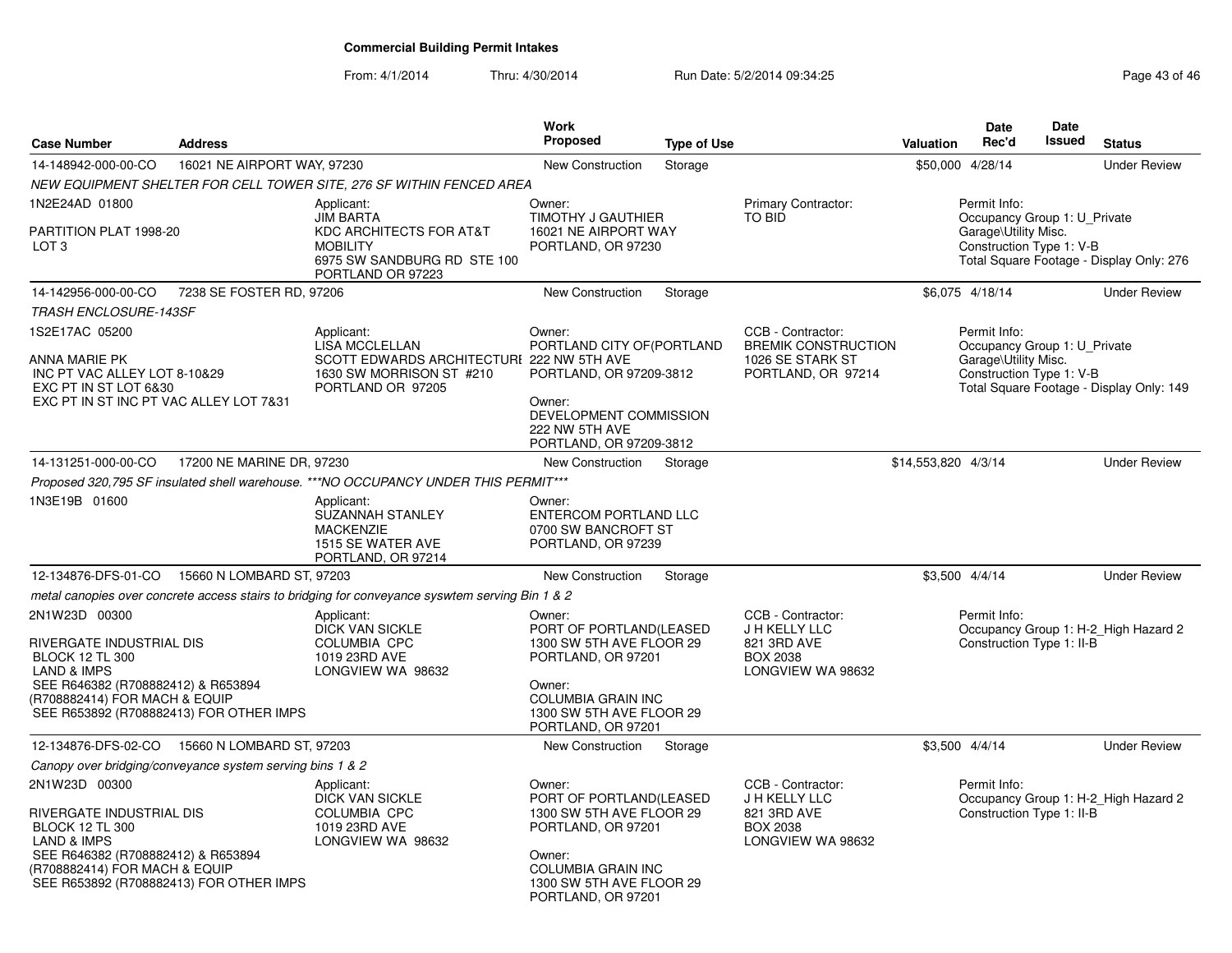| <b>Case Number</b>                               | <b>Address</b>                              |                                                                                                                                                                                                                 | Work<br><b>Proposed</b>                                                        | <b>Type of Use</b> |                                                  | Valuation | Date<br>Rec'd                                                           | <b>Date</b><br><b>Issued</b> | <b>Status</b>                        |  |
|--------------------------------------------------|---------------------------------------------|-----------------------------------------------------------------------------------------------------------------------------------------------------------------------------------------------------------------|--------------------------------------------------------------------------------|--------------------|--------------------------------------------------|-----------|-------------------------------------------------------------------------|------------------------------|--------------------------------------|--|
| 14-150922-000-00-CO                              | 7932 N UPLAND DR, 97203                     |                                                                                                                                                                                                                 | New Construction                                                               | Utility            |                                                  |           | \$145,000 4/30/14                                                       |                              | <b>Under Review</b>                  |  |
|                                                  |                                             | AT&T PROPOSES A NEW RADIO FREQUENCY TRANSMISSION FACILITY CONSISTING OF A 120' STEEL MONOPOLE AND A 3SECTOR ANTENNA ARRAY WITH 4 ANTENNAS PER SECTOR, 12 TOTAL                                                  |                                                                                |                    |                                                  |           |                                                                         |                              |                                      |  |
| 1N1E06BC 00300                                   |                                             | Applicant:<br>Skip Greene                                                                                                                                                                                       | Owner:<br>ALBIN E JOHNSTON                                                     |                    | Primary Contractor:<br>TO BID                    |           | Permit Info:<br>Occupancy Group 1: U_Private                            |                              |                                      |  |
| SECTION 06 1N 1E<br>TL 300 2.68 ACRES            |                                             | SecuraSite LLC<br>6233 SW ORCHID DR<br>PORTLAND, OR 97219                                                                                                                                                       | 9205 NW KAISER RD<br>PORTLAND, OR 97231                                        |                    |                                                  |           | Garage\Utility Misc.<br>Construction Type 1: II-B                       |                              |                                      |  |
|                                                  |                                             |                                                                                                                                                                                                                 | Owner:<br>LYNDA J JOHNSTON<br>9205 NW KAISER RD<br>PORTLAND, OR 97231          |                    |                                                  |           |                                                                         |                              |                                      |  |
| 12-191660-REV-05-CO                              | 4001 SW CANYON RD, 97221                    |                                                                                                                                                                                                                 | <b>New Construction</b>                                                        | Utility            |                                                  |           | \$4/22/14                                                               |                              | <b>Under Review</b>                  |  |
|                                                  |                                             | revision - Service Road. This is the same change as the Equipment Shelter (see 13-171122 REV 03 CO) but since part of the foundation work was included in the service road package, the revision effects this p |                                                                                |                    |                                                  |           |                                                                         |                              |                                      |  |
| 1S1E05 01400                                     |                                             | Applicant:<br><b>EMILY DAWSON</b>                                                                                                                                                                               | Owner:<br><b>METRO</b>                                                         |                    | CCB - Contractor:<br>LEASE CRUTCHER LEWIS CORP   |           | Permit Info:<br>Occupancy Group 1: U Private                            |                              |                                      |  |
| SECTION 05 1S 1E<br>TL 1400 60.69 ACRES          |                                             | 621 SW MORRISON ST STE 200<br>PORTLAND, OR 97205                                                                                                                                                                | 600 NE GRAND AVE<br>PORTLAND, OR 97232-2736                                    |                    | 921 SW WASHINGTON #150<br>PORTLAND, OR 972050000 |           | Garage\Utility Misc.<br>Construction Type 1: V-B                        |                              |                                      |  |
| 12-120436-REV-02-CO                              | 0899 SW CURRY ST                            |                                                                                                                                                                                                                 | New Construction                                                               | Utility            |                                                  |           | \$150,000 4/14/14                                                       |                              | 4/14/14 Issued                       |  |
|                                                  |                                             | revision - 250 LF of MSE wall with concrete vault to bridge over an existing STM pile outfall with associated erosion control mechanisms. Gabion walls changed to Welded Wire Walls and Sheet Pile Walls.       |                                                                                |                    |                                                  |           |                                                                         |                              |                                      |  |
| 1S1E10AC 00309                                   |                                             | Applicant:<br>ALLISON ROUSE                                                                                                                                                                                     | Owner:<br>PORTLAND CITY OF                                                     |                    | CCB - Contractor:<br>JAMES W FOWLER CO           |           | Permit Info:<br>Occupancy Group 1: U_Private                            |                              |                                      |  |
| <b>WATERFRONT SOUTH</b><br>LOT A                 |                                             | PORTLAND PARKS AND<br><b>RECREATION</b><br>1120 SW 5TH AVENUE, SUITE 1302<br>PORTLAND OR 97204                                                                                                                  | 1120 SW 5TH AVE #1302<br>PORTLAND, OR 97204-1912                               |                    | 12775 WESTVIEW DR<br>DALLAS, OR 973389632        |           | Garage\Utility Misc.<br>Construction Type 1: V-B                        |                              |                                      |  |
|                                                  | 07-143644-DFS-07-CO 7240 NE 42ND AVE, 97218 |                                                                                                                                                                                                                 | New Construction                                                               | Utility            |                                                  |           | \$1,000 4/23/14                                                         |                              | <b>Under Review</b>                  |  |
| DFS FOR SEISMIC ANCHORAGE CALCULATIONS           |                                             |                                                                                                                                                                                                                 |                                                                                |                    |                                                  |           |                                                                         |                              |                                      |  |
| 1N2E18BB 02200                                   |                                             | Applicant:<br><b>JENNIFER SHIPMAN</b><br><b>EMERY AND SONS</b><br>3831 FAIRVIEW INSDUSTRIAL DR<br><b>SE</b>                                                                                                     | Owner:<br>PORTLAND DISPOSAL<br>7202 NE 42ND AVE<br>PORTLAND, OR 97218          |                    |                                                  |           | Permit Info:<br>Off., Med.Off., Pub.Bldg.<br>Construction Type 1: III-B |                              | Occupancy Group 1: B Bank, Fire Stn, |  |
|                                                  |                                             | SALEM, OREGON 97302                                                                                                                                                                                             | Owner:<br><b>RECYCLING INC</b><br>7202 NE 42ND AVE<br>PORTLAND, OR 97218       |                    |                                                  |           |                                                                         |                              |                                      |  |
| 14-142901-000-00-CO                              | 7410 N LEADBETTER RD, 97203                 |                                                                                                                                                                                                                 | New Construction                                                               | Utility            |                                                  |           | \$100.000 4/17/14                                                       |                              | <b>Under Review</b>                  |  |
| <b>NEW 150' HIGH COMMUNICATIONS TOWER</b>        |                                             |                                                                                                                                                                                                                 |                                                                                |                    |                                                  |           |                                                                         |                              |                                      |  |
| 2N1W25A 01300                                    |                                             | Applicant:                                                                                                                                                                                                      | Owner:                                                                         |                    | Primary Contractor:                              |           | Permit Info:                                                            |                              |                                      |  |
| <b>LEADBETTER INDUSTRIAL PK</b><br>LOT 3 TL 1300 |                                             | NOAH GRODZIN<br><b>CASCADIA PM</b><br>5501 NE 109TH CT SUITE A-2<br>VANCOUVER WA 98662                                                                                                                          | HCO PORTLAND PROPERTIES LLC TO BID<br>PO BOX 659<br>SPRINGFIELD, OR 97477-0121 |                    |                                                  |           | Occupancy Group 1: U_Private<br>Garage\Utility Misc.                    |                              |                                      |  |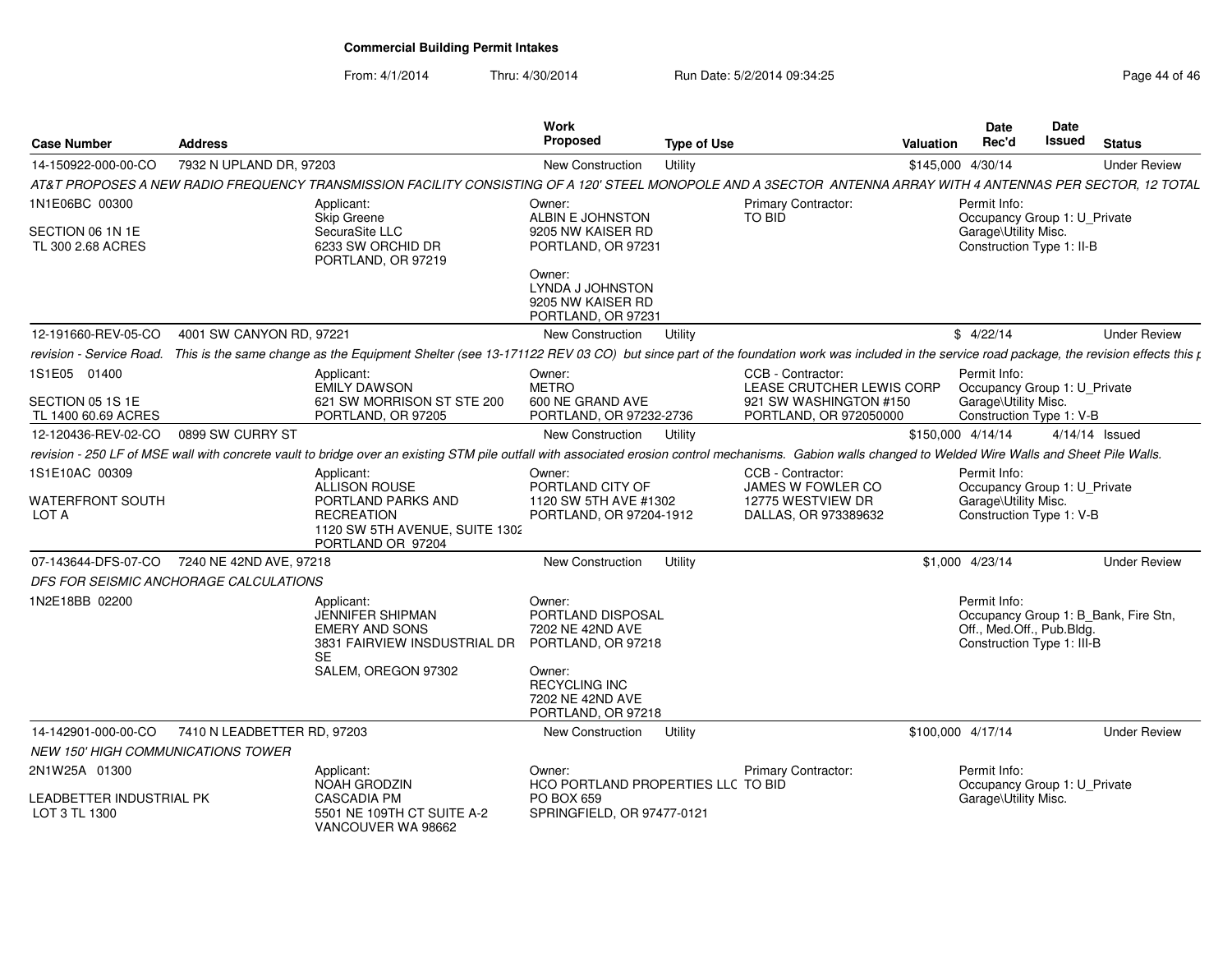From: 4/1/2014Thru: 4/30/2014 Run Date: 5/2/2014 09:34:25 Run Date: 5/2/2014 09:34:25

| <b>Case Number</b>                                                                                                    | <b>Address</b>                        |                                                                                                                                    | Work<br><b>Proposed</b>                                                                                                                                                 | <b>Type of Use</b> |                                      | <b>Valuation</b> | <b>Date</b><br>Rec'd                                                                              | Date<br><b>Issued</b> | <b>Status</b>                        |
|-----------------------------------------------------------------------------------------------------------------------|---------------------------------------|------------------------------------------------------------------------------------------------------------------------------------|-------------------------------------------------------------------------------------------------------------------------------------------------------------------------|--------------------|--------------------------------------|------------------|---------------------------------------------------------------------------------------------------|-----------------------|--------------------------------------|
| 14-142351-000-00-CO                                                                                                   | 10498 N VANCOUVER WAY - BLDG 2, 97217 |                                                                                                                                    | <b>New Construction</b>                                                                                                                                                 | Utility            |                                      |                  | \$56,000 4/16/14                                                                                  |                       | <b>Under Review</b>                  |
|                                                                                                                       |                                       | INSTALLATION OF 3 STORMWATER TANKS WITH FOUNDATIONS, 2 STORM MANHOLES, 1 STORM LIFT STATION AND STORM GRAVITY AND FORCEMAIN        |                                                                                                                                                                         |                    |                                      |                  |                                                                                                   |                       |                                      |
| 1N1E03AC 02300<br>SECTION 03 1N 1E<br>TL 2300 7.30 ACRES                                                              |                                       | Applicant:<br>DANIEL SCARPINE<br><b>AQUARIUS ENVIRONMENTAL</b><br>3204 NE 40TH<br>PORTLAND, OR 97212                               | Owner:<br><b>FRUEHAUF TRAILER SERVICES</b><br><b>INC</b><br>PO BOX 6129<br>LAFAYETTE, IN 47903                                                                          |                    | <b>Primary Contractor:</b><br>TO BID |                  | Permit Info:<br>Occupancy Group 1: U_Private<br>Garage\Utility Misc.<br>Construction Type 1: V-B  |                       |                                      |
| 14-148938-000-00-CO                                                                                                   | 16021 NE AIRPORT WAY, 97230           |                                                                                                                                    | New Construction                                                                                                                                                        | Utility            |                                      |                  | \$95,000 4/28/14                                                                                  |                       | <b>Under Review</b>                  |
| <b>INSTALL NEW 100 FT MONOPOLE</b>                                                                                    |                                       |                                                                                                                                    |                                                                                                                                                                         |                    |                                      |                  |                                                                                                   |                       |                                      |
| 1N2E24AD 01800<br>PARTITION PLAT 1998-20<br>LOT <sub>3</sub>                                                          |                                       | Applicant:<br><b>JIM BARTA</b><br>KDC ARCHITECTS FOR AT&T<br><b>MOBILITY</b><br>6975 SW SANDBURG RD STE 100<br>PORTLAND OR 97223   | Owner:<br><b>TIMOTHY J GAUTHIER</b><br>16021 NE AIRPORT WAY<br>PORTLAND, OR 97230                                                                                       |                    | Primary Contractor:<br>TO BID        |                  | Permit Info:<br>Occupancy Group 1: U_Private<br>Garage\Utility Misc.<br>Construction Type 1: II-B |                       |                                      |
| 14-142903-000-00-CO                                                                                                   | 7410 N LEADBETTER RD, 97203           |                                                                                                                                    | <b>New Construction</b>                                                                                                                                                 | Utility            |                                      |                  | \$20,000 4/17/14                                                                                  |                       | <b>Under Review</b>                  |
|                                                                                                                       |                                       | GROUND EQUIPMENT COMPOUND ASSOCIATED WITH NEW COMMUNICATIONS TOWER                                                                 |                                                                                                                                                                         |                    |                                      |                  |                                                                                                   |                       |                                      |
| 2N1W25A 01300<br>Applicant:<br><b>NOAH GRODZIN</b><br>LEADBETTER INDUSTRIAL PK<br><b>CASCADIA PM</b><br>LOT 3 TL 1300 |                                       | 5501 NE 109TH CT SUITE A-2<br>VANCOUVER WA 98662                                                                                   | Owner:<br>HCO PORTLAND PROPERTIES LLC TO BID<br>PO BOX 659<br>SPRINGFIELD, OR 97477-0121                                                                                |                    | Primary Contractor:                  |                  | Permit Info:<br>Occupancy Group 1: U Private<br>Garage\Utility Misc.<br>Construction Type 1: II-B |                       |                                      |
| 07-143650-DFS-07-CO                                                                                                   | 6920 NE 47TH AVE, 97218               |                                                                                                                                    | New Construction                                                                                                                                                        | Utility            |                                      |                  | \$1,000 4/23/14                                                                                   |                       | <b>Under Review</b>                  |
| DFS FOR SEISMIC ANCHORAGE CALCS                                                                                       |                                       |                                                                                                                                    |                                                                                                                                                                         |                    |                                      |                  |                                                                                                   |                       |                                      |
| 1N2E18BD 00700                                                                                                        |                                       | Applicant:<br><b>JENNIFER SHIPMAN</b><br><b>EMERY AND SONS</b><br>3831 FAIRVIEW INSDUSTRIAL DR<br><b>SE</b><br>SALEM, OREGON 97302 | Owner:<br>PORTLAND CITY OF (BUREAU OF<br>1120 SW 5TH AVE #1302<br>PORTLAND, OR 97204-1912<br>Owner:<br><b>PARKS</b><br>1120 SW 5TH AVE #1302<br>PORTLAND, OR 97204-1912 |                    |                                      |                  | Permit Info:<br>Off., Med.Off., Pub.Bldg.<br>Construction Type 1: III-B                           |                       | Occupancy Group 1: B Bank, Fire Stn, |
|                                                                                                                       |                                       |                                                                                                                                    | Owner:<br><b>RECREATION</b><br>1120 SW 5TH AVE #1302<br>PORTLAND, OR 97204-1912                                                                                         |                    |                                      |                  |                                                                                                   |                       |                                      |

**Total # of CO New Construction permit intakes: 56**

**Total valuation of CO New Construction permit intakes: \$56,591,383**